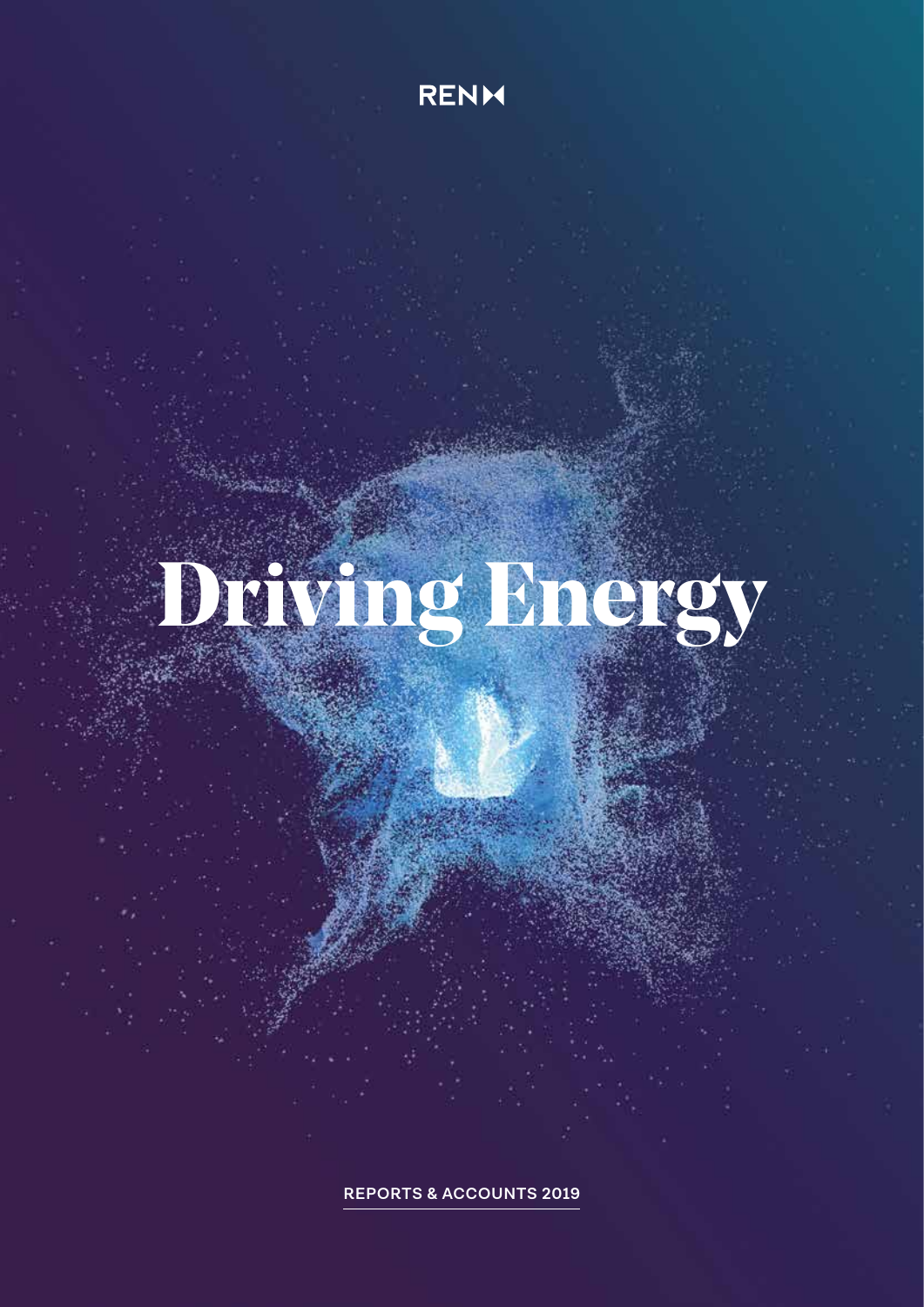# **07**

### **Corporate Governance**

| 7.1. Information on Shareholder Structure, Organization and Corporate Governance | 338 |
|----------------------------------------------------------------------------------|-----|
| 7.2. Assessment of Corporate Governance                                          | 394 |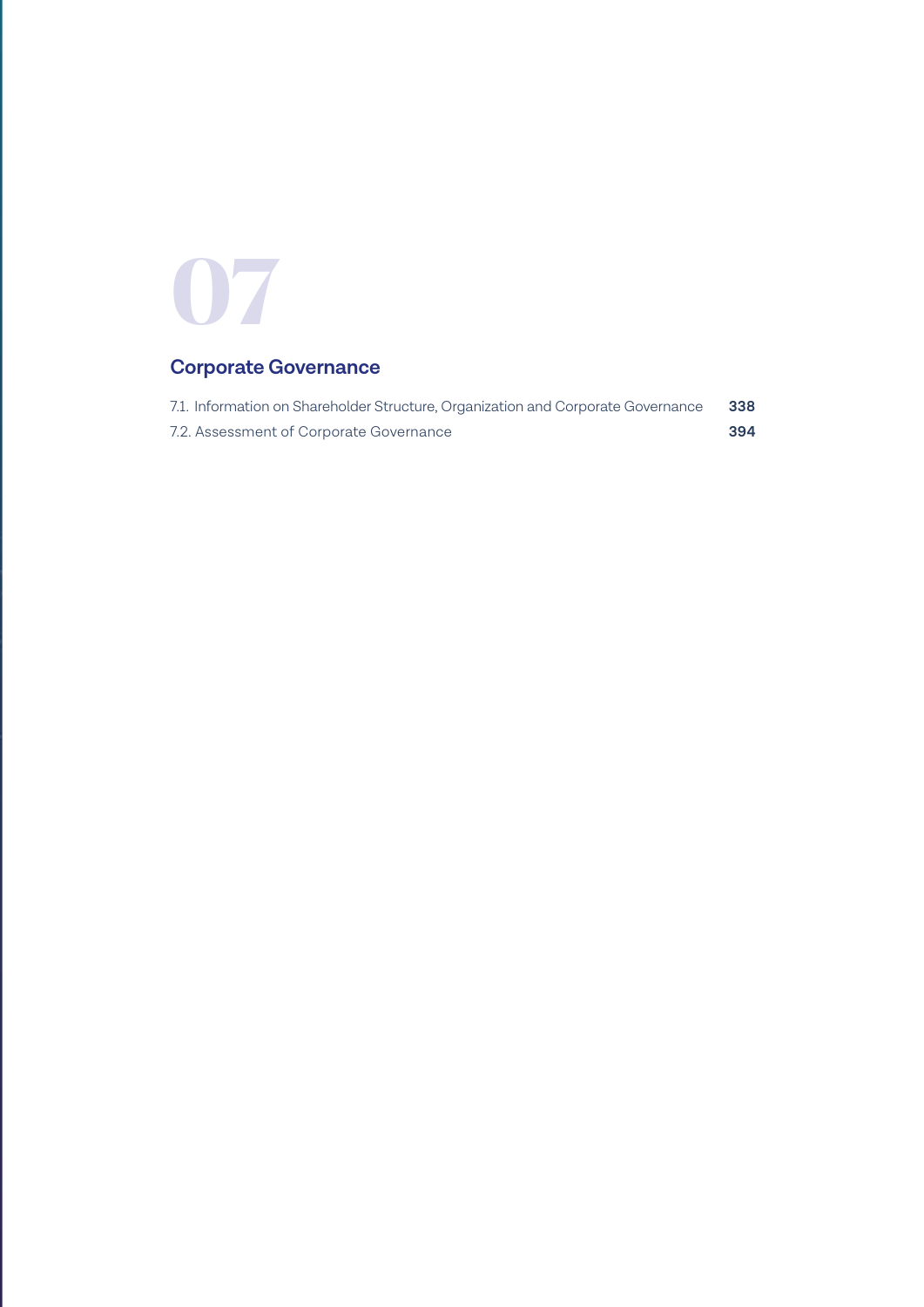**Corporate Governance 07.** 



*def.:* firm belief in the reliability, honesty, effectiveness, loyalty of someone or something.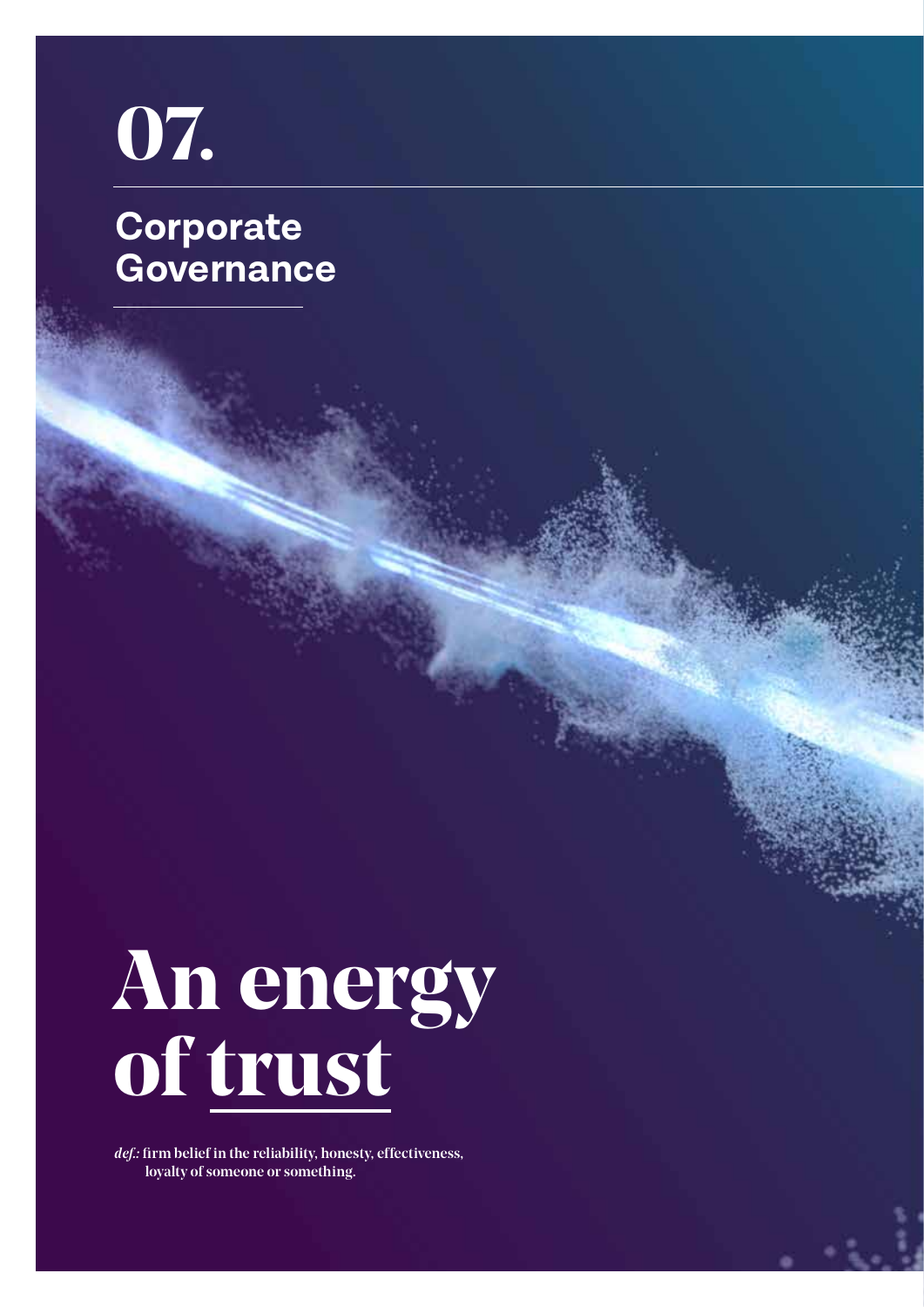relationships we create. Last year we signed the CEO Guide to Human Rights of the World Business Council for Sustainable Development, an incentive promoting the defence of human rights and the improvement of living conditions.

**Because trust leads to trust** 

**SAUCHORN SALES AND MONEY** 

# **RENM**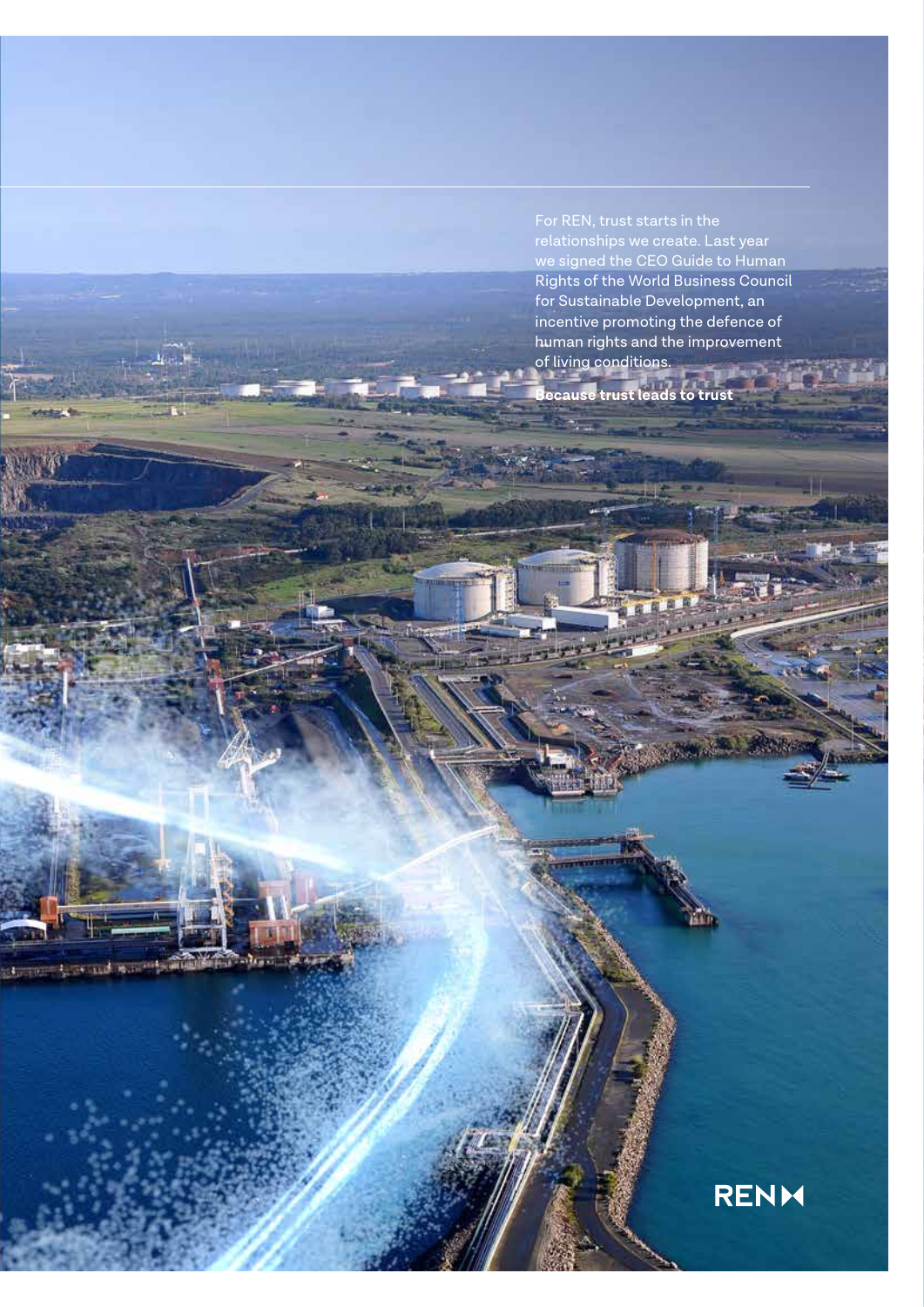# **07.**

# **Corporate Governance**

# We are guided by the principles of citizenship and sustainability

### **PART I**

#### **7.1. Information on Shareholder Structure, Organization and Corporate Governance**

REN is in a mission to ensure the continuous provision of energy to the whole country, and as such to contribute to the delevolpment of comunities and to improve the quality of life of Portuguese people.

**This is a task which requires a continuous and devoted effort. But our commitment goes beyond our mission.** 

**We believe in the exercise of an active corporate citizenship, with a strong involvement with the comunities we belong to, both at a social and at an environmental level.** 

**To take this commitment, this requires that all REN activites are guided by sustainability principles, by means of obeying to rigorous and measurable criteria and respecting demanding standards of excelence, without ever losing sight of the positive impact we want to have on the comunities and ecosytems we work close to.**

#### **7.1.1. Economic Environment**

#### **I. Capital Structure**

I.1. Capital structure (capital, number of shares, distribution of capital among shareholders, etc.), including information on shares not admitted to trading, different classes of shares, inherent rights and duties and percentage of capital which each class represents (Art. 245-A(1)(a)).

The share capital of REN – Redes Energéticas Nacionais, S.G.P.S., S.A. (REN or the company) in the amount of € 667,191,262 is represented by 667,191,262 ordinary shares with a face value of € 1.00 each, in the form of nominative book-entry shares.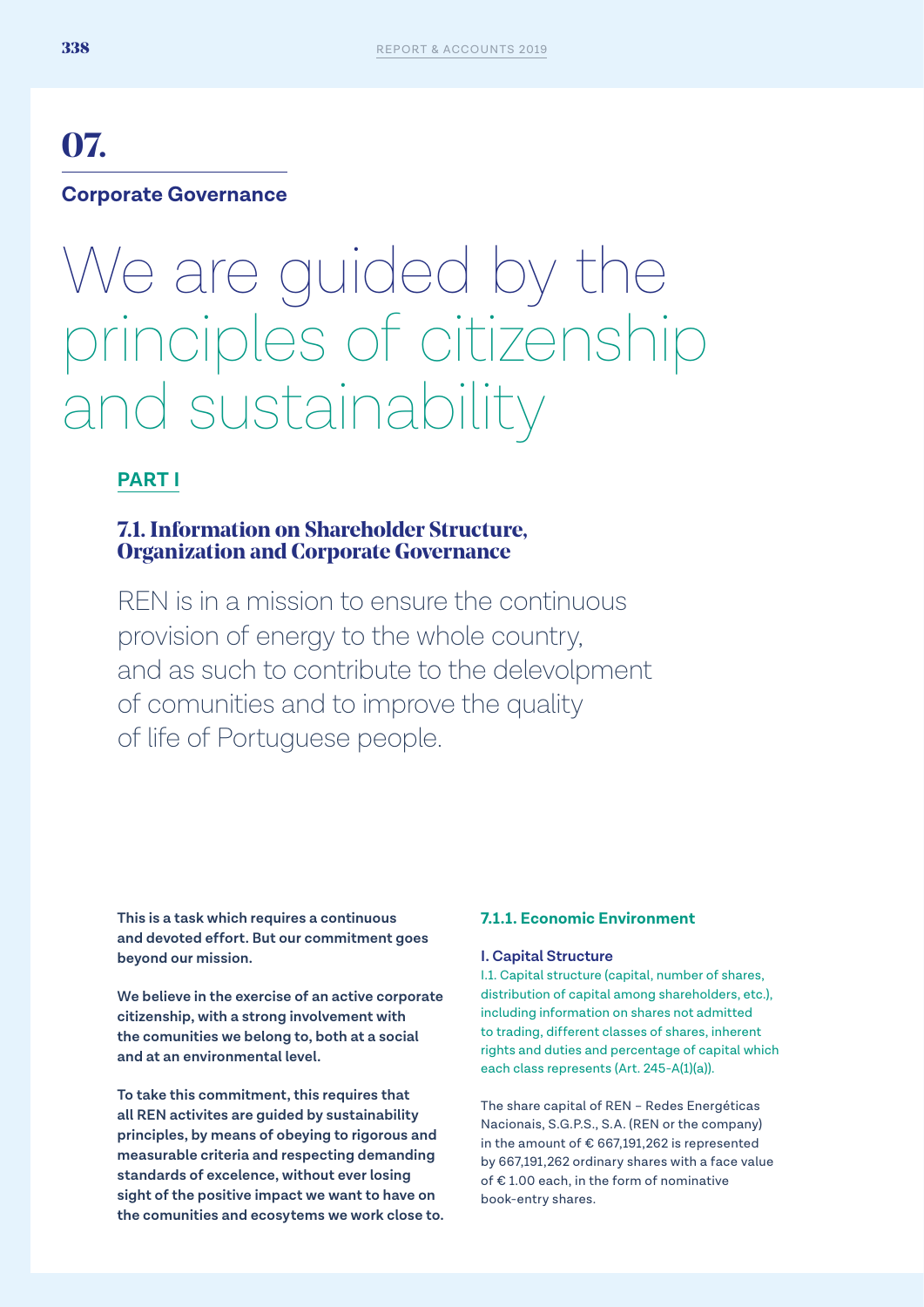#### **Shareholder structure at 31 december 2019**

For more detailed information on the main company shareholders of the company see II.7 bellow.



REN shares are ordinary shares that do not grant special rights to their holders, beyond the general rights inherent as a shareholder under the law.

Currently, all REN shares are admitted to trading on Euronext Lisbon, a regulated market managed by Euronext Lisbon – Sociedade Gestora de Mercados Regulamentados, S.A., with code PTREL0AM0008.

I.2. Restrictions on the transferability of shares, such as consent clauses for disposal, or limitations on ownership of shares (Art. 245-A(1)(b)).

No restrictions currently exist and REN has not implemented any measures which hinder the transferability of shares (such as consent clauses in the event of transfer. REN shares are freely tradable on the regulated market.

With respect to ownership limitations on shares, in accordance with applicable legislation, no entity, including entities which conduct business in the respective sector in Portugal or abroad, can have direct or indirect holdings greater than 25% of REN share capital<sup>1</sup>.

These limitations on the ownership of REN shares were introduced further to the transposition of European community directives applicable

to the electricity and natural gas sectors to promote competition in the market and ensure equal access by operators to transmission infrastructures. This limitation was implemented by means of a provision included in REN's Articles of Association that provides for the non-count of votes cast by any shareholder, in the shareholder's own name or as a representative of another shareholder, that exceed 25% of the total votes corresponding to the share capital. The votes are counted in accordance with Article 20 of the Portuguese Securities Code (Securities Code)2.

*2* See paragraphs 3 and 4 of Article 12 of REN's Articles of Association.

*<sup>1</sup>* See Article 25(2)(i) of Decree-Law No 29/2006 of 15 February (current wording), and Article 20-A(3)(b) and Article 21(3)(h) of Decree-Law No 30/2006 of 15 February (current wording).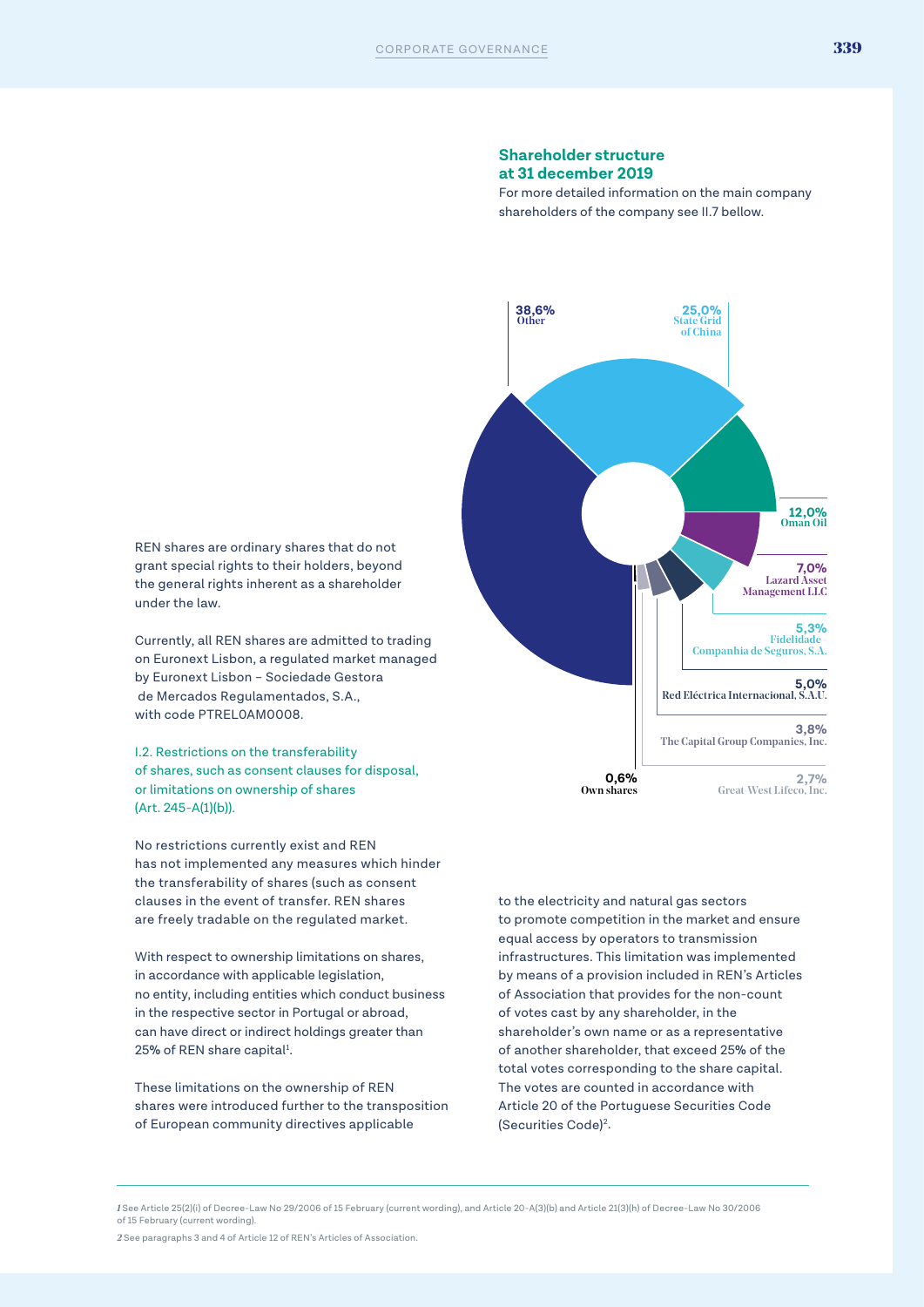It should be further noted that on 9 September 20143, ERSE – The Energy Services Regulator (ERSE) issued a decision on the certification of REN – Rede Eléctrica Nacional, S.A. and REN – Gasodutos, S.A. (both wholly owned by REN) as operators of the National Electricity Transmission System and the National Natural Gas Transmission System (the ERSE Decision), respectively, under full ownership unbundling which remains in force.

In accordance with the ERSE Decision, certification was dependent on compliance with a series of conditions intended to ensure the independence of these operators, including, inter alia, (i) restrictions on the exercising of rights related to the REN General Shareholders' Meeting; (ii) restrictions on the exercising of positions on the Board of Directors or Audit Committee of REN or the Transmission System Operators; and (iii) the amendment to REN's Articles of Association with a view to complying with the restrictions set out in (i) and (ii).

The amendments to REN's Articles of Association required to comply with the ERSE Decision were approved by the REN General Shareholders' Meeting which was held on 17 April 2015. With regard to the exercising of rights at the REN General Shareholders' Meeting, the following changes were included:

- Shareholders which, directly or indirectly, exercise control over a company which either produces or sells electricity or natural gas are not allowed to exercise voting rights at the General Shareholders' Meeting over any Company shares, except when ERSE recognizes that no risk of conflict of interest exists;
- The persons who exercise control or rights over companies which either produce or sell electricity or natural gas may not appoint members to the Board of Directors or the statutory auditor or members of bodies which legally represent it on their own or through others with whom they are connected via shareholders' agreements, except (i) when ERSE recognizes that there is no risk of conflicts of interest due to the fact that the respective production or sale of electricity or natural gas of such a shareholder takes place in geographical locations which have no direct or indirect connection or interface with Portuguese networks and (ii) provided that there were no changes as to the grounds or objective

circumstances which led ERSE to recognize no conflict of interest existed with Portuguese transmission network operators.

Therefore, limitations on the ownership of shares (as well as the exercising of rights) are exclusively due to legal and regulatory requirements or compliance with administrative decisions which the 2018 Corporate Governance Code of the Portuguese Institute of Corporate Governance (Instituto Portugês de Corporate Governance) (IPCG Code) cannot overturn. As such, recommendation II.5 of the IPCG Code must be considered as non-applicable to REN.

I.3. Number of own shares, percentage of corresponding share capital and percentage of voting rights to which own shares would correspond (Art. 245-A(1)(a)).

REN has 3,881,374 own shares, representing 0.6% of its capital. These shares would correspond to 0.6% of voting rights.

I.4. Significant agreements to which REN is a party that would come into force, be amended or terminate in the event of a change of control over the Company, as the result of a takeover bid, as well as the respective effects, except if, due to their nature, the disclosure of which would be seriously prejudicial for the Company, except if the Company is specifically required to disclose this information due to other legal requirements (Art. 245-A(1)(j)).

REN and its subsidiaries are party to a number of financing contracts and debt issues which include clauses on change of control which are typical of such transactions (including, although not expressly stated, changes of control arising from takeover bids) and essential for carrying out such transactions on the market. It should be noted that the mentioned clauses are in line with market practice and are only intended to regulate the relevant contracts in scenarios of change of control over REN, not entailing any payments or the assumption of obligations by REN capable of harming the economic interest in the transfer of REN shares or the free appraisal by its shareholders of the performance of the directors, in the event of a change of control or change in the composition of the board of directors.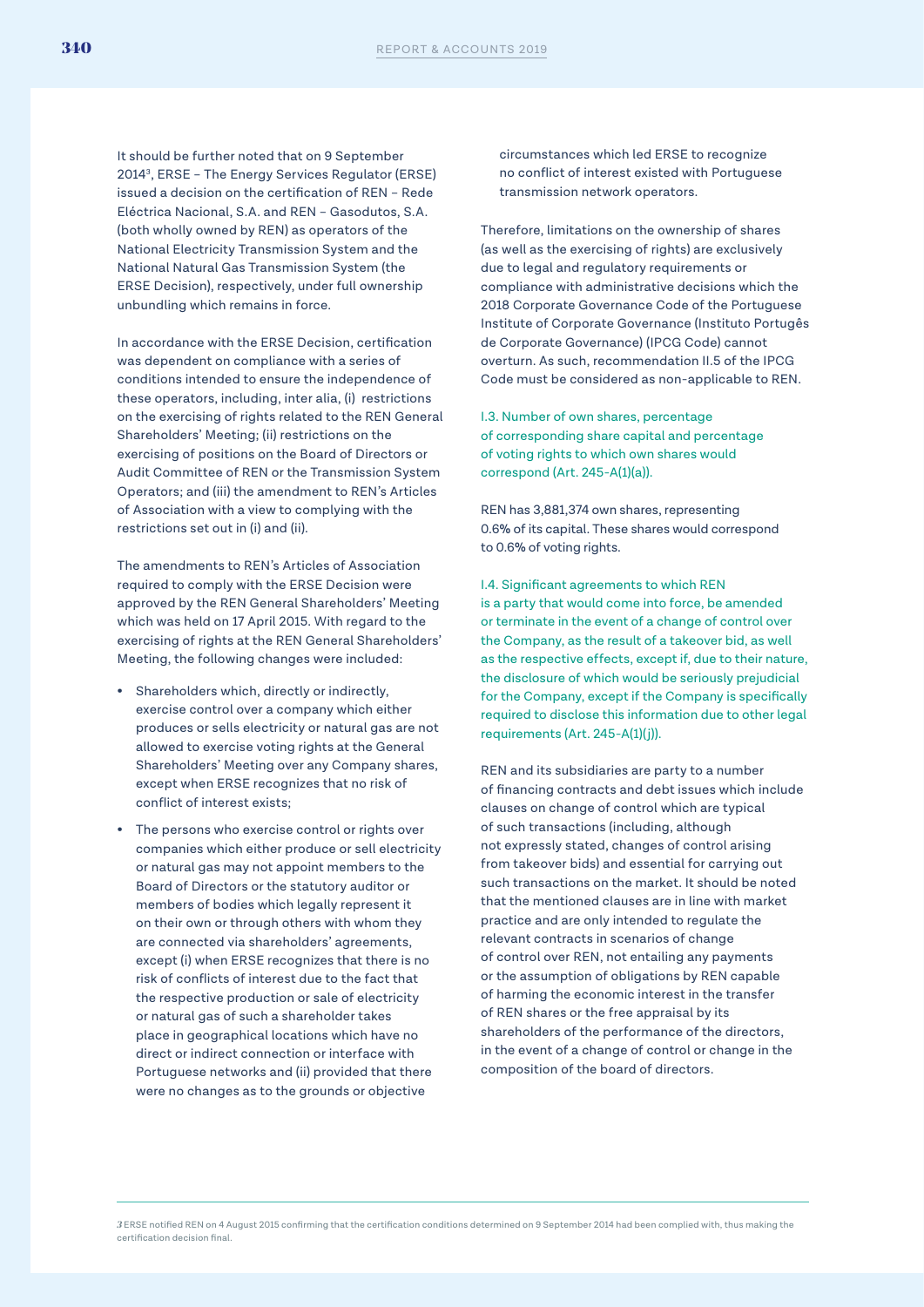However, the practical application of these clauses is limited, considering the legal restrictions on the ownership of REN shares as explained in I.2., making an acquisition or change of control over REN unfeasable, in light of the current legal framework.

There are no other significant agreements to which REN is a party that would come into force, be amended or terminate in the event of a change in control over the Company or as the result of a takeover bid.

In summary, REN has not adopted any measures aimed at requiring payment or taking on encumbrances by the Company in the event of changes of control or changes in the composition of the Board of Directors and which would be liable to prejudice the free transferability of shares or the free evaluation by shareholders of the performance of members of the Board of Directors. Therefore, the Recommendation II.6 of the IPCG Code is fully addopted.

I.5. Framework to which the renewal or repeal of defensive measures are subject, in particular those that limit the number of votes which can be held or exercised by a sole shareholder individually or jointly with other shareholders

The only provisions in the REN Articles of Association which provide for limitations on votes which can be held or exercised by a sole shareholder or by certain shareholders (e.g. who exercise control over a company which works in the production or sale of electricity or natural gas), individually or together with other shareholders are set out in I.2 above.

Such provisions arise from legal requirements and from the ERSE Decision and do not seek to limit

voting rights, but rather to ensure the existence of a sanctioning system for breaching the legal limit on the ownership of shares and the legal restriction on voting rights, respectively.

As such, there is no mechanism in the Articles of Association to renew or repeal these statutory rules, as they exist in compliance with legal and administrative requirements. Therefore, recommendation II.5 of the IPCG Code must be considered as non-applicable to REN.

There are no other defensive measures.

I.6. Shareholder Agreements which the company is aware of and which could lead to restrictions with regard to the transfer of securities or voting rights (Art. 245-A(1)(g)).

The Board of Directors is not aware of any shareholders agreements in relation to REN that may result in any restrictions to the transfer of securities or exercising of voting rights.

#### **II. Shareholdings and bondholdings**

II.7. Identification of natural or legal persons which, directly or indirectly, own qualified shareholdings (Art. 245-A(1)(c) and (d) and Art. 16), with detailed information on the percentage of capital and attributable votes and the source and causes of such attribution

Based on the communications submitted to the Company, in particular in accordance with Article 16 of the Securities Code and CMVM Regulation No 5/2008, with reference to 31 December 2019, shareholders having a qualifying holding (representing at least 2% of REN's share capital), calculated in accordance with Article 20 of the Securities Code, were as follows:

| <b>State Grid Corporation of China</b>                                                                                                                                    | No of shares | % Share capital<br>with voting rights |  |
|---------------------------------------------------------------------------------------------------------------------------------------------------------------------------|--------------|---------------------------------------|--|
| <b>Directly</b>                                                                                                                                                           | 0            | 0%                                    |  |
| Through State Grid Europe Limited (SGEL), controlled by State Grid<br>International Development Limited (SGID), which is controlled<br>by State Grid Corporation of China | 166.797.815  | 25.0%                                 |  |
| <b>Total attributable</b>                                                                                                                                                 | 166,797,815  | 25.0%                                 |  |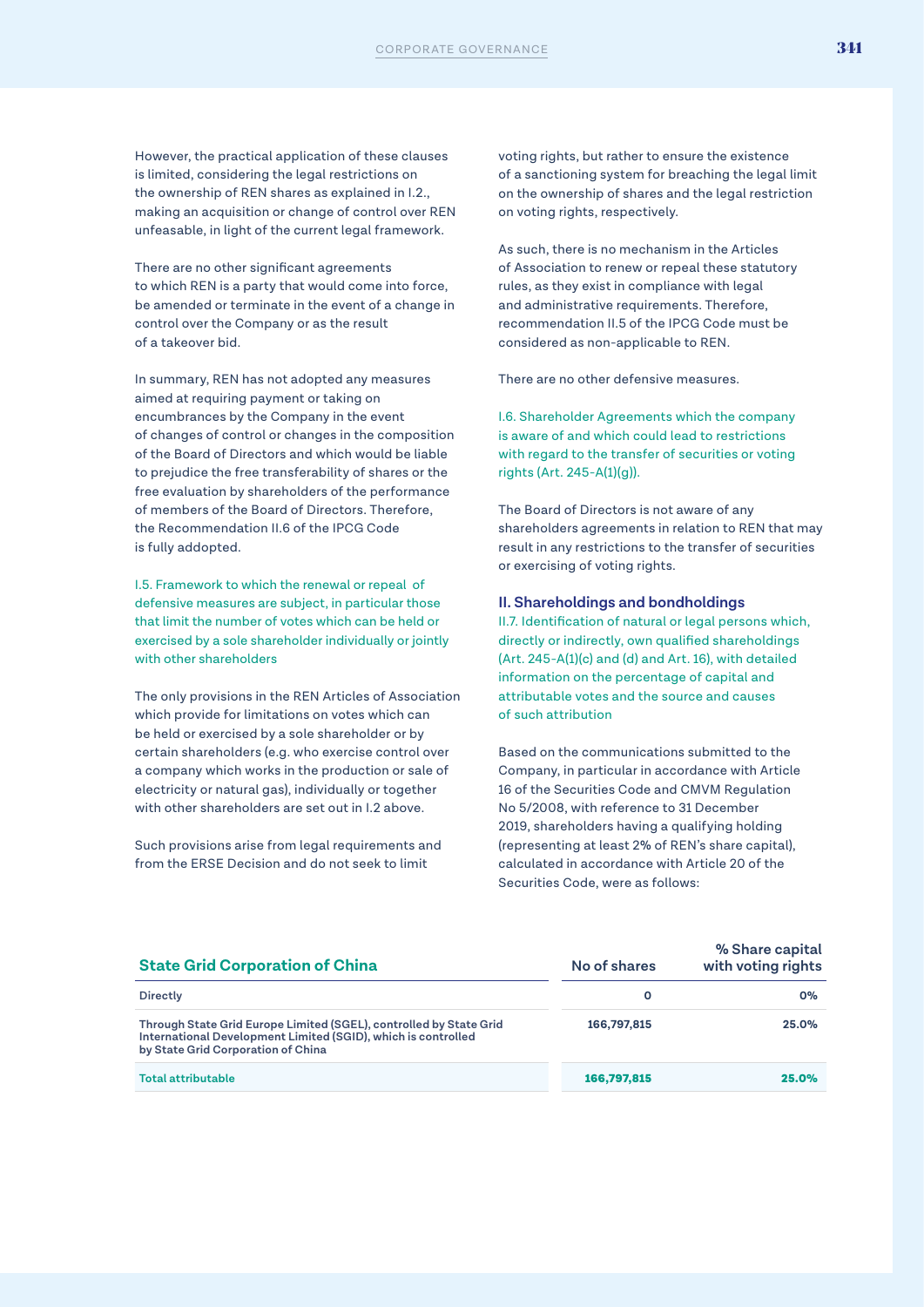| <b>Oman Oil Company SAOC</b>                                                                            | No of shares | % Share capital<br>with voting rights |  |
|---------------------------------------------------------------------------------------------------------|--------------|---------------------------------------|--|
| <b>Directly</b>                                                                                         | 0            | 0%                                    |  |
| Through Mazoon B.V. and Oman Oil Holding Europe, B.V.,<br>which are controlled by Oman Oil Company SAOC | 80, 100, 000 | 12.006%                               |  |
| <b>Total attributable</b>                                                                               | 80,100,000   | 12.006%                               |  |

| <b>Lazard Asset Management LLC</b> | No of shares | % Share capital<br>with voting rights |
|------------------------------------|--------------|---------------------------------------|
| <b>Directly</b>                    |              |                                       |
| Indirectly <sup>4</sup>            | 46,611,245   | 6.986%                                |
| <b>Total attributable</b>          | 46,611,245   | 6.986%                                |

| <b>Fidelidade Companhia de Seguros, S.A.</b> <sup>6</sup>                                                                          | No of shares | % Share capital<br>with voting rights |
|------------------------------------------------------------------------------------------------------------------------------------|--------------|---------------------------------------|
| <b>Directly</b>                                                                                                                    | 35,176,796   | 5.272%                                |
| Through Via Directa – Companhia de Seguros, S.A.,<br>which is controlled by Fidelidade                                             | 119,889      | 0.018%                                |
| Through Companhia Portuguesa de Resseguros, S.A.,<br>which is controlled by Fidelidade                                             | 37,537       | 0.006%                                |
| Through Fidelidade Assistência - Companhia de Seguros, S.A.,<br>which is controlled by the common shareholder Longrun <sup>7</sup> | 98.732       | 0.015%                                |
| Through Multicare - Seguros de Saúde, S.A.,<br>which is controlled by the common shareholder Longrun <sup>8</sup>                  | 63,470       | 0.010%                                |
| <b>Total attributable</b>                                                                                                          | 35,496,424   | 5.320%                                |

| Red Eléctrica Corporación, S.A.                        | N.º de ações | % Capital social<br>com direito de voto |
|--------------------------------------------------------|--------------|-----------------------------------------|
| <b>Directly</b>                                        |              | 0%                                      |
| Through its branch Red Eléctrica Internacional, S.A.U. | 33,359,563   | $5.0\%$                                 |
| Total attributable                                     | 33,359,563   | 5.0%                                    |

*4* This qualified shareholding, calculated under Article 20 of the Securities Code, is held by Lazard Asset Management LLC on behalf of Clients, and is attributable to it since it agreed with the Clients that it would exercise the voting rights. The qualified shareholding is also attributable to (i) Lazard Freres &<br>Co, which holds the total share capital of the firstly me company; and (iii) Lazard Limited, company with shares admitted to trading in the NYSE market, as controlling entity of the abovementioned company.

*5* According to the information provided by Lazard Asset Management LLC on 31 January 2019, with reference to 31 December 2018.

*6* This qualified shareholding, calculated under Article 20 of the Securities Code, is also attributable to LongRun Portugal, S.G.P.S., S.A., Millenium Gain Capital, Fosun Financial Holdings Limited, Fosun International Limited, Fosun Holdings Limited, Fosun International Holdings, Ltd. and to Mr. Guo Guangchang, as<br>natural or legal persons ou control directly or indirectly Fidelidade

*7* Longrun holds, also, 80% of the share capital of Fidelidade Assistência – Companhia de Seguros, S.A. *8* Longrun holds, also, 80% of the share capital of Multicare – Seguros de Saúde, S.A.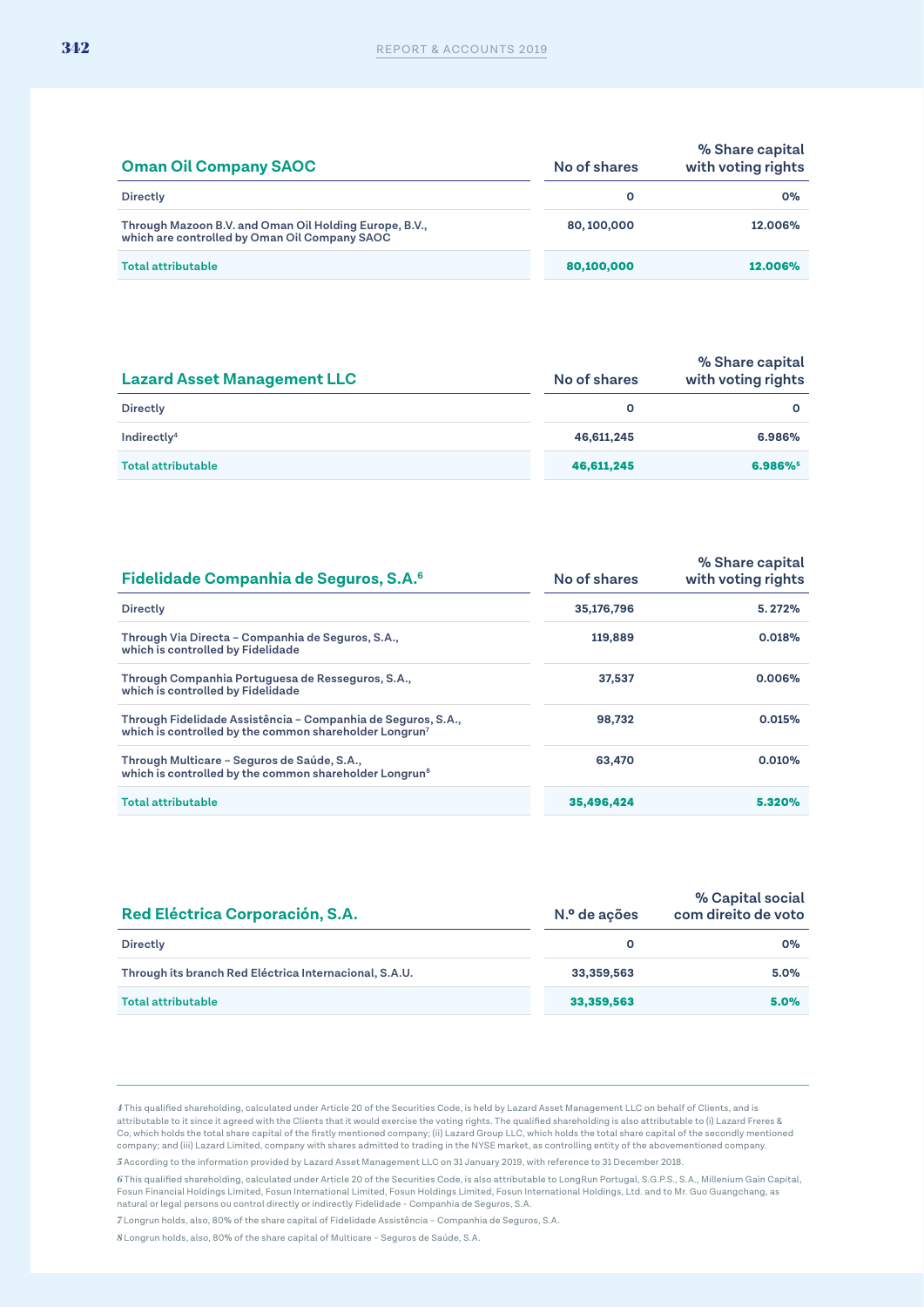| The Capital Group Companies, Inc. <sup>9</sup>                                                                                                                       | No of shares | % Share capital<br>with voting rights |
|----------------------------------------------------------------------------------------------------------------------------------------------------------------------|--------------|---------------------------------------|
| <b>Directly</b>                                                                                                                                                      | 0            | $O\%$                                 |
| Through Capital Income Builder <sup>10, 11</sup> .                                                                                                                   | 24.355.192   | 3.6504%                               |
| Through accounts under the discretionary management of fund management<br>companies in a controlling or group relationship with The Capital Group<br>Companies, Inc. | 1,009,808    | 0.1514                                |
| <b>Total attributable</b>                                                                                                                                            | 25,365,000   | 3.8018%                               |

| GreatWest Lifeco, Inc. <sup>12,13</sup>                                                                                                                                   | No. of shares | % Share capital<br>with voting rights |
|---------------------------------------------------------------------------------------------------------------------------------------------------------------------------|---------------|---------------------------------------|
| <b>Directly</b>                                                                                                                                                           | О             | $0\%$                                 |
| Through the collective investment undertakings managed by<br>Setanta Asset Management Limited <sup>14</sup> , being this company controlled<br>by Great-West Lifeco, Inc. | 17,468,588    | 2.618%                                |
| Through three sub-funds of Beresford Funds plc, managed by Irish Life<br><b>Investment Managers Limited</b>                                                               | 326.379       | 0.049%                                |
| <b>Total attributable</b>                                                                                                                                                 | 17,794,967    | 2.667%                                |

*14* Further details on the collective investment undertakings and respective shareholdings are available at https://www.ren.pt/files/2019-02/2019-02- 14111744\_4c65f7f1-2e56-4968-a1af-585420fa64e0\$\$f7ccbca3-1839-4b33-af32-24602a9b0fd3\$\$cb54eb58-6db6-4b6c-9396-e5b715c07382\$\$file\$\$pt\$\$1. pdf. The voting rights ancillary to those shares are also attributable, under Article 20(1)(b) of the Securities Code, to the following companies controlled by Great-West Lifeco, Inc.; The Great-West Life Assurance Company; Canada Life Financial Corporation; The Canada Life Assurance Company; Canada Life Capital Corporation Inc; Canada Life International Holdings Limited; and The Canada Life Group (U.K.) Limited.

*<sup>9</sup>* On its communication of 26 February 2020 The Capital Group Companies informed REN of the decrease of its (indirect) holding being attributable to it from that date 12,852,308 shares representing 1,9263% of share capital and voting rights in REN. I has also informed that before the attributable votes corresponded to a holding of 4.75%, corresponding to its position in the communication to REN of March 2017 and previously to REN's share capital increase operation in 2017. Being this the most updated information provided by this investor, REN has assumed, for the purposes of this report, that this was the relevant holding at 31 December 2019. For more detail please refer to: https://web3.cmvm.pt/sdi/emitentes/docs/PQ63588.pdf, https://web3.cmvm.pt/sdi/emitentes/docs/PQ71116. pdf and https://web3.cmvm.pt/sdi/emitentes/docs/PQ74637.pdf

*<sup>10</sup>* In accordance with information received on March 8, 2019 by Capital Income Builder (CIB) and SMALLCAP World Fund, Inc. (SCWF), Capital Research and Management Company was granted powers to exercise voting rights corresponding to SCWF's stake as well as the stake acquired by CIB of 24,355,192 shares representing 3,6504% of REN's share capital. CIB is a mutual fund registered in the United States of America, under the Investment Company Act of 1940, and by virtue of the powers attributed to Capital Research and Management Company, the respective voting rights are attributed to this entity, in accordance with article 20 of the Securities Code. Regarding SCWF, a mutual fund registered in the United States of America under the Investment Company Act of 1940, it should be noted that the notification submitted on behalf of Capital Group Companies, Inc., disclosing the shares held since March 24, 2017 includes SCWF's shares, which, for the time being, correspond to zero (0% of shares representing the share capital of REN).

*<sup>11</sup>* Capital Income Builder informed REN of the decrease of its stake on 21 February 2020 its holding decreased to 12,618,332 shares, representing 1.8913% of the share capital and voting rights in REN. For more detail please refer to https://web3.cmvm.pt/sdi/emitentes/docs/PQ74622.pdf.

*<sup>12</sup>* According to a communication received by the company on October 5, 2016 and updated on February 13, 2019, the ultimate controlling shareholders of Great-West Lifeco, Inc. are The Desmarais Family Residuary Trust and its trustees Sophie Desmarais, Paul Desmarais, Jr., André Desmarais, Michel Plessis-Bélair and Guy Fortin, to whom are attributed, under the terms of article 20(1)(b) of the Securities Code, the 2,056% voting rights in REN. The same voting rights are also attributable to the following companies controlled by The Demarais Trust: Power Financial Corporation, 17123 Canada Inc., Power Corporation of Canada and Pansolo Holdings Inc.

This qualified holding results from the aggregation of the holdings of several collective investment undertakings managed by entities that are either controlled or in a group relationship with Great-West Lifeco Inc. Information updated pursuant to the communication received by the company on January 31, 2019, by reference to December 31, 2018.

*<sup>13</sup>* In its communication of January 3, 2020, shareholder Great-West Lifeco, Inc. informed REN. of its indirect qualifying holding corresponding to 18,225,165 shares, representing 2.73% of its share capital, with effect from January 1, 2020. Further details on the collective investment undertakings and respective shareholdings are available at https://www.ren.pt/files/2020-01/2020-01-09171724\_4c65f7f1-2e56-4968-a1af-585420fa64e0\$\$f7ccbca3-1839-4b33-<br>af32-24602a9b0fd3\$\$65049402-6190-4fde-82ae-b90fa3d1a8a7\$\$file\$\$pt\$\$1.pdf. The votin attributed, under the terms of article 20, no. 1, paragraph b) of the Securities Code, to the following companies controlled by Great-West Lifeco, Inc., The Canada Life Assurance Company, Canada Life Capital Corporation Inc, Canada Life International Holdings Limited and The Canada Life Group (U.K.) Limited and to the following companies controlled by The Desmarais Trust, which in turn controls Great-West Lifeco, Inc. Power Financial Corporation, 171263 Canada Inc., Power Corporation of Canada and Pansolo Holding Inc.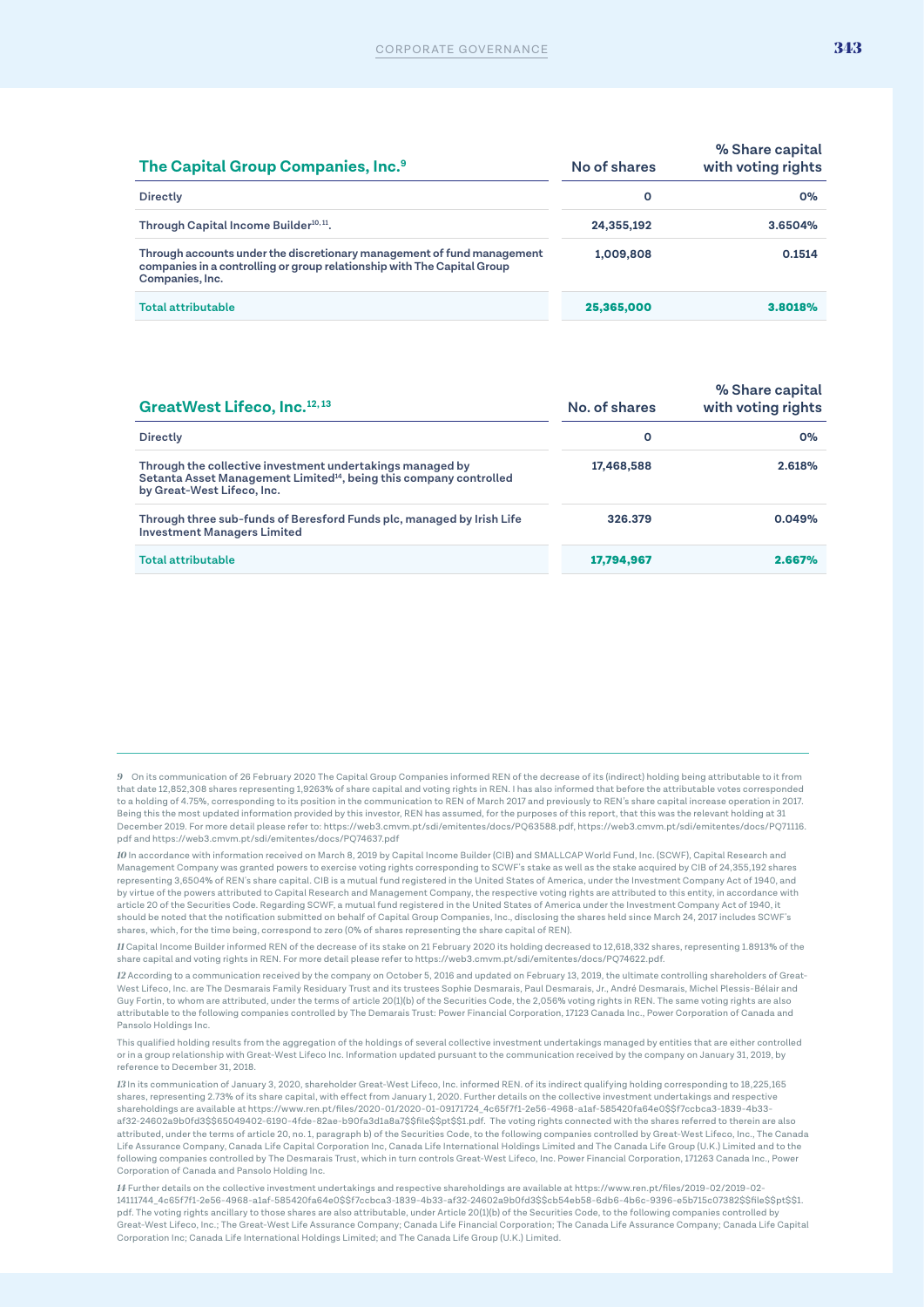II.8. Information on the number of shares and bonds held by members of management and supervisory bodies

In accordance with and for the purposes of Article 447 of the Portuguese Companies Code, in particular paragraph 5 thereof, the number of shares held

by the members of the REN management and supervisory bodies and by the persons related to them pursuant to paragraph 2 of the abovementioned article<sup>15</sup>, as well as all their acquisitions, encumbrances or disposals with reference to the financial year 2019, based on communications with the company, were as follows:

#### **Board of Directors (including the Audit Committee)**

| <b>Board</b><br>of directors                                                        | <b>Acquisitions</b><br>(in 2019) | <b>Encumbrances</b><br>(in 2019) | <b>Disposals</b><br>(in 2019) | No of shares<br>at 31.12.2019 |
|-------------------------------------------------------------------------------------|----------------------------------|----------------------------------|-------------------------------|-------------------------------|
| <b>Rodrigo Costa</b>                                                                | ۰                                | ۰                                |                               | O (zero)                      |
| João Faria Conceição                                                                | ۰                                | ٠                                | ۰                             | 500                           |
| <b>Gonçalo Morais Soares</b>                                                        |                                  | ۰                                |                               | 0 (zero)                      |
| Guangchao Zhu (representing State Grid<br><b>International Development Limited)</b> | -                                | ۰                                | ۰                             | 0 (zero)                      |
| <b>Mengrong Cheng</b>                                                               |                                  |                                  |                               | O (zero)                      |
| Lequan Li                                                                           |                                  |                                  |                               | O (zero)                      |
| Omar Al-Wahaibi                                                                     | -                                | ۰                                | ۰                             | O (zero)                      |
| Jorge Magalhães Correia <sup>16</sup>                                               |                                  | ٠                                | ۰                             | 35,496,424                    |
| José Luís Arnaut <sup>17</sup>                                                      |                                  | ۰                                | ۰                             | 7,587                         |
| Manuel Ramos de Sousa Sebastião                                                     |                                  |                                  |                               | 35,000                        |
| Gonçalo Gil Mata                                                                    | ۰                                |                                  |                               | O (zero)                      |
| Maria Estela Barbot                                                                 |                                  | ۰                                |                               | O (zero)                      |
| Ana Pinho                                                                           | -                                | ۰                                | ۰                             | 0 (zero)                      |

*15* This comprises the shares held by members of the REN management and supervisory bodies and also, if applicable,(i) by the spouse not judicially separated,<br>regardless of the matrimonial property regime; (ii) by minor d acquired on behalf of a member of the management or supervisory bodies and by persons referred to in (i) and (ii); and (iv) by companies of which a member of the management or supervisory bodies and the persons referred to in (i) and (ii) are shareholders with unlimited responsibility, are engaged in the management or exercise any management or supervisory duties or hold, individually or jointly with the persons referred to in (i) to (iii), at least half of the share capital or corresponding voting rights.

*16* Corresponding to the shares held by Fidelidade Companhia de Seguros, S.A., which are attributable for the purposes of art. 447 of the Portuguese Companies Code, due to the performance of duties of member of the board of directors and the executive committee of that company, as set out in: http:// web3.cmvm.pt/sdi/emitentes/docs/fsd430883.pdf

*17* 480 shares held directly and the remainder held by Platinumdetails - Consultoria e Investimentos, Lda, in which 68% of the share capital is held.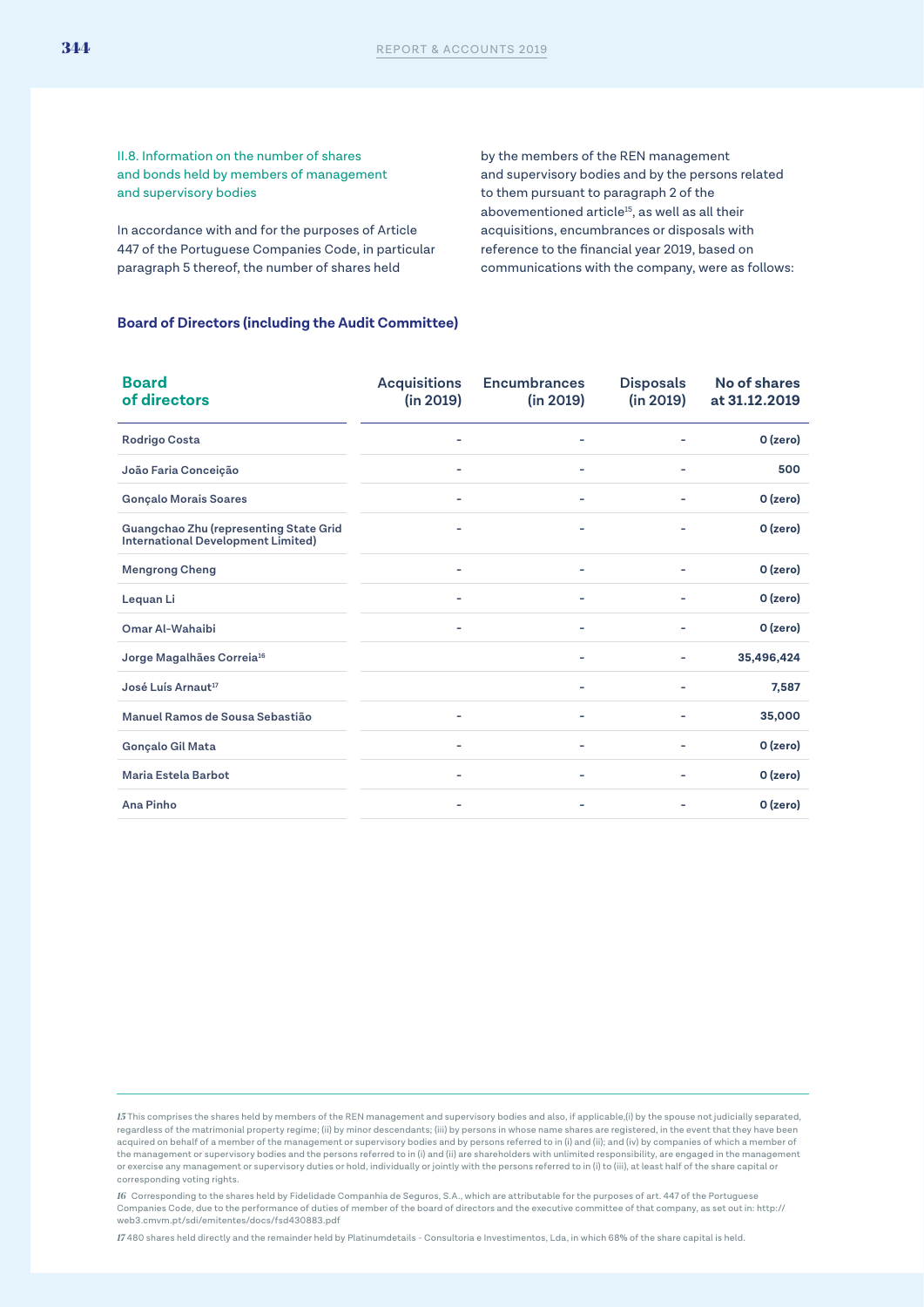In accordance with and for the purposes of Article 447 of the Portuguese Companies Code, in particular paragraph 5 thereof, the number of bonds held by the members of the REN management and supervisory bodies and by the persons related to them pursuant

to paragraph 2 of the abovementioned article<sup>18</sup>, as well as all their acquisitions, encumbrances or disposals with reference to the financial year of 2019, based on communications sent to the company, were as follows:

#### **Board of Directors**

| <b>Board</b><br>of Directors                                                        | <b>Acquisitions</b><br>(in 2019) | <b>Encumbrances</b><br>(in 2019) | <b>Disposals</b><br>(in 2019) | No of bonds<br>at 31.12.2019 |
|-------------------------------------------------------------------------------------|----------------------------------|----------------------------------|-------------------------------|------------------------------|
| Rodrigo Costa                                                                       |                                  | ۰                                |                               | 0 (zero)                     |
| João Faria Conceição                                                                | ۰                                | ٠                                | ۰                             | 0 (zero)                     |
| <b>Gonçalo Morais Soares</b>                                                        |                                  | ٠                                |                               | 0 (zero)                     |
| Guangchao Zhu (representing State Grid<br><b>International Development Limited)</b> |                                  | ٠                                | ۰                             | O (zero)                     |
| <b>Mengrong Cheng</b>                                                               |                                  | ٠                                | ۰                             | O (zero)                     |
| Lequan Li                                                                           |                                  | ٠                                |                               | O (zero)                     |
| Omar Al-Wahaibi                                                                     |                                  |                                  |                               | O (zero)                     |
| Jorge Magalhães Correia <sup>19</sup>                                               |                                  |                                  |                               | 1,200,000                    |
| José Luís Arnaut                                                                    |                                  | $\overline{\phantom{0}}$         |                               | O (zero)                     |
| Manuel Ramos de Sousa Sebastião                                                     |                                  | ٠                                |                               | O (zero)                     |
| Gonçalo Gil Mata                                                                    | ۰                                | ٠                                | ٠                             | 0 (zero)                     |
| <b>Maria Estela Barbot</b>                                                          |                                  | ۰                                |                               | O (zero)                     |
| Ana Pinho                                                                           |                                  | ٠                                | ۰                             | O (zero)                     |

II.9 Special powers of the management body, notably regarding resolutions on capital increase (Art. 245-A(1)(i)), indicating, as to such resolutions, the date on which the powers were attributed to the management body, time limit until such powers may be exercised, maximum quantitative limit on capital increase, amount already issued under the attribution of such powers and method of applying the attributed powers

The Board of Directors has the competences and powers conferred by the Portuguese Companies Code and the Articles of Association<sup>20</sup> (see summary of these competences and powers in II.21), and as such, the management body does not have special powers.

Particularly, concerning resolutions on any increase in capital, it should be noted that REN's Articles of Association do not authorize the Board of Directors to increase the Company's share capital.

*<sup>18</sup>* This comprises the shares held by members of the REN management and supervisory bodies and, if applicable,(i) of the spouse not judicially separated, regardless of the matrimonial property regime; (ii) of minor descendants; (iii) of persons in whose name shares are registered, in the event that they have been acquired on behalf of a member of the management or supervisory bodies and of persons referred to in (i) and (ii); and (iv) the shares held by companies of which a member of the management or supervisory bodies and the persons referred to in (i) and (ii) are shareholders with unlimited responsibility, are engaged in the management or exercise any management or supervisory duties or hold, alone or together with the persons referred to in (i) to (iii), at least half of the share capital or corresponding voting rights.

*<sup>19</sup>* Corresponding to the shares held by Fidelidade – Companhia de Seguros, S.A., which are attributable for the purposes of art. 447 of the Portuguese Companies Code, due to the performance of the duties of member of the board of directors and on the executive committee of that company. *20* See Article 15 of the Articles of Association and Article 3 of the Board of Directors Regulations.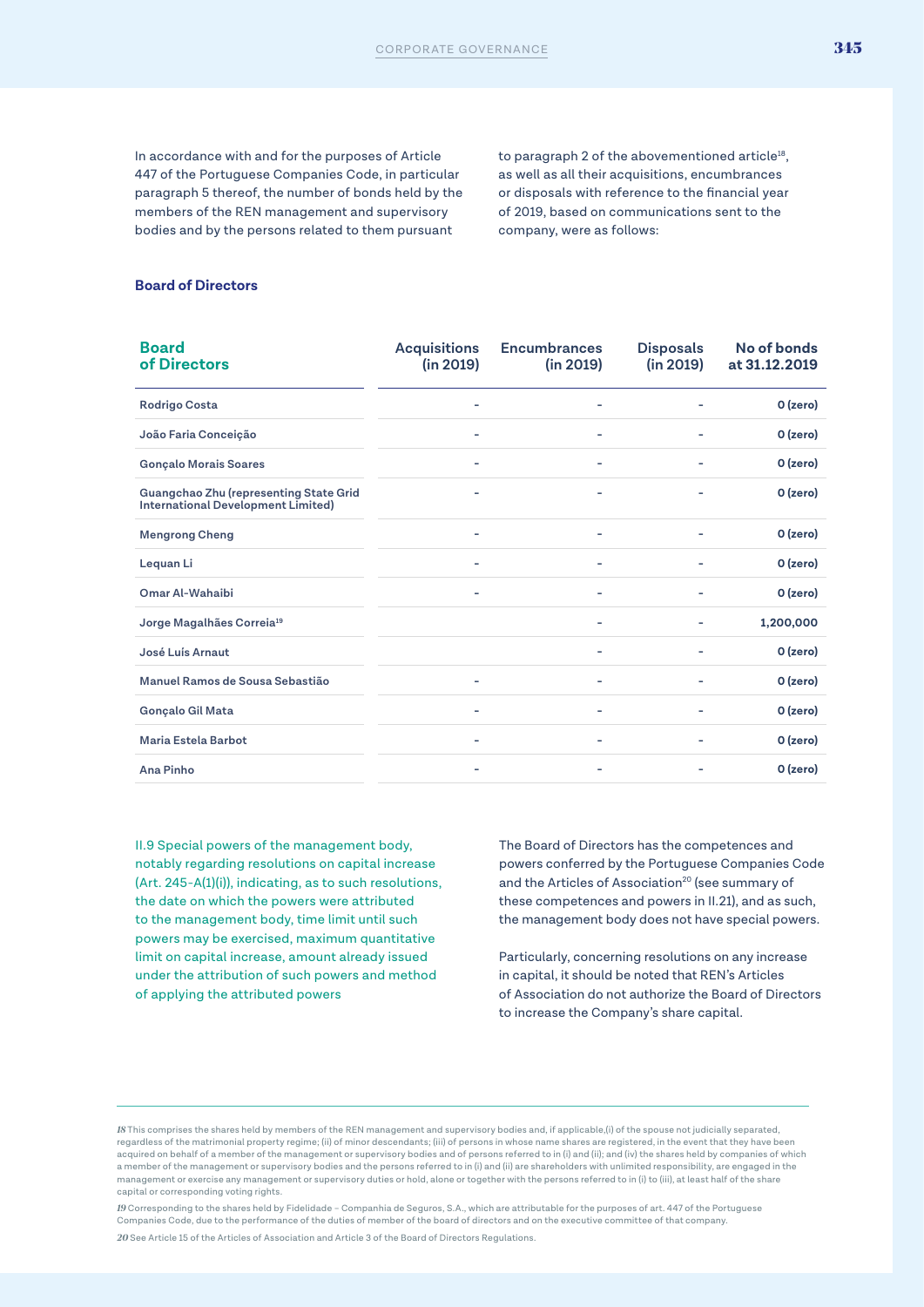II.10. Information on significant relationships of a commercial nature between the owners of qualified holdings and the Company

There are no significant relationships of a commercial nature between the holders of qualified shareholdings and the company.

In accordance with internal regulations on the assessment and control of transactions with related parties<sup>21</sup> and prevention of conflict of interests, approved by the Board of Directors following a proposal presented by the Audit Committee, significant transactions with related parties are considered to be those which:

- a) are based on the purchase and/or sale of assets, provision of services or a contracted project with an economic value greater than one million euros;
- b) are based on the acquisition or disposal of shareholdings;
- c) require new loans, financing or subscription of financial investments resulting in an overall annual indebtedness exceeding € 100,000,000, except when referring to a simple renewal of existing circumstances or operations undertaken within the framework of pre-existing contractual conditions;
- d) should none of the materiality criteria set out in the subparagraphs above be met, (i) which have a value exceeding € 1,000,000 or (ii) are considered relevant for this purpose by the management body, by virtue of its nature or its particular susceptibility to giving rise to a conflict of interests.

The Board of Directors is required to submit every transactions with related parties to the Audit Committee for appraisal<sup>22</sup>, in particular:

(i) transactions considered significant are subject to prior opinion from the Audit Committee (and are communicated to the Audit Committee, a minimum of 15 days in advance of the transaction);

(ii) all other transactions are only subject to subsequent appreciation, and must be communicated to the Audit Committee before the last day of January or July, depending on whether the Transactions occurred in the current previous semester.

Moreover, in accordance with the Board of Directors internal regulations, the approval of transactions with related parties for sums exceeding € 500,000 or, regardless of the sum, any transaction which may be considered as not being executed under market conditions are matters which may not be delegated to the Executive Committee.

In light of the abovementioned criteria – set out in Board of Directors regulations and in internal regulations on the assessment and control of transactions with related parties and prevention of conflicts of interests – during 2019, there were a number of significant transactions with related parties as further described in I.90 below.

#### **7.1.2. Corporate bodies and committees**

#### **I. General Meeting**

#### **a) Composition of the Board of the General Meeting in the year of reference**

II.11. Identification and position of the members of the Board of the General Meeting and respective term of office (start and end)

The following members of the Board of the General Meeting were elected for the term of office 2018-2020:

| <b>Name</b>     | <b>Position</b> | Date of 1.ª Appointment Term of office in course |           |
|-----------------|-----------------|--------------------------------------------------|-----------|
| Pedro Maia      | Chairman        | 27.03.2012                                       | 2018-2020 |
| <b>Rui Dias</b> | Vice-chairman   | 03.05.2018                                       | 2018-2020 |

*21* The definition of "related party" in accordance with this regulation includes owners of qualified holdings calculated in accordance with Article 20 of the Securities Code.

*22* See section III and section VI.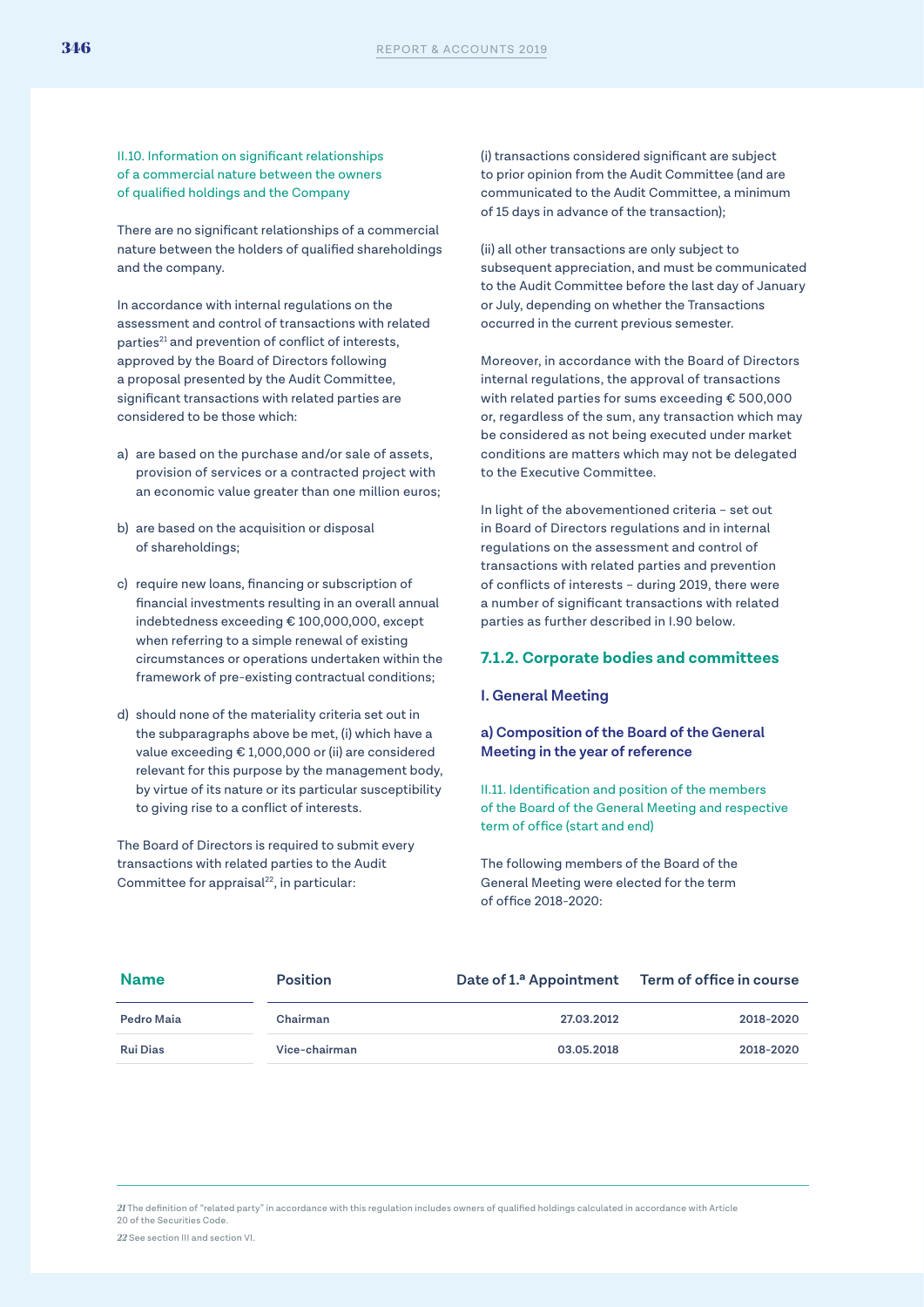In the performance of his duties, the Chairman of the Board of the General Meeting also had the support of the Company Secretary, Marta Almeida Afonso.

#### **b) Exercise of Voting Rights**

II.12. Possible restrictions with regard to voting rights, such as limitations on exercising voting rights depending on the ownership of a number or percentage of shares, terms imposed for exercising voting rights or systems for detaching ownership content (Art. 245-A(1)(f))

Following the best practices on shareholder participation in the general meetings of companies with shares admitted to trading in a regulated market, REN's Articles of Association set out the principle of «one share one vote»23.

Without prejudice to that referred to in 1.2 and 1.5, there are no restrictions on voting rights, such as limitations on exercising voting rights depending on the number or percentage of shares.

Owners of one or more shares on the «Record Date» may attend, participate in and vote at the REN General Shareholders' Meeting, provided that they comply with the following requirements:

- a) Shareholders wishing to participate in the General Meeting should express this intention in writing to the Chairman of the Board of the General Meeting and the financial intermediary, with whom they have opened the relevant individual securities account, up to the day before the «Record Date»24. This communication may be sent by e-mail<sup>25</sup>.
- b) In turn, the abovementioned financial intermediary shall send to the Chairman of the Board of the General Meeting, up to the end of the day corresponding to the «Record Date», information on the number of shares registered in the name of the shareholder on that date. This communication may be sent by e-mail<sup>26</sup>.
- c) Shareholders who exercise direct or indirect control over a company which either produces

or sells electricity or natural gas and wishes to participate, personally or through a representative, in the General Meeting are required to provide a declaration to the Chair of the General Meeting up to the day prior to the «Data de Registo», stating that they are not prohibited from exercising voting rights as ERSE has recognized that there are no conflicts of interest.

- d) Shareholders wishing to participate, personally or through a representative in the General Meeting, are required to provide a written declaration to the Chair of the General Meeting before the day prior to the «Record Date», stating that they are not prohibited from exercising voting rights in accordance with the subparagraph c). The content of the abovementioned declaration is a condition of the exercising of voting rights at the General Meeting and may be established in standard terms by the Chair of the Meeting<sup>27</sup>.
- e) Shareholders which are recognized by ERSE as not having a risk of conflict of interest – as the respective production or sale of electricity or natural gas by such shareholders takes place in locations which have no direct or indirect connection or interface with Portuguese networks – and provided that no changes have occurred with regard to the grounds or objective circumstances which led ERSE to recognize no conflict of interest existed with Portuguese transmission network operators, are not required to provide proof of this recognition with the abovementioned declaration. The exception will only be should changes have taken place to the grounds and objective circumstances which led to such recognition which determines the prohibition of the respective policy rights and/or re-examination of certification conditions by ERSE28.

Shareholders with voting rights may be represented at the General Shareholders' Meeting by means of a person with full legal capacity, by written document addressed to the Chairman of the Board of the General Shareholders' Meeting, communicating the name(s) of the representative(s), under the law and of the notice to convene. This communication may be sent by e-mail<sup>29</sup>.

25 See Article 12(9) of the Articles of Association.

*<sup>23</sup>* See Article 12(2) of Articles of Association.

*<sup>24</sup>* See Article 23-C of the Securities Code.

*<sup>26</sup>* See Article 12(10) of the Articles of Association.

*<sup>27</sup>* See Article 12(12)(13) and (15) of the Articles of Association.

*<sup>28</sup>* See article 12(14) of the Articles of Association.

*<sup>29</sup>* See Article 12(11) of the Articles of Association.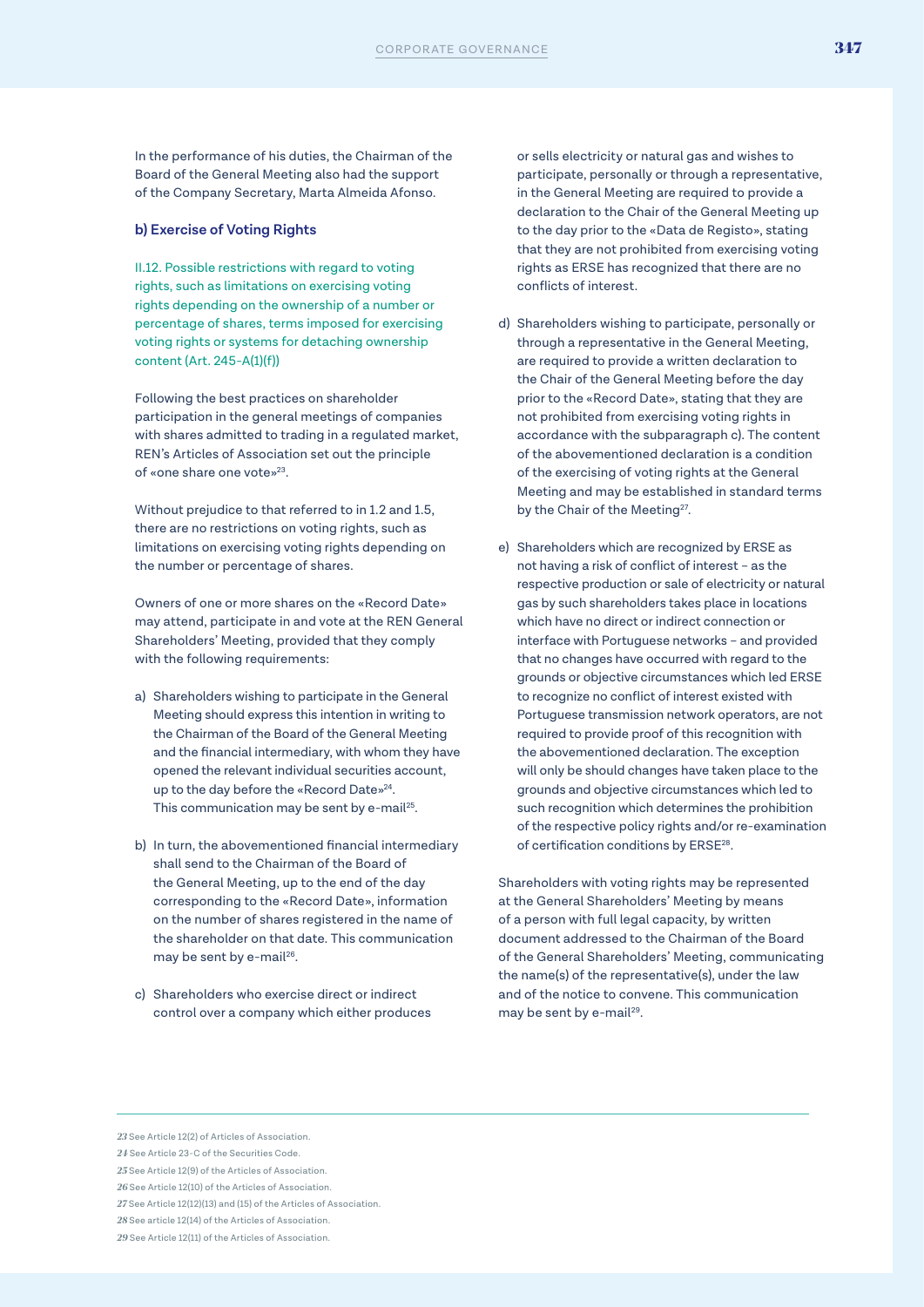REN's shareholders who hold shares on a professional basis in their own name but on behalf of clients, may vote differently with their shares, provided that they submit this fact to the Chairman of the Board of the General Shareholders' Meeting prior the 'Record Date'and deliver proportional and sufficient proof of: (a) the identification of each client and the corresponding number of shares that will be voted on his behalf; (b) the specific voting instructions on each of the items on the agenda as provided by each of their clients.

REN's shareholders may submit their votes by correspondence for each item on the agenda, by letter signed with the same signature as on their identification document, enclosing a legible photocopy of such document, if the shares are held by an individual shareholder, or duly notarized signature of the proxy, in the event that the shares are held by a legal person<sup>30</sup>.

This letter should be addressed to the Chairman of the Board of the General Shareholders' Meeting and sent by post with acknowledgement of receipt to REN's registered office at least three business days prior to the date of the General Shareholders' Meeting, except if the relevant notice of meeting establishes a different time. The Chairman of the Board of the General Shareholders' Meeting shall verify the authenticity and regularity of the votes cast by correspondence as well as ensure that they remain confidential until the voting takes place<sup>31</sup>.

It is also established that votes cast by correspondence are considered to be votes against, in the case of resolution proposals submitted after the date on which they were cast.

In order to facilitate votes by correspondence, REN provides a voting ballot on its website<sup>32</sup> which may be used for such purpose, and upon request, may also send a voting ballot and an envelope to shareholders for the purpose of postal submission.

Should there be express indication in the notice to convene the General Shareholders' Meeting, shareholders may exercise voting rights electronically, in accordance with the terms, time and conditions set out in the respective call<sup>33</sup>.

In any case, REN considers the participation of its shareholders to be fully ensured through vote by correspondence and methods of representation (as outlined above). Moreover, REN considers that voting by electronic means would not represent added value for shareholders, especially taking into account the absence of votes cast by correspondence at its last General Shareholders' Meeting.

As regards the attendance in the General Shareholders' Meetings by electronic means, REN gives preference to in person attendance (or representation in person) in its General Shareholders' Meetings as it promotes participation and discussion and avoids possible violations of privacy and data protection arising from the use of electronic means. REN's shareholder structure and the fact it includes a large number of professional investors which, according to market practice, are typically represented at the General Shareholders' Meeting by their relevant financial intermediary also appears as an inherent circumstance in the proximity goal pursued by REN and preference for in person attendance promoted in its General Shareholders' Meetings.

In summary, REN considers that it provides all the necessary mechanisms to encourage its shareholders to participate and vote in General Shareholders' Meetings.

REN's Articles of Association do not provide for any systems for detaching ownership content and there is no mechanism in place to cause any conflict between the right to receive dividends or the underwriting of new securities and the principle of 'one share, one vote', with the exception of the provision set out in the Articles of Association as described in 1.2 and 1.5 above, which seeks to make current regulations and the legal regime effective.

II.13. Information on the maximum percentage of voting rights that can be exercised by a sole shareholder or by shareholders with whom they maintain a relationship pursuant to Article 20(1) of the Securities Code.

As referenced above in I.2, the maximum percentage of voting rights that can be exercised by a sole shareholder or by shareholders with whom they

*30* See article 12(5) of the Articles of Association. *31* See Article 12(5) and (7) of the Articles of Association. *32* www.ren.pt

*33* See article 12(6) of the Articles of Association.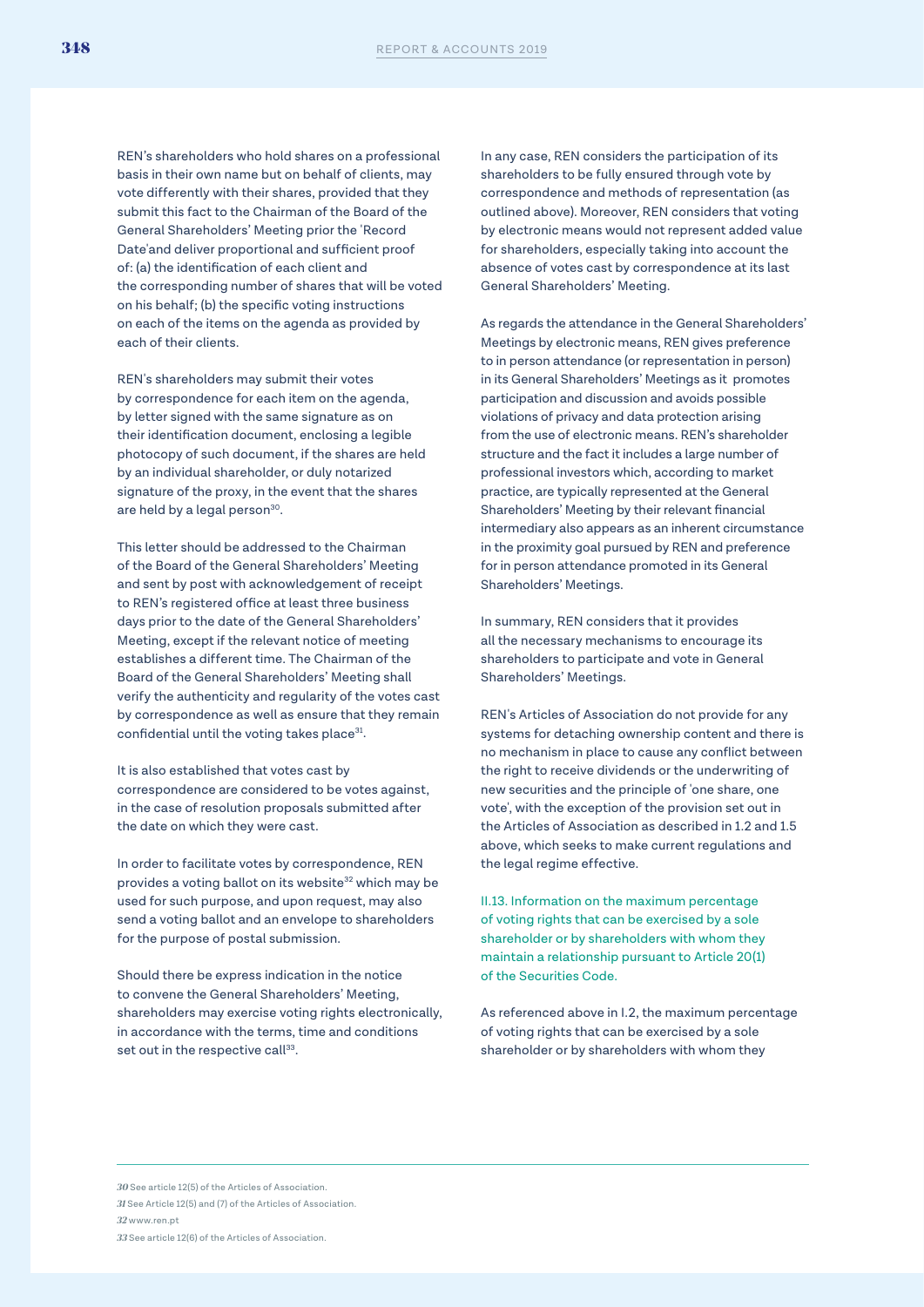maintain a relationship pursuant to paragraph 1 of Article 20 of the Securities Code, on his behalf or as representative of another shareholder, is 25% of the votes corresponding to REN share capital.

As also referred to in 1.2 and 1.5 above, shareholders which, directly or indirectly, exercise control over a company which either produces or sells electricity or natural gas are not allowed to exercise voting rights at the General Shareholders' Meeting over any Company shares, except when ERSE has recognized that no risk of conflict of interest exists.

The persons who exercise control or rights over companies which either produce or sell electricity or natural gas may not appoint members to the Board of Directors (including members of the Audit Comittee) or the statutory auditor, or members of bodies which legally represent it, on their own or through others with whom they are connected through shareholders' agreements, except when ERSE recognizes that there is no risk of conflicts of interest.

II.14. Identification of shareholder resolutions that, in accordance with the Articles of Association, shall only be passed with a qualified majority, aside from those legally provided for, and indication of these majorities.

In accordance with Article 11(1) of the Articles of Association, the attendance or representation of shareholders holding at least 51% of capital is essential in order that the General Shareholders' Meeting can be held and can resolve on the first call.

In accordance with Article 11(2) of the Articles of Association, the quorum for adopting resolutions on amendments to the Articles of Association, splits, mergers, transformation or dissolution of the company shall be two thirds of the votes issued, both for the first call and the second call, regardless of the percentage of capital represented (which, in the case of the second call, is more demanding than the provision of the Portuguese Companies Code).

Furthermore, in accordance with paragraph 3 of the same Article in the Articles of Association, resolutions for changes relating to Articles 7-A, 12(3) and 11 of the Articles of Association require the approval of three quarters of the votes issued (which is more demanding than the provision of the Portuguese Companies Code).

The company considers that these majorities that are more demanding than those defined by law are justified by the fact that the matters in question are strategic and of structural importance, so that their change requires a broader consensus among shareholders. As regards in particular the articles referred to in the previous paragraph, the specially qualified majority required for their amendment is justified by the fact that such articles are intended to enable the company to monitor compliance with several legal obligations and the ERSE Decision, relating to full ownership unbundling, as best described in section I.2 above.

#### **II. Management and supervision**

(Board of Directors, Executive Board of Directors and General and Supervisory Board)

#### **a) Composition**

#### II.15. Identification of the model of governance adopted

REN has adopted a corporate governance model based on an Anglo-Saxon model which consists of the following corporate bodies elected by the General Shareholders' Meeting<sup>34</sup>: (i) a Board of Directors, responsible for the management of the Company's business, which delegates day-to-day management to the Executive Committee35 which is supported by specialized committees (described in further detail below), and (ii) an Audit Committee and the Statutory Auditor, as supervision bodies. The Audit Committee consists exclusively of non-executive directors<sup>36</sup>.

*34* See article 8(2)(b) of the Articles of Association. *35* See article 8(1) of the Board of Directors regulations. *36* See article 3(3) of the Audit Committee regulations.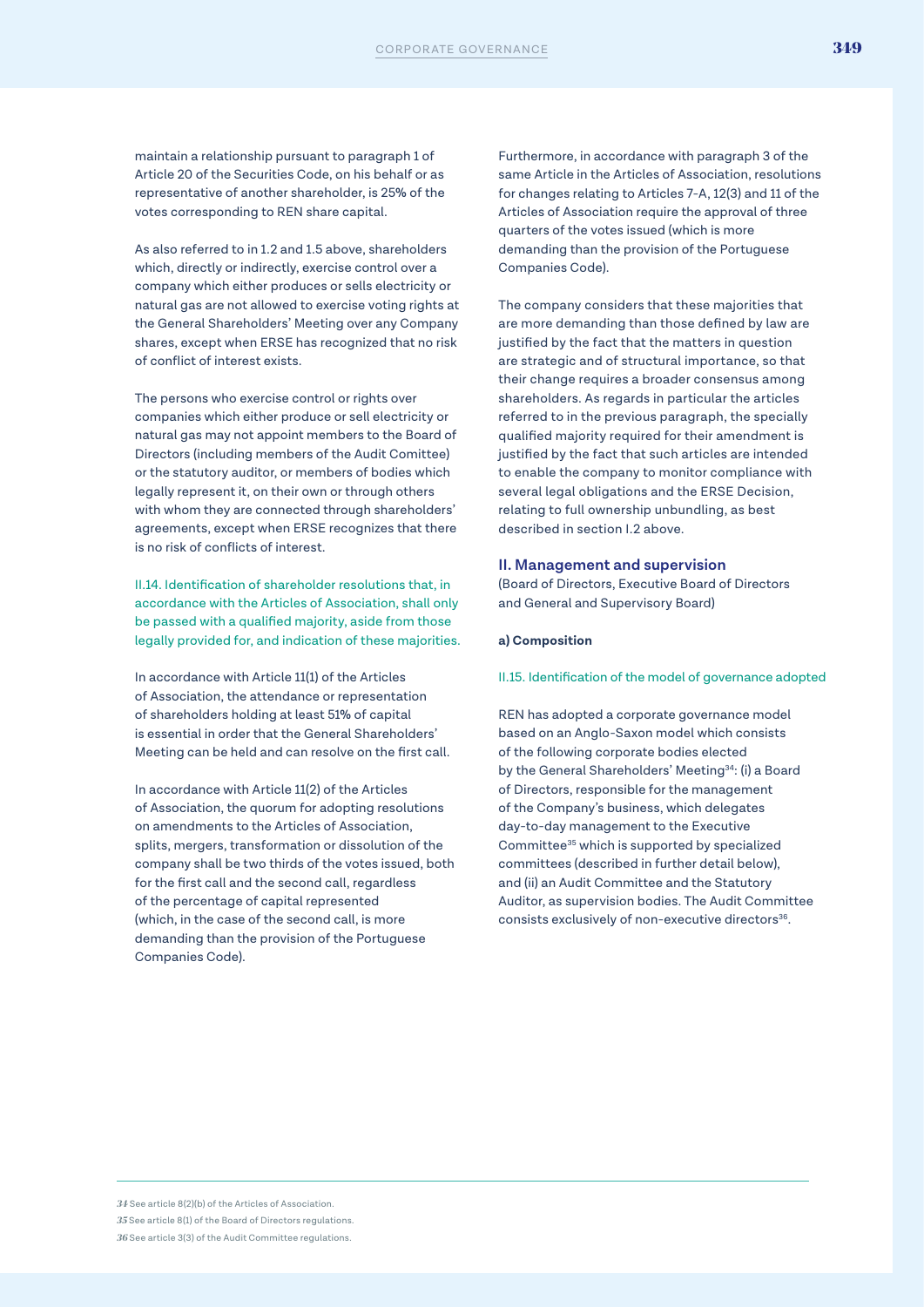

II.16. Statutory rules relating to the procedural requirements and applicable provisions for the appointment and substitution of members of, where appropriate, the Board of Directors, Executive Management Board and General and Supervisory Board (Art. 245-A(1)(h)).

In accordance with the law and the Articles of Association<sup>37</sup>the appointment and dismissal of members of the Board of Directors is the responsibility of the General Shareholders' Meeting, being carried out through lists of candidates selected by the nominating shareholder(s). With these lists put to the vote, the shareholders assume a very important role in the respective candidate selection process, without any interference from the directors. It is also the responsibility of the General Shareholders' Meeting to elect the Chairman and Vice-Chairman of the Board of Directors.

According the Articles of Association<sup>38</sup>, a minority of shareholders voting against the winning proposal may appoint at least one director, provided that this minority represents at least 10% of the Company's share capital.

Within the scope of REN's Nominations and Appraisals Committee's functions, in particular with regard to the support provided in the identification and selection of potential candidates for REN's Board of Directors<sup>39</sup>. with reference to the financial year 2019, it should be highlighted the role of REN's Nominations and Appraisals Committee in the selection process that led to the proposal for the appointment of Director Ana Pinho as a non-executive member of REN's Board of Directors at the General Shareholders' Meeting of May 3, 2019.

The selection procedure followed, which led to the selection of three profiles for the final phase and the issuance of a duly substantiated election proposal, took into account the fact that the members of REN's corporate bodies must bring together, individually and collectively, technical and professional skills appropriate to the function to be performed, supported by academic qualifications or specialised training and professional experience with duration and levels of responsibility that are in line with the characteristics, complexity, size and strategy of REN, as well as enjoying recognised integrity, ethics and irreproachable professional and personal values, together with an assessment of their independence and availability for the performance of the position.

*37* See Article 8(2)(b), and Article 14(3), both in the Articles of Association; and Article 2(1) of the Board of Directors Regulations. *38* See article 14(2).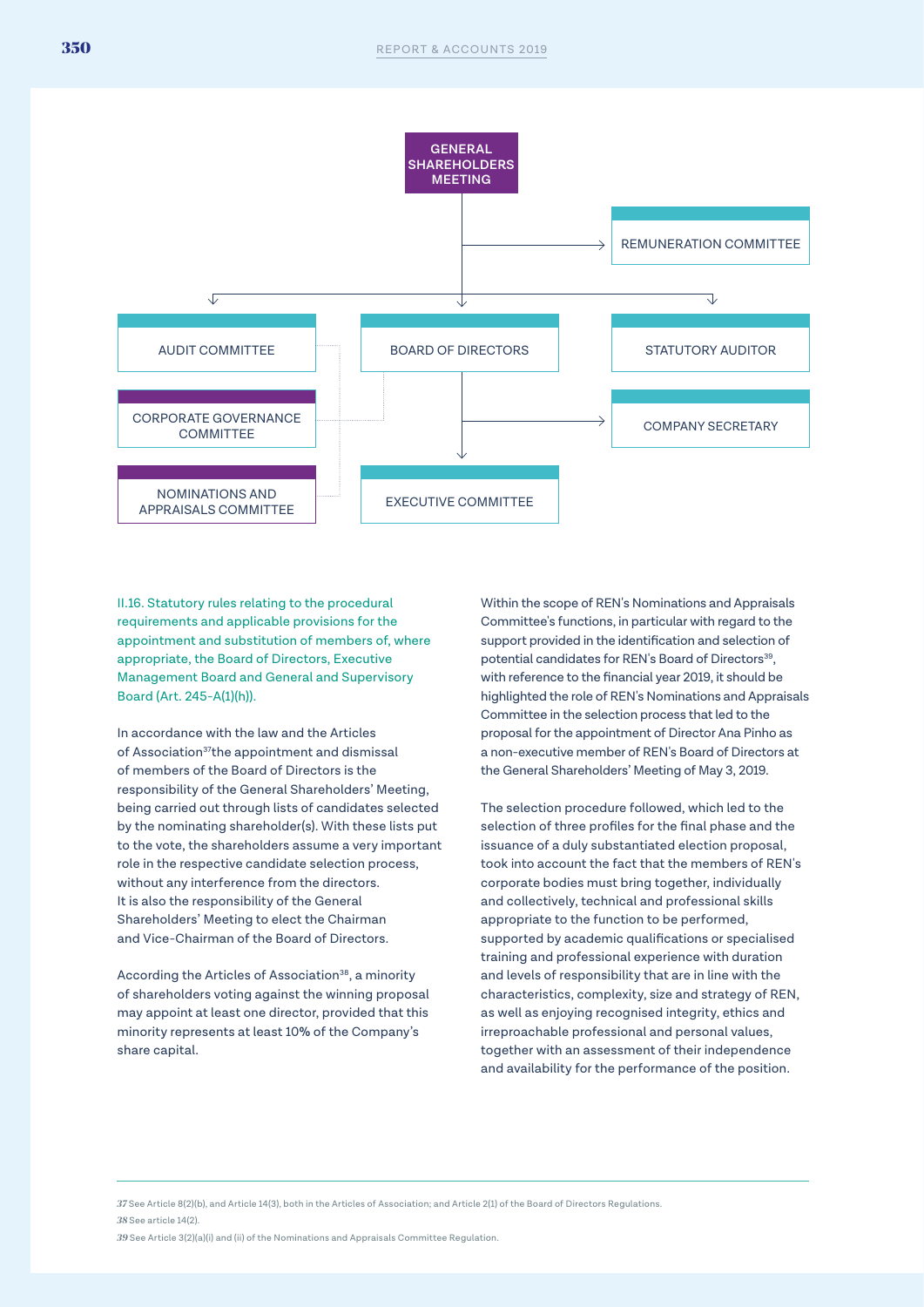The Portuguese Companies Code rules apply<sup>40</sup> with regard to the substitution of members of the Board of Directors, given that neither the Company's Articles of Association, nor the Board of Directors or Audit Committee Regulations have special rules on this matter. The Board of Directors will only participate in said process in the event of replacement by co-option of missing directors, as described below. In this case, since it is a non-delegable competence of the Board of Directors, all Directors are involved in the co-option resolution, except in the event of conflicts of interest.

The Company's Articles of Association<sup>41</sup> state that the unjustified absence of any director at more than half of the ordinary meetings of the Board of Directors during one financial year, whether consecutive or non-consecutive absences, equates to the permanent absence of said director. Permanent absence must be declared by the Board of Directors, and they must also substitute the director in question.

II.17. Composition of the Board of Directors, Executive Board of Directors and General and Supervisory Board, with indication of the minimum and maximum members and duration of term of office in accordance with the Articles of Association, number of full members, date of first appointment and date of termination of term of office of each member

The Board of Directors, including the Audit Committee, consists of a minimum of seven and maximum of 15 members, as determined by the General Shareholders' Meeting that elects the said members<sup>42</sup>.

Currently, the Board of Directors consists of 13 members, including a total of 10 non-executive members.

At 31 December 2019, the REN Board of Directors consisted of the following members, who have been appointed for the 2018-2020 term of office:

| <b>Name</b>                                                                            | <b>Position</b>                                                          | Year of first<br>appointment | <b>Final year</b><br>of term of<br>office |
|----------------------------------------------------------------------------------------|--------------------------------------------------------------------------|------------------------------|-------------------------------------------|
| <b>Rodrigo Costa</b>                                                                   | <b>Chairman of the Board of Directors</b><br>and the Executive Committee | 2014                         | 2020                                      |
| João Faria Conceição                                                                   | <b>Executive Director</b>                                                | 2009                         | 2020                                      |
| <b>Gonçalo Morais Soares</b>                                                           | <b>Executive Director</b>                                                | 2012                         | 2020                                      |
| Guangchao Zhu (representing State<br><b>Grid International Development</b><br>Limited) | Vice-Chairman                                                            | 2012                         | 2020                                      |
| <b>Mengrong Cheng</b>                                                                  | <b>Director</b>                                                          | 2012                         | 2020                                      |
| Lequan Li                                                                              | <b>Director</b>                                                          | 2018                         | 2020                                      |
| Omar Al-Wahaibi                                                                        | <b>Director</b>                                                          | 2015                         | 2020                                      |
| Jorge Magalhães Correia                                                                | <b>Director</b>                                                          | 2015                         | 2020                                      |
| Manuel Ramos de Sousa Sebastião                                                        | Director/Chairman of the Audit<br>Committee                              | 2015                         | 2020                                      |
| <b>Gonçalo Gil Mata</b>                                                                | Director/Member of the Audit Committee                                   | 2015                         | 2020                                      |
| Maria Estela Barbot                                                                    | Director/Member of the Audit Committee                                   | 2015                         | 2020                                      |
| José Luís Arnaut                                                                       | <b>Director</b>                                                          | 2012                         | 2020                                      |
| Ana Pinho                                                                              | <b>Director</b>                                                          | 2019                         | 2020                                      |
|                                                                                        |                                                                          |                              |                                           |

*40* See article 393(3). *41* See article 8(19) and (9). *42* See Articles 8(2)(b) and 14(1) both of the Articles of Association.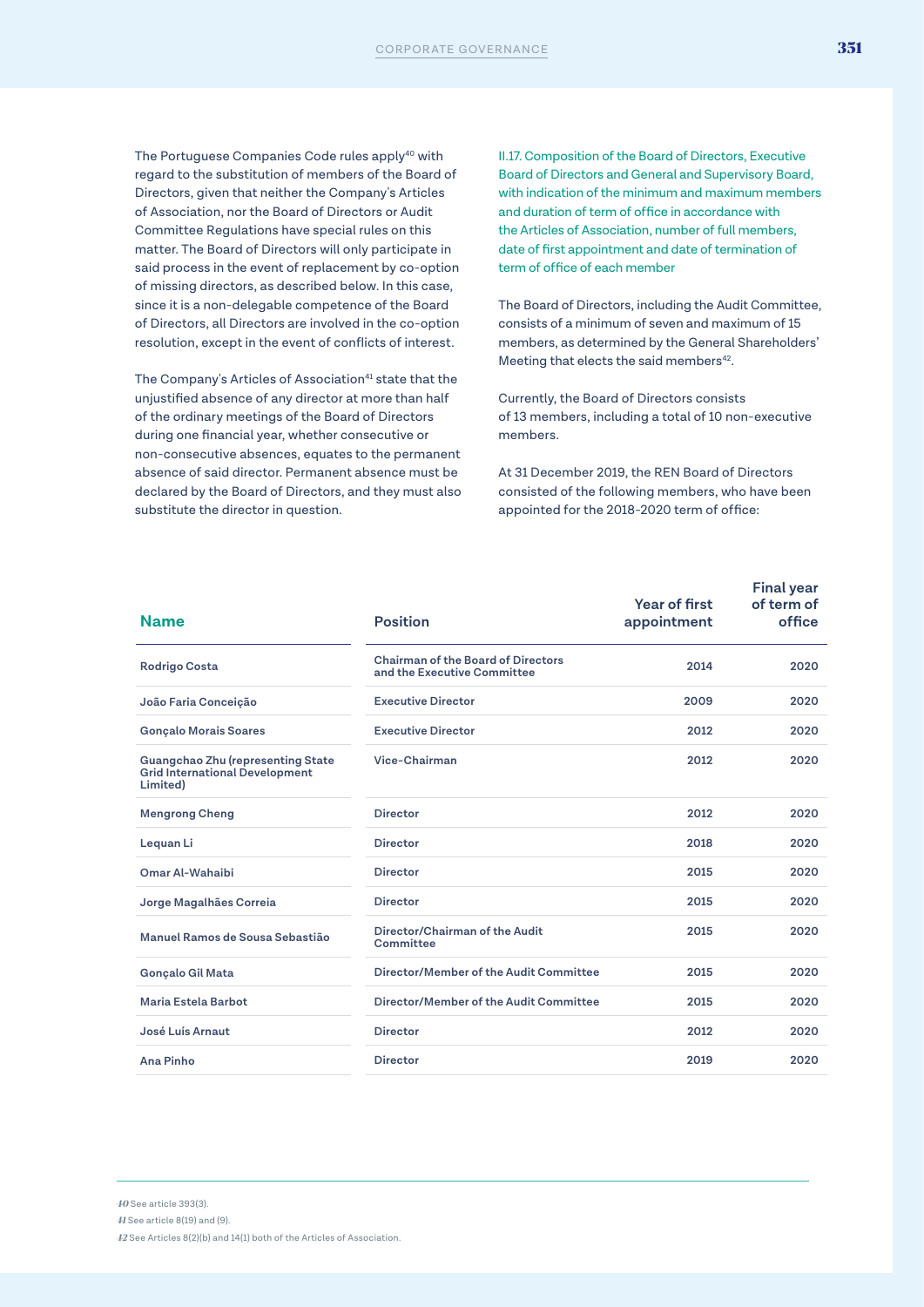In accordance with the Articles of Association<sup>43</sup>, members of corporate bodies perform their respective duties for periods of three calendar years, a period which is renewable, considering as complete, the calendar year of appointment.

II.18. Distinction of the executive and non-executive members of the Board of Directors and, with regard to the non-executive members, identification of the members who can be considered independent, or, if applicable, identification of the independent members of the General and Supervisory Board

As of December 31, 2019 and on this date, ten of the thirteen members of REN's Board of Directors are non-executive directors, as detailed in section II.17 above. The Board of Directors includes, therefore, a number of non-executive members that is adequate to the size of the company and the complexity of the risks related to its activity, which ensure the effective ability to supervise, monitor and assess the activity of the executive members, particularly bearing in mind, the small size of the Executive Committee,

the size and complexity of company's activities, the shareholder structure and breakdown of REN capital.

Taking into account the Anglo-Saxon governance structure of the company, the Audit Committee is also composed of non-executive members of the Board of Directors. Its composition is also deemed appropriate, namely taking into account the number of members and their availability, which are appropriate to the size of the company and the complexity of the risks inherent to its activity, efficiently ensuring the functions assigned to them.

Taking into account the assessment criteria on independence laid down in Article 414(5) of the Portuguese Companies Code with regard to members of the Audit Committee, in recommendation III.4 of the IPCG Code and item II.18 of CMVM Regulation 4/2013, with regard to other non-executive directors, and based on the respective internal assessment, the REN Board of Directors and Audit Committee consider the following directors performing duties during the 2019 financial year to be independent:

| <b>Name</b>                     | <b>Position</b>                            |
|---------------------------------|--------------------------------------------|
| Manuel Ramos de Sousa Sebastião | Director / Chairman of the Audit Committee |
| Gonçalo Gil Mata                | Director / Member of the Audit Committee   |
| Maria Estela Barbot             | Director / Member of the Audit Committee   |
| José Luís Arnaut                | <b>Director</b>                            |
| Ana Pinho                       | <b>Director</b>                            |

Furthermore, all non-executive members of the Board of Directors (in addition, naturally, to the directors that are also members of the Audit Committee) would comply, if applicable, with all incompatibility rules laid down in Article 414-A(1) of the Portuguese Companies Code, save as provided for in sub-paragraphs b) and h).

REN considers that the proportion of independent directors is suitable given the number of executive directors and the total number of directors, taking particularly into account:

i. the adopted governance model, in other words an Executive Committee consisting of three executive directors and an Audit Committee, also consisting

of three independent members and a further seven non-executive directors, which ensures the effectiveness of the oversight of the executive directors;

ii. the size of the company, its shareholder structure and the relevant free float (which was 38.6% of share capital at 31 December 2019).

In light of the above, REN fully complies with CMVM recommendations III.2, III.3 and III.4 of the IPCG Code, as the Board of Directors consists of an adequate number of non-executive members (considerably superior to the number of executive members) and, among these, more than one third are independent members.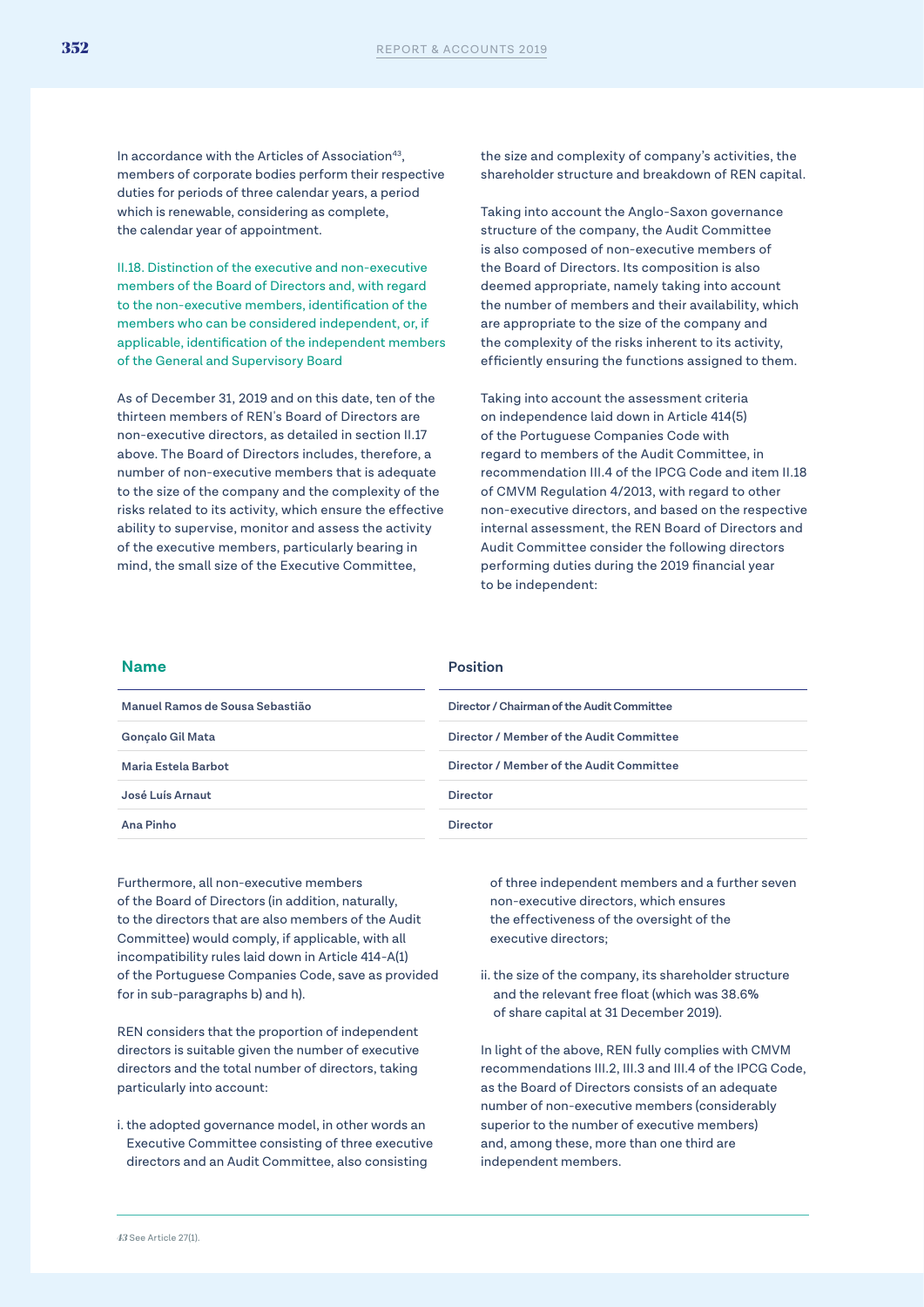Moreover, Article 7-A and 7-B of the Articles of Association govern the special system of incompatibilities applicable to the election and performance of duties at any REN corporate body. The aim of the provisions of Article 7-A of the Articles of Association is to establish a system of incompatibilities relating to the potential conflicts of interest arising from the direct or indirect exercising of activities in the electricity or natural gas sectors, either in Portugal or abroad. Furthermore, the system set out in Article 7-B of the Articles of Association also seeks to prevent persons who exercise control or rights over companies which either produce or sell electricity or natural gas to appoint members to the Board of Directors or the statutory auditor, or members of bodies which legally represent it, on their own or through others with whom they are connected through shareholders' agreements, except when ERSE recognizes that there is no risk of conflicts of interest. Additionally, and in accordance with Article 12 of the Board of Directors' regulations, all directors are obliged to report any circumstance that could create a potential conflict.

Although there are no written rules formalised on this matter, the members of the corporate bodies and internal committees promptly inform the respective body or committee of the facts that might constitute or cause a conflict between their own interest and the corporate interest, and there are internal procedures in place so that such members of the corporate bodies and committees do not interfere in the decision-making process. These procedures include leaving the room at the time of discussion and voting of the points where a conflict of interest may occur and informing the Chairman of the corporate body or committee in question of the facts that may trigger such potential conflict (in without prejudice to the duty to provide information and clarifications requested by the body or committee and its respective members). The Corporate Governance Committee is also responsible for preventing conflicts of interest (see section II.29 below), paying a particular attention to the compliance with such procedures. In view of the above, REN considers that materially complies with recommendations I.4.1 and I.4.2 of the IPCG Code.

#### **Organization of the non-executive members of the Board of Directors**

In accordance with the Board of Directors Regulations, during 2019 this corporate body established efficient mechanisms for the coordination and development of the work of its members with non-executive functions,

in particular to facilitate the exercising of their right to information and to assure the conditions and means necessary for the performance of their duties, as follows<sup>44</sup>.

- a) Without prejudice to the exercising of powers not delegated to the Executive Committee, Company directors with a non-executive function supervise the performance of the executive management;
- b) In order to make independent and informed decisions, the directors with non-executive functions may obtain the information they deem necessary or appropriate to perform their roles, powers and duties (in particular, information relating to the powers delegated to the Executive Committee and its performance), by requesting such information from any member of the Executive Committee, and the response should be provided in an adequate and timely manner;

Whenever they consider it necessary or convenient, directors with non-executive duties also hold ad hoc meetings with the aim of analysing company management.

Furthermore, all supporting documentation for meetings of the Board of Directors will be provided in a timely fashion and in advance, to the non-executive members of the Board of Directors, and the Executive Committee's resolutions and supporting documentation shall always be available for consultation<sup>45</sup>.

Therefore, through the mechanisms described above, all the conditions are established in order for the directors with non-executive functions to discharge their functions in order to make independent, informed and efficient decisions.

II.19. Professional Qualifications and other relevant information on the résumés of each of the members of the Board of Directors, the General and Supervisory Boards and the Executive Board of Directors at 31.12.2019

#### **RODRIGO COSTA**

Co-Founder of several technology and retail companies and IT consultant at national and international corporations. Manager at Microsoft Corporation, carrying out different duties over a period of 15 years: founder and General Manager of Microsoft Portugal 1990-2000, General Manager of Microsoft Brazil, 2000, and, from 2001 to 2005,

*<sup>44</sup>* See article 11 of the Board of Directors Regulations.

*<sup>45</sup>* See Article 5 of the Executive Committee Regulations.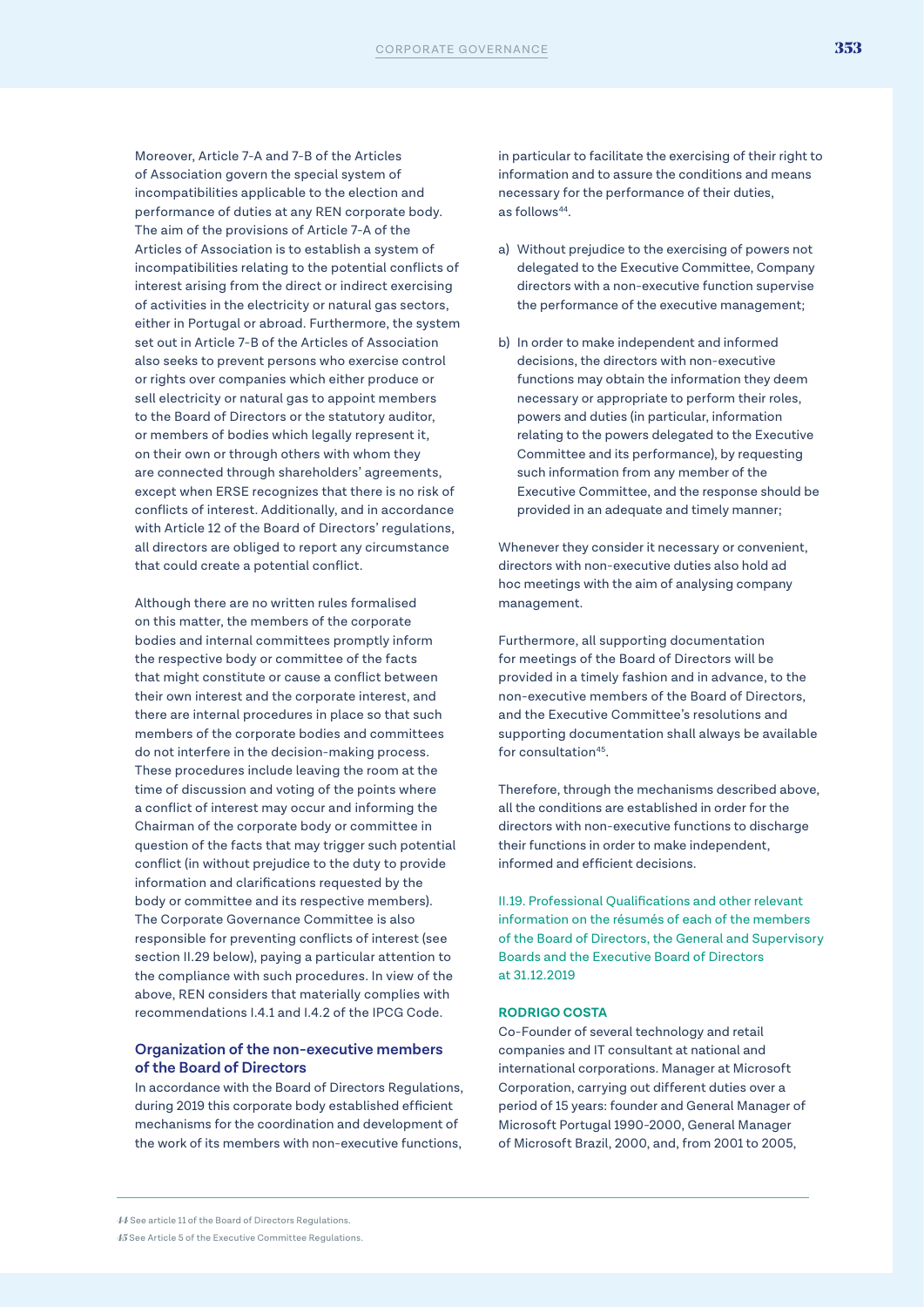Corporate Vice-President of Microsoft Corporation in Redmond, Washington, USA. He was also Director and Executive Vice-Chairman of the PT Group and CEO of PTC between December 2005 and September 2007. He was CEO of ZON Multimédia (Telecommunications and Media Group) between 2007 and 2013. He also held the position of Chairman and CEO at Unicre (Electronic Payments and Credit Cards). Non-executive Board Member at NOS SGPS (ZON Multimedia and Optimus merger) from 2013-2015.

He was appointed REN non-executive board member in December 2014 and designated CEO with effects as from February 2015, and put forward for the position of REN Chairman and CEO at the General Meeting of April 2015.

Over the years he has contributed to different organizations and has been member of the General Counsel of Coimbra University and also a member of the General Counsel of Porto Business School; Vice-President of the Portuguese – American Chamber of Commerce; Member of the Portuguese Council for Foreign Investment; Member of the Advisory Board for the National Technological Plan. He was awarded by the Portuguese Republic President as Great Officer of *Ordem do Infante D. Henrique*  for services to Portugal; he is frequently invited as Speaker/Moderator - to local and international forum's (Industry, Government, Universities, Investors Conferences). He holds a Corporate Governance Certificate from Insead and attended Corporate Governance training at the Harvard Business School.

#### **GONÇALO MORAIS SOARES**

Holds a degree in Economy from the Universidade Nova de Lisboa. Also awarded an MBA at Georgetown University (Washington) in 2010 and completed an Advanced Management Program at the Kellogg Business School (Chicago) and the Lisbon Catholic University and, in 2018, the LEAP ("Leadership Excellence through Awareness and Practice") programme at INSEAD Business School.

Since 2012 is the Chief Financial Officer of REN.

Previously, he was director at ZON TV Cabo and ZON Lusomundo Audovisuais from 2007 to 2012, at Portugal Telecom from 2003 to 2007, at Jazztel from 2000 to 2003, at Santander Investment from 1996 to 2000, and at Reditus from 1993 to 1994.

#### **JOÃO FARIA CONCEIÇÃO**

Holds a degree in Aerospace Engineering from the Instituto Superior Técnico, and completed his Master's Degree in Aerodynamics at the Von Karman Institute for Fluid Dynamics (Belgium) and an MBA at INSEAD Business School (France). From 2000 to 2007 he was a consultant at the Boston Consulting Group. Between 2007 and 2009 he supported the Ministery of Economy and Innovation. Since 2009 is member of the Board of Directors and of the Executive Committee of REN.

#### **GUANGCHAO ZHU**

Holds a degree in Relay Protection Systems from the University of Shandong (China), and completed his Master's Degree in Electrical Systems and Automation at the same faculty. He later concluded an MBA at Baylor University (USA). Between 2007 and 2009, he was Vice-Chairman of the preparatory group for the National Grid Corporation of the Philippines (NGCP), and Consultative Chairman, Chief Executive Advisor and in 2009 a member of the Board of Directors of NGCP. From that date until 2010, he was General Director at the Department of International Cooperation at the State Grid Corporation of China. From 2010 to 2011, he was senior executive Vice-Chairman and member of the Board of Directors of State Grid International Development Co. Ltd.. From 2012 to 2015, he was President, Chief Executive Officer and member of the Board of Directors of State Grid International Development Co. Ltd., Chairman of the Board of Directors of State Grid Brazil Holding S.A., and Chairman of the Board of Directors of State Grid Europe Limited. He currently holds the positions of Deputy Head Engineer of the State Grid Corporation of China and General Director of the Department of International Cooperation of the State Grid Corporation of China. He is also Chairman of the Board of Directors at NGCP in the Philippines and Board Member of HKEI in Hong Kong, China.

#### **MENGRONG CHENG**

Completed a Master's Degree in Business Management from Tsinghua University (Beijing, China). She started her career in 1991 at the Department of International Cooperation of the China Electricity Council. Since then, she has been intensely involved in international cooperation business in major projects and events between China's power sector and international community. She worked in the then Ministry of Power Industry since 1993, and later held major positions in charge of international affairs in China State Power Corporation (1996-2003) and State Grid Corporation of China (2003 till now). Mengrong Cheng is also a Director of Sherpa on the Management Committee of the Global Sustainable Electricity Partnership (G-SEP).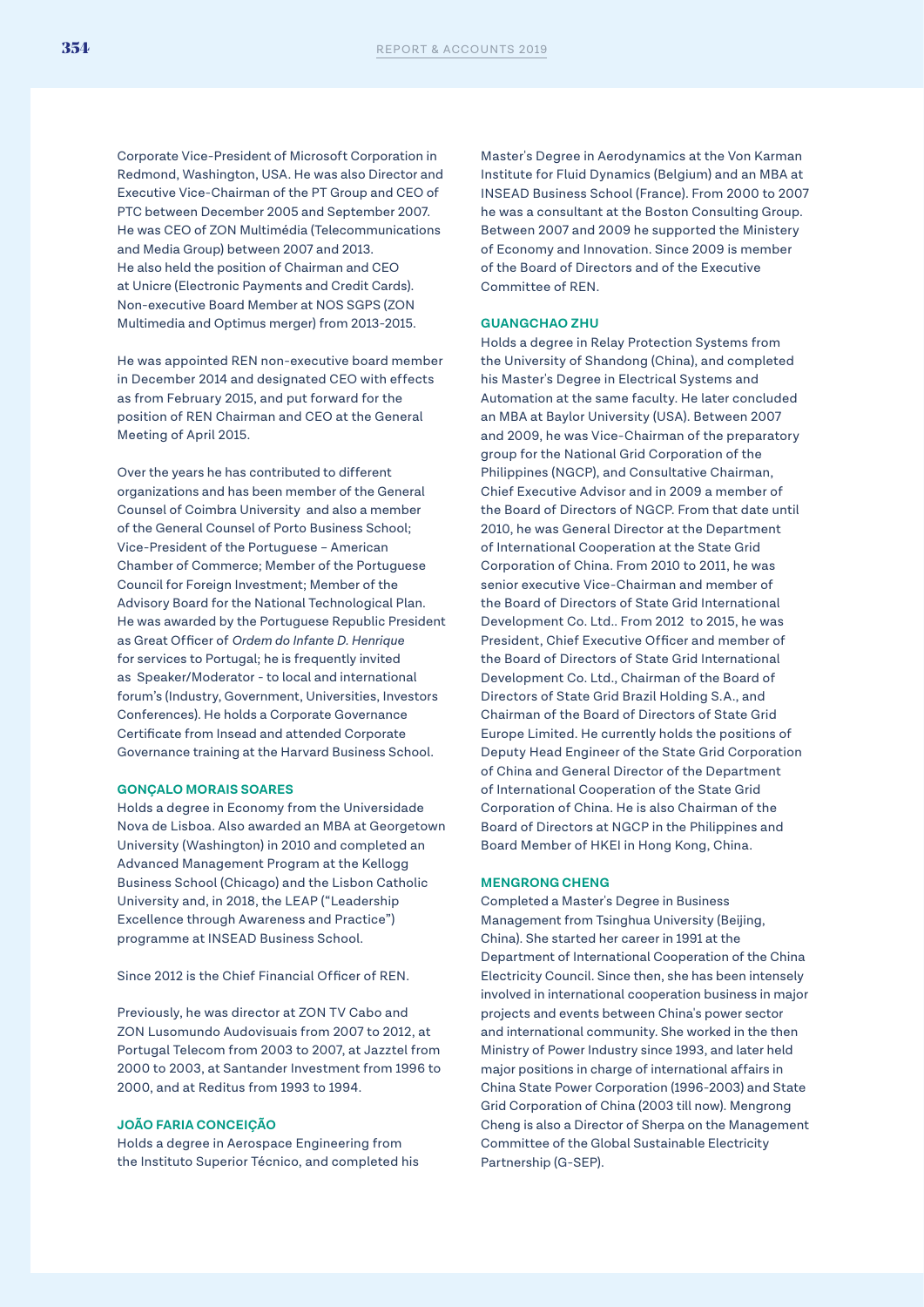Currently, she is the Deputy Director General of the Department of International Cooperation of State Grid Corporation of China (SGCC), President of SGCC U.S. Office and Acting Chief of GEIDCO (Global Energy Interconnection Development and Cooperation Organisation) North America Office.

#### **LEQUAN LI**

Holds a degree in Atmospheric Physics from Nanjing University and a Master's Degree in Atmospheric Physics and Atmospheric Environment from the Research Institute of Atmosphere Physics of the Chinese Academy of Sciences. He also holds a Master Degree in Business Administration from the City University, Washington, USA.

He began his career in the China Electricity Council in 1988 and has been in the power industry over a span for over 30 years. Since 2009, he has worked at State Grid International Development Co. Ltd. and is in charge of the merger and acquisition of overseas power transmission and distribution assets. From July 2015 to December 2019, his responsibilities have been extended to include the management of the company's legal affairs.

From to 2009 to 2012, he was Vice Chief Economist, Head of the Business Development & Strategy Department of State Grid International Development Co. Ltd.. Since 2012, he has been Senior Vice President of State Grid International Development Co. Ltd..

From December 2012 to October 2018, he was Board Member of ElectraNet Pty Limited in Australia on behalf of State Grid International Development Co. Ltd.. In October 2018, he was appointed to represent State Grid International Development Co. Ltd. on the Board of Directors of AusNet Services, Australia.

Currently, he is Senior Vice President of State Grid International Development Corporation Limited and a Board Member of AusNet Services, Australia.

#### **OMAR AL-WAHAIBI**

Holds a degree in Mechanical Engineering from Manchester University, Institute of Science & Technology (UMIST) – United Kingdom. He carried out numerous duties in new business development including portfolio management and corporate planning at Shell E&P International Ventures registered in the Hague in the Netherlands between 1998 and 2001.

He was in charge of the engineering team and was manager of the Oman North project at Petroleum Development Oman between 2001 and 2002. He was CEO of Oman Wastewater Services Company (Haya Water), between 2003 and 2011 and is currently CEO of the Electricity Holding company and Nama Group. This is a group of state companies, which covers business in the acquisition of electricity and water and in the production, transmission, distribution and supply of electricity. He is currently a member of the Board of Directors of Oman Broad Band Company, and the Gulf Cooperative Council Interconnection Authority.

#### **JORGE MAGALHÃES CORREIA**

Chairman of the Board of Directors and Chairman of the Executive Committee of the insurance company Fidelidade. He is also Chairman of the Board of Directors of Luz Saúde, S.A..

With regard to professionally related associations he is vice-president of the Portuguese Insurers Association and a member of the Geneva Association. He is also member of several consulting bodies of cultural institutions and universities.

He started his professional career as a lecturer at the Lisbon Faculty of Law and has worked in management roles at the Portuguese Inspectorate-General of Finance and at the Securities Market Commission and has also worked as a lawyer. He has undertaken duties at different companies in the field of finance and insurance, including director and/or chairman of the board of directors at the Mundial-Confiança, Fidelidade Mundial, Império Bonança and Via Directa insurance companies. In the area of health, he was a director of USP Hospitales (Barcelona) and director and later chairman of the board of directors at HPP - Hospitais Privados de Portugal SGPS. He was also Vice-President of the Board of Directors of Caixa Seguro e Saúde, SGPS, S.A..

#### **MANUEL RAMOS DE SOUSA SEBASTIÃO**

Mr. Manuel Sebastião is Non-Executive Director and President of the Audit Committee of REN – Redes Energéticas Nacionais, SGPS, S.A. (Electricity and Natural Gas Transmission System Operator of Portugal) since April 2015, and President of the Supervisory Board of Banco BPI since July 2018.

Previously, he was advisor to the Board of Directors of Banco de Portugal (the central bank of Portugal), September 2013 – April 2015, President of the Portuguese Competition Authority, March 2008 –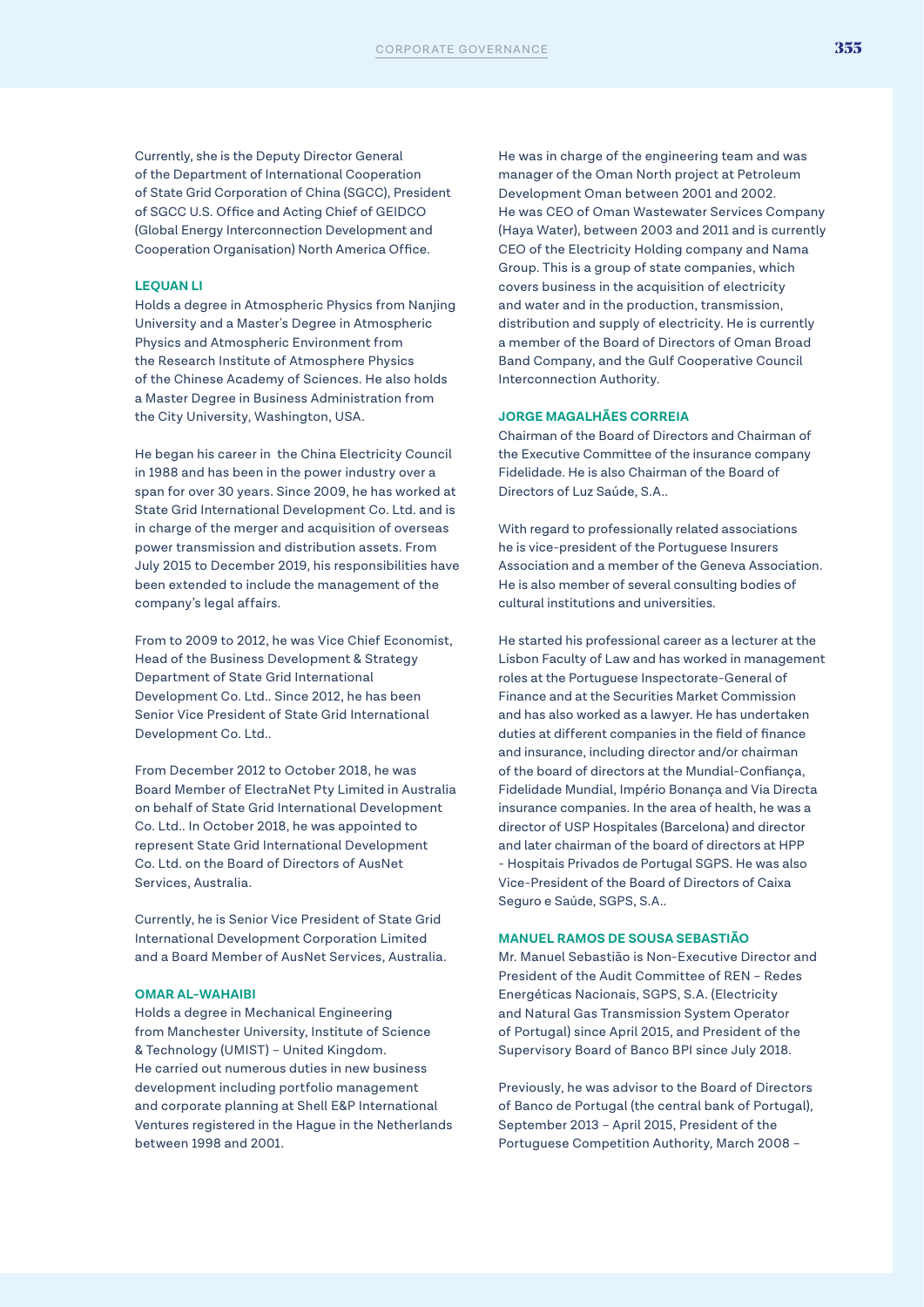September 2013, member of the Board of Directors of Banco de Portugal, February 2000 – March 2008, member of the Board of Directors of the Portuguese Insurance and Pension Funds Supervisory Authority, 1998-2000, member of the Board of Directors of the state-owned bank Banco de Fomento e Exterior, 1992- 1996, economist with the International Monetary Fund, 1988-1992, and economist with Banco de Portugal, 1986-1988. He was a professor of economics and finance at different stages of his career.

He has an undergraduate degree from the School of Economics, Technical University of Lisbon in 1973, a Doctorate de 3ème Cycle from Université de Paris I, Panthéon-Sorbonne in 1978, and a Ph.D in economics from Columbia University in the city of New York in 1986. He is a Portuguese national, born in Luanda, Angola, in 1949.

#### **GONÇALO GIL MATA**

Holds a Degree in Software Engineering awarded by the University of Coimbra and an MBA awarded by the Nova University of Lisboa. He is an Executive Director and a member of the board of Capital Criativo – Sociedade de Capital de Risco and a member of the board (non-executive) of Arquiled, S.A. (LED lighting solutions), Summer Portugal, SA and Vila Monte, SA (tourism resorts). He is also manager at Goma Consulting, Lda. (business consultancy).

For the last five years he has held positions as a director in Corporate Finance at Deutsche Bank (Portugal), S.A. and as a Non-Executive Director at MVMS, S.A., ISA Intelligent Sensing Anywhere, S.A. and Gypfor – Gessos Laminados, S.A as a representative of funds managed by Capital Criativo – Sociedade de Capital de Risco, S.A.

#### **MARIA ESTELA BARBOT**

Has time management skills and ability to manage priorities expressed by the accomplishment of many tasks simultaneously in the course of the her professional career.

Over 20 years of relevant business and corporate experience in the area of chemical industrial products with consequent in-depth knowledge of the corporate world both nationally and internationally.

Responsible for negotiating and for developing partnerships with various multinational companies (Dupont, BP Chemicals, Rhone Poulenc among others) both for raw-materials and packaging products (namely, Signode Packaging Solutions).

Headed the acquisition process of the Company AGA - Álcool e Genéros Alimentares, S.A. which culminated in the purchasing of this Portuguese state-owned company's (1994), in its restructuring and in the development of new business areas (pharmaceutical products).

In Banking, experience in institutional and business monitoring with corporate / retail / private customers (member of the Board of Banco Santander de Negócios).

Extensive experience with associations both at a national (namely as vice-president of AIP) and international level (member of IMF European Advisory Board and of the and President of the Portuguese Group at Trilateral Commission).

#### **JOSÉ LUÍS ARNAUT**

Graduated in Law from the Lisbon Lusíada University and in 1999 was awarded the D.E.S.S. (Diploma of Higher Specialized Studies) from the Robert Schuman University, in Strasbourg. His professional work has focused on law and he started as a lawyer in 1989 at the law firm Pena, Machete & Associados. He was a founding partner of Rui Pena, Arnaut & Associates, in 2002, where he is currently Managing Partner and is a member of the Executive Committee of CMS Legal Services EEIG.

He is Chairman of the Board of Directors of ANA - Aeroportos de Portugal (VINCI Airports), member of the International Advisory Board of Goldman Sachs, member of the Consulting Board of AON, Deputy-President of the Lisbon Turism Association, Chairman of the General Meeting of PORTWAY - Handling de Portugal, S.A. (VINCI Airports), Chairman of the General Meeting of SIEMENS S.A., Chairman of the General Meeting of Grupo Super Bock, Chairman of the General Meeting of Tabaqueira II, S.A. and Chairman of the General Meeting of the Portuguese Football Federation. In 1999, he was elected General Secretary of the Social Democratic Party, led by José Manuel Durão Barroso and became a member of the Portuguese Parliament, where he presided over the Committee on Foreign Affairs and the National Defence Committee. He was Deputy Prime Minister to the Prime Minister José Manuel Durão Barroso in the XV Portuguese Constitutional Government. He was Minister of Cities, Local Administration, Housing and Regional Development in the XVI Portuguese Constitutional Government. He was Commissioner for Lisbon 94 - European Capital of Culture. In 1995, he was awarded the Commend of Great Officer of *Ordem do Infante Dom Henrique* by the President of the Portuguese Republic; in 2004, he was conferred with the Grand Cross Ordem Nacional do Cruzeiro do Sul by the President of the Republic of Brazil. In 2006, he was bestowed with the insignia of Chevalier de la Legion d´Honneur by the President of the French Republic and conferred with the Grand Cross of the Order of Merit by the President of the Lithuanian Republic.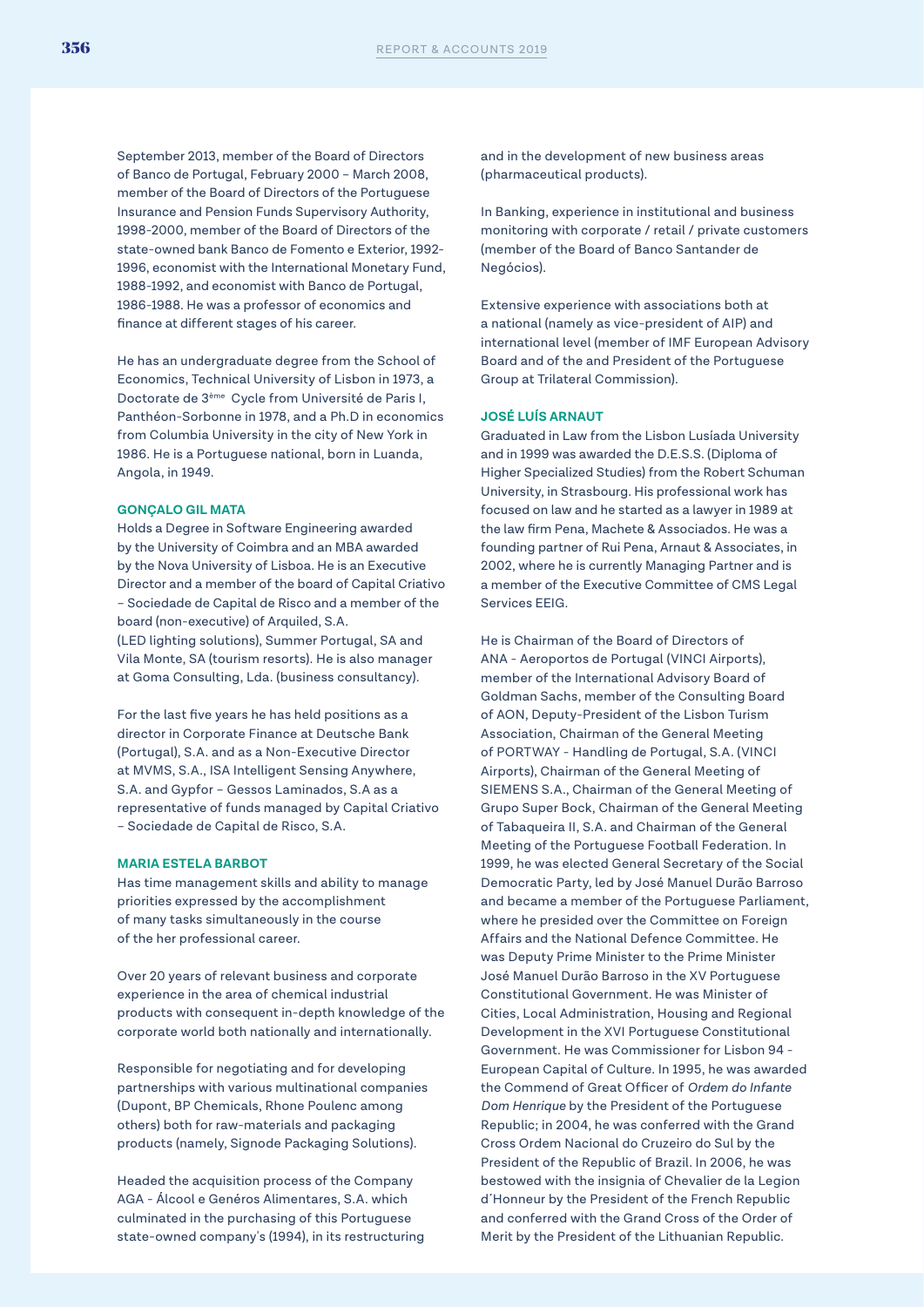#### **ANA PINHO**

Holds a degree in economics from the School of Economics, University of Porto, an MBA from the Cass Business School, and a Corporate Finance Executive Program diploma from London Business School. She is Chairwoman of the Board of Directors and Executive Committee of Serralves Foundation (Fundação de Serralves) since January 2016 and she has been a Director at such foundation since January 2010. She has also been a member of the board of TAP SGPS since June 2017 of the Porto British School since April 2014. She is also Manager of ARSOPI – Indústrias Metalúrgicas Arlindo S. Pinho, Lda. and Director of ARSOPI – Holding, Sociedade Gestora de Participações Sociais, S.A. and TECNOCON-Tecnologia e Sistemas de Controle, S.A.

She is a former board member of the Porto Commercial Association and a former CEO of UBS Portugal and a fromer member of the executive committee of UBS España, before which she held several positions at UBS AG. She was previously an

equity analyst at Schroder Securities in London and a financial analyst at Banco Português de Investimentos in Porto.

The professional address of each of the abovementioned members of the Board of Directors is that of the REN registered office, located at Avenida Estados Unidos da América, no 55, Alvalade, Lisbon.

It should be noted that the members of the Board of Director, as demonstrated above, were educated, and/or have relevant professional experience in REN's branch of industry, such as management of companies, engineering, activities related with electricity and natural gas, economics and law, thus demonstrating their qualification and suitability for the position.

II.20. Common and significant family, professional and commercial relationships of the members, as applicable, of the Board of Directors, the General and Supervisory Boards and the Executive Management Board at 31.12.2019

| <b>Director</b>                                                                               | <b>Owner of qualified holdings</b>        | <b>Relationship</b>                                                                                                                                                                                                 |
|-----------------------------------------------------------------------------------------------|-------------------------------------------|---------------------------------------------------------------------------------------------------------------------------------------------------------------------------------------------------------------------|
| <b>Rodrigo Costa</b>                                                                          |                                           |                                                                                                                                                                                                                     |
| João Faria Conceição                                                                          | ۰                                         |                                                                                                                                                                                                                     |
| <b>Gonçalo Morais Soares</b>                                                                  | ۰                                         | $\overline{\phantom{0}}$                                                                                                                                                                                            |
| Guangchao Zhu (representing<br><b>State Grid International</b><br><b>Development Limited)</b> | <b>State Grid Corporation of China</b>    | <b>Deputy Head Engineer and General</b><br>Director of the Department of<br>International Cooperation at the State<br>Grid Corporation of China (see II.19 and 26)                                                  |
| <b>Mengrong Cheng</b>                                                                         | <b>State Grid Corporation of China</b>    | Deputy Director General of the<br><b>Department of International Cooperation</b><br>of State Grid Corporation of China and<br>President of the State Grid Corporation of<br>China, US Office.<br>(see II.19 and 26) |
| Lequan Li                                                                                     | <b>State Grid Corporation of China</b>    | Senior Vice-President of State Grid<br><b>International Development Corporation</b><br>Limited (see II.19 and 26)                                                                                                   |
| Omar Al-Wahaibi                                                                               | ٠                                         |                                                                                                                                                                                                                     |
| Jorge Magalhães Correia                                                                       | Fidelidade-<br>Companhia de Seguros, S.A. | <b>Chairman of the Board of Directors</b><br>and CEO of Fidelidade - Companhia de<br>Seguros, S.A. (see II.26)                                                                                                      |
| Manuel Ramos de Sousa<br>Sebastião                                                            |                                           |                                                                                                                                                                                                                     |
| <b>Gonçalo Gil Mata</b>                                                                       | L.                                        |                                                                                                                                                                                                                     |
| Maria Estela Barbot                                                                           |                                           |                                                                                                                                                                                                                     |
| José Luís Arnaut                                                                              | ۰                                         |                                                                                                                                                                                                                     |
| Ana Pinho                                                                                     |                                           |                                                                                                                                                                                                                     |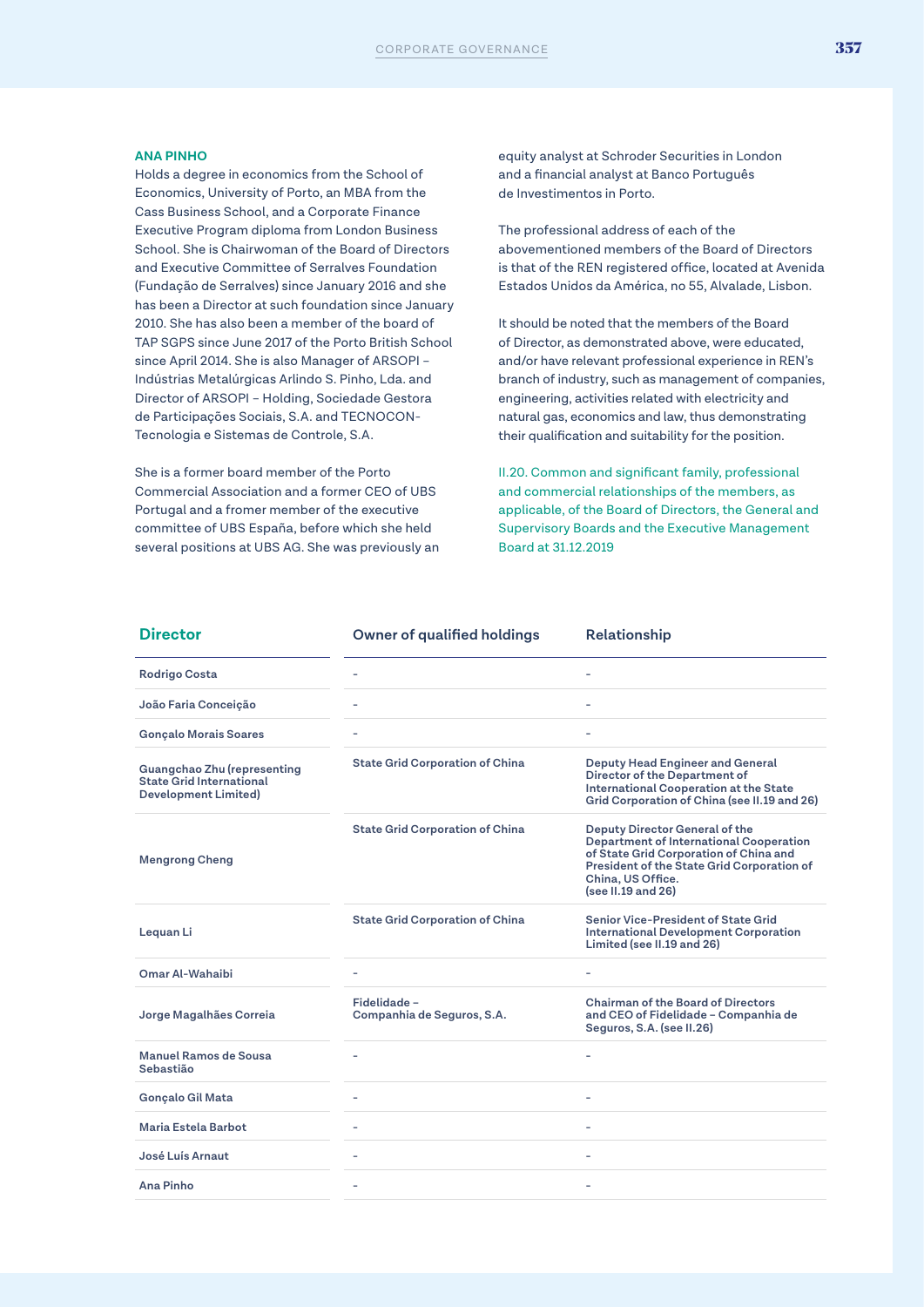II.21. Flowcharts or functional maps on the breakdown of powers among the different corporate bodies, committees and/or departments of the Company, including information on delegation of powers, particularly with regard to delegation of the day-to-day management of the Company

As can be seen in the flowchart in II.15, REN has adopted a corporate governance model based on an Anglo-Saxon model which consists of the following corporate bodies elected by the General Shareholders' Meeting46: (i) a Board of Directors, responsible for

the management of the Company's business, which delegates the day-to-day management of the Company to the Executive Committee<sup>47</sup> and which is supported by specialized committees, and (ii) an Audit Committee and Statutory Auditor, as supervisory bodies. The Audit Committee consists exclusively of non-executive directors. The General Shareholders' Meeting also elects a Remunerations Committee.

In order to better understand the division of powers among the different corporate bodies, the organization chart below outlines REN's business units:



*46* See article 8(2)(b) of the Articles of Association.

*47* See article 8(1) of the Board of Directors regulations.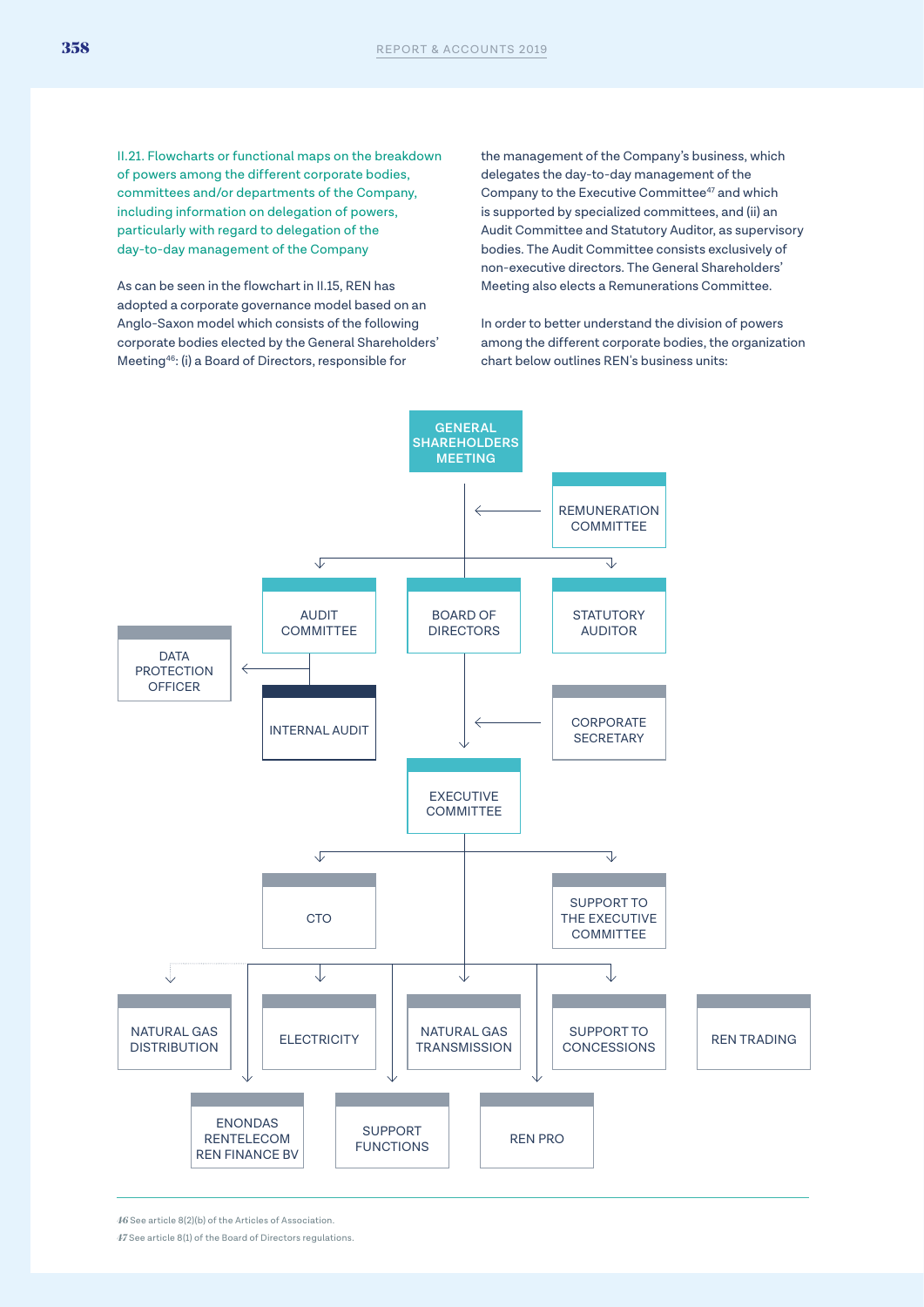#### **GENERAL SHAREHOLDERS' MEETING**

The General Shareholders' Meeting is a corporate body comprising all the company shareholders, and its responsibilities are in particular:

- a) Appraise the Board of Directors' report, discuss and vote on the balance sheet, accounts and opinions of the Audit Committee and statutory auditor and decide on the appropriation of profits for the year;
- b) Elect the members of the General Shareholders' Meeting Board, the directors and the statutory auditor;
- c) Resolve on any amendments to the Articles of Association;
- d) Resolve on the remuneration of the members of the corporate bodies, with the power to appoint a Remunerations Committee; and
- e) Resolve on any other matter falling within its power and for which it has been summoned.

#### **BOARD OF DIRECTORS**

Pursuant to the Portuguese Companies Code and REN's Articles of Association, the Board of Directors is duly empowered<sup>48</sup>. Of special note are the powers to:

- a) Define the Company's goals and management policies;
- b) Draw up the annual financial and business plans;
- c) Manage business and carry out all actions and operations relating to the corporate object which do not fall within the powers attributed to other Company bodies;
- d) Represent the Company actively and passively, in and out of court, and propose and pursue lawsuits or arbitrations, with the power to confess, waiver and settle, as well as to enter into arbitration agreements;
- e) Acquire, sell or by any other form dispose of or encumber rights or assets, whether real estate or not;
- f) Incorporate companies and subscribe for, acquire, encumber and dispose of shareholdings;
- g) Submit proposals to the General Shareholders' Meeting on the acquisition and disposal of own shares, in compliance with the applicable legal restrictions;
- h) Determine the technical and administrative organization of the Company and the rules for internal operation, more specifically with regard to its personnel and the corresponding remuneration;
- i) Appoint the Company Secretary and the respective alternate;
- j) Appoint attorneys with the powers deemed convenient, including those of sub-delegation; and
- k) Perform any other functions granted by law or by the General Shareholders' Meeting.

In accordance with the Board of Directors regulations, approved on 27 March 2012<sup>49</sup>, matters which cannot be legally delegated to the Executive Committee include the co-option of directors, requests to convene General Shareholders' Meetings, approval of the annual report and accounts to be submitted to the General Shareholders' Meeting, the granting of deposits and personal or in rem guarantees by the Company, the transfer of the registered office, the increase of the Company's registered share capital and the approval of merger, demerger and transformation projects.

In turn, the acquisition and transfer of assets, rights or shareholdings with an economic value greater than 10% of the Company's fixed assets is subject to prior approval from the General Shareholders' Meeting<sup>50</sup>.

#### **EXECUTIVE COMMITTEE**

On 3 May 2018, the Executive Committee was delegated, to the extent permitted by law, the Company's Articles of Association and by the Board of Directors' own regulations, with all the powers necessary or convenient to the performance of the management acts regarding the activities included in the Company's corporate scope, which include, in particular, the following attributions, to be performed under and within the limits established annually in the operation budget and in the strategic plan, to be approved, upon proposal of the Executive Committee, by the Board of Directors:

a) Manage the Company's ordinary course of business and perform all the acts and operations concerning the corporate purpose which are not the exclusive competence of the Board of Directors by force of law, the Company's Articles of Association or the Board of Directors' own regulations;

*<sup>48</sup>* See article 15(1) of the Articles of Association. *49* See Article 3(3) and (5).

*<sup>50</sup>* See Article 2(15) of the Articles of Association and Article 3(6) of the Board of Directors Regulations.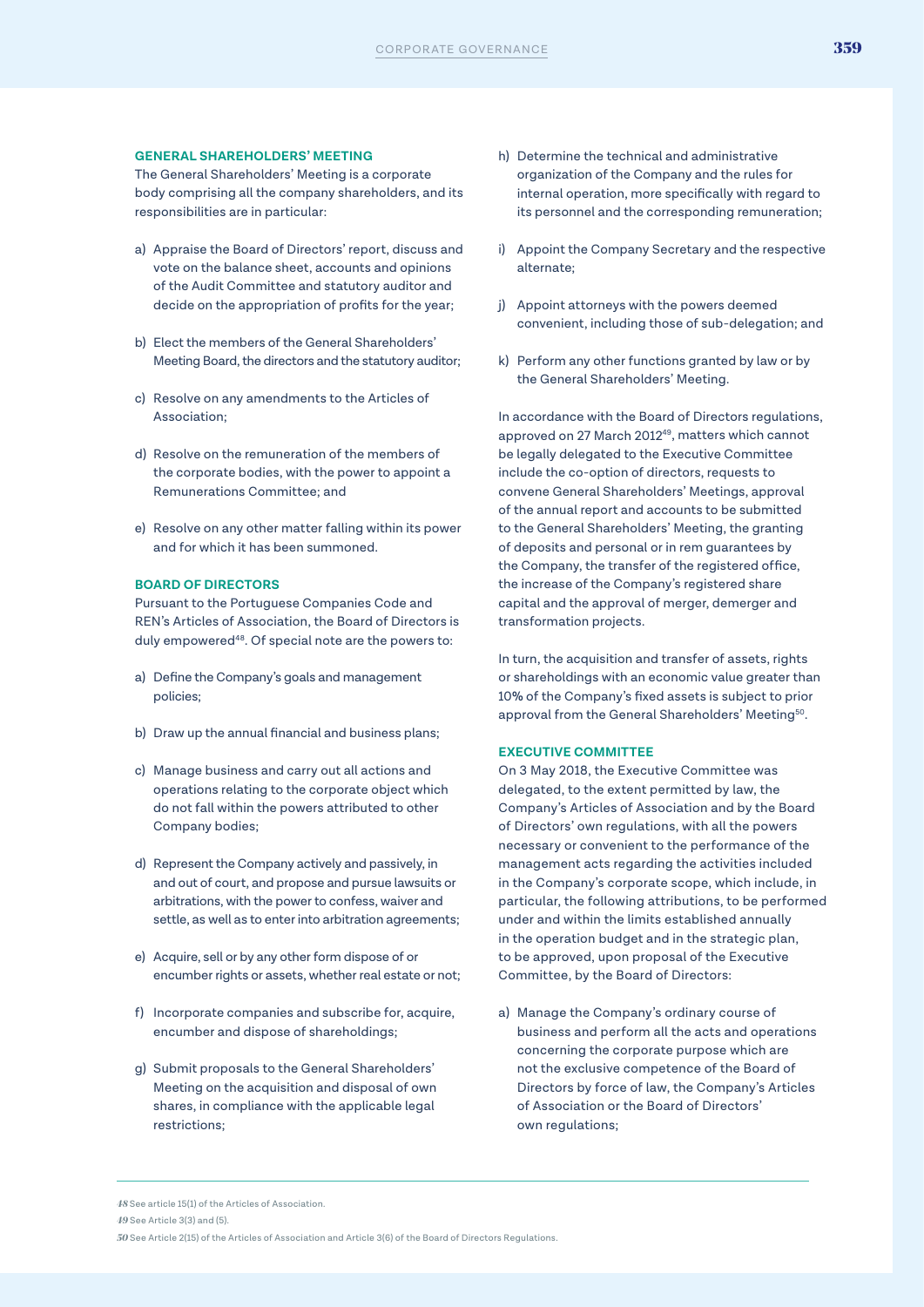- b) Approve, on a case-by-case basis, the sale of assets and/or rights and investments and the creation of encumbrances over assets, except for security interests or personal guarantees, to be made by the Company and/or by its subsidiaries, the individual and/or aggregate value for which is equal to or lower than € 15,000,000.00 (fifteen million euros) or which have already been approved within the Company's annual budget and the corresponding value is equal to or lower than, individually or in aggregate, € 25,000,000 (twenty-five million euros);
- c) Propose to the Board of Directors and execute the annual budget, the business plan and other longterm development plans;
- d) Without prejudice to article 3(3)(f) of the Board of Directors' Regulations, establish the administrative and technical organization of the Company and the internal operation regulations, notably concerning personnel and their remuneration;
- e) Represent the Company actively and passively, in or out of court, and propose or pursue lawsuits with the power to confess, waive and settle, as well as to enter into arbitration agreements;
- f) Incorporate companies and subscribe, acquire, hold, create encumbrances over or dispose of shareholdings, provided that those companies or shareholdings are special purpose vehicles (SPVs) for specific investments with an individual or aggregate investment value that does not exceed € 7,500,000 (seven million and fifty thousand euros) or which have already been approved within the Company's annual budget;
- g) Negotiate, resolve on, enter into, modify and terminate any agreements, including service provision agreements or labour contracts for a value equal or lower than € 5,000,000 (five million euros);
- h) To approve and promote any and all acts necessary to update the Euro Medium Term Note Program<sup>51</sup>, under such terms as may at any time be more appropriate, including, without limiting the negotiation and conclusion of the all contractual instruments or related accessories and the pursuit of any steps or taking of any measures necessary for such updating, namely before any supervisory, market or other entity;
- i) To approve and practice any and all necessary, useful or convenient acts, including through the execution of contractual instruments, the

intra-group allocation of funds obtained through external financing operations;

- j) Negotiate, enter into, modify or terminate any short-term debt agreements (i.e. with maturity equal or lower than three years), including through commercial paper programmes;
- k) Open, operate and close bank accounts;
- l) Resolve on the provision by the Company of technical and financial support to companies in which REN owns shares, quota rights ('quotas') or other shareholdings, in particular, granting loans and providing guarantees in their benefit;
- m) Present proposals to the Board of Directors for the submission to the General Shareholders' Meeting relating to the acquisition and disposal of own shares and bonds or other own securities, within the limits established by law and by the General Shareholders' Meeting;
- n) Present to the Board of Directors proposals concerning internal control, risk management and internal audit systems of the REN Group;
- o) Appoint attorneys with the powers deemed convenient, including those of sub-delegation;
- p) Indicate the persons to be appointed by the Company to form part of the lists of members of the corporate bodies to be elected in the two transmission system operators, i.e. REN – Rede Eléctrica Nacional, S.A. and REN Gasodutos, S.A. and for the SPV's referred to in f) above;
- q) Take or give in lease any real estate or individual parts of real estate; and
- r) Manage the shareholdings owned by REN and coordinate the activity of REN's subsidiaries and, with regard to wholly owned companies, issue binding instructions, under applicable legal terms;
- s) Appoint the representative of the Company at the general meetings of all the companies in which the Company holds a shareholding.

Specifically in relation to the entering into medium or long-term debt agreements not covered by paragraph j) above, and taking into account the objective of ensuring the adequate financing of the REN Group, the Board of Directors delegates to the Executive Committee the necessary powers to negotiate the specific terms of each debt instrument<sup>52</sup> with respect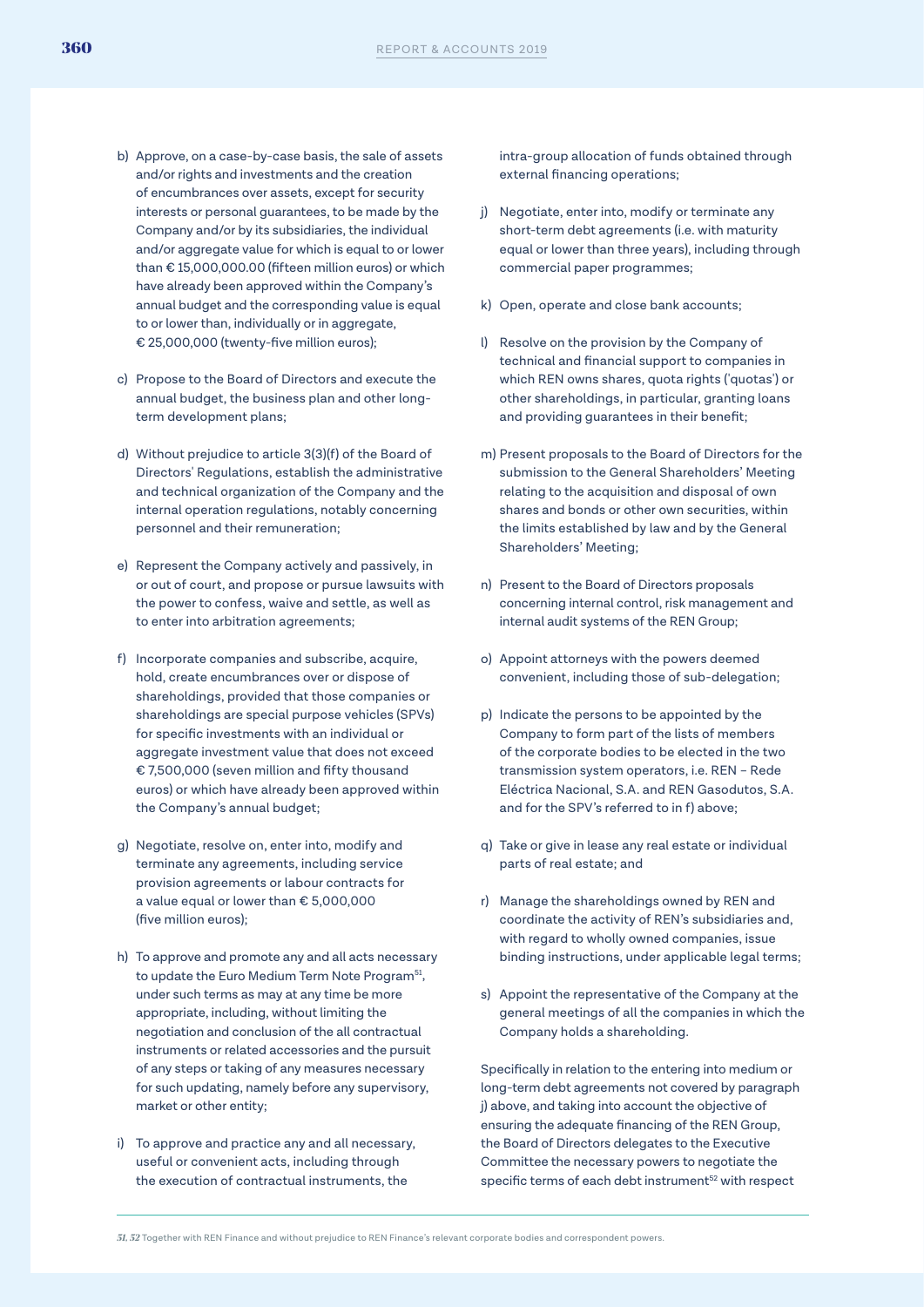to, among other aspects, the amount, term, interest rate, reimbursement conditions, selection of financial intermediaries and other relevant elements. The Executive Committee shall, considering the importance of such operations, submit the relevant contracts or agreements to the Board of Directors for their final approval.

The delegation of powers to the Executive Committee does not exclude the possibility for the Board of Directors to resolve on delegated matters and does not include matters reserved by law, by the Articles of Association or by the Board of Directors Regulations.

The powers delegated to the Executive Committee do not exclude the possibility of the Board of Directors deciding on those matters and do not include any matters reserved by law, by the Company's Articles of Association or the Board of Directors' own regulations, notably:

- a) appointment of the Chairman of the Board of Directors;
- b) co-optation of directors;
- c) request to convene the general shareholders' meetings;
- d) approval of the report and annual accounts to submit to the General Shareholders' Meeting;
- e) approval of the six-monthly and quarterly accounts to be published in accordance with the applicable legal provisions;
- f) provision of deposits and personal guarantees or security interests by the Company;
- g) change of the registered office and increase of the share capital, under the terms of the Articles of Association;
- h) projects for the merger, demerger and transformation of the Company;
- i) appointment of the Company Secretary and the respective alternate;
- j) definition of the Company's strategy and general policies;
- k) definition of the Company's goals and management policies;
- l) approval of the annual budget, the business plan and other long-term development plans;
- m) definition of the Group's corporate structure;
- n) the approval, on a case-by-case basis, of the transfer of assets and/or rights and investments and the creation of encumbrances to be made by the Company and/or by its subsidiaries, where the individual or aggregate value is higher than € 15 million, except if already approved within the Company's annual budget and the corresponding value does not exceed individually or in total € 25 million;
- o) incorporation of companies and the subscription, acquisition, holding, encumbrance and disposal of holdings, except in cases in which those companies are, or where the holdings refer to companies which are a special purpose vehicle for making specific investment with an single or aggregate or value which does not exceed € 7.5 million or which have been approved in the annual budget;
- p) adoption of resolutions to contract debt in the national or international financial markets, notably through the issuance of bonds or any other kinds of securities;
- q) presentation of proposals to the General Shareholders' Meeting for the acquisition and disposal of own shares and bonds or other own securities, within the limits established by law;
- r) approval of the Company's systems of internal control, risk management and internal audit;
- s) the appointment of the Company's representative in the General Shareholders' Meetings of all subsidiaries;
- t) the indication of the persons to be appointed by the Company to form part of the lists of members of the corporate bodies to be elected in all subsidiaries, as well as the appointment of the Company's Chief Technical Officer, upon proposal of the Executive Committee, except for the two TSOs, i.e. REN – Rede Eléctrica Nacional, S.A. and REN Gasodutos, S.A. and for the SPVs referred to in o) above;
- u) the participation by the Company or any of its subsidiaries in activities outside their core activities, i.e. transmission of power and natural gas, storage of natural gas and regasification and/ or storage of liquid natural gas (LNG), notably by means of the acquisition or subscription of equity or ongoing concerns whose corporate purpose does not include the said activities;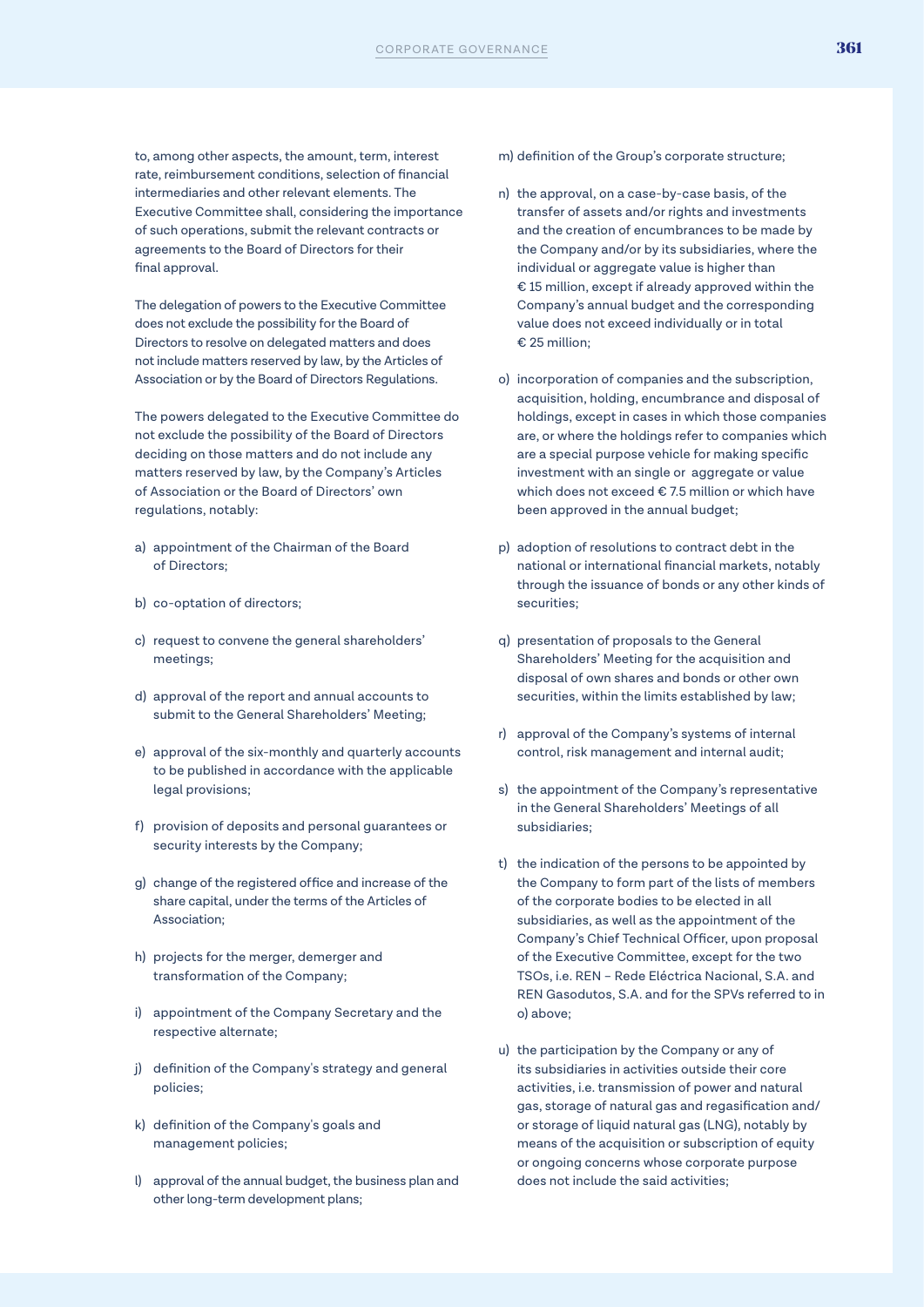- v) the entering of REN into joint ventures, partnerships or strategic cooperation agreements and selection of relevant partners;
- w) transactions with related parties in excess of € 500,000 or, regardless of the amount involved, any transaction with related parties which may be considered as not having been executed based on market conditions;
- x) the resolution on all the matters which are deemed strategic, notably because they are related to strategic agreements entered into by REN or due to their risk or special characteristics.

Taking into account the above, non-executive directors participate in the definition by the management body of the strategy, main policies, corporate structure and decisions that should be considered strategic for the company by virtue of their amount or risk, as well as in the evaluation of the compliance with those measures, as these decisions were not delegated to the Executive Committee, but should be decided by the Board of Directors, of which non-executive directors are members, and who in the terms described above, have access to all the information necessary for their duties.

#### **Distribution of Responsibilities in the Board of Directors**

With a view to optimizing management efficiency, the members of the Executive Committee distributed among themselves, during the financial year of 2019, the responsibility for the direct monitoring of specific Company performance areas, under the terms evidenced in the following chart:

| <b>EXECUTIVE COMMITTEE</b>                                        |  |                                                                         |  |                                                                |
|-------------------------------------------------------------------|--|-------------------------------------------------------------------------|--|----------------------------------------------------------------|
| <b>RODRIGO OSTA</b><br><b>CEO</b>                                 |  | <b>JOÃO FARIA CONCEIÇÃO</b><br>coo                                      |  | <b>GONÇALO</b><br><b>MORAIS SOARES</b><br><b>CFO</b>           |
| <b>HUMAN RESOURCES</b>                                            |  | <b>ELECTRICITY</b><br><b>BUSINESS</b>                                   |  | <b>FINANCIAL MANAGEMENT</b>                                    |
| <b>COMUNICATION</b><br>AND SUSTAINABILITY                         |  | <b>UNIT</b><br>· System Management<br>· Operation                       |  | <b>ACCOUNTING AND</b><br><b>GENERAL SERVICES</b>               |
| <b>LEGAL SERVICES</b><br><b>AND CORPORATE</b><br><b>SECRETARY</b> |  | NATURAL GAS TRANSMISSION<br><b>BUSINESS UNIT</b><br>· System Management |  | <b>PLANNING AND</b><br><b>MANAGEMENT CONTROL</b>               |
| <b>STRATEGIC</b><br><b>COORDINATION</b>                           |  | · Operation<br><b>GAS DISTRIBUTION</b>                                  |  | <b>INVESTOR</b><br><b>RELATIONS</b>                            |
| <b>INNOVATION</b>                                                 |  | <b>BUSINESS UNIT</b><br><b>NETWORK</b>                                  |  | <b>BUSINESS</b><br><b>DEVELOPMENT</b><br>(excluing Mozambique) |
|                                                                   |  | <b>PLANNING</b>                                                         |  | <b>PROCUREMENT</b>                                             |
|                                                                   |  | <b>ASSETS MANAGEMENT</b>                                                |  | <b>INFORMATION</b><br><b>SYSTEMS</b>                           |
|                                                                   |  | <b>INVESTMENT</b>                                                       |  | <b>ELETROGÁS</b>                                               |
|                                                                   |  | <b>SECTOR INSTITUTIONAL</b><br><b>RELATIONS</b>                         |  |                                                                |
|                                                                   |  | <b>REGULATION AND STATISTICS</b>                                        |  | <b>RENTELECOM</b>                                              |
|                                                                   |  | <b>OPERATIONAL SERVICES</b>                                             |  |                                                                |
|                                                                   |  | <b>EUROPEAN ENERGY</b><br><b>AGENDA</b>                                 |  |                                                                |
|                                                                   |  | <b>BUSINESS DEVELOPMENT</b><br>(Mozambique)                             |  |                                                                |
|                                                                   |  | <b>ENONDAS</b>                                                          |  |                                                                |
|                                                                   |  | <b>R&amp;D NESTER</b>                                                   |  |                                                                |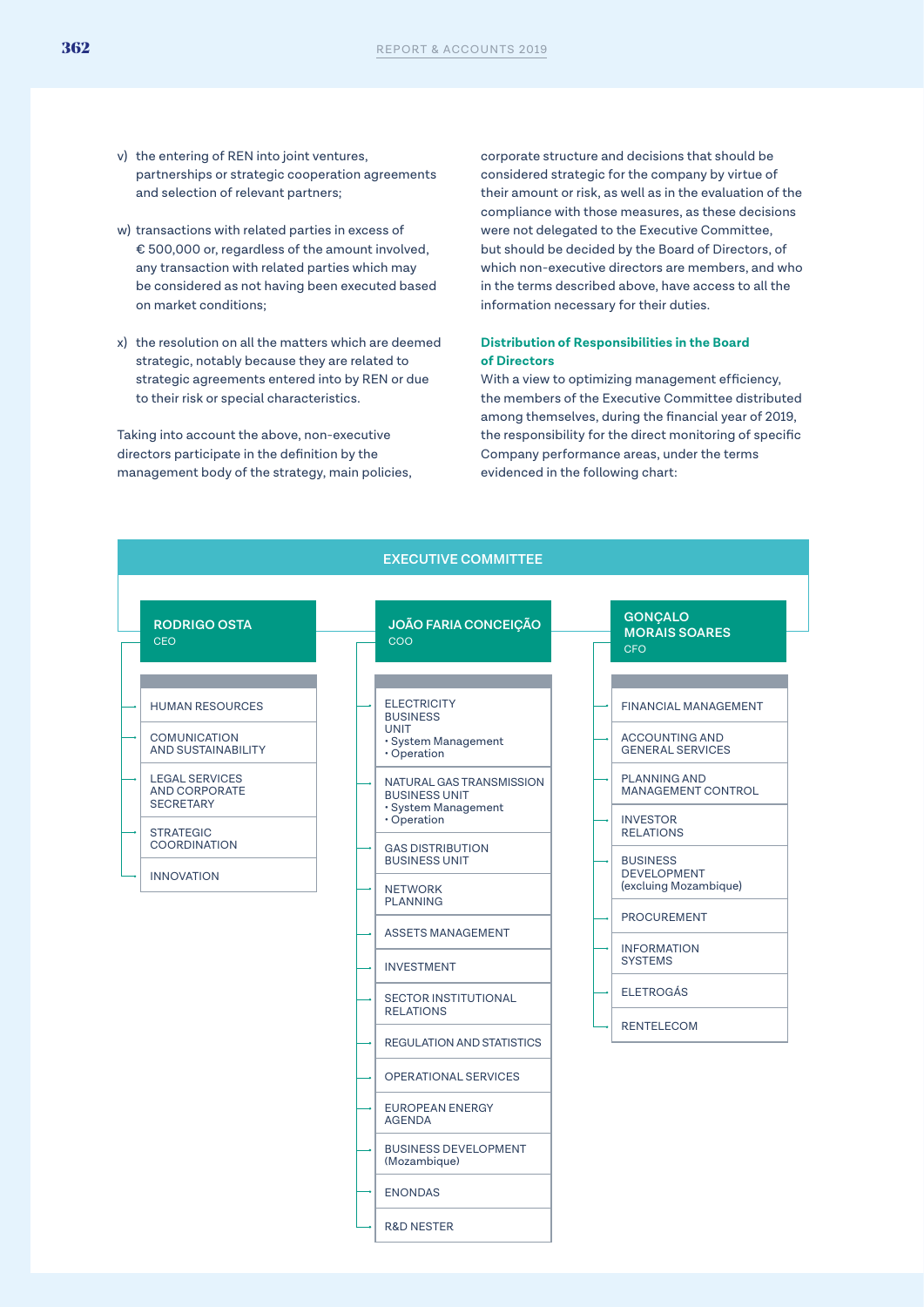#### **AUDIT COMMITTEE AND STATUTORY AUDITOR**

The Audit Committee and the Statutory Auditor are the Company's supervisory bodies, and their main powers are set out in III.38.

#### **REMUNERATIONS COMMITTEE**

The Remunerations Committee is responsible for setting the remuneration and for submitting the annual declaration on the remuneration policy for members of the management and supervisory bodies.

Within its responsibilities, the Remunerations Committee has also actively participated in performance assessment, particularly for purposes of setting the variable remuneration of executive directors.

#### **b) Operation**

II.22. Existence and place where the operating regulations can be found for the Board of Directors, the General and Supervisory Boards and the Executive Board of Directors

The Board of Directors Regulations and the Executive Committee Regulations, which establish, inter alia, the performance of their respective duties, chairmanship, attendance of meetings, functioning and the framework of duties of its members, are available on the REN website<sup>53</sup> in Portuguese and English.

As detailed in the law and its regulations, at the meetings of the Board of Directors and the Executive Committee, detailed minutes are drawn up, approved and signed by all members present.

II.23. Number of meetings held and attendance by each member of the Board of Directors, the General and Supervisory Board and the Executive Board of Directors

#### **BOARD OF DIRECTORS**

The meetings of the Board of Directors are convened and chaired over by the respective Chairman. It is the responsibility of the Board of Directors to decide on the frequency of their ordinary meetings. However, bimonthly meetings are mandatory. As such, the Board of Directors meets on an ordinary basis at least bimonthly, on dates to be determined every year by members, except during the 18 initial months of its terms of office, during which time the meetings shall be monthly<sup>54</sup>.

Moreover, the Board of Directors is required to meet on an extraordinary basis whenever convened by the Chairman, two directors or at the request of the Statutory Auditor<sup>55</sup>.

In 2019, the Board of Directors held 5 meetings.

The following table shows the number of meetings of the REN Board of Directors at which directors were present or duly represented.

*53* www.ren.pt

*54* See Article 19(1) of the Articles of Association and Article 4(2) of the Board of Directors Regulations. *55* See Article 19(1) of the Articles of Association.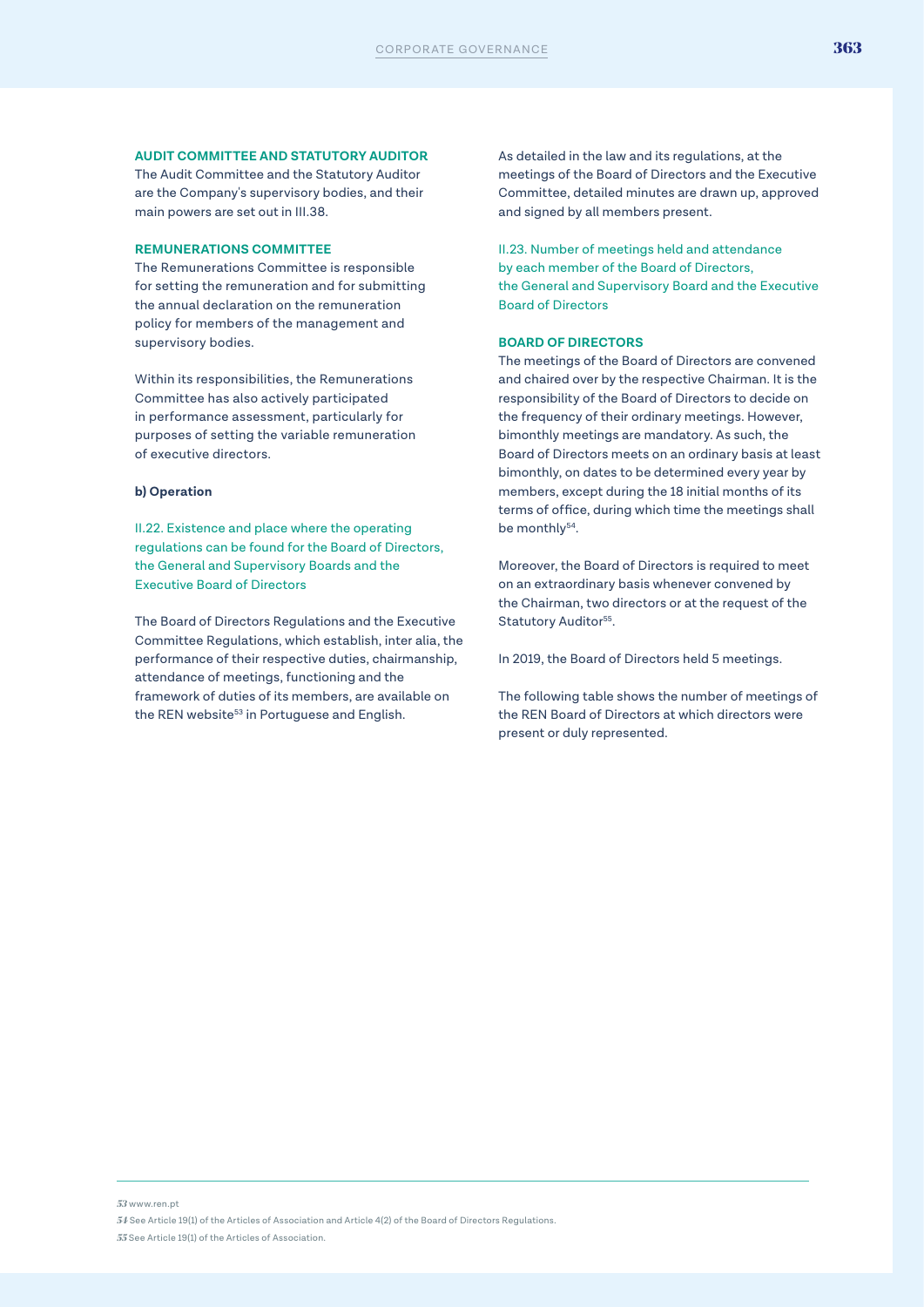#### **Attendance of members of the board of directors at meetings**

| <b>Name</b>                                                                                     | <b>Present</b> | Representation | <b>Absent</b> | % Attendance |
|-------------------------------------------------------------------------------------------------|----------------|----------------|---------------|--------------|
| <b>Rodrigo Costa</b>                                                                            | 5              | O              | O             | 100%         |
| João Faria Conceição                                                                            | 5              | $\mathbf 0$    | $\mathbf{o}$  | 100%         |
| <b>Gonçalo Morais Soares</b>                                                                    | 5              | $\mathbf{o}$   | $\mathbf{o}$  | 100%         |
| Guangchao Zhu<br>representing State<br><b>Grid International</b><br><b>Development Limited)</b> | 4              | 1              | $\Omega$      | 100%         |
| <b>Mengrong Cheng</b>                                                                           | $\overline{2}$ | 3              | $\mathbf{o}$  | 100%         |
| Lequan Li                                                                                       | $\overline{2}$ | з              | $\mathbf{o}$  | 100%         |
| Omar Al-Wahaibi                                                                                 | 5              | $\mathbf{o}$   | $\mathbf{o}$  | 100%         |
| Jorge Magalhães Correia                                                                         | 4              | 1              | $\circ$       | 100%         |
| Manuel Ramos de Sousa<br>Sebastião                                                              | 5              | O              | $\mathbf{o}$  | 100%         |
| Gonçalo Gil Mata                                                                                | 5              | $\mathbf{o}$   | $\mathbf{o}$  | 100%         |
| Maria Estela Barbot                                                                             | 5              | $\mathbf 0$    | $\mathbf 0$   | 100%         |
| José Luís Arnaut                                                                                | 5              | $\mathbf 0$    | $\mathbf 0$   | 100%         |
| Ana Pinho <sup>56</sup>                                                                         | 3              | 1              | O             | 100%         |

In addition, information on the composition of the Board of Directors and the number of meetings held annually can be found at:

https://www.ren.pt/en-GB/investidores/governo\_da\_ sociedade/conselho\_de\_administracao/

Directors and employees of other companies of the REN Group, as well as their respective advisors, may be called upon to participate (but not vote) in meetings of the Board of Directors, whenever the Board of Directors deems that their presence is necessary or convenient.

#### **EXECUTIVE COMMITTEE**

Meetings of the Executive Committee are convened and chaired over by the respective Chairman and are held, as a rule, once a week $57$ .

In 2019, the Executive Committee held 35 meetings.

The Chairman of the Executive Committee (who, as already mentioned, is also Chairman of the Board of Directors), sends to the Chairman of the Audit Committee the minutes of the Executive Committee's meetings, with the supporting documentation, as well as the respective convening notices, when applicable. The Executive Committee provides timely and appropriate information to members of other corporate bodies upon their request58. This mechanism ensures that the members of the administrative and supervisory bodies have permanent access to all information for the evaluation of the company's performance, situation and prospects for development.

*56* Held office from 3 May 2019. *57* See article 1(2) of the Audit Committee regulations. *58* See Article 5 of the Executive Committee Regulations.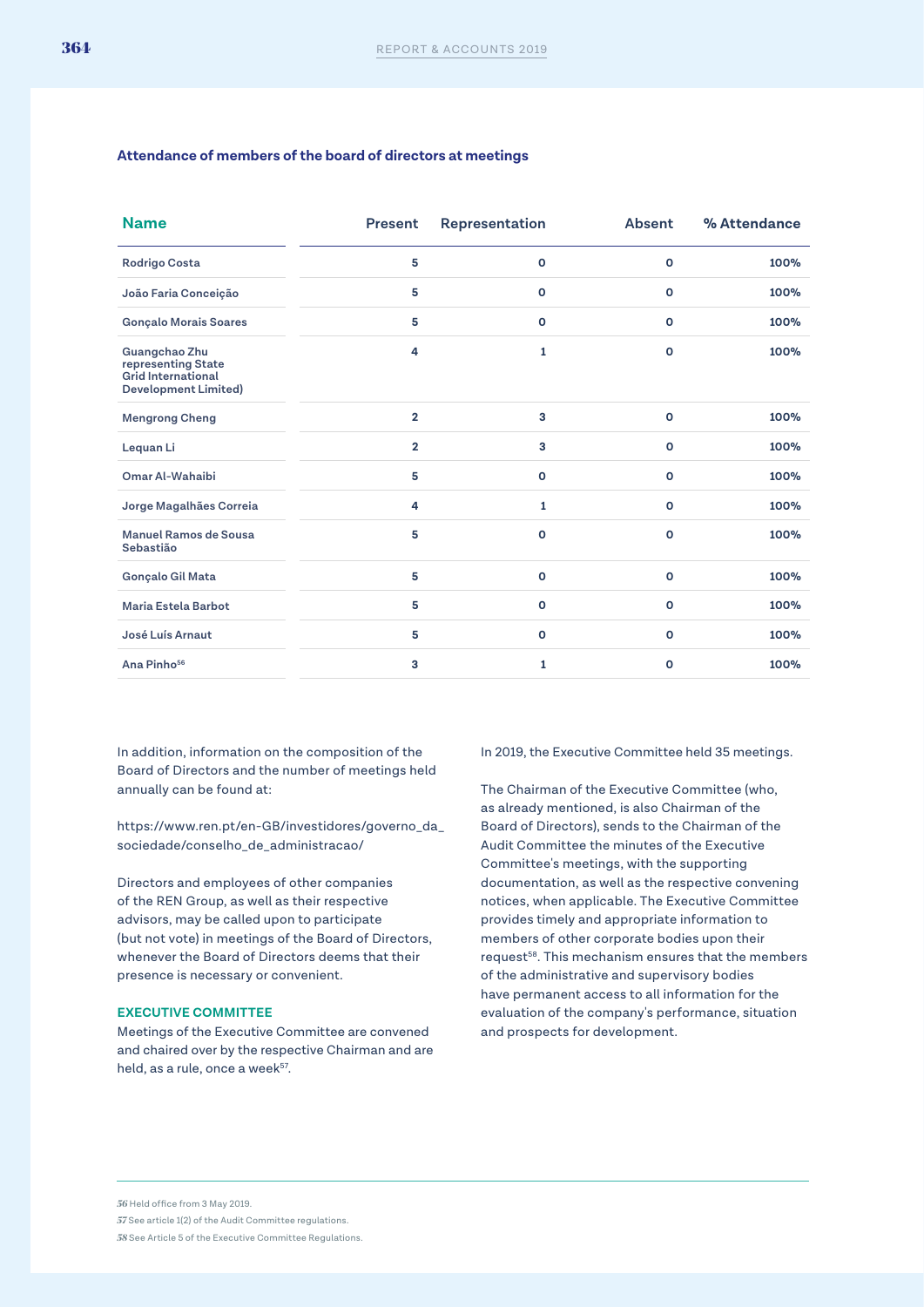#### **Attendance of members of the executive committee at meetings**

| <b>Name</b>                  | <b>Present</b> | Representation | <b>Absent</b> | % attendance |
|------------------------------|----------------|----------------|---------------|--------------|
| <b>Rodrigo Costa</b>         | 35             | $\circ$        | O             | 100%         |
| João Faria Conceição         | 35             | $\Omega$       | 0             | 100%         |
| <b>Gonçalo Morais Soares</b> | 35             | $\Omega$       | O             | 100%         |

In addition, information on the composition of the Executive Committee and the number of meetings held annually can be found at:

https://www.ren.pt/en-GB/investidores/governo\_da\_ sociedade/comissao\_executiva

II.24 Indication of the competent corporate bodies to conduct the performance assessment of executive directors

The performance of members of the Executive Committee has been assessed by the Nominations and Appraisals Committee and by the Remunerations Committee, within the scope of their respective responsibilities.

Also of note is the role played by the Audit Committee in the verification of the quantitative aspects of assessment.

The Board of Directors, through its Nominations and Appraisals Committee, within the scope of its powers, assesses the overall performance of the Board of Directors and the specialized committees, taking into account compliance with the company's strategic plan and budget, risk management, its internal functioning and the contribution of each member, and the relationship between the company's bodies and committees.

II.25. Predetermined criteria for the performance assessment of executive directors

The annual performance assessment of executive directors is based on predetermined criteria, under the terms outlined in III.71 below.

II.26. Availability of each member, as applicable, of the Board of Directors, General and Supervisory Board and Executive Board of Directors and, specifying the roles carried out concurrently in other companies, both within and outside the group, and other relevant activities carried out by the members of the aforementioned bodies

Shown below are the duties carried out on administrative, management and supervisory bodies by members of REN's Board of Directors and Audit Committee at 31 December 2019: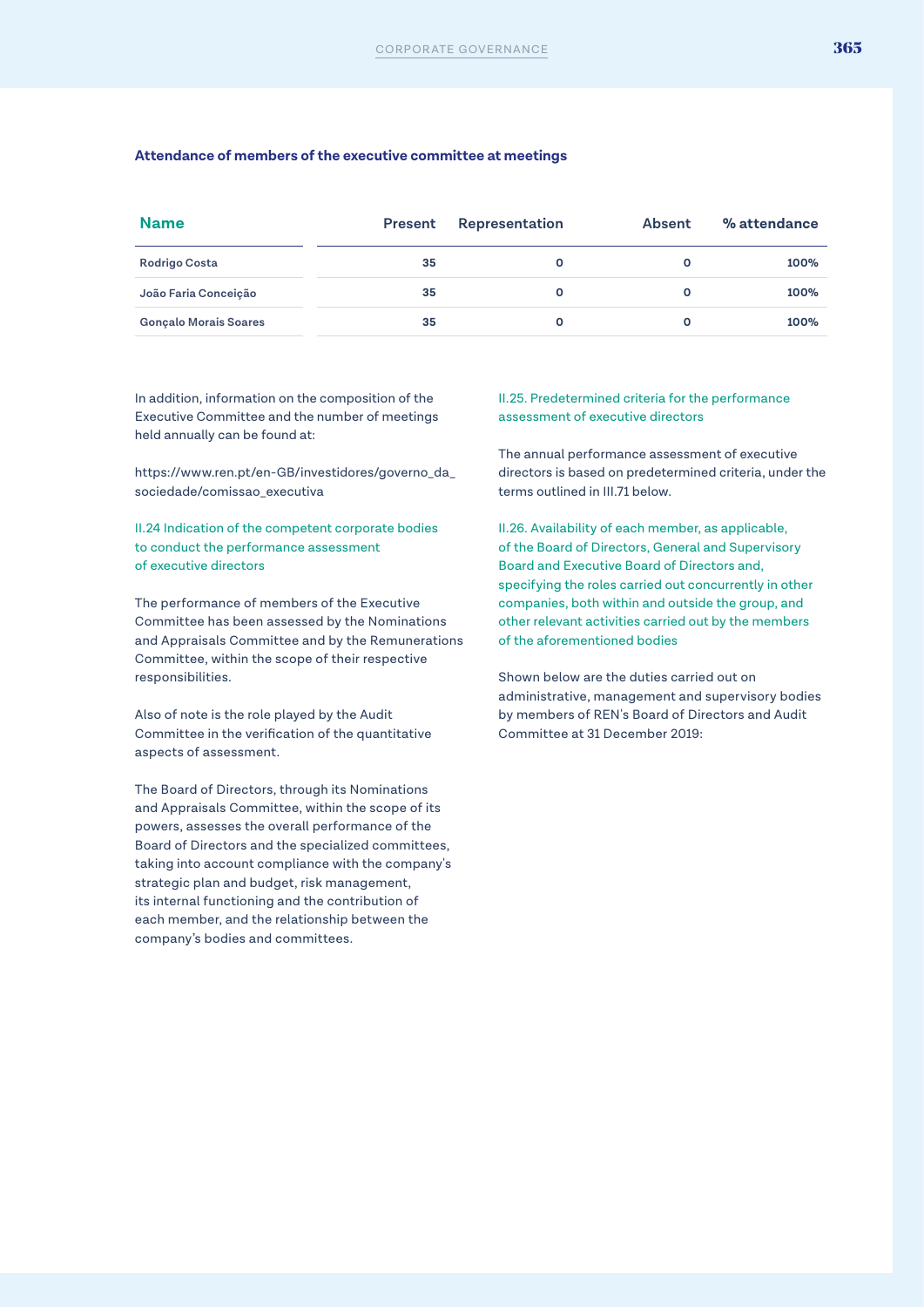| <b>Director</b>              | Duties carried out on management or supervisory bodies                                                                                                                                                                                                                                                                                                                                                                                                                                                                                                                                                                                                                                                                                                                                                                                                                                                                                                                                                                                                    |  |
|------------------------------|-----------------------------------------------------------------------------------------------------------------------------------------------------------------------------------------------------------------------------------------------------------------------------------------------------------------------------------------------------------------------------------------------------------------------------------------------------------------------------------------------------------------------------------------------------------------------------------------------------------------------------------------------------------------------------------------------------------------------------------------------------------------------------------------------------------------------------------------------------------------------------------------------------------------------------------------------------------------------------------------------------------------------------------------------------------|--|
| Rodrigo Costa                | Chairman of the Board of Directors of REN Rede Eléctrica Nacional, S.A.<br>Chairman of the Board of Directors of REN Gasodutos, S.A.<br>Chairman of the Board of Directors of REN Atlântico - Terminal de GNL, S.A.<br>Chairman of the Board of Directors of REN Armazenagem, S.A.<br>Chairman of the Board of Directors of REN Serviços, S.A.<br>Chairman of the Board of Directors of REN PRO, S.A.<br>Chairman of the Board of Directors of ENONDAS, Energia das Ondas, S.A.<br>Chairman of the Board of Directors of REN Gás, S.A.<br>Chairman of the Board of Directors of REN RENTELECOM - Comunicações, S.A.<br>Chairman of the Board of Directors of Aerio Chile, Spa<br>Chairman of the Board of Directors of Apolo Chile, Spa<br>Chairman of the Board of Directors of Empresa of Transmisión Eléctrica Transemel, S.A.                                                                                                                                                                                                                         |  |
| João Faria Conceição         | Member of the Board of Directors of REN Rede Eléctrica Nacional, S.A.<br>Member of the Board of Directors of REN Gasodutos, S.A.<br>Member of the Board of Directors of REN Atlântico – Terminal de GNL, S.A.<br>Member of the Board of Directors of REN Armazenagem, S.A.<br>Member of the Board of Directors of REN Servicos, S.A.<br>Member of the Board of Directors of REN PRO, S.A.<br>Member of the Board of Directors of RENTELECOM - Comunicações, S.A.<br>Member of the Board of Directors of ENONDAS, Energia das Ondas, S.A.<br>Member of the Board of Directors of REN Gás, S.A.<br>Member of the Board of Directors of the Centro de Investigação em Energia REN - State Grid,<br>S.A<br>Non-executive Member of the Board of Directors of Hidroeléctrica de Cahora Bassa<br>Member of the Board of Directors of Aerio Chile, Spa<br>Chairman of the Board of Directors of Electrogas, S.A.<br>Member of the Board of Directors of Apolo Chile, Spa<br>Member of the Board of Directors of Empresa of Transmisión Eléctrica Transemel, S.A. |  |
| <b>Gonçalo Morais Soares</b> | Member of the Board of Directors of REN - Rede Eléctrica Nacional, S.A.<br>Member of the Board of Directors of REN Gasodutos, S.A<br>Member of the Board of Directors of REN Atlântico - Terminal de GNL, S.A.<br>Member of the Board of Directors of REN Armazenagem, S.A.<br>Member of the Board of Directors of REN Serviços, S.A.<br>Member of the Board of Directors of REN PRO, S.A.<br>Member of the Board of Directors of ENONDAS, Energia das Ondas, S.A.<br>Member of the Board of Directors of REN Gás, S.A.<br>Chairman of the Board of Directors of REN Finance BV<br>Member of the Board of Directors of RENTELECOM - Comunicações, S.A.<br>Member of the Board of Directors of Aerio Chile, Spa<br>Member of the Board of Directors of Electrogas, S.A.<br>Member of the Board of Directors of Apolo Chile, Spa<br>Member of the Board of Directors of Empresa of Transmisión Eléctrica Transemel, S.A.                                                                                                                                    |  |

#### **DUTIES OF EXECUTIVE DIRECTORS**

As a result of the framework above, the REN executive directors exclusively carry out duties on governing bodies of companies that are either directly or indirectly subsidiaries or partly owned by REN. Thus, they are completely dedicated to carrying out their role – seeking at all times to develop the business and serve the interests of the company and the Group to its full potential.

In fact, although not formalized in internal regulations specifically addressing Executive Directos, in practice, REN's policy is that its executive directors perform executive functions during their term of office only in the REN Group. This practice has always been followed in previous terms of office. In addition, the Code of Conduct establishes that, without prejudice

to the provisions regarding the performance of certain duties or the exercise of corporate positions, and exccept with a prior authorisation of the Board of Directors<sup>59</sup>, no employee of REN may engage in professional activies in an entity external to REN, whenever the exercise of such activity interferes with the performance of his duties as an employee of the company or in any way affects the performance r availability for the duties performed by the employee at REN.

Moreover, it should be noted that, upon their appointment, the executive directors declared their full dedication to carrying out their role and pursuing the objectives laid out, and have proven this through their attendance at Board of Directors and Executive Committee meetings and through their work carried out within REN.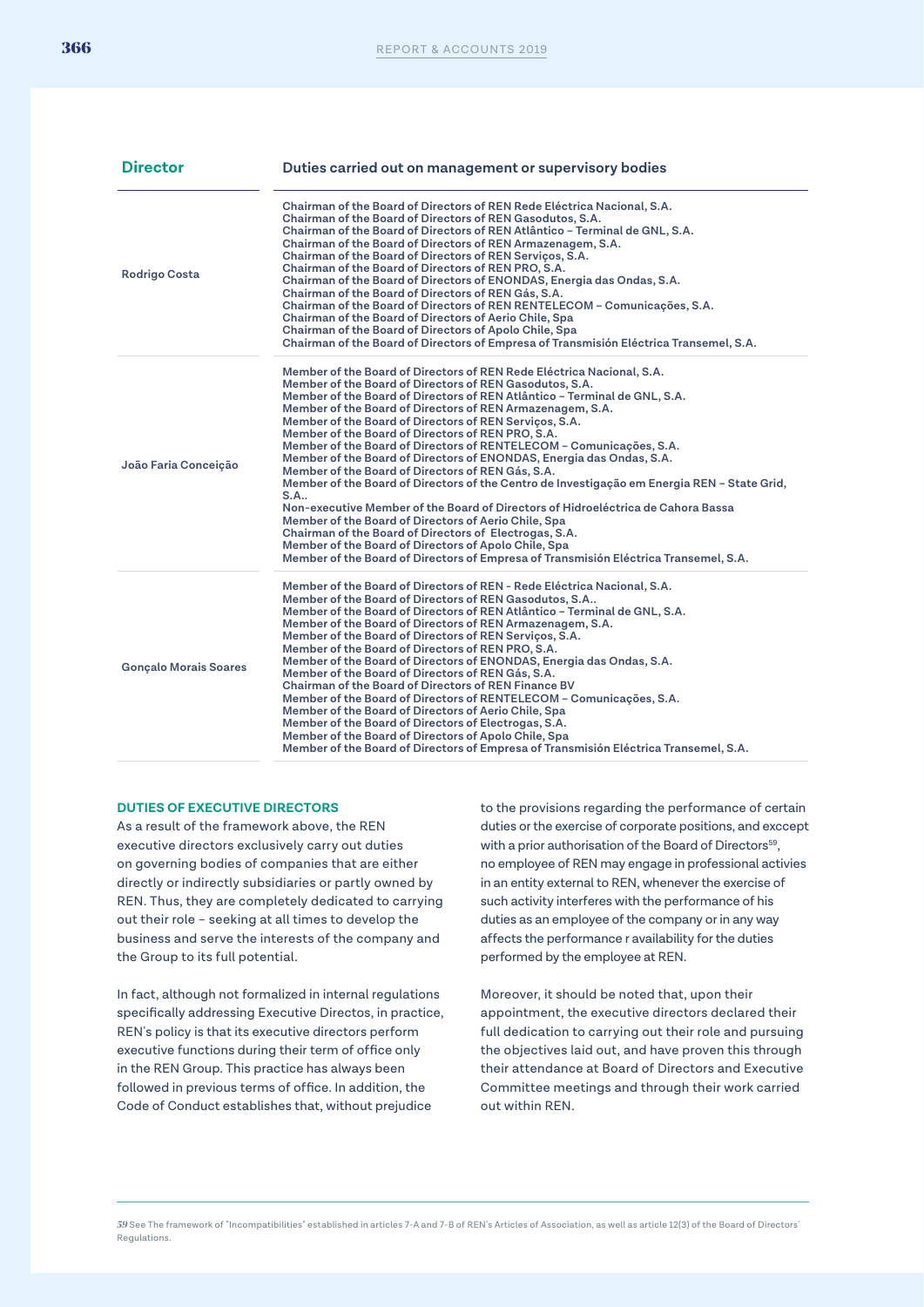#### **Duties of non-independent non-executive directors performing duties at 31.12.201960**

| <b>Director</b>            | Duties carried out on management or supervisory bodies                                                                                                                                                                                                                                                                                                                         |
|----------------------------|--------------------------------------------------------------------------------------------------------------------------------------------------------------------------------------------------------------------------------------------------------------------------------------------------------------------------------------------------------------------------------|
| Guangchao Zhu              | Deputy Head Engineer at the State Grid Corporation of China<br>General Director of the Department of International Cooperation at the State Grid<br><b>Corporation of China</b><br>Chairman of the Board of Directors at NGCP, Philippines<br>Board Member of HKEI in Hong Kong, China                                                                                         |
| <b>Mengrong Cheng</b>      | Deputy Director General of the Department of International Cooperation at the State Grid<br><b>Corporation of China</b><br>President of the State Grid Corporation of China US Office<br>Acting Chief of GEIDCO North America Office<br>President of SGCC U.S. Office<br>Director of Sherpa on Management Committee of Global Sustainable Electricity Partnership<br>$(G-SEP)$ |
| Leguan Li                  | Senior Vice-President of State Grid International Development Corporation Limited<br>Member of the Board of Directors of AusNet                                                                                                                                                                                                                                                |
| Omar Al-Wahaibi            | <b>CEO Electricity Holding</b><br>Member of the Board of Directors of Oman Broad Band Company<br>Member of the Board of Directors of Gulf Cooperative Council Interconnection Authority<br><b>CEO of Nama Group</b>                                                                                                                                                            |
| Jorge Magalhães<br>Correia | Chairman of the Board of Directors and CEO of Fidelidade - Companhia de Seguros, S.A.<br>Chairman of the Board of Directors of Luz Saúde, S.A.<br>Non-executive Vice President of the Board of Directors of Banco Comercial Português, S.A.                                                                                                                                    |

Upon their appointment, the non-executive directors named above stated that they were available to perform their duties in order to achieve established goals.

This availability has been proven through their attendance at meetings of the management and supervisory bodies and through their work carried out within REN.

#### **Duties of independent non-executive directors at 31.12.201961**

| <b>Director</b>                           | Duties carried out on management or supervisory bodies                                                                                                                                                                                                                                                                                                                                                                                                                                                                                            |
|-------------------------------------------|---------------------------------------------------------------------------------------------------------------------------------------------------------------------------------------------------------------------------------------------------------------------------------------------------------------------------------------------------------------------------------------------------------------------------------------------------------------------------------------------------------------------------------------------------|
| <b>Manuel Ramos</b><br>de Sousa Sebastião | President of the Supervisory Committee of Banco BPI, S.A.                                                                                                                                                                                                                                                                                                                                                                                                                                                                                         |
| <b>Gonçalo Gil Mata</b>                   | Executive director and a member of the Board of Directors of Capital Criativo - Soc. Capital de Risco<br>Non-executive member of the Board of Directors of Arquiled, S.A., Summer Portugal, S.A. and<br>Vila Monte, S.A.<br>Manager at Goma Consulting, Lda.                                                                                                                                                                                                                                                                                      |
| Maria Estela Barbot                       | President of the General Council of the Universidade Nova de Lisboa<br>Managing Partner at ALETSE, Lda (Real Estate, Management Consulting and Public Relations<br>and Communication)<br>International Senior Adviser of Roland Berger Holding GmbH<br>Member of the Advisory Board of Ar.Co - Centro de Arte e Comunicação Visual,<br>Member of the Board of Founders of Museu de Arte Moderna da Fundação de Serralves<br>President of Fórum Portugal Global - FPG<br>Member of the General Board of FAE - Fórum de Administradores de Empresas |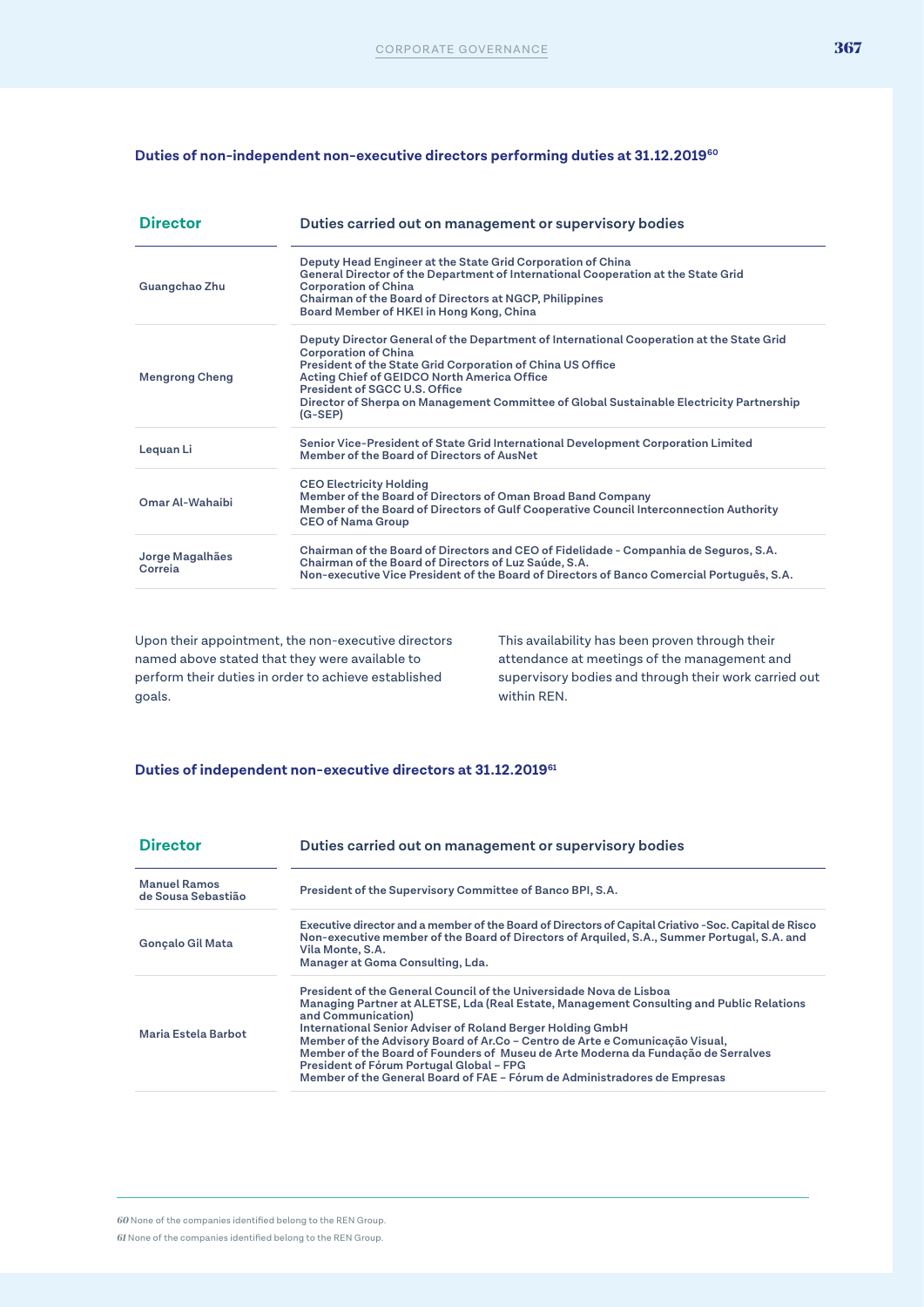| <b>Director</b>  | Duties carried out on management or supervisory bodies                                                                                                                                                                                                                                                                                                                                                                                                                                                                                                                                                                                                                                                                                  |
|------------------|-----------------------------------------------------------------------------------------------------------------------------------------------------------------------------------------------------------------------------------------------------------------------------------------------------------------------------------------------------------------------------------------------------------------------------------------------------------------------------------------------------------------------------------------------------------------------------------------------------------------------------------------------------------------------------------------------------------------------------------------|
| José Luis Arnaut | Managing Managing Partner of CMS Rui Pena, Arnaut & Associados<br>Member of the Executive Committee of CMS Legal Services EEIG (Frankfurt)<br>Chairman of the Board of Directors of ANA - Aeroportos de Portugal (VINCI Airports)<br>Member of the International Advisory Board of Goldman Sachs (London)<br>Member of the Advisory Board of AON<br>Deputy-President of the Lisbon Tourism Association<br>Chairman of the General Meeting of Portway, Handling de Portugal (Vinci Airports)<br>Chaiman of the General Meeting of Siemens Portugal<br>Chairman of the General Meeting of Grupo Super Bock<br>Chairman of the General Meeting of Tabaqueira II, S.A.<br>Chairman of the General Meeting of Portuguese Football Federation |
| Ana Pinho        | Chairman of the Board of Directors and of the Executive Committee of the Serralves<br>Foundation<br>Member of the Board of Directors of TAP SGPS, S.A.<br>Member of the Board of Directors of Oporto British School<br>Manager of ARSOPI - Indústrias Metalúrgicas Arlindo S. Pinho, LDA.<br>Member of the Board of Directors of ARSOPI - Holding, Sociedade Gestora de Participações<br>Sociais, S.A.<br>Member of the Board of Directors of TECNOCON-Tecnologia e Sistemas de Controle, S.A.                                                                                                                                                                                                                                          |

From the above it can be concluded that 10 non-executive members of the Board of Directors (as opposed to the executive members) hold positions outside the REN group, at an average of circa 5 positions per director.

Upon their appointment, the non-executive directors and members of the Audit Committee (where applicable) identified above stated that they were available to perform their duties in order to achieve established goals. This availability has been proven through their attendance at meetings of the management and supervisory bodies and through their work carried out within REN.

c) Committees within the management or supervisor bodies and delegated directors

II.27. Identification of committees set up within, where appropriate, the Board of Directors, the General and Supervisory Board and the Executive Management Board, and place where the operating regulations may be found

In 2019, the Board of Directors was assisted by the specialized committees within the Board of Directors set up in 2015.

The Board of Directors is regularly assisted by (i) the Corporate Governance Committee which supports and assists the Board of Directors in the preparation of the annual corporate governance report and generally in meeting legal obligations and adopting best practices regarding corporate governance, as well as (ii) The Nominations and Appraisals

Committee which assists the Board of Directors in the preparation of succession plans for executive board members and provides recommendations regarding the profile and relevant nominees for future appointments to the Board of Directors; it also supports the Board of Directors in the assessment of the overall performance of the Board of Directors, its executive members and specialized committees.

Their internal regulations can be consulted at:

https://www.ren.pt/en-GB/investidores/governo\_da\_ sociedade/estatutos\_regulamentos\_e\_relatorios

Moreover, information on the composition of these committees and the number of meetings held annually may also be consulted at:

https://www.ren.pt/en-GB/investidores/governo\_da\_ sociedade

II.28. Composition, if applicable, of the Executive Committee and/or identification of delegated directors

At 31 December 2019, the Executive Committee consisted of the members indicated in II.17.

II.29. Indication of the powers of each of the committees created

As mentioned in II.27., specialized committee operate within the REN Board of Directors, namely the Corporate Governance Committee and the Nominations and Appraisals Committee.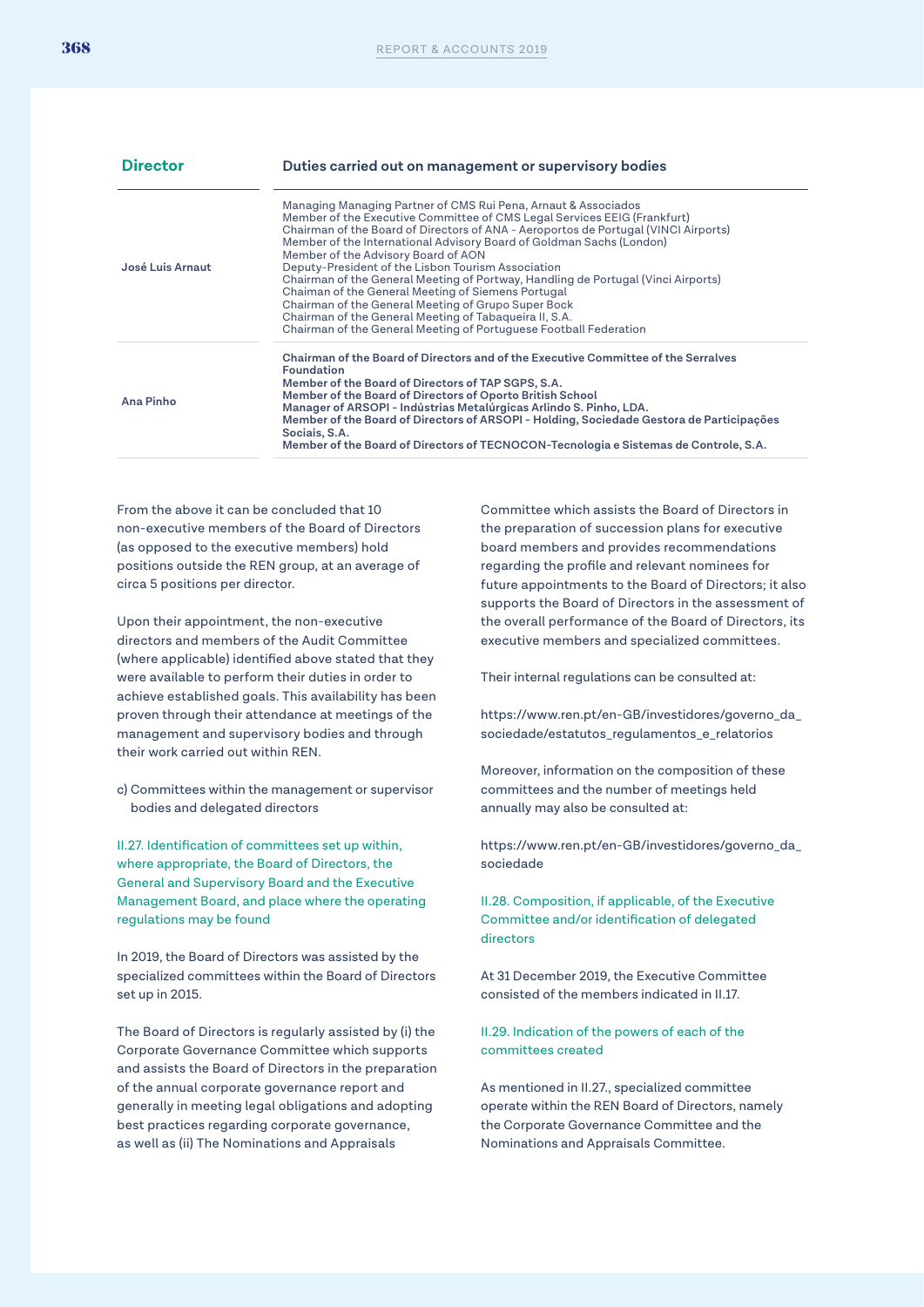- a) Make recommendations and define policies in order to comply with applicable legislation and best practices in corporate governance matters;
- b) Monitor compliance with applicable legislation and best practices in corporate governance matters;
- c) Promote the adoption of guidelines in relation to:
	- i. structure, role and functioning of the corporate bodies;
	- ii. liaison between the corporate bodies and the internal committees;
	- iii. incompatibilities and independence of the members of corporate bodies;
	- iv. efficiency of the role of non-executive members of the Board of Directors;
	- v. voting, representation and equal treatment of shareholders;
	- vi. the prevention of conflicts of interests;
	- vii. transparency in relation to corporate governance, information disclosed to the market and relations with investors and other stakeholders;
- d) Issue opinions upon request of the Board of Directors or at its own initiative in relation to any corporate governance matters, in particular with regard to incompatibilities and the independence of the members of the Board of Directors;
- e) Prepare the questionnaire evaluating the independence of the members of the Board of Directors;
- f) Prepare the annual corporate governance report in collaboration with the Company Secretary and other relevant departments of REN;
- g) Prepare an annual report reviewing the corporate governance model adopted by the Company and proposing, if applicable, any improvements to the practices being implemented;
- h) Review the REN Group Code of Conduct;o governo e organização globais da Sociedade e das suas subsidiárias;
- i) The overall corporate governance organization of the Company and its subsidiaries;
- j) Follow inspections conducted by the Securities Market Commission (CMVM) in relation to corporate governance issues;
- k) Perform any other duties or responsibilities in relation to corporate governance matters delegated to the Corporate Governance Committee by the Board of Directors.

The Nominations and Appraisals Committee has the powers and competences conferred by its internal regulations<sup>63</sup>. Among these, of special note are:

- a) In relation to appointments, to
	- i. support the Board of Directors in the identification and selection of potential candidates for the Board of Directors and present to the Board of Directors a list of individuals recommended for appointment;
	- ii. make recommendations in relation to the qualifications, knowledge and professional experience required to be a member of the Board of Directors;
	- iii. assist the Board of Directors in the preparation of the succession of its members;
	- iv. perform any other duties or responsibilities delegated to the Nominations and Appraisals Committee by the Board of Directors within the scope of its duties.
- b) In relation to appraisals,
	- i. advise the Board of Directors on the rules that should govern the annual appraisal process, in particular the key performance indicators;
	- ii. support the Board of Directors in the annual appraisal of its executive members, the overall performance of the Board of Directors and of the specialized committees;

*<sup>62</sup>* See Article 3 of the Corporate Governance Committee Regulations. *63* See Article 3 of the Nominations and Appraisals Committee Regulations.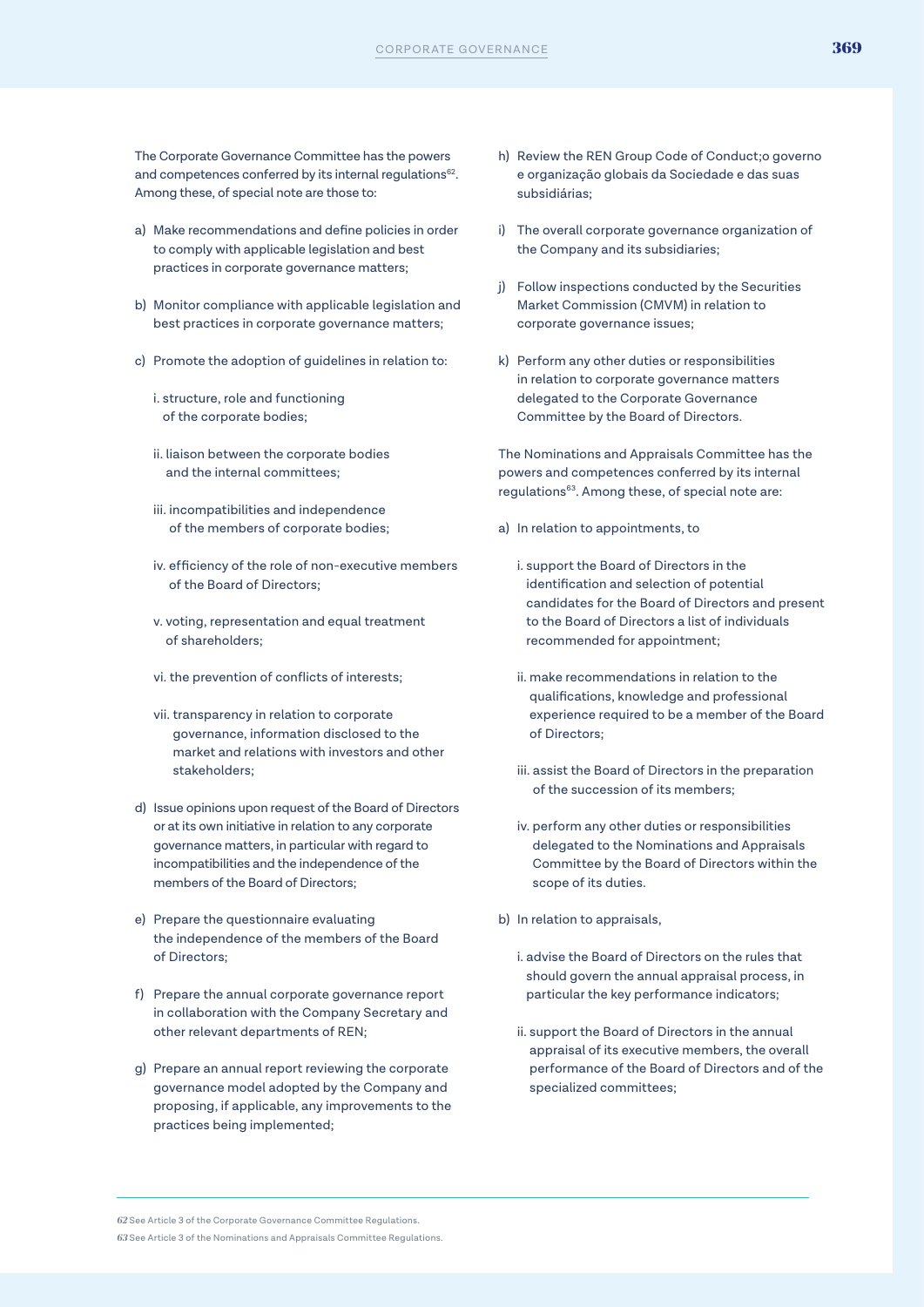- iii. prepare a report to the Remunerations Committee in relation to the appraisal of the executive members of the Board of Directors, to be delivered by the end of March of the following year;
- iv. perform any other duties or responsibilities delegated to the Nominations and Appraisals Committee by the Board of Directors within the scope of its duties.

REN understands that the definition of senior management<sup>65</sup> only encompasses the members of the company's management and supervisory bodies, hence REN hasn't created an additional nominations committee to the Nominatons and Appraisals Committee for the purpose of appointing other management staff.

With regard to the Executive Committee, see II.21.

The Regulations of the Corporate Governance Committee and the Nominations and Appraisals Committee establish, inter alia, the performance of the respective duties, chairing, attendance of meetings, operation and framework of duties of its members and can be consulted on the official REN website<sup>64</sup> in Portuguese and in its English translation.

As provided for in its regulations, its meetings are drawn up, approved and signed by all members who are present.

#### **III. Supervision**

(Supervisory Board, Audit Committee or General and Supervisory Board)

#### **a) Composition**

III.30. Identification of the supervisory bodies (Supervisory Board, Audit Committee or General and Supervisory Board), corresponding to the adopted model

As stated above<sup>66</sup>, REN has adopted an Anglo-Saxon model of corporate governance with supervisory bodies consisting of the Audit Committee and the Statutory Auditor. The Audit Committee is made up solely of independent and non-executive directors<sup>67</sup> (including the Chairman), possessing the necessary powers to perform their duties.

III.31. Composition of, where appropriate, the Supervisory Board, Audit Committee, General and Supervisory Board or the Financial Matters Committee, with indication of the minimum and maximum members and duration of term of office in accordance with the Articles of Association, number of full members, date of first appointment and date of termination of term of office of each member

At 31 December 2019, the Audit Committee consisted of three members as identified in II.17. This structure has proven adequate for carrying out their functions efficiently, taking into account the Company's size and business and the complexity of the associated risks.

REN's Articles of Association stipulate that the Audit Committee shall be made up of three members.

As regards the remaining appropriate information, please also refer to point II.17.

III.32. Identification of, where appropriate, the members of the Supervisory Board, the Audit Committee, the General and Supervisory Board or the Financial Matters Committee considered to be independent, in accordance with Article 414(5) of the Portuguese Companies Code

See II.18. above.

III.33. Professional Qualifications and other relevant information on the résumés, where appropriate, of each of the members of the Supervisory Board, the Audit Committee, the General and Supervisory Board or the Financial Matters Committee

See II.19. above.

#### **b) Operation**

III.34. Existence and place where the operating regulations can be consulted, where appropriate, for the Supervisory Board, the Audit Committee, the General and Supervisory Boards and the Financial Matters Committee

Audit Committee regulations, which establish, inter alia, the peformance of the respective duties, chairing, attendance of meetings, operation and framework of duties of its members which can be consulted on the official REN website<sup>68</sup> in Portuguese and English.

*64* According to the Note on the interpretation of the IPCG Code - note 2, the notion of "senior management" should be read in line with the legal notion of "directors" for the purposes of art. 248-B of the Securities Code and Regulation (EU) No. 596/2014.

www.ren.pt *See II.15. above.* See Article 3(3) of the Audit Committee regulations. www.ren.pt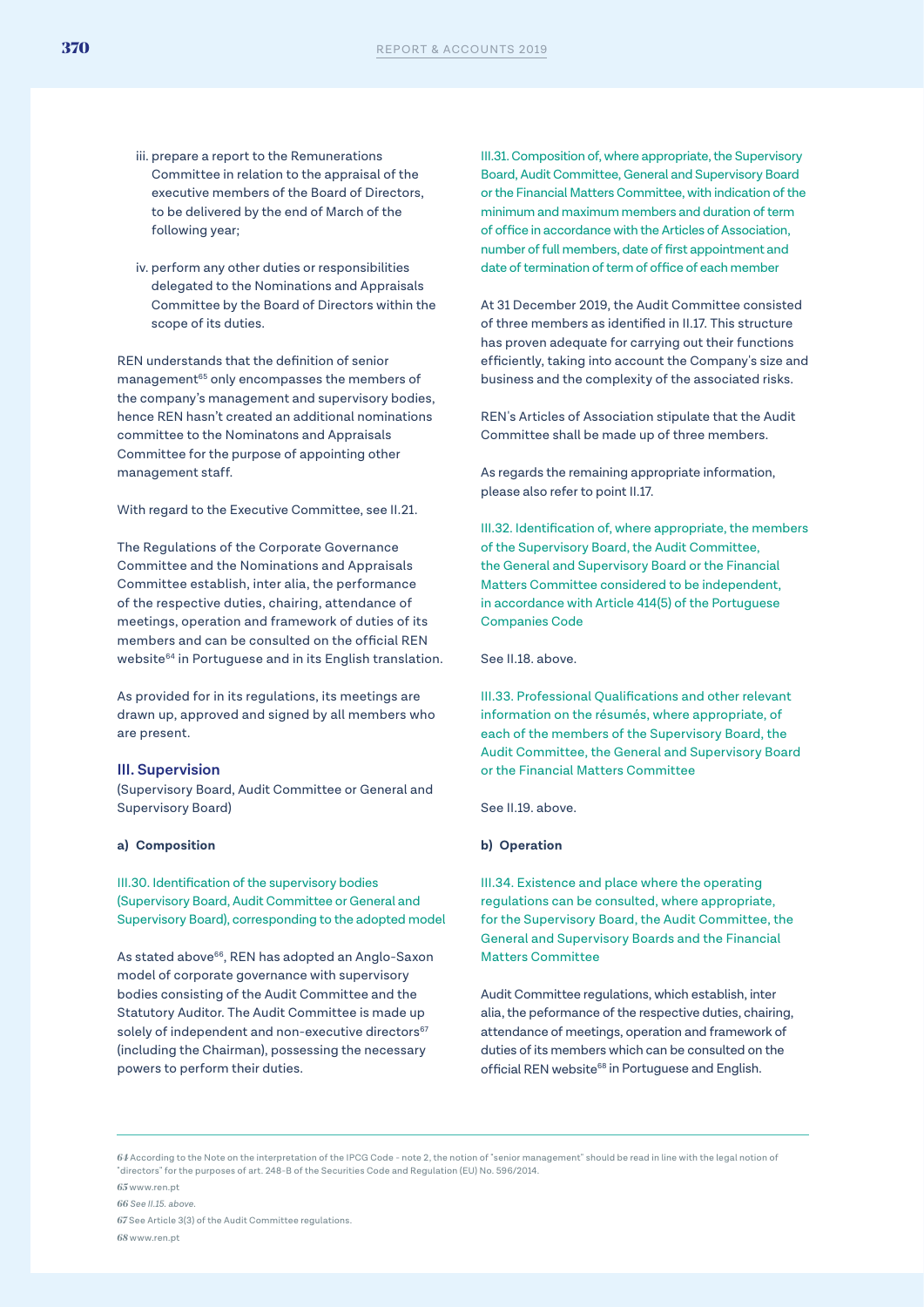As provided for in its regulations, its meetings are drawn up, approved and signed by all members who are present.

III.35. Number of meetings and attendance, where appropriate, for each member of the Supervisory Board, the Audit Committee, the General and Supervisory Boards and the Financial Matters Committee

Audit Committee meetings are convened and chaired over by the respective Chairman and are held monthly. In addition to its ordinary meetings, the Audit Committee may meet whenever convened by its Chairman or by the remaining two members<sup>69</sup>.

In 2019, the Audit Committee held 14 meetings.

#### **Attendance of members of the audit committee at meetings**

| <b>Name</b>                     |    | <b>Present Representation</b> | Absent       | % Attendance |
|---------------------------------|----|-------------------------------|--------------|--------------|
| Manuel Ramos de Sousa Sebastião | 14 | $\mathbf{o}$                  | $\mathbf{o}$ | 100%         |
| Gonçalo Gil Mata                | 13 |                               | $\mathbf{o}$ | 100%         |
| Maria Estela Barbot             | 14 | O                             | O            | 100%         |

Moreover, information on the composition of the Audit Committee and the number of meetings held annually may also be consulted at:

https://www.ren.pt/en-GB/investidores/governo\_da\_ sociedade

III.36. Duties of, where appropriate, each member of the Supervisory Board, Audit Committee, General and Supervisory Boards and the Financial Matters Committee, indicating roles carried out concurrently within other companies, both within and outside the group, and other relevant activities carried out by the members of the aforementioned bodies

With regard to this matter, see II.26.

#### **c) Competences and duties**

III.37. Description of the procedures and criteria applicable to the intervention of the supervisory bodies for the purposes of contracting additional services from the external auditor

In accordance with Audit Committee regulations<sup>70</sup>, it is the Audit Committee which grants prior approval to the Company for the contracting of different audit services from the External Auditor or from any entity with a participating interest with the said auditor or which is part of the same network (see also point V.46).

In 2018, the Audit Committee granted prior approval to the contracting of non-audit services from the External Auditor and the entities referred to above by REN or companies in a group or controlling relationship.

III.38. Other functions of the supervisory bodies and, where applicable, the Financial Matters Committee

The Audit Committee is, alongside the Statutory Auditor, a supervisory body. It is, therefore, an integral body of the Board of Directors, while consisting of non-executive and independent members (including its Chairman).

The Audit Committee supervises and oversees management activity in an independent and autonomous manner. The intervention of its members, as members of both the supervisory body and the management body, renders the control process even more transparent, notably due to the special access afforded to the members of the Audit Committee to information and decision-making processes.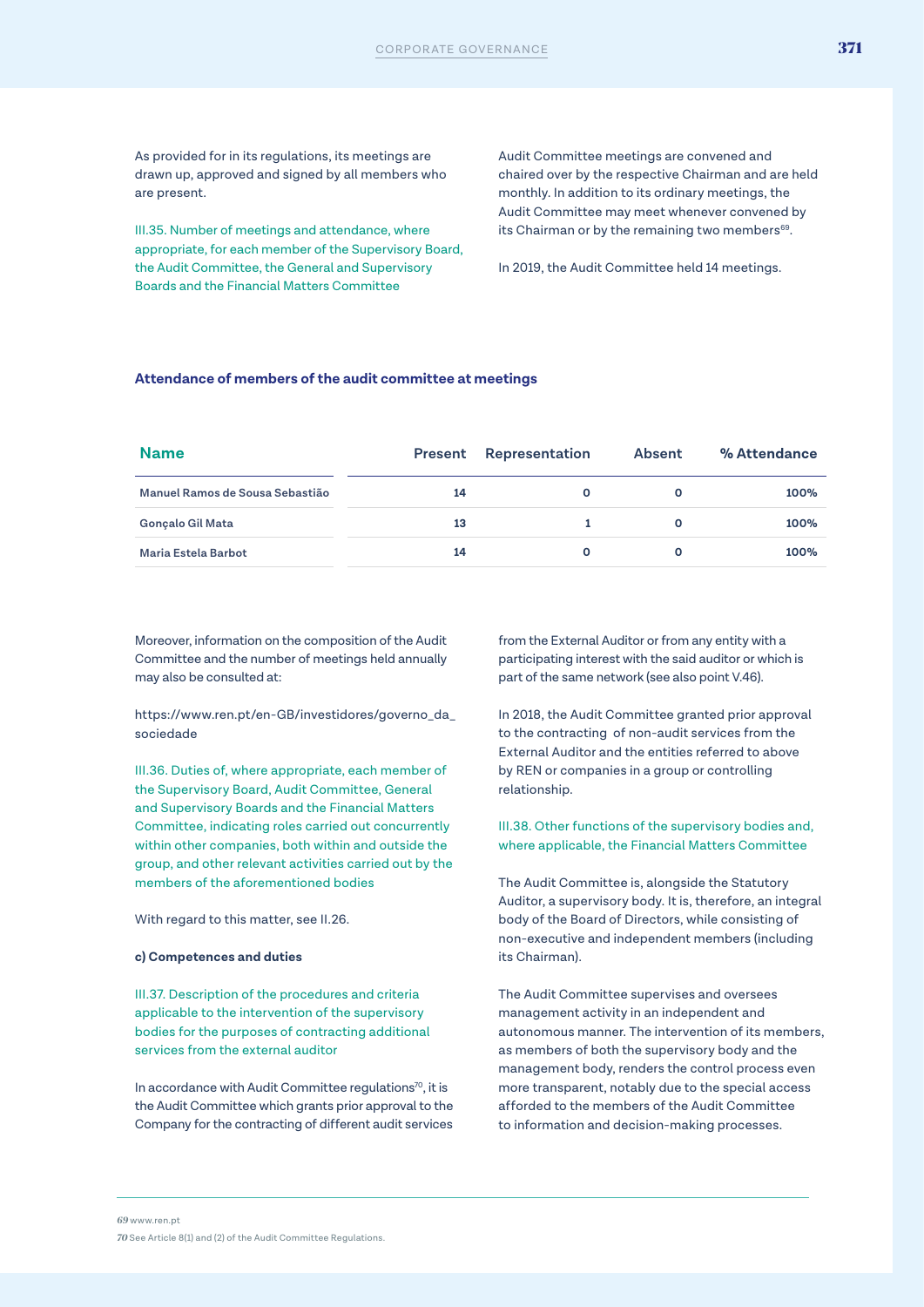Directors and employees of other companies of the REN Group, as well as their respective advisors, may be called upon to participate (but not vote) in meetings of the Audit Committee, whenever the Audit Committee deems that their presence is necessary or convenient to the smooth running of the work.

The Audit Committee, as a supervisory body, has the powers and the duties stipulated by law and in the REN Articles of Association, therefore being particularly responsible for<sup>71</sup>:

- a) Supervising the management of the Company;
- b) Monitoring compliance with the law, the REN Articles of Association and applicable principles of corporate governance;
- c) Confirming that the REN Corporate Governance Report includes the information set out in Article 245-A of the Securities Code and in CMVM Regulation No 4/2013, as amended;
- d) Expressing their agreement or otherwise with regard to the annual management report and the accounts for the financial year;
- e) Verifying the accuracy of books, accounting records and documents they use as support;
- f) Verifying, when and in the manner they see fit, cash in all its forms and stocks of any type of assets or values belonging to REN or received by REN as a guarantee, deposit or in other form;
- g) Inspecting the accuracy of accounting documentation;
- h) Verifying whether the accounting policies and the valuation criteria adopted by REN lead to a correct evaluation of property and results;
- i) Preparing the annual report on their supervisory work;
- j) Issuing an opinion on the report, accounts and proposal to distribute profits presented by management;
- k) Convening the General Shareholders' Meeting whenever the Chairman of the Board of the General

Shareholders' Meeting fails to do so;

- l) Receiving whistleblowing communications submitted by shareholders, company employees or third parties;
- m) Supervising the preparation and disclosure of financial information;
- n) Inspecting the review of accounts in accounting documentation;
- o) Hiring the services of experts who will assist one or several of its members in exercising their duties. The contracting and remuneration of experts must take into account the importance of the matters they are to deal with and the company's economic situation;
- p) Complying with other provisions set out in law or the Articles of Association.

In its relationship with other corporate bodies, the Audit Committee is also responsible for<sup>72</sup>:

- a) Supervising the effectiveness of the risk management, internal control and internal audit systems implemented by the Board of Directors or Executive Committee, including through the submission of proposals for improving operation and adjustment to REN's requirements;
- b) Assisting the Board of Directors and the Executive Committee in complying with their supervisory responsibilities for internal and external audit processes, including through the submission of proposals for improving operation;
- c) Proposing to the General Shareholders' Meeting the appointment of the Statutory Auditor, first and alternate<sup>73</sup>;
- d) Inspecting the independence of the Statutory Auditor, more specifically with regard to the provision of additional services;
- e) Representing the Company, for all purposes, with the External Auditor;
- f) Proposing to the General Shareholders' Meeting the appointment of the External Auditor, the respective remuneration and their removal whenever justified;

*72* See Article 6(3) and (2) of the Audit Committee Regulation.

*<sup>71</sup>* See Article 6(2) of the Audit Committee regulations.

*<sup>73</sup>* See Article 7 of the Audit Committee Regulation.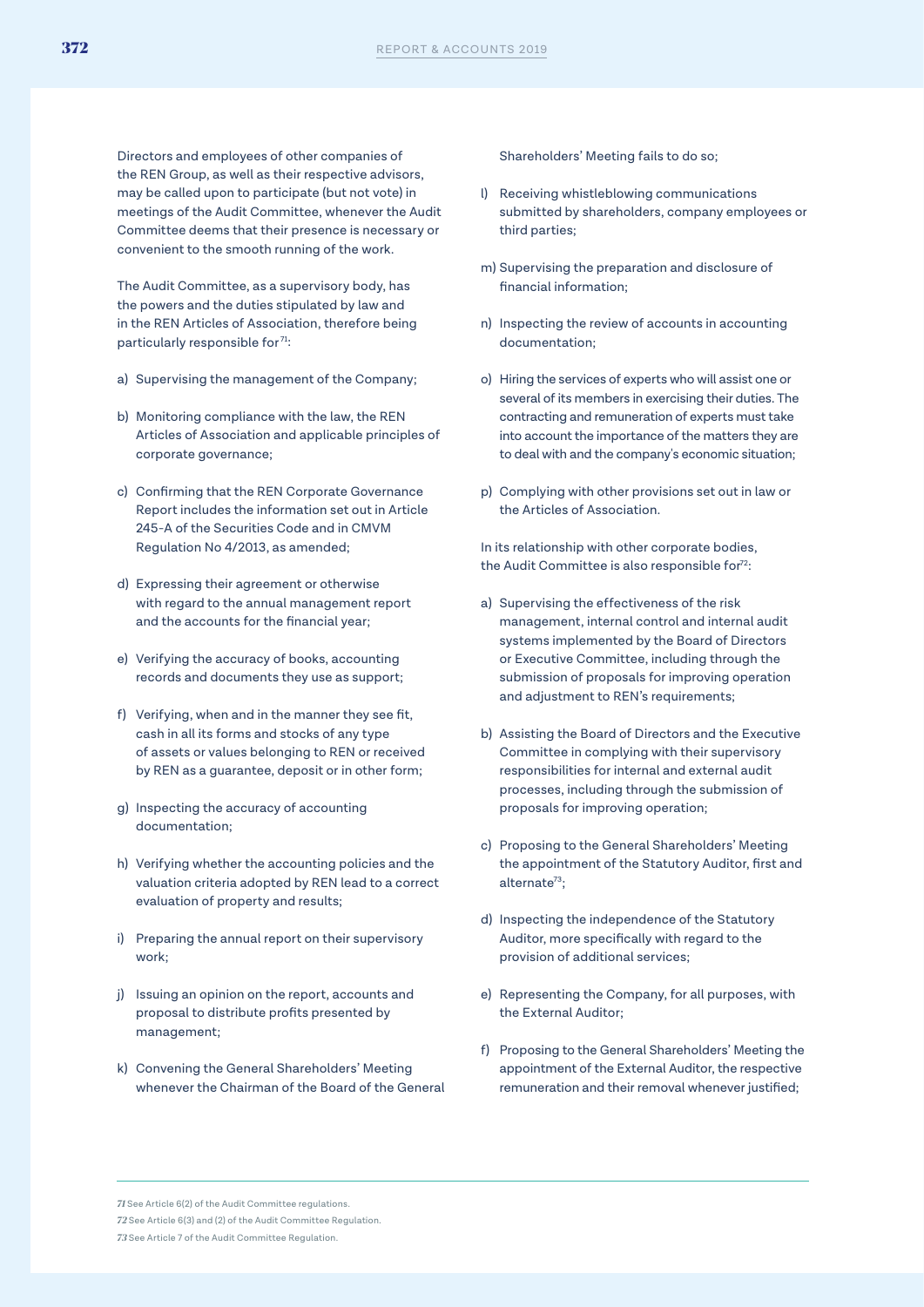- g) Issuing a duly reasoned opinion regarding possible renewal of the contract of the Company's External Auditor for a fourth term, which must (i) weigh the conditions for the External Auditor's independence and the advantages and costs of a replacement $74$ ;
- h) Ensuring that the proper conditions for the provision of audit services by the REN External Auditor are provided within the company;
- i) Performing the duties as REN's interlocutor with the External Auditor and be the first recipient of the respective reports;
- j) Monitoring the activities of the External Auditors and the Statutory Auditor on a regular basis by analysing their periodic reports and overseeing the audit and review processes. It also assesses any changes in procedures recommended by the External Auditors or the Statutory Auditor;
- k) Assessing the work carried out by the External Auditor on an annual basis;
- l) Providing prior approval on the contracting of any audit services from the External Auditor by the Company, or any entity with a participating interest with the said auditor or which is part of the same network, explaining the reasons for such contracting in the annual report on Corporate Governance;
- m) Supervising the work of REN's Internal Audit Office and proposing the recruitment of the respective human resources to the Executive Committee.

Notwithstanding the set of specific competences and considering the Audit Committee's relationship with the corporate bodies listed above, a proposal to amend the Audit Committee's Regulation is being discussed and approved in order to better adjust the such regulation to new Corporate Governance requirements.

The Audit Committee draws up an annual report on its supervisory activities (including references to any detected constraints). It also submits an opinion on the management report, the financial statements of the financial year, as well as on the Corporate Governance Report. They are published together with accounting documents on the REN website<sup>75</sup>, and remain available for ten years.

The Audit Committee is the Company's main discussion partner and the first recipient of reports from the Statutory Auditor, representing it before the Statutory Auditor and seeking to ensure that, within the Company, suitable conditions are provided for them to carry out their work.

The Audit Committee is responsible for regularly monitoring the activities of the Statutory Auditor by analysing their periodic reports and overseeing the audit and review processes. It also assesses any changes in procedures recommended by the Statutory Auditor<sup>76</sup>.

As REN has adopted a corporate governance model based on an Anglo-Saxon model and the supervisory body consists of non-executive directors who are on the Board of Directors, in addition to the powers referred to above, the Audit Committee, acting as supervisory body, also has the general powers of non-executive directors.

In turn, in accordance with the Portuguese Companies Code77, the Statutory Auditor is responsible for the examination and verification required for the review and legal certification of the accounts. He is also responsible for verifying the correctness of books, accounting records and documents used as support, the accuracy of documents providing accounting information and if the accounting policies and valuation criteria adopted by REN lead to a correct evaluation of its property and results.

#### **IV. Statutory Auditor**

IV.39. Identification of the Statutory Auditor and of the key auditor partner representing the Statutory Auditor

The office of permanent Statutory Auditor of the Company is carried out by the auditors Ernst & Young, Audit & Associados, SROC, SA, registered with the Portuguese Institute of Statutory Auditors under No 178 and registered at CMVM under No 20161480, represented by Rui Abel Serra Martins (S.A. No 1119), who also carries out the duties of External Auditor.

The alternate Statutory Auditor of the Company is Ricardo Miguel Barrocas André, registered with the Portuguese Institute of Statutory Auditors under No 1461.

*<sup>74</sup>* In accordance with Article 6 (3) (g) of the Audit Committee Regulation, the opinion shall be issued in accordance with recommendation III.1.3. of the Code of Corporate Governance of CMVM 2010, regarding the principle of rotation of the External Auditor. However, that provision should be read by reference to the legal provisions currently in force on the rotation of the Statutory Auditor, in particular paragraphs 1 and 5 of Regulation (EU) No 537/2014 of the European Parliament and of the Council , of 16 April, 2014, and in Article 54(4) of Law No 140/2015 of 7 September. It is further considered that such competence contributes in part to compliance with Recommendation VII.2.3 of the IPCG Code.

*<sup>75</sup>* www.ren.pt

*<sup>76</sup>* See Article 6(3)(j) of the Audit Committee Regulation. *77* See Article 420.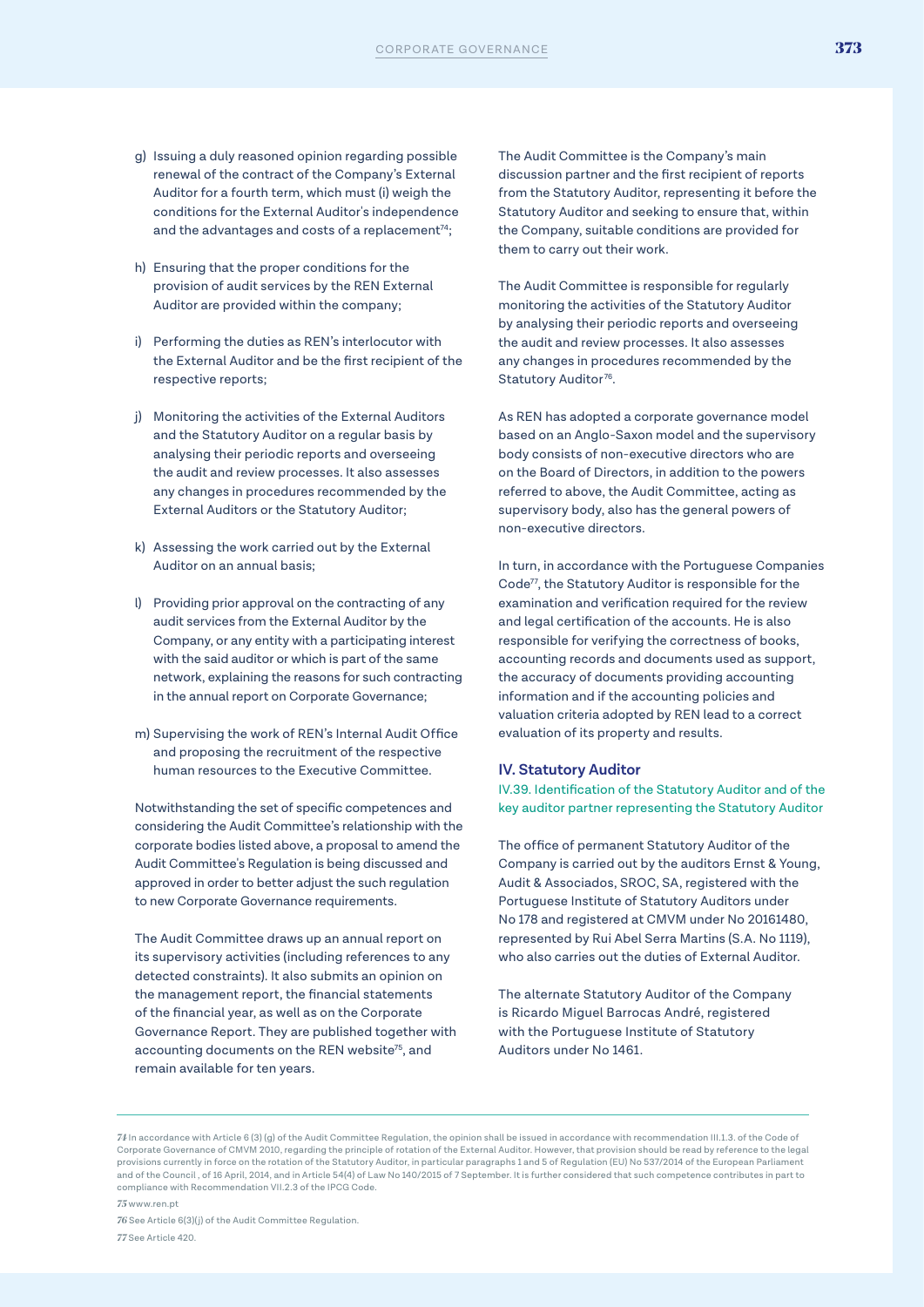IV.40. Indication of the number of years which the Statutory Auditor has consecutively carried out duties for the Company and/or group

The REN Statutory Auditor (Ernst & Young, Audit, SROC SA) was initially hired to carry out these duties in 2018. It is currently in its first term of office (2018-2020).

In light of the applicable legal and regulatory framework, the appointment of Ernst & Young, Audit & Associates, SROC SA took place following a selection process for a new Statutory Auditor. The REN Audit Committee was responsible for this process which was performed in an equitable manner, and legislation and recommendations in force at the time continued to be fully complied with.

#### IV.41. Description of other services provided by the Statutory Auditor to the Company

In addition to the services as Statutory Auditor detailed in III.38., the services referred to in V.46 were also provided.

#### **V. External Auditor**

V.42. Identification of the External Auditor for the purposes of Article 8 and of the respective key auditor partner representing the former in the carrying out of these duties, along with the relevant CMVM registration number

REN's External Auditor, as in the case with the Statutory Auditor, is Ernst & Young, Audit & Associados, SROC,S.A., registered with the Portuguese Institute of Statutory Auditors under No 178 and registered at CMVM under No 20161480, represented by Rui Abel Serra Martins (S.A. No 1119)

V.43. Indication of the number of years during which the External Auditor and respective Statutory Auditor have carried out duties for the Company and/or group

REN's External Auditor (Ernst & Young, Audit & Associados, SROC SA), and the respective partner, was initially hired to carry out these duties in 2018.

V.44. Rotation frequency and policy for the External Auditor and respective key auditor partner representing the former in the performance of these duties

REN's External Auditor (Ernst & Young & Associados, SROC S.A.) was initially hired to carry out these duties in 2018. It is currently in its first term of office (2018-2020).

The appointment of Ernst & Young, Audit & Associados, SROC S.A. took place following a selection process for a new External Auditor. he REN Audit Committee was responsible for this process which was performed in an equitable manner, and legislation and recommendations in force at the time continued to be fully complied with.

V.45. Indication of the body responsible for assessing the External Auditor and frequency of the assessment

The Audit Committee is responsible for undertaking an annual assessment of the External Auditor and has the power to propose the dismissal of the External Auditor to the General Meeting if there are grounds to do so and to propose the respective remuneration.

The Audit Committee is responsible for regularly monitoring the activities of the External Auditor by analysing their periodic reports and overseeing the audit and review processes. It also assesses any changes in procedures recommended by the External Auditor.

The Audit Committee is also responsible for overseeing the independence of the External Auditor and issuing prior approval of the contracting of different audit services from the External Auditor or from any entity with a participating interest with the said External Auditor or which is part of the same network.

In 2019, the Audit Committee carried out its evaluation of the services provided to the Company by the External Auditor. The Audit Committee considered that the External Auditor provided its services in a satisfactory manner and complied with the applicable standards and regulations, including international standards on auditing, and that they performed their activities with high technical accuracy.

V.46. Identification of non-audit services provided by the External Auditor to the Company and/or companies in a controlling relationship, as well as an indication of internal procedures for the approval of the hiring of these services and an indication of the reasons for their contracting

Non-audit services provided by the External Auditor / Statutory Auditor for REN consisted essentially in agreed auditing procedures to validate financial ratios and issuance of comfort letters.

As part of compliance with the independence rules established in relation to the External Auditor/ Statutory Auditor, in 2019, REN's Audit Committee accompanied the provision of non-audit services in order to ensure that situations of conflicts of interest would not arise. The Audit Committee approved the provision of these services by the External Auditor, due to fact that they were matters in relation to which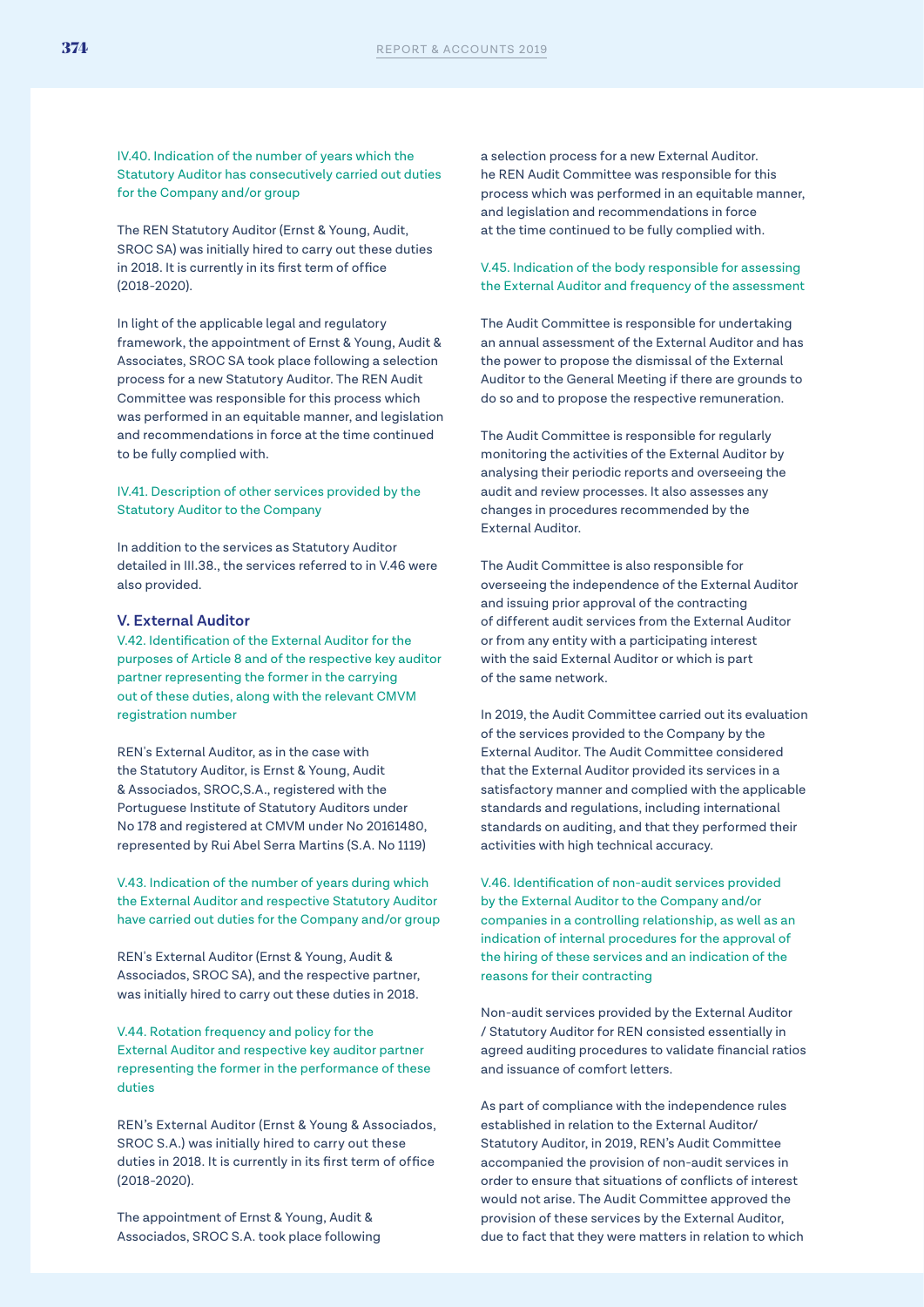the specific knowledge of the company in terms of auditing, as well its complementarity regarding audit services, would justify such award, based on the associated cost control.

REN considers that it complies with Article 77 of Law No 140/2015 of 7 September.

It should also be noted that the amendment to the Audit Committee's Regulations is under discussion and approval, and, among other aspects, should expressly regulate these matters.

V.47. Indication of the annual amount of remuneration paid by the Company and/or by companies in a group with or controlling relationship to the auditor or to other companies or individuals belonging to the same network and breakdown of the percentages allocated to the respective services below (for the purposes of this information, the concept of a network is that arising from EU Recommendation C(2002) 1873 of 16 May 78)

In the financial year ending 31 December 2019, the statutory auditor for REN SGPS and its subsidiaries was Ernst & Young, Audit & Associados, SROC S.A. The exception was REN Trading where the statutory auditor was Pricewaterhousecoopers & Associados – SROC, S.A.

The total sum recorded for audit services and the legal review of accounts and other services provided by the statutory auditors in 2019, was € 466,325, broken down as follows:

- Ernst & Young, Audit & Associados, SROC S.A. and its network – € 324,475;
- Pricewaterhousecoopers & Associados SROC, S.A. – € 141,850.

#### **ERNST & YOUNG, AUDIT & ASSOCIADOS, SROC S.A. AND ITS NETWORK**

|                                                                   | Company (REN SGPS) <sup>79</sup> Other companies <sup>80</sup> |         | Total   | $\%$  |
|-------------------------------------------------------------------|----------------------------------------------------------------|---------|---------|-------|
| Audit and legal review of accounts                                | 13,780                                                         | 235,667 | 249,447 | 76.9% |
| Other reliability quarantee services                              | 59,420                                                         | 15,608  | 75.028  | 23.1% |
| Services other than audit services or<br>legal review of accounts |                                                                |         |         |       |
|                                                                   | 73,200                                                         | 251,275 | 324,475 |       |

#### **PRICEWATERHOUSECOOPERS & ASSOCIADOS – SROC, S.A.**

|                                                                   | Company (REN SGPS) <sup>81</sup> Other companies <sup>82</sup> |         | Total        | %     |
|-------------------------------------------------------------------|----------------------------------------------------------------|---------|--------------|-------|
| Audit and legal review of accounts                                | -                                                              | 8,500   | 8.500        | 6.0%  |
| Other reliability guarantee services                              | ۰                                                              | 41,000  | 41,000 28.9% |       |
| Services other than audit services or legal<br>review of accounts | 1,590                                                          | 90,760  | 92,350       | 65.1% |
|                                                                   | 1,590                                                          | 140,260 | 141,850      |       |

*78* In accordance with the Corporate Governance Report Model approved by CMVM Regulation No 4/2013, for the purposes of this information this is the applicable concept of "network". However, Article 3 of the later Regulation (EU) No 537/2014 of the European Parliament and of the Council of 16 April 2014 (on specific requirements regarding statutory audit of public-interest entities and repealing Commission Decision 2005/909/EC) states that the concept of network must be satisfied as defined in Article 2(7) of Directive 2006/43/EC of the European Parliament and of the Council of 17 May 2006. As this is the legislation currently in force for the specific requirements for the legal review of accounts of public-interest entities, this is the concept of network which has been adopted by REN.

*79* Including individual and consolidated accounts.

*80* Including individual and consolidated accounts.

*81* Including individual and consolidated accounts

*82* Including individual and consolidated accounts.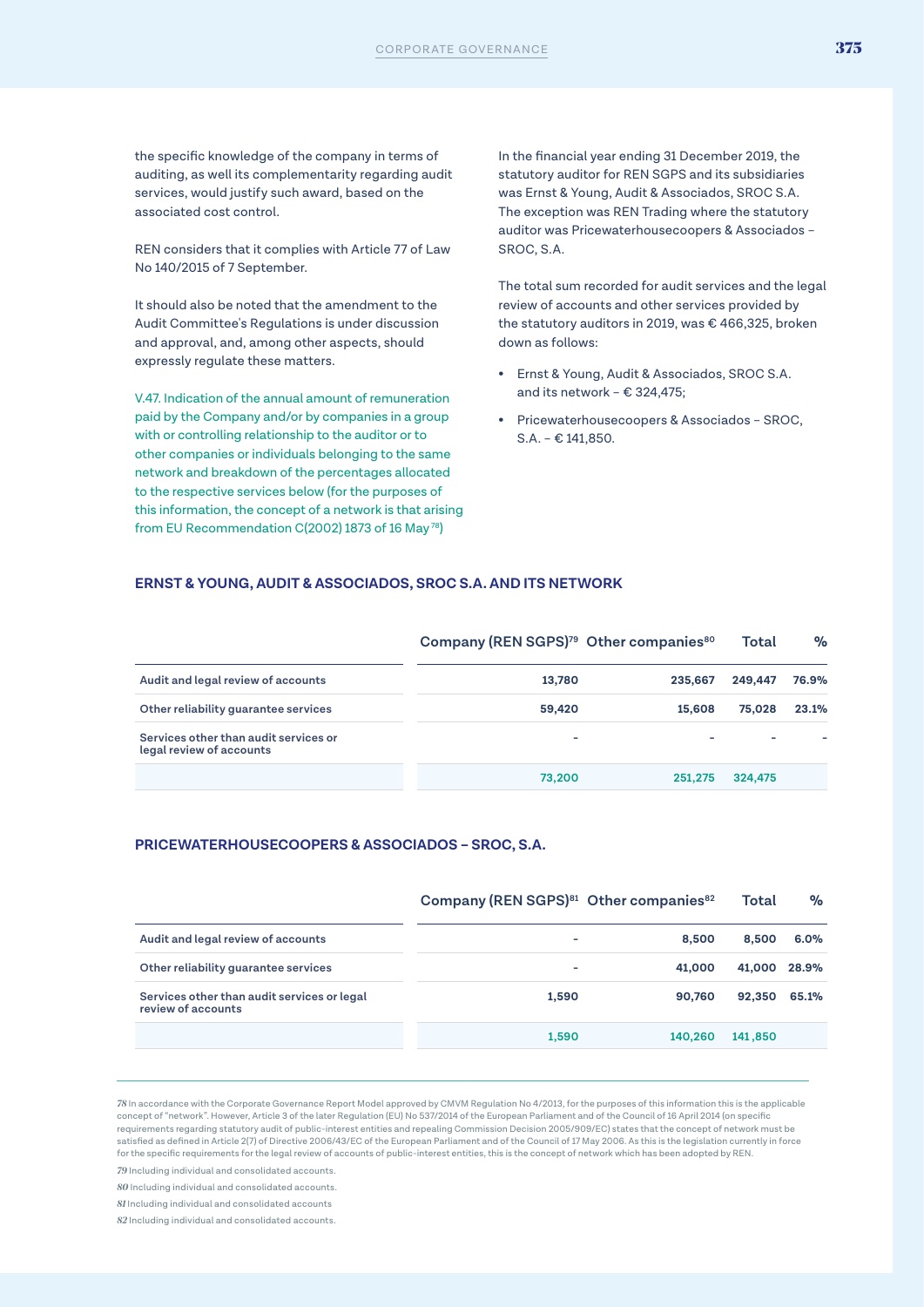#### **7.1.3. Internal Organization**

#### **I. Articles of Association**

I.48. Rules applicable to changes to the Company's Articles of Association (Art. 245-A(1)(h)

Changes to the Articles of Association are subject to the relevant rules as stipulated by law $83$  and in the Articles of Association themselves<sup>84</sup>. In this regard, please see point 7.1.1, II.14.

#### **II. Whistleblowing policy**

II.49. Whistleblowing Policy and Means on irregularities occurring in the Company

Stakeholders (shareholders, members of corporate bodies, officers, directors, managers, employees, service providers, clients, suppliers and other stakeholders in REN or REN Group companies) may communicate any irregular practices they have knowledge or reasonable doubts of to the Audit Committee, in order to prevent, stop or sanction irregularities which could adversely affect the REN Group<sup>85</sup>.

This system covers the communication of irregular practices by shareholders, members of corporate bodies, officers, directors, managers, employees, service providers, clients, suppliers and other stakeholders in REN or REN Group companies, due to or during the performance of their respective duties.

In this regard it is important to note that the concept of "Irregularity<sup>86"</sup> includes all situations that any of the individuals detect, or is made aware of or has grounded doubts regarding non-compliance with REN Group's Code of Conduct, legal, statutory, deontological or professional ethics rules, or rules contained in any internal documents or regulations, recommendations, guidance or guidelines applicable to REN, or to any company in the REN Group, which may constitute criminal, misdemeanour or civil offence, concerning acts or omissions, documentation (in physical or electronic form)

decisions, orders, guidelines, recommendations, opinions and communications, and which relate to:

- accounting and financial matters;
- the internal risk management system;
- supervisory activities performed at REN or at any of the REN Group's companies.

Such communications must be submitted in writing to the registered office and addressed to the Chairman of the Audit Committee or to the email comissão. auditoria@ren.pt, an account which is only accessible by the Audit Committee. Communications must contain all the information the whistleblower has and considers necessary for assessing the irregularity $87$ .

Communications will be dealt with confidentially, except if the whistleblower wishes to reveal his or her identity in the communication of the irregularity, which will only be disclosed for the purposes of investigation should the whistleblower give his or her consent.

The Audit Committee must assess the situation described and determine or propose actions that, in each specific case, are deemed appropriate, in accordance with the internal regulations approved by the Board of Directors, under a proposal by the Audit Committee<sup>88</sup>.

The investigation process by the Audit Committee includes a preliminary stage which is followed by an investigation and a final report. Based on this report, should the conclusions so justify, penalty measures are proposed for approval by the Board of Directors or Executive Committee.

REN implemented the mechanisms with regard to the prevention and detection of fraud and errors and the verification of the operations and business of the REN Group with the applicable legal and regulatory provisions, including the general policies and regulations of REN, carried out by the Risk Committee, further described in III.54 below.

*87* See Chapter VII (Whistleblowing) in the Guidelines. *88* Available at www.ren.pt.

*<sup>83</sup>* See Article 383 of the Portuguese Companies Code.

*<sup>84</sup>* See Article 11 of REN's Articles of Association.

*<sup>85</sup>* See Articles 6(2) and 7 of the Audit Committee Regulations and the document on "Procedures applicable to the processing of whistleblowing communications and the investigation of irregularities", available at www.ren.pt.

*<sup>86</sup>* See Section VI (Concept of "Irregularity") on the applicable procedures for processing communications regarding irregularities and the assessment of irregularities.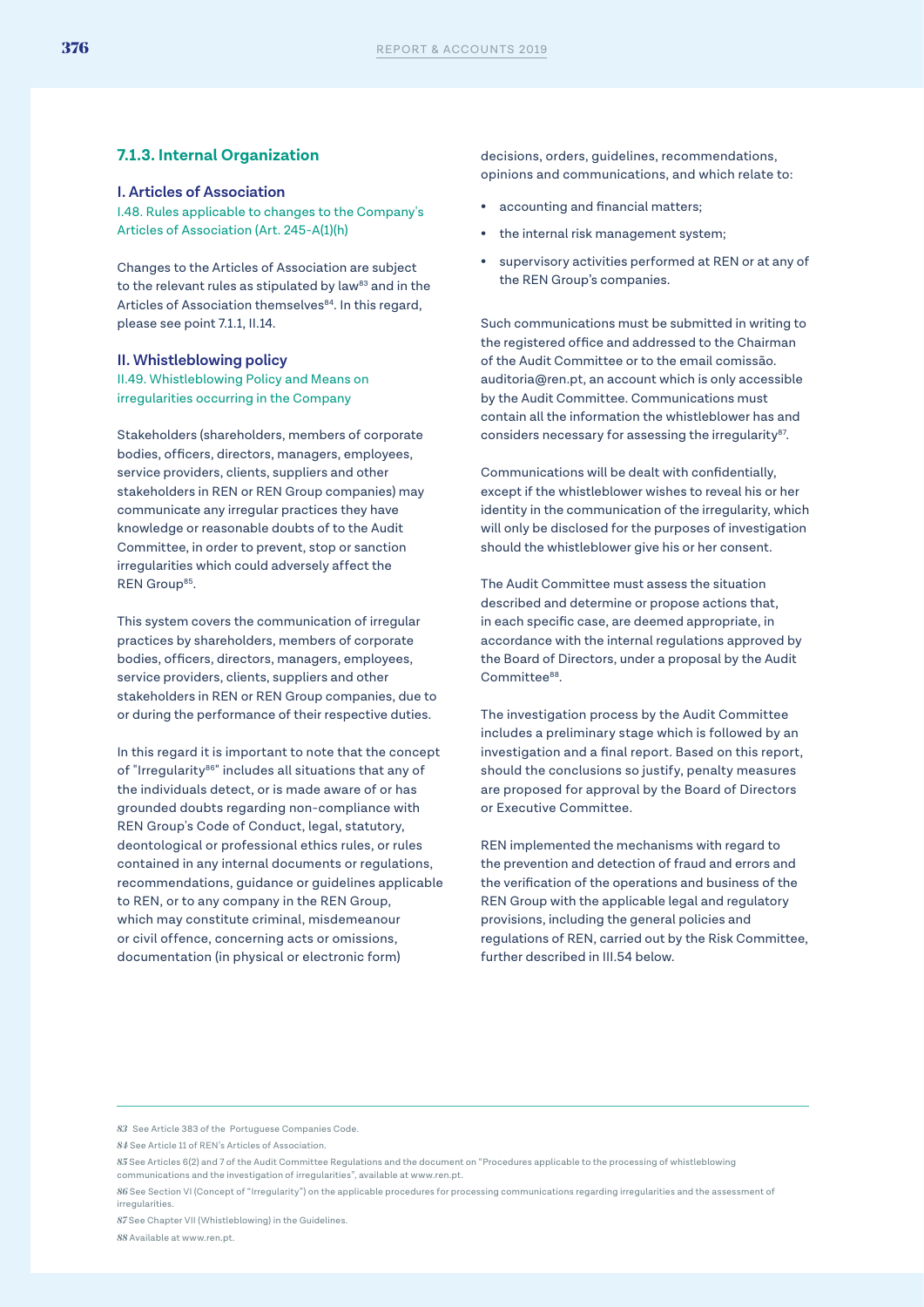Together with the ongoing work to evaluate the implementation of a REN Group integrity policy, are embodied in the adopted REN Group Code of Conduct<sup>89</sup>, the fight and prevention of the practice of illicit acts, namely corruption, money laundering and terrorist financing crimes, constitute fundamental bases for the principles of action and duties of the Group, and their employees. Within this context reference should be made to the considerations included in chapter 5 of the 2019 Management Report dedicated to "Sustainability at REN" which details the implementation of stakeholder consultation and its results, priorities and new topics materially relevant, including those relating to governance and ethics.

#### **III. Internal control and risk management**

III.50. People, bodies or committees responsible for internal audit and/or for the implementation of internal control systems

The management and supervisory bodies of the Company have attributed growing importance to the development and improvement of the internal control and risk management systems, with a significant impact on the activities of the REN Group companies. This approach has been in line with national and international recommendations, the Company's size and business and the complexity of the associated risks.

The Executive Committee and, ultimately, the Board of Directors, are responsible for creating and managing the internal control and risk management systems, including the setting of objectives, which, with the various contributions of the relevant committees and comissions, is responsible for establishing the ultimate risk policy of REN and the Group.

The Audit Committee is responsible for assessing the Executive Committee in the analysis of the integrity and efficiency of REN's internal control and risk management systems, including the submission of proposals to improve operations and amendments in accordance with REN's requirements<sup>90</sup>. The Audit Committee reports on the work plans and resources allocated to internal control services, including control of compliance with company

rules (compliance services) and internal audit, and receives the reports made by these services. Such reports involve dealing with matters relating to the rendering of accounts, the identification or resolution of conflicts of interest and the detection of potential irregularities. Checks are also made that the risks actually incurred by the company are consistent with the objectives set by the Board of Directors.

For the purposes of this control, the Audit Committee has implemented in particular the following measures: (i) meeting twice a year with the Risk Management Committee; (ii) periodic audits (performed by the internal audit department); (iii) implementing risk detection systems; (iv) implementing mechanisms to verify the obligations of Group comanies, in particular, monitoring their compliance with concession agreements.

In addition to this annual risks assessment, the Audit Committee assesses the Company's management which comprises, in particular, the assessment of the internal functioning of the management body, its committees, the accounts and compliance with plans and budgets. It also follows-up on the implementation of recommendations.Therefore, in its action plan for activities to be carried out in 2019, the Audit Committee considered a range of investigations and assessments into the operation and suitability of the internal control and governance and risk management systems, having held several meetings with the Statutory Auditor and External Auditor and with the heads of different departments, namely: Acquisitions, Control, Accounting and Tax, Environment and Security, Regulation and Statistics, Institutional Relations, Legal Services and Operational Services. The Audit Committee added to the activity plan the monitoring of the implementation of recommendations arising from the internal control system. Finally, the Audit Committee's activity plan included the specific training of REN's managerial staff with audit functions.

The External Auditor verifies the efficiency and operation of the internal control mechanisms, as part of its legal review of financial statements, and reports any significant deficiencies to the Audit Committee.

*89* Available at https://www.ren.pt/files/2018-12/2018-12-17095938\_f7664ca7-3a1a-4b25-9f46-2056eef44c33\$\$72f445d4-8e31-416a-bd01 d7b980134d0f\$\$B438D8D8-09C0-4744-B79B-D8C8C30AAA73\$\$storage\_image\$\$pt\$\$1.pdf. *90* See Article 3(6)(a) of the Audit Committee regulations.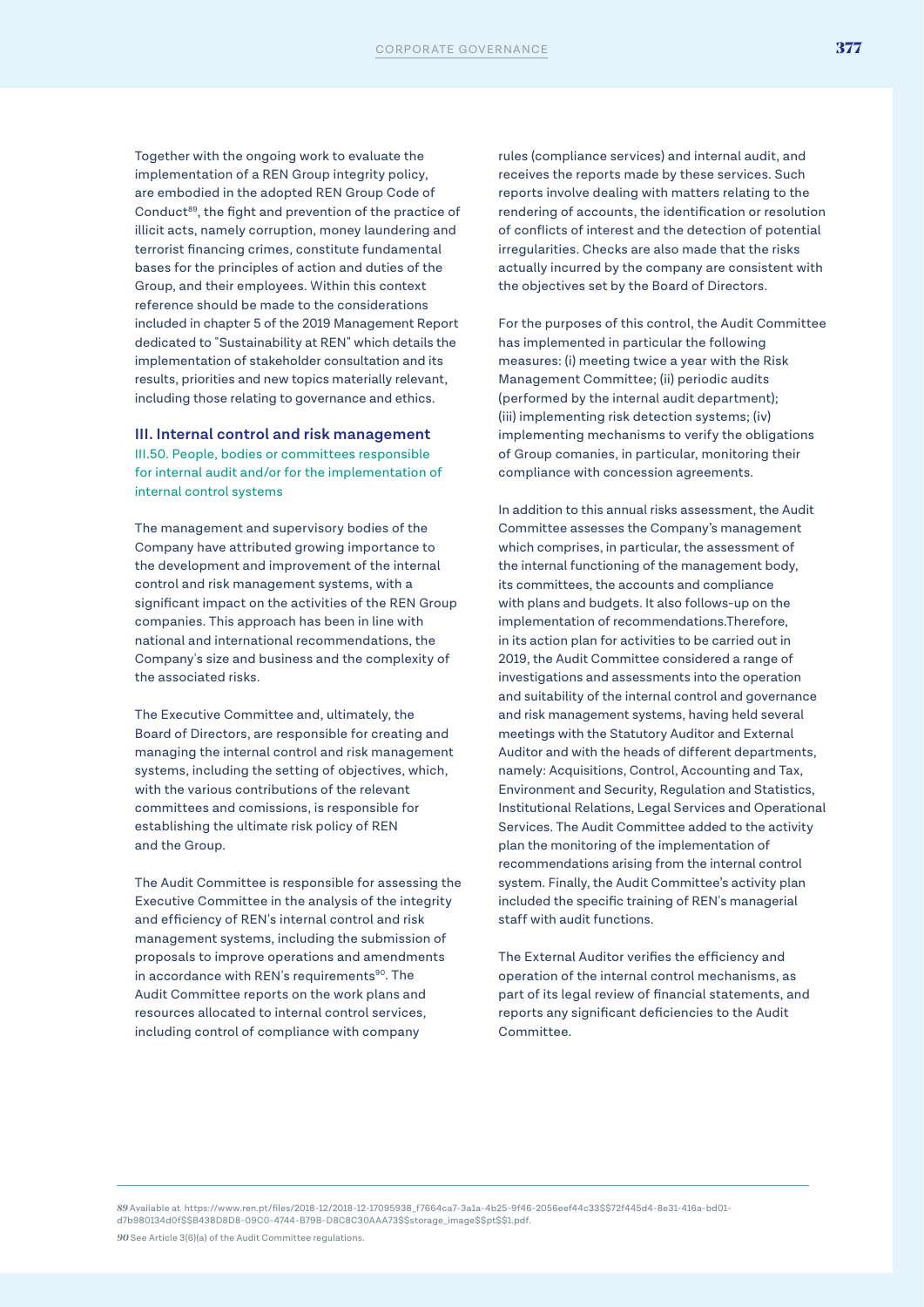The Internal Audit Department, under the oversight of the Audit Committee<sup>91</sup>, has the mission to scrutinize the different Departments, activities, systems, procedures, processes, policies and governance of REN Group, through objective, independent and systematic auditing actions. Internal Audit is also responsible for proposing improvements to established processes and policies, and also propose actions for the monitoring indicators and risks, in order to improve the internal control system, as well as optimize the performance of the various areas of the REN Group.

The mission of the Risk Management Committee, created in 2011, is to support the Board of Directors in monitoring the Group's risks, as well as ensuring the enforcement of risk management policies common to the entire REN Group and the internal disclosure of best practices for Risk Management. To carry out this mission, the Risk Management Committee's main functions are to:

- Promote the identification and systematic assessment of business risks and their impact on REN's strategic objectives
- Categorize and prioritize the risks to be addressed, as well as the corresponding preventive opportunities identified
- Identify and define the persons responsible for risk management
- Monitor significant risks and REN's general risk profile
- Approve regular risk reporting mechanisms by different businesses areas
- Approve, or submit to the Executive Committee, recommendations for prevention, mitigation, sharing or transfer of material risks

In 2019, the Risk Management Committee continued to support the Board of Directors in monitoring the Group's risks, as well as ensuring the enforcement of risk management policies common to the entire Group, policies that were ultimately approved by the Board of Directors after gathering this contribution, and the internal disclosure of best practices for Risk Management.

III.51. Explanation, even though by organisational chart, of the hierarchical and/or functional relationships of other Company bodies or committees

The Internal Audit Department reports in terms of functions and hierarchy to the Audit Committee,

notwithstanding its relationship with the Company's Executive Committee.

As part of its supervisory function and powers expressly set out in the internal regulations, the Audit Committee supervises the internal audit procedure, notably through the presentation of proposals to improve its operation<sup>92</sup>. To this effect, the Audit Committee carries out an appraisal of the work plans and resources available to the Internal Audit Department, supervises the activity and has access to all reports prepared by the GSAD-AI including, amongst others, matters relating to accounts, potential conflicts of interest and the detection of possible irregular practices.

The Risk Management Committee is coordinated by Gonçalo Morais Soares, an executive director, and is responsible for the first line of defence, reporting to the Executive Committee.

III.52. Existence of other functional areas with competences for risk control

No other functional areas with powers relating to risk control exist beyond those referred to in III.50.

III.53. Identification of the main types of risk (economic, financial and legal) to which the Company is exposed when conducting business

When conducting business in all of its areas of operation or those of its subsidiaries, REN is subject to multiple risks. These have been identified with the aim of mitigating and controlling them.

The «appetite for risk» reflects the level of risk the company is willing to take on or to retain in pursuing its goals. REN adopts a prudent position with regard to its appetite for risk.

In 2019, the Risk Management Committee, with support from those responsible for managing activities and/or situations with inherent risk, «risk owners», reviewed the various risks to which REN is exposed, thereby updating the Group's risk profile.

The most serious risks for the REN Group are shown in detail below, with their category and subcategory:

*<sup>91</sup>* See Article 3(6)(m) of the Audit Committee regulations.

*<sup>92</sup>* See Article 3(6)(a)(b) and (m) of the Audit Committee regulations.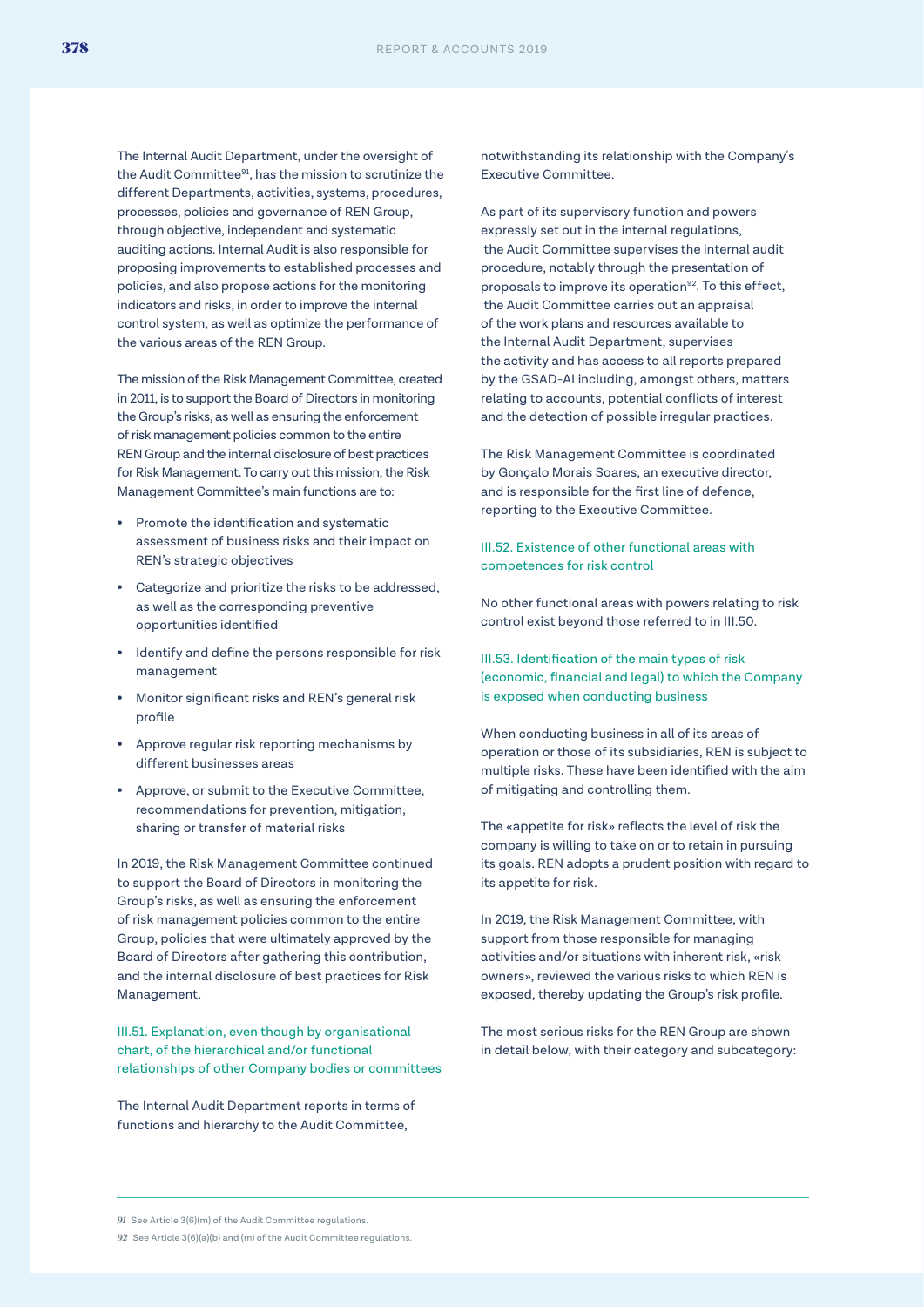|              | Category         | Subcategory     | <b>Nature</b>               | <b>Risk event</b>                                                             |
|--------------|------------------|-----------------|-----------------------------|-------------------------------------------------------------------------------|
| 1            | Surrounding      |                 | Regulatory                  | Changes to the regulatory model and parameters                                |
|              |                  | <b>External</b> | <b>Energy Markets</b>       | Financial non-compliance by the market agents                                 |
| $\mathbf{2}$ | Environment      | Context         |                             | <b>Evolution of REN's rating</b>                                              |
| 3            |                  |                 | <b>Financial Markets</b>    | <b>Evolution of interest rates</b>                                            |
| 4            | <b>Processes</b> | Operational     | Interruption of<br>business | Occurrence of a generalized incident                                          |
| 5            |                  |                 | <b>Investment projects</b>  | Delay in implementing investment plans                                        |
| 6            |                  |                 |                             | Non-entry into operation of assets within<br>planned deadlines of the project |
| 7            |                  |                 | <b>Health &amp; Safety</b>  | Occurrence of serious work accidents                                          |
| 8            |                  |                 |                             | Unavailability of information systems                                         |
|              |                  |                 | Information technology      | I.T. attacks - cybersecurity                                                  |

#### **Changes to the regulatory model and parameters**

The risk of changes to the regulatory model and/or regulator decisions may affect the company's ability to run its business efficiently and is linked to the fact that the activity carried out by REN is a regulated activity.

REN manages such risk by systematically monitoring the progress of the regulatory strategy as well as European regulatory trends in relation to activities carried out by REN so as to prevent/ analyse the impacts of possible changes.

#### **Evolution of REN's rating**

Changes to REN's rating could have an impact in terms of access to financing as well as the cost of such financing.

REN manages this risk by building a position of sound liquidity and through efficient management of its financing needs combined with effective initiatives for communicating with both the market and the various financial agents.

It should be noted that the company's rating could be affected by any deterioration in Portugal's rating.

#### **Evolution of interest rates**

The fluctuation of interest rates can have an impact on remuneration from regulated assets and on REN's debt service. A change to relevant benchmarks of market interest rates could result in higher financing expenses for the REN Group.

REN manages exposure to the risk of changes in interest rates by contracting financial derivatives, in order to achieve a balanced ratio of fixed and variable interest rate and to minimize financial burdens in the medium and long-term.

#### **Non-compliance by ENERGY market agents**

Network infrastructures are used by agents of the respective gas and electricity markets, in particular energy suppliers.

Non-compliance with the corresponding financial obligations by these market agents constitutes a risk the importance of which increased with the entry of the Portgas Distributor into the REN universe.

#### **Occurrence of a generalized incident**

The company's performance could be influenced by the occurrence of events causing an interruption in the electricity and/or gas supply service and by any difficulty in restoring the service in a timely manner. The infrastructures supporting REN's operations are exposed to a series of conditions (pollution, atmospheric conditions, fires, birds, etc.), which could cause interruptions to the service.

The plan for restoring service following a generalized incident implemented by REN and the organization of drills to test the ability to restore the service in the event of an incident, are some of the initiatives adopted for managing the potential impact of this risk.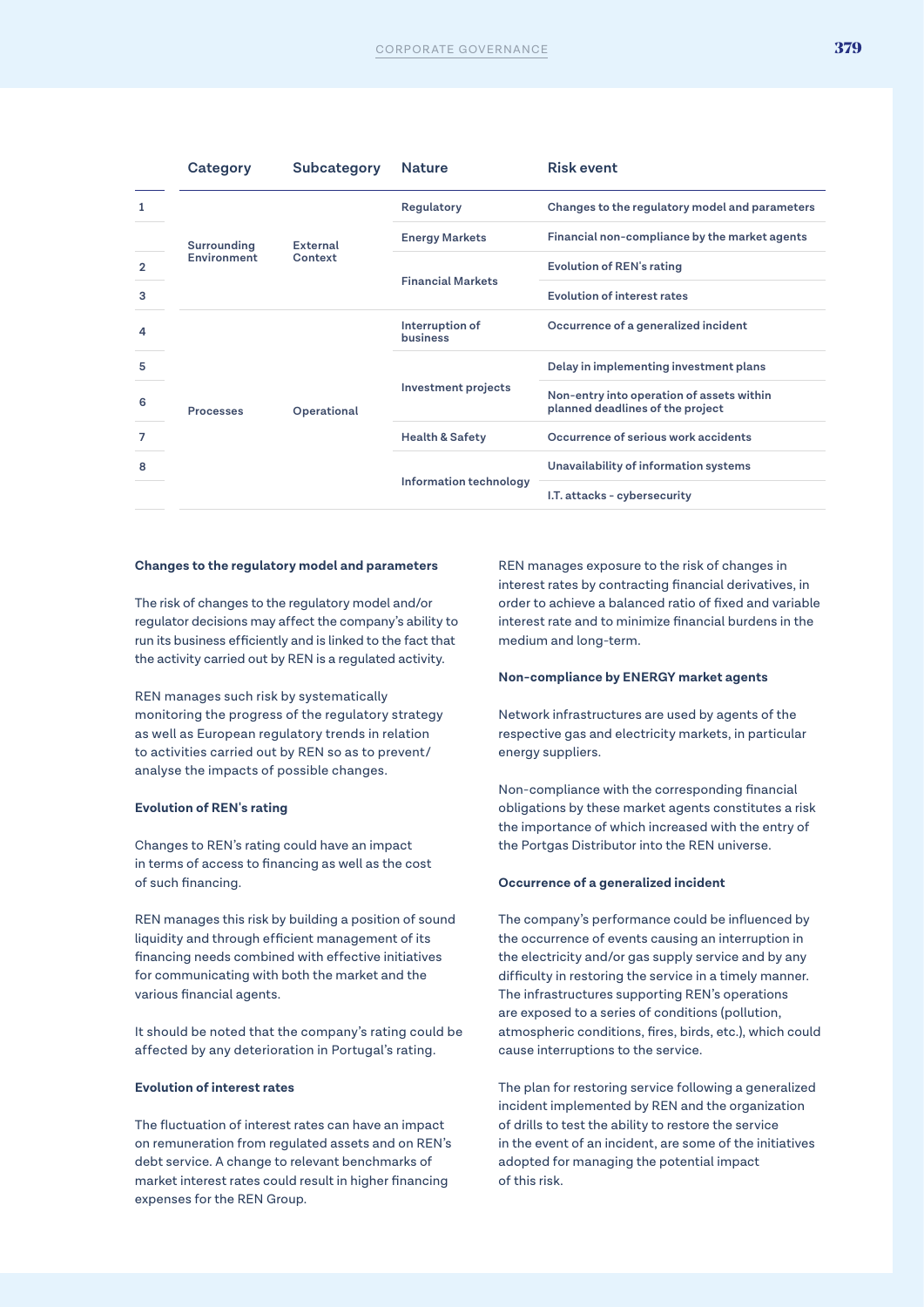#### **Delay in implementing investment plans**

The existence of delays both in the approval of investment plans, and in the execution plans, by the grantor or by other authorities can cause significant delays in implementing new infrastructures and/or loss of the investment made, with an impact on the quality of the service provided.

REN has adopted procedures for managing this risk that involve monitoring actions by the regulatory authority with approval responsibilities and other competent entities in the process of authorizing the investment to be made.

In this regard, it should be mentioned that the approval of new indicators to monitor the indicated risks, are to come into force from 2020 onwards.

#### **Non-entry into operation of assets within planned deadlines**

Economic and financial conditions together with the difficulty in obtaining financing to allow providers of services and suppliers to do business, and also other factors of an operational nature including processes for environmental licensing/authorization, may compromise the entry into operation of assets within planned deadlines, in several projects.

REN carries out a series of actions which allow the ongoing monitoring and mitigation of all factors which could increase this risk.

#### **Occurrence of serious work accidents**

Non-compliance with safety and operational procedures for equipment could result in the occurrence of serious work accidents with damage to people and property during work organized by REN.

REN manages this risk through the safety management system, with specific training for operations involving risks and training for employees of REN's service providers on safety awareness.

#### **Unavailability of information systems**

REN's activities rely heavily on the information systems and technologies used within the Group. Therefore, the availability of information systems and their capacity to meet Company needs are crucial to REN's good performance.

To manage this risk, REN maintains its communication systems and the respective support services up to date by performing periodic inspections of the configurations of network and security equipment. At the same time, security measures are in place for systems deemed to be critical, such as the existence of redundant communications and the shielding of such systems from potentially dangerous traffic.

#### **I.T. Attacks - Cybersecurity**

The current context of profound technological disruption, to which REN is no stranger, implies a reinforcement of existing information security capabilities, resulting not only from the increased complexity of system architectures and the perimeters in which they operate, but also from the speed at which they are expected to change. In this sense, REN has been training in the management of the resulting risks, investing in good practices in cyber security matters, both in terms of resilience and prevention, using specific systems, processes and controls, but also responsible for an organisation with REN's mission. III.54. Description of the risk identification, assessment, monitoring, control and management process

It is considered that a risk management and internal control system – as implemented by REN - should meet the following objectives:

- Guarantee and supervise compliance with the objectives previously set by the Board of Directors;
- Identify the risk factors, the consequences of the occurrence of risk and the mechanisms for dealing with and minimizing risk;
- Align admissible risk with REN Group strategy;
- Ensure that information is reliable and complete;
- Ensure the complete, reliable and timely preparation, processing, reporting and disclosure of all information, including financial and accounting information and apply an appropriate management information system;
- Guarantee the safeguarding of assets;
- Ensure prudent, appropriate valuation of assets and liabilities;
- Improve the quality of decisions;
- Promote the rational and efficient use of resources.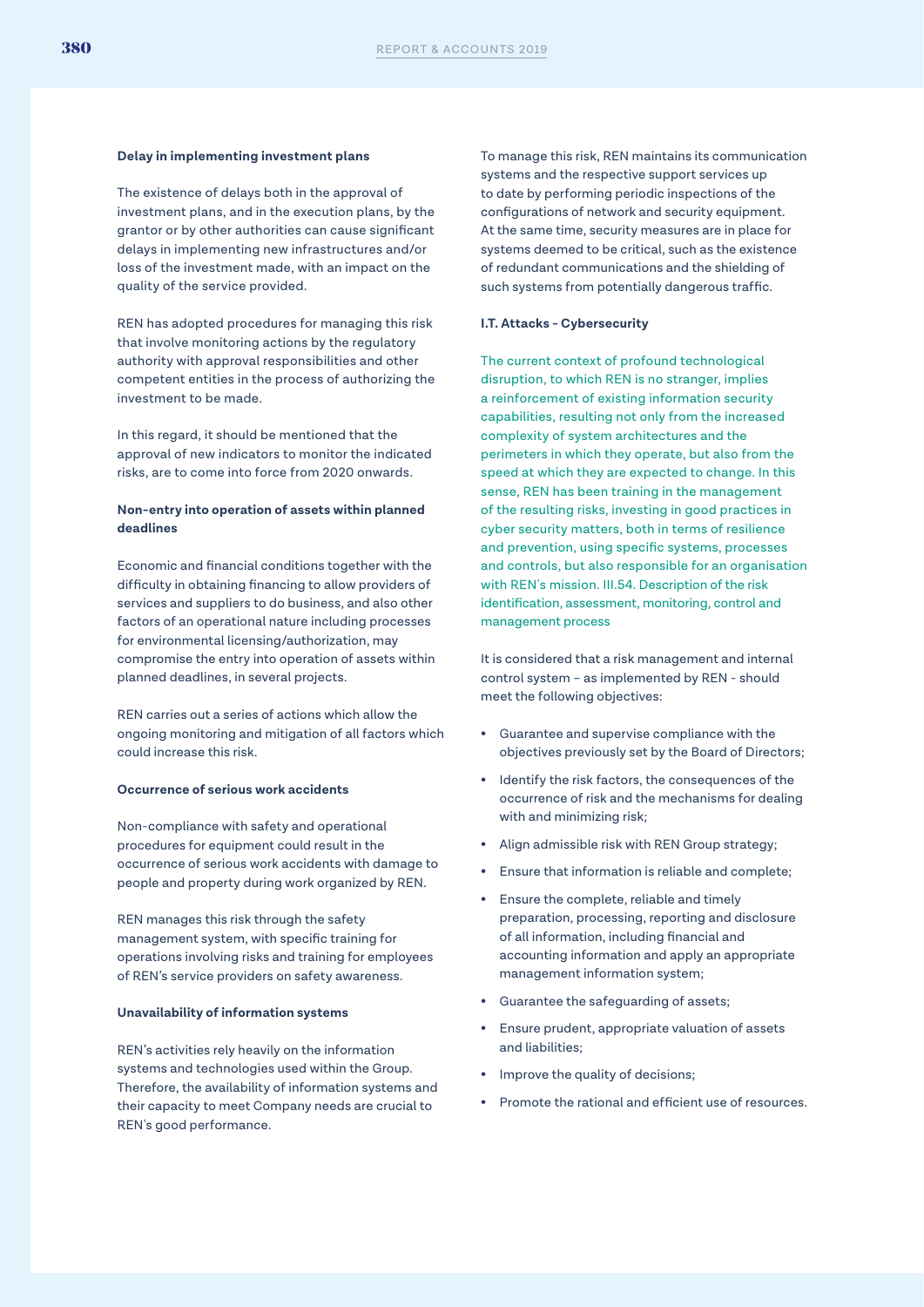As such, in pursuing the objectives stated above, REN's Risk Committee is responsible for identifying and evaluating the inherent risks involved in REN's activities stated in III. 53., also seeking to support the monitoring of significant risks and REN's general risk profile.

That is to say that, at a first stage, the Risk Committee, with the collaboration of its members who are the heads of the different departments and with the assistance of all other department heads within the Company, analysed aspects related to REN's business that could constitute a risk to its activity.

The Risk Committee then assesses existing risks (severity and probability of occurrence for each potential risk) and classifies them by order of importance and by categories and subcategories. The assessment of risks inherent to REN's activities, as well as to the Internal Control System, is carried out according to the following principles:

- To strengthen and improve effectiveness and efficiency in the use of resources;
- To safeguard assets;
- To analyse the information producing, treating and processing system;
- To check the reliability and accuracy of financial, accounting and other kinds of information;
- To prevent and detect fraud and errors;
- To check for compliance of the Group's operations and business with applicable legal and regulatory provisions, as well as with general policies and Company regulations;
- To promote operational effectiveness and efficiency.

Following the identification and assessment of inherent risks, the Risk Committee identifies the relevant measures to eliminate, mitigate or control the risks and reports the result of the analysis to the Board of Directors. The Risk Committee further seeks to apply preventive and protective measures, through the formulation of a priority plan, and communicates risk management best practices internally.

Risk assessment is reviewed regularly in order to ensure that it is always up to date. Therefore, within the scope of the Group risk management system, the following activities were undertaken in 2019:

- Review and updating of the list of greatest risks:
- Implementing of a technological solution which will improve the functioning of the risk management process – SAP GRC RM.

As part of risk monitoring, control and management, also of note was that on 8 November 2012, the REN Board of Directors approved the review of the regulations on 'Assessment and Control of Transactions with Related Parties and Prevention of Conflicts of Interests' and 'Procedures Applicable to the Processing of Whistleblowing Communications and the Inspection of Irregularities'.

It should further be noted that REN has implemented a series of changes to its internal control and risk management systems, involving the components previously provided for in CMVM Recommendations and currently provided for in the IPCG Code. It has also been guided by the rules of the International Organization for Standardization (ISO).

In 2019, the company continued to implement a homogeneous and integrated corporate risk management strategy across the entire organization, aligned and structured in accordance with the specific priorities and features of each of the company's areas.

III.55. Main elements in the internal control and risk management systems implemented at the Company with regard to the financial information disclosure process (Art. 245-A(1) (m))

REN regularly provides information, including financial information, to strictly monitor its operations. In this regard, all management information provided both for internal use and for disclosure to other organizations and to the market, is prepared on the basis of sophisticated IT systems. REN carries out initiatives that seek to continually improve the support information processes and systems that produce financial and management information and other information, as better described in the previous section.

It is the Audit Committee's responsibility to supervise the process for the preparation and disclosure of financial information. As such, the Audit Committee held meetings to monitor these processes with the members of the Executive Committee, the Statutory Auditor and External Auditor and with those responsible for accounts and management planning and control.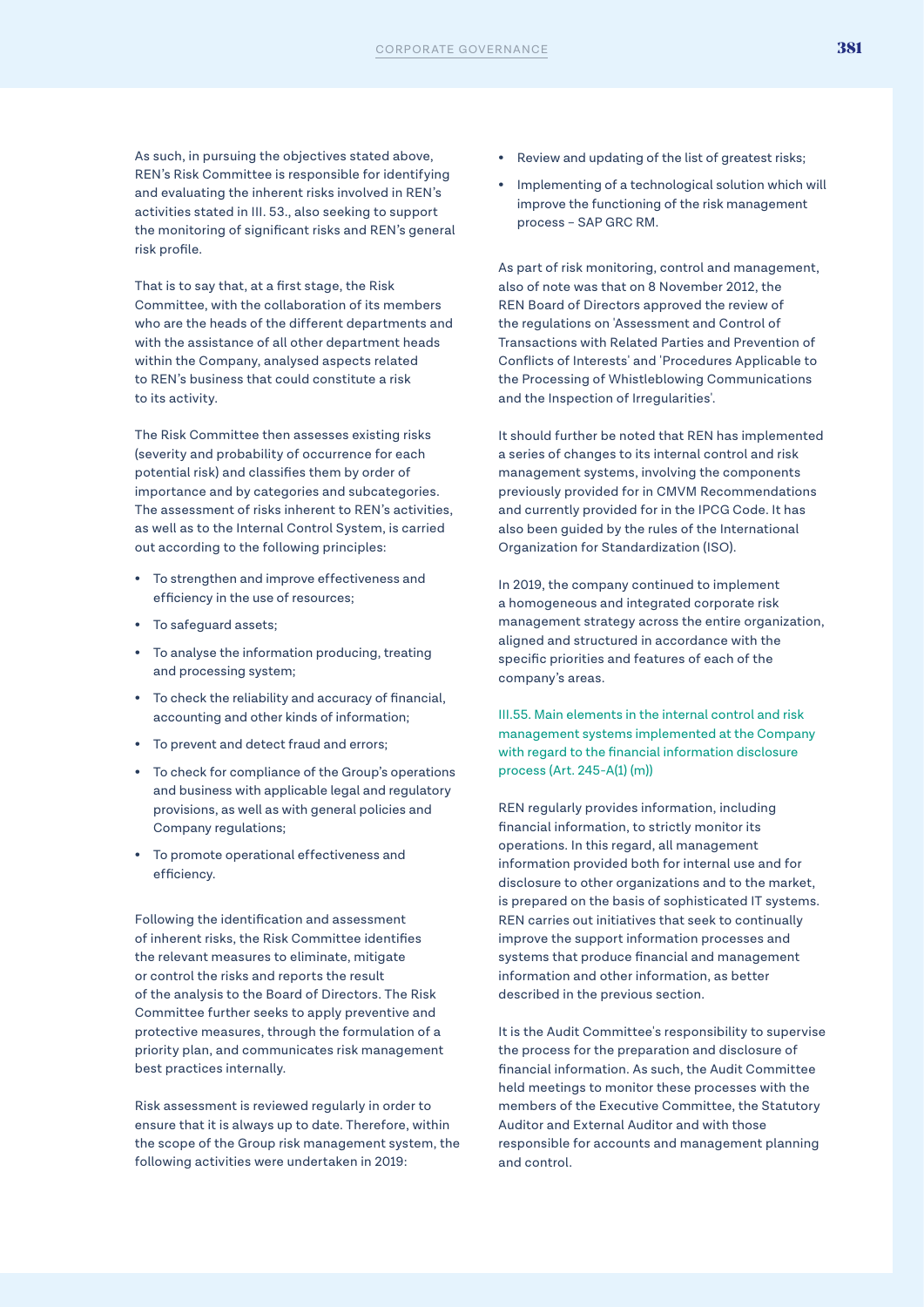In addition, it is the responsibility of the Corporate Governance Committee to promote the adoption of guidelines regarding information disclosed to the market. It is the responsibility of the Investor Relations Office (IRO) to coordinate, prepare and disclose all the information made available by the REN Group regarding the disclosure of inside information and other communications to the market. IRO is also responsible for the publication of the periodic financial statements, as well as developing and maintaining the investor relations page on the company's website.

#### **IV. Investor support**

IV.56. Service responsible for investor support, composition, functions, information provided by this service and contact information

The service responsible for investor support is the IRO. It was founded in July 2007 and works exclusively in the preparation, management and coordination of all activities necessary to achieve REN's objectives in its relations with shareholders, investors and analysts. This office ensures communication that offers a full, coherent and comprehensive vision of REN, thereby facilitating investment decisions and creating sustained value for shareholders. It also provides clarification on information published by REN.

#### **IRO contacts:**

**E-mail:** ir@ren.pt

**Ana Fernandes** (Director): ana.fernandes@ren.pt

**Alexandra Martin**s: alexandra.martins@ren.pt

**Telma Mendes:** telma.mendes@ren.pt

**Address:** REN - Redes Energéticas Nacionais, SGPS, S.A. C/O: Investor Relations Office Avenida dos Estados Unidos da América, 55 1749-061 Lisbon - Portugal

#### **Telephone:** 21 001 35 46 I Fax: 21 001 31 50

#### **The IRO has the following main duties:**

- a) Act on REN's behalf with shareholders, investors and financial analysts, ensuring equality of service for shareholders and preventing information asymmetries;
- b) Ensure that feedback from institutional investors is communicated to the Executive Committee;
- c) Guarantee timely compliance with CMVM obligations and other financial authorities;
- d) Coordinate, prepare and disclose all information made available by the REN Group with regard to disclosure of privileged information and other communications to the market, and in relation to the publication of periodic financial statements;
- e) Systematically monitor the content of analyst research work with the aim of contributing to a correct evaluation of the Company's strategy and results;
- f) Prepare and continuously monitor the financial and operational benchmark of competitors and peer group;
- g) Attract the interest of potential institutional investors, as well as a greater number of financial analysts;
- h) Draw up an annual activities plan for the IRO, including road-shows, visits to investors and the organization of Investor Day;
- i) Develop and maintain the Investor Relations page on the Company's website*<sup>93</sup>* / Investors APP.

#### IV.57. Representative for market relations

Since 28 March 2012, the REN Representative for Market Relations has been the Director Gonçalo Morais Soares who is also the Chief Financial Officer (CFO) of the REN Group.

IV.58. Information on the proportion of, and response time to, requests for information received this year or in previous years and still pending

Investor requests were responded to in a timely manner, usually on the same day or, in cases where the request required the receipt of information from third parties, soon after they were received. In 2019, almost 365 requests were received attended to by telephone, 405 by email and 120 in person at conferences and roadshows, with both debt and equity investors.

Another form of contact with capital markets was through conference calls commenting on the results of each quarter of the year, in which both analysts and institutional investors participated.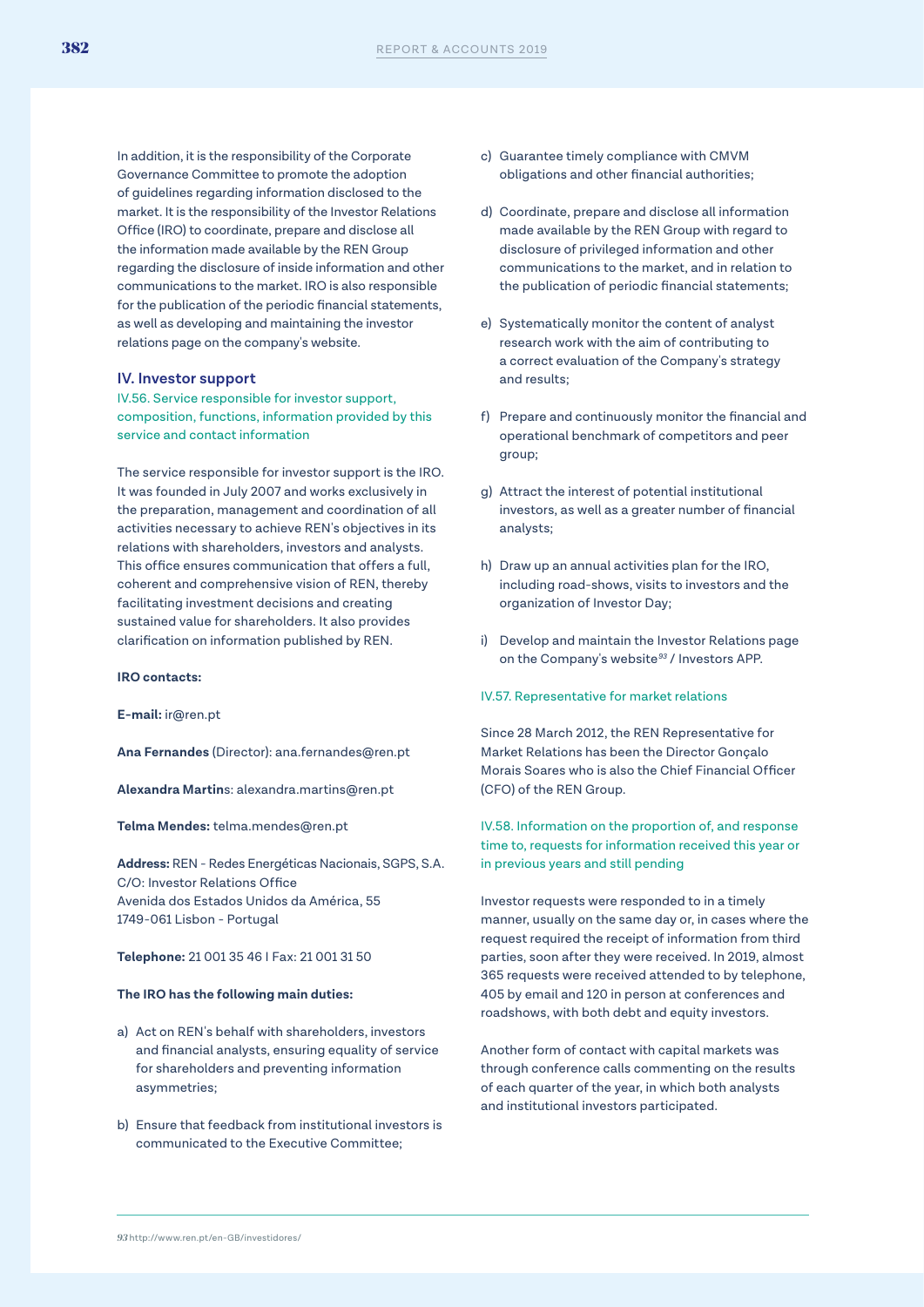Also in relation to information duties, REN published, in line with the stipulated terms, press releases on the Portuguese Securities Market Commission and London Stock Exchange websites, amongst other entities.

REN maintains an updated record of requests for information lodged, as well as the treatment they received.

#### **V. Internet site**

V.59. Address(es)

The Company's<sup>94</sup> website is available in Portuguese and English.

V.60. Place where information on the firm can be found, the quality of open company, its registered office and all other information mentioned in article 171 of the Portuguese Companies Code;

On the REN website<sup>95</sup>, under the tab marked 'Investors', there is a tab marked 'Corporate Information', where information published on the firm, status as opencapital company («sociedade aberta»), the registered office and other information mentioned in Article 171 of the Portuguese Companies Code may be found.

https://www.ren.pt/en-GB/investidores/informacao\_ da\_sociedade

V.61. Place where the Articles of Association and operating regulations for the bodies and/or committees can be found

On the REN website<sup>96</sup>, under the tab marked 'Investors', there is a tab marked 'Corporate Governance' under which, in turn, there is a tab marked 'Statutes and Regulations'. This latter tab provides access to the Articles of Association, as well as the following regulations and documents:

- Articles of Association
- Board of Directors Regulations
- Audit Committee Regulations
- **Executive Committee Requlations**
- Corporate Governance Committee Regulations
- Nominations and Appraisals Committee Regulations
- Remuneration Committee Regulations
- Regulations on transactions with related parties
- Regulations on transactions of financial instruments by REN directors;
- Whistleblowing procedures
- Regulations on procedures relating to the compliance with the Market Abuse Regulation

https://www.ren.pt/en-GB/investidores/governo\_da\_ sociedade/estatutos\_regulamentos\_e\_relatorios

V.62. Place where information is made available on the identity of members of the corporate bodies, the Representative for Market Relations, the Investor Support department or similar structure, their respective functions and means of access

On the REN website, under the tab marked «Investors», there is a tab marked «Corporate Governance», under which the composition of the corporate bodies can be found.

https://www.ren.pt/en-GB/investidores/governo\_da\_ sociedade

Furthermore, on the REN website<sup>97</sup>, under the tab marked «Investors», there is a tab marked «Investor Relations» which has information on the identity of the Representative for Market Relations and the Office for Investor Relations, as well as their contact details and powers.

https://www.ren.pt/en-GB/investidores/relacoes\_ com\_investidores

V.63. Place where accounting records are made available, which must be accessible for at least ten years98, as well as a half-yearly calendar of company events, announced at the start of each semester, including, amongst others, General Meetings, publishing of annual, half yearly and, where applicable, quarterly reports

On the REN website<sup>99</sup>, under the tab marked «Investors», there is a tab marked «Investors» where there is a further tab marked «Results». Here it is

*98* In accordance with the CMVM Regulation No 4/2013 which approves the model of the corporate governance report, accounting documents may be accessible for five years. Nevertheless, under the current version of Article 245 (1) of the Securities Code, those documents must by available for 10 years. *99* www.ren.pt

*<sup>94</sup>* www.ren.pt

*<sup>95</sup>* www.ren.pt

*<sup>96</sup>* www.ren.pt

*<sup>97</sup>* www.ren.pt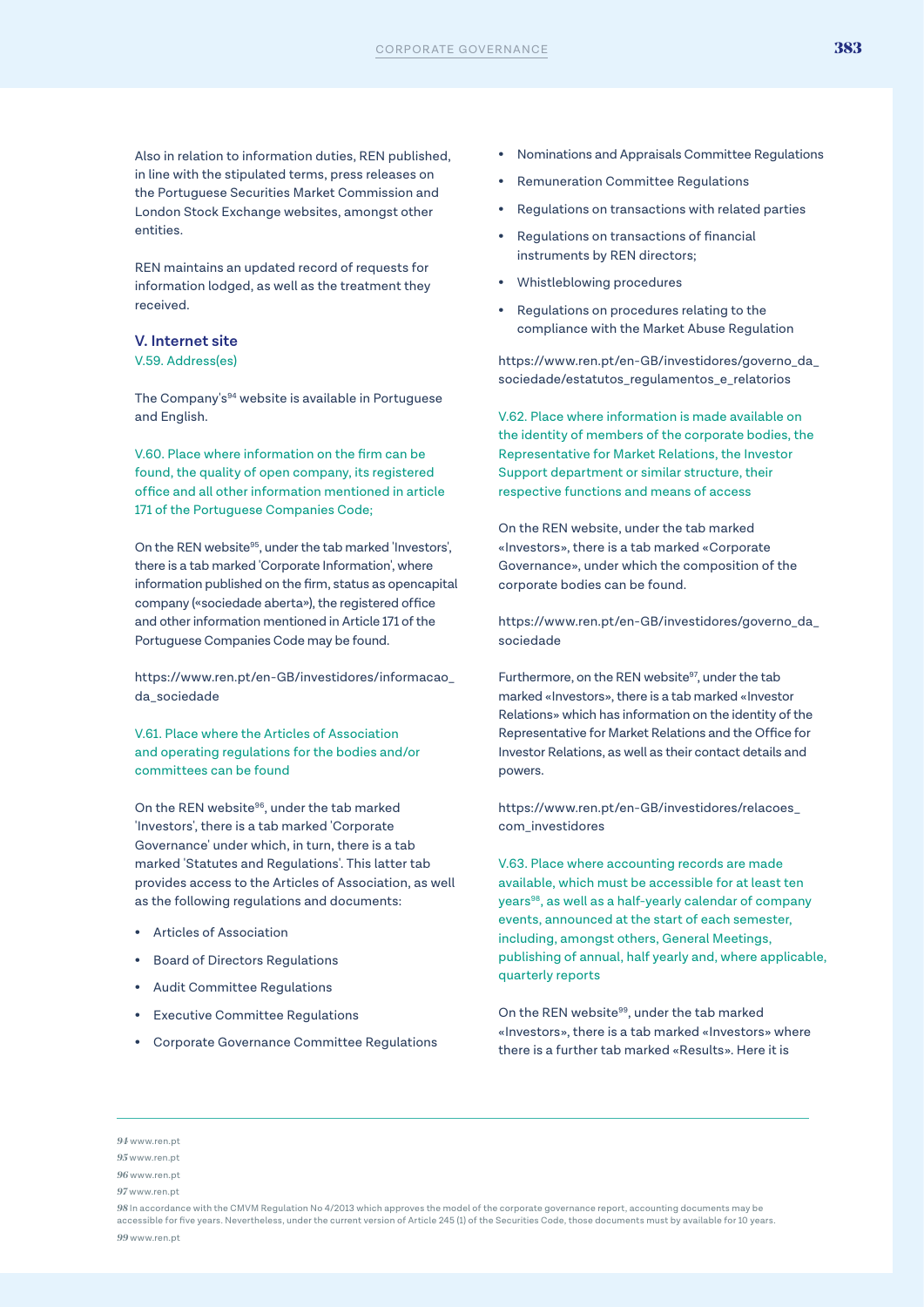possible to find documents on accounting records, which will be accessible for a minimum of 10 years.

https://www.ren.pt/en-GB/investidores/resultados

On the same website<sup>100</sup>, a calendar of company events is also available.

V.64. Place where the notice to convene a General Meeting is published as well as all the preparatory documents and documents resulting from said meeting

On the REN website<sup>101</sup>, under the tab marked 'Investors', there is a tab marked 'Corporate Governance', under which, there is a tab marked 'General Meetings, where the Notice to Convene, the proposed resolutions and the minutes of the General Meeting can be found.

https://www.ren.pt/en-GB/investidores/governo\_da\_ sociedade/assembleias\_gerais

V.65. Place where a historic record is made available with all the resolutions adopted at the company's General Meetings, the represented share capital and voting results for the previous three years

On the website<sup>102</sup>, REN provides extracts from the minutes of General Meetings.

On the website<sup>103</sup> REN maintains an historic record of notices to convene, agendas and resolutions adopted at General Meetings, as well as information on the represented share capital and voting results for the respective meetings, going back a minimum of five years.

See V.64. with regard to where this information is provided.

#### **7.1.4. Remuneration**

**I. Competence to determine remuneration** I.66. Indication with regard to competence to determine the remuneration of corporate bodies, members of the Executive Committee or delegated director and the Company's directors

The REN General Meeting is responsible for the appointment of the members of the Remunerations Committee104, which is responsible for setting the remuneration and for submitting the annual declaration on the remuneration policy for members of management and supervisory bodies. The Remunerations Committee is responsible for presenting and submitting to the shareholders the principles of the remuneration policy for corporate bodies, as well as for determining the respective remunerations, including the respective complements<sup>105</sup>. Moreover, this proposed declaration will be subject to assessment and deliberation by the shareholders of the Annual General Meeting.

The aforementioned declaration on the remuneration policy covers all company officers (within the meaning of Article 3(1)(25) of Regulation (EU) No 596/2014 of the European Parliament and of the Council of 16 April 2014), by reference to Article 248-B of the Securities Code. The Board of Directors of REN understands that these officers are only members of the company's management and supervisory bodies, since only those, having regular access to privileged information, also have the power to take management decisions likely to affect the evolution and future prospects of REN.

The Nominations and Appraisals Committee does not have any duties concerning the definition of remuneration of the Board of Directors, but the assessment performed by this Committee may potentially and indirectly impact on such remuneration.

Considering the above, and the details described in point II.29, it can be concluded that REN complies with recommendation III.9 of the IPCG Code, being the Remunerations Committee materially equivalent to the internal committee referred to therein, taking into account the intrinsic connection between the Remunerations Committee and the Nominations and Appraisals Committee - for this purpose it should be noted that the annual report prepared by the latter, which must be submitted to the Remunerations Committee by the end of March of each year - and the fact that the attributions of the Remunerations Committee exceed the mere setting of the remuneration of REN's directors<sup>106</sup>.

*100* www.ren.pt

*<sup>101</sup>* www.ren.pt

*<sup>102</sup>* www.ren.pt

*<sup>103</sup>* www.ren.pt

*<sup>104</sup>* See Article 8(2)(d) of the Articles of Association.

*<sup>105</sup>* See Article 26 of REN's Articles of Association.

*<sup>106</sup>* See Article 3(2)(b)(iv) and 3(3) of the Nominations and Appraisals Committee's Regulation and Article 3(1) of the Remunerations Committee's Regulation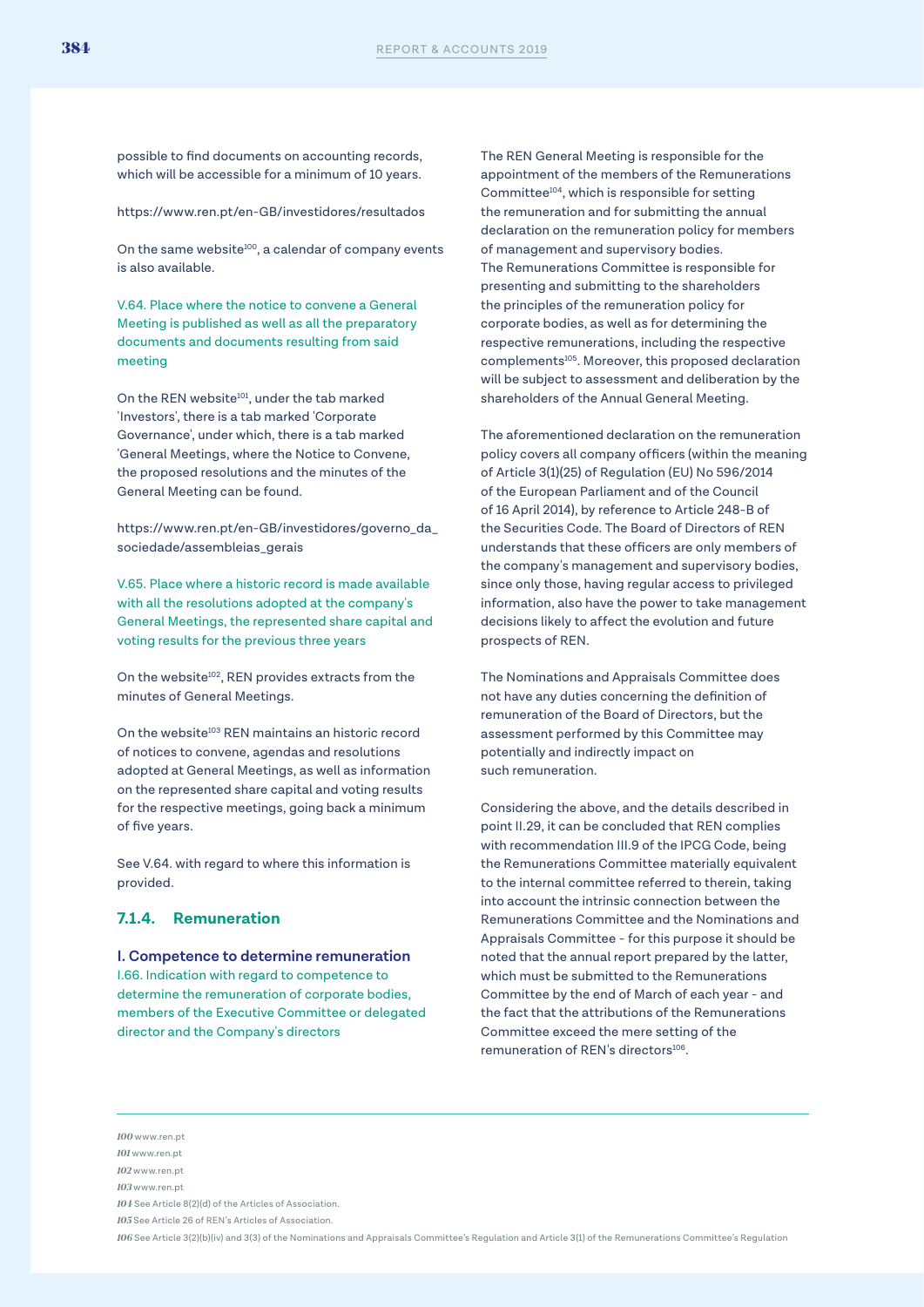#### **II. Remuneration Committee**

II.67. Composition of the Remuneration Committee, including identification of natural or legal persons hired to provide support and declaration on the independence of each of the members and consultants

On 31 December 2019, the following three members, appointed at the annual General Meeting of 3 May 2018, were on the Remunerations Committee (threeyear period of 2018-2020):

#### **Name Position**

| Chairman      |
|---------------|
| Member        |
| <b>Member</b> |
|               |

Information on the composition of the Remuneration Committee and the number of meetings held annually can be found at:

https://www.ren.pt/en-GB/investidores/governo\_da\_ sociedade

The current Remunerations Committee is comprised by members who are independent from the management. To such extent, the Remunerations Committee does not include any member of other corporate bodies for which it determines the respective remuneration. Its three members in office do not have any family relationship with members of such other bodies, notably spouses, relatives and kin, in a direct line, up to the 3<sup>rd</sup> degree, inclusive.

To support it in its duties, the Remunerations Committee did not hire any natural or legal person which provides or has provided in the last three years, services to any structure under the Board of Directors, reporting to the Board of Directors itself or which has any current relationship with the Company or with Company consultants, or any natural or legal person related to these bodies through a work or services contract.

In any case, the Remunerations Committee may, in accordance with its regulations, freely decide on the contracting, by the Company, of the consulting services necessary or convenient for the performance of its functions, within the budgetary limits of the Company, ensuring that the services are provided independently and that the respective providers will not be contracted for the provision of any other services to the Company itself or to others that are in a domain or group relationship without its express authorization.

The Remunerations Committee Regulations, approved in January 2019, which establish, inter alia, the performance of the respective duties, chairing, frequency of meetings, functioning and framework of duties of its members are available at

https://www.ren.pt/en-GB/investidores/governo\_da\_ sociedade/estatutos\_regulamentos\_e\_relatorios

As set out in its Regulations, and as was already the case prior to the adoption of these regulations, detailed minutes are drawn up, approved and signed by all the members present at the meetings.

At the Annual General Meeting of 2019, João Duque was present, on behalf of the Remunerations Committee. In addition, the Remunerations Committee Regulations provide for the obligation of the Chairman of the Remunerations Committee or, if not possible, another member of the Remunerations Committee, to be present and to provide information or clarifications requested by the shareholders at the Annual General Meeting. Such presence is also required in any other case where the agenda includes a matter related to the remuneration of the members of the company's bodies and committees or when requested by shareholders.

#### II.68. Expertise and experience of the Remunerations Committee in matters or remuneration policy

All members of the Remunerations Committee have the necessary knowledge, acquired through their academic training and professional experience required to reflect and decide upon all matters under the Remuneration Committee remit, taking into account that set out below.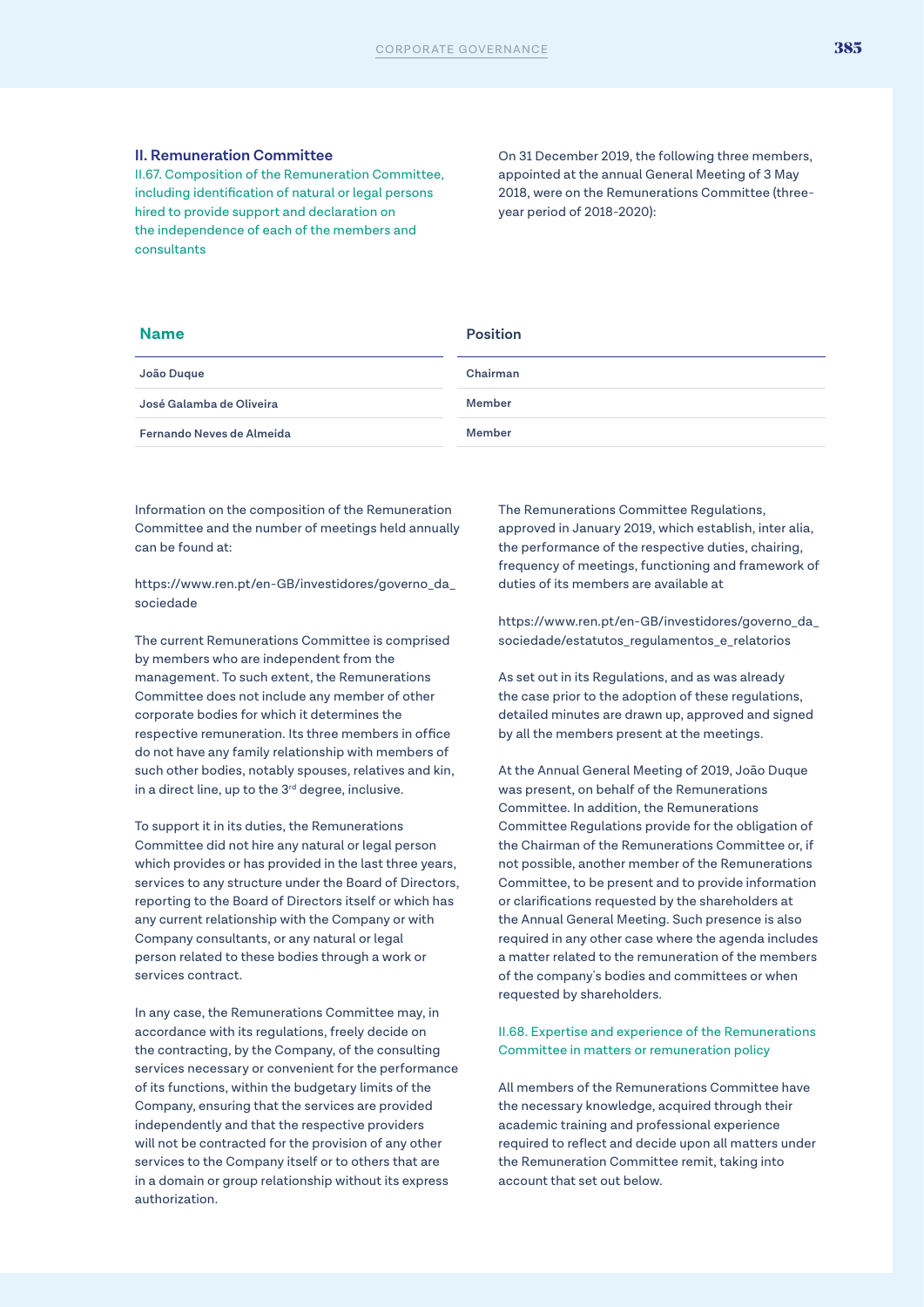Each member of the Remunerations Committee has a specific academic background in management, and one of the members (Fernando Neves de Almeida), holds a degree in human resource management. This training provides them with the necessary and relevant theoretical expertise to perform their duties. It should also be noted that Fernando Neves de Almeida continues his academic work in the field of human resources, being executive coordinator of Ph.D., master and bachelor programmes in the fields of strategic management and human resources areas and has published several papers and books on this area.

Moreover, the Remunerations Committee consists of three members with vast professional experience, working for consultancies, the government and in numerous different sectors of activity, both in Portugal and abroad. Therefore, all the members of the Remunerations Committee have continued to perform duties as (i) members of the management body of several national and international entities in highly varied sectors of activity, (ii) positions of management and consulting in financial regulators, and (iii) positions of management at consultancies in the fields of management, technology and human resources, thus consolidating relevant practical knowledge with regard to remunerations policy, performance assessment systems and complementary areas.

#### **III. Remuneration structure**

III.69. Description of the remuneration policy for management and supervisory bodies as referred to in Article 2 of Law No 28/2009 of June 19 2009

As an issuer of shares admitted to trading on the regulated market, REN is subject to Law No 28/2009 of 19 June 2009 as well as to the recommendations of the IPCG Code of 2018.

Therefore, on one hand, in the interest of transparency and legitimacy of the setting of the remuneration policy (according to the say-on-pay principle, internationally recognized with regard to good corporate governance) and, on the other hand, for purposes of compliance with legal provisions and recommendations, the Remuneration Committee submitted a declaration on the remuneration policy for corporate bodies for the 2018 financial year for the appraisal of the Annual General Meeting, attached to which is the remuneration policy for the members of the corporate bodies for the year 2019 as approved by the Remunerations Committee<sup>107</sup>, the terms of which reflected the decision made by this Committee on this matter and which set out a number of systematic

improvements and updates of remuneration amounts, but which essentially reflect the previous remunerations policy.

On 3 May 2019, a declaration by the Remunerations Committee on the remuneration policy for members of corporate bodies was approved by a majority of 99,8 %, at the General Meeting, attached to which is the remuneration policy for the members of the corporate bodies for the year 2019. This declaration includes the information set out in Article 2 of law No 28/2009 of 19 June 2009. In accordance with IPCG Code, recommendation V.2.3 the abovementioned declaration also contains, although in generic terms, when applicable: (i) the total remuneration broken down into the different components, the relative proportion of fixed remuneration and variable remuneration, an explanation of how the total remuneration complies with the remuneration policy adopted, including how it contributes to the long-term performance of the Company, and information on how performance criteria have been applied; (ii) remuneration from companies belonging to the same group; (iii) the number of shares and stock options granted or offered, and the main conditions for exercising the respective rights, including the price and date of such exercise and any change in those conditions (not applicable); (iv) information on the possibility or impossibility of requesting the return of variable remuneration; (v) information on any deviation from the procedure for the implementation of the approved remuneration policy, including an explanation of the nature of the exceptional circumstances and the indication of the specific elements subject to derogation (not applicable); and (vi) information on the enforceability or unenforceability of payments for the termination of the directors' service. Some of this information is included in more detail in this report, considering the nature of the declaration and in order to avoid duplication of information.

The remuneration policy of REN's corporate bodies for the year 2019 follows the guidelines set out below:

- To be simple clear, transparent and aligned with REN culture;
- To be suitable and fitting to the size, nature, scope and specificity of REN's activity;
- To ensure total remuneration which is competitive and equitable and in line with the best practices and latest trends seen in Portugal and in Europe, particularly with regard to REN's peers, that attracts, at an economically justifiable cost,

*107* Available at https://www.ren.pt/files/2019-04/2019-04-03044750\_3600afd9-7cec-4a36-a8c2-a17a20bbd204\$\$25055b9b-7643-490a-992e-69493ffb834b\$\$18b311cc-464e-4538-8514-aa47ba1307e5\$\$en\_gb\_\_Docs\$\$pt\$\$1.pdf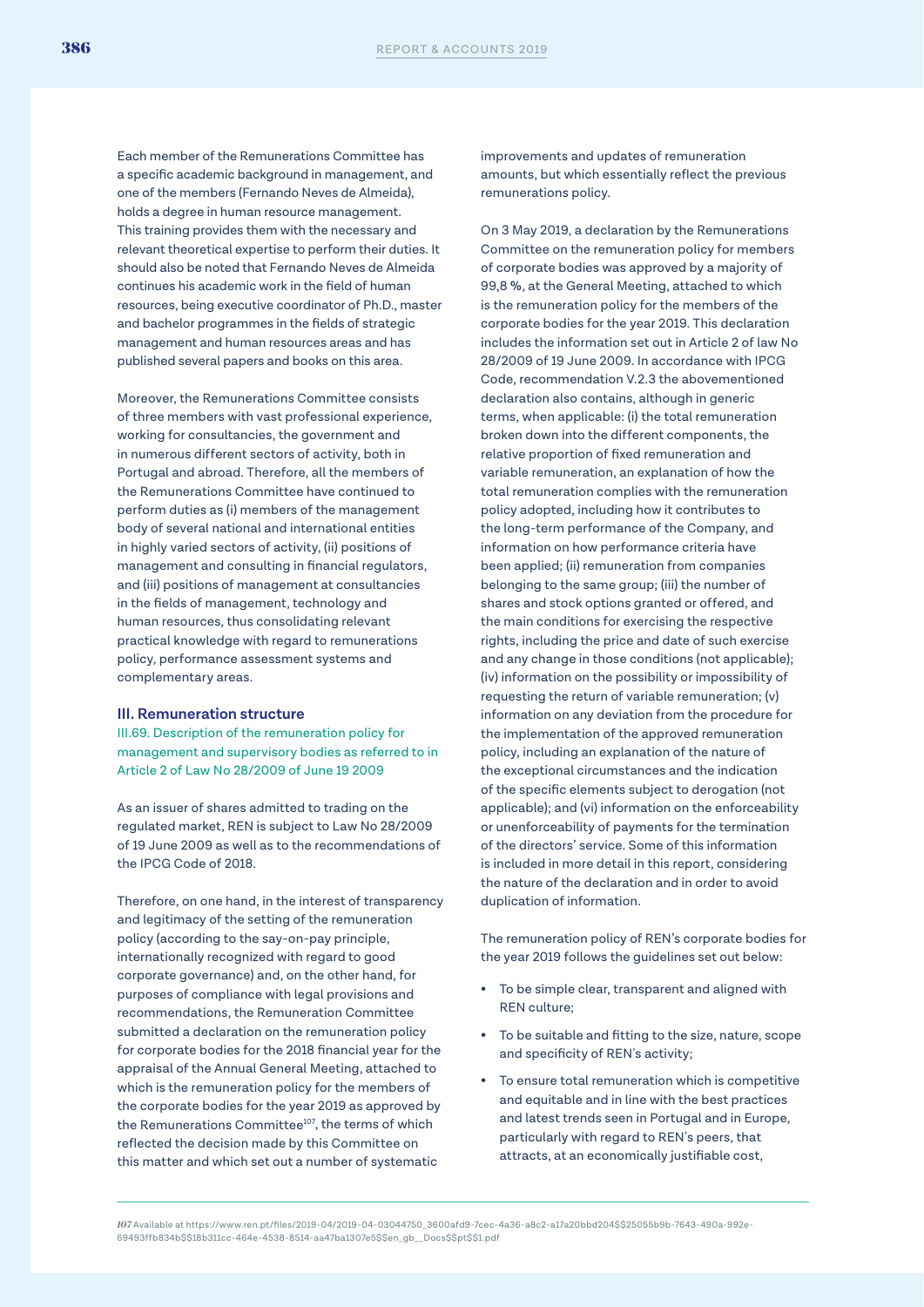qualified professionals, that induces the alignment of interests with those of shareholders - taking into consideration the wealth effectively created by society, the economic situation and that of the market - and to constitute a factor for the development of a culture of professionalisation, and to promote merit and transparency in REN;

- To be evolutionary, but not disruptive; and
- To incorporate a fixed remuneration adjusted to functions, availability, competence and responsabilities of the Board of Directors' Members.

Regarding the components of the remuneration ofthe executive members of the Board of Directors, the remuneration policy is mainly determined based onthe following principles: (i) competitiveness, taking into consideration the practices of the Portuguese market; (ii) uniform, consistent, fair and balanced criteria, that award perfomance; (iii) assessment of perfomance, in accordance with duties and responsabilities, as well as real performance, the assumption of suitable levels of risk and compliance with the rules applicable to REN activity, also taking into account compliance with the strategic plan and REN's budget, risk management, the internal functioning of the Board of Directors and the contribution of each member for this purpose, as well as the relationship between the Company's bodies and committees; (iv) incorporation of a variable remuneration component that is globally reasonable in relation to the fixed remuneration component, without encouraging the assumption of excessive risks; (v) aligment of executive directors' interests with the Company's and its sustainability and creation of long-term wealth, including by indexing the medium/ long term remuneration to the evolution of REN's share price; and (vi) the variable remuneration indexed to REN's actual performance, measured against specific, unambiguous and measurable objectives in line with the interests of REN's stakeholders.

The remuneration of the executive directors includes a fixed component and a variable component. The variable component consists of a parcel which aims to remunerate short-term performance and another with the same purpose based on medium-term performance, as described in further detail below. In the case of unfair dismissal and termination of duties of an executive member of the board of directors, no compensation, other than that legally owed, shall be due in the event of inadequate performance of a director.

Non-executive directors (including members of the Audit Committee) are entitled to fixed monthly remuneration, defined in line with the best practices observed at large-scale companies in the Portuguese market. The remuneration policy for non executive members of the Board of Directors is guided by the main purpose of compensating the dedication and responsibility required for the performance of their duties.

The remuneration of the members of the Board of the General Meeting corresponds to an annual fixed sum.

Currently, there are no approved variable remuneration plans or programmes that consist of the allocation of shares, options to acquire shares or other incentive schemes based on a variation of the price of shares for members of the management or supervisory bodies (or persons discharging managerial functions, within the meaning of Article 3(1)(23) of Regulation (EU) No 596/2014 of the European Parliament and of the Council of 16 April 2014), without prejudice to the method of calculating medium-term variable remuneration (MTVR), as described below.

Furthermore, there is no system of retirement benefits for the members of the management or supervisory bodies (or persons discharging managerial functions, within the meaning of Article 3(1)(23) of Regulation (EU) No 596/2014 of the European Parliament and of the Council of 16 April 2014).

III.70.Information on how remuneration is structured so as to allow alignment of the interests of members of the management body with the Company's long-term interests, as well as how it is based on performance assessment and discourages taking on excessive risk

As mentioned in III.69 above, non-executive directors' remuneration (including the members of the Audit Committee) consists exclusively of a fixed component, paid in 12 monthly instalments over the year, and is not connected to the performance or value of REN, meeting the applicable recommendations on this matter.

The remuneration structure of executive directors consists of a fixed component and a variable component. There is adequate proportionality between both components, as explained in III.69 above

In accordance with the remuneration policy applicable to remuneration awarded in 2019, attacted, and set out in the Remunerations Committee declaration approved by the Annual General Meeting of 2019, the variable component of remuneration for 2019 may include a short-term parcel (STVR) and a mediumterm parcel (MTVR). Both parcels are based on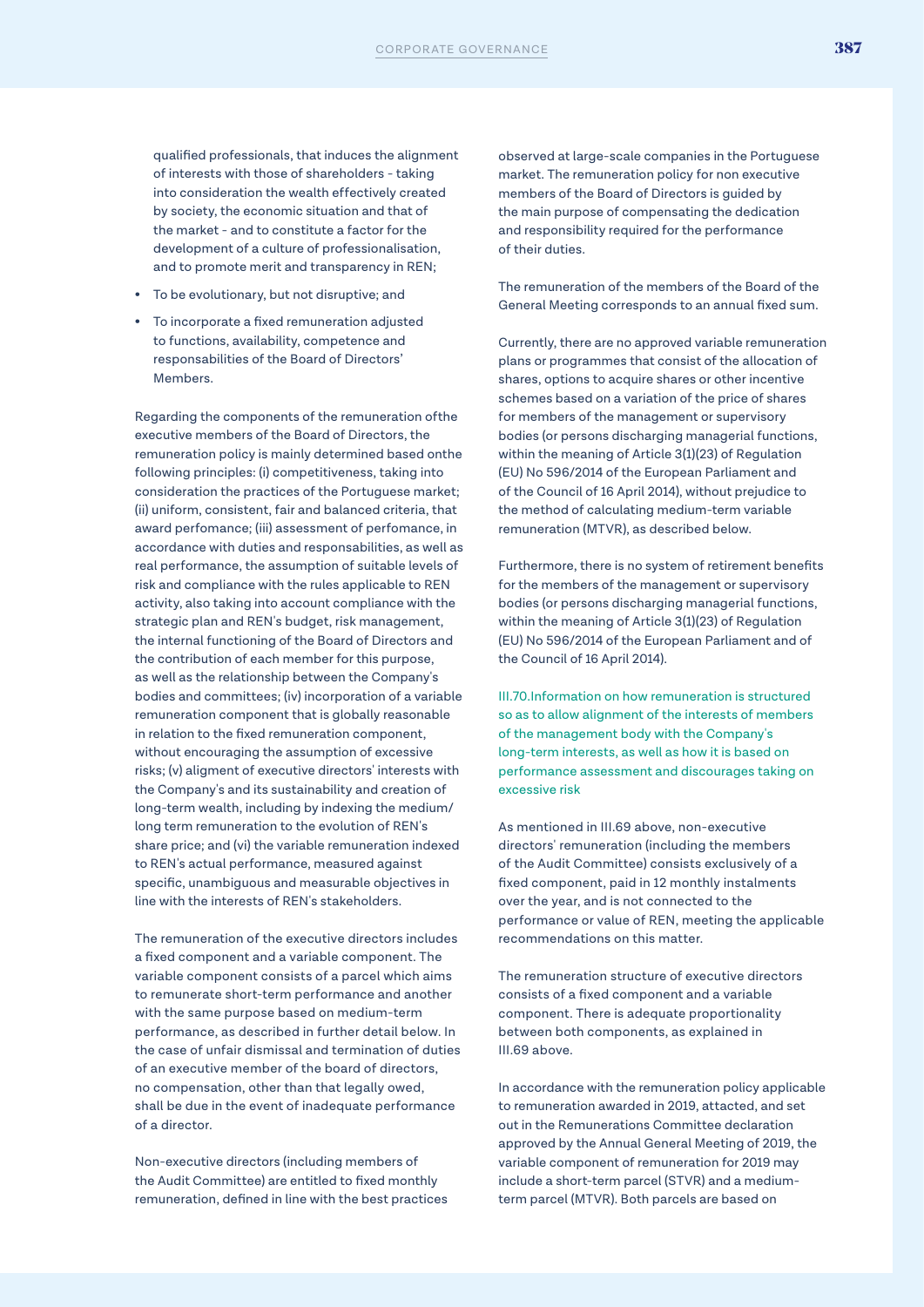performance assessment, reflecting the weighting of key individual performance indicators of the director and the performance of the Company itself. Such indicators, described in more detail in III.71 below, aim to bring the interests of the executive directors closer to the long-term interests of REN and its shareholders.

Particularly, MTVR has the following characteristics which contribute to the alignment of the interests of REN executive directors with those of the Company and shareholders:

- MTVR is assigned in Remuneratory Units (RU) being the number of RU calculated by dividing the value assigned to RVMLP by the unit value of RU;
- Each RU has a value corresponding to the average closing price for REN shares on the Euronext Lisbon market in the 30 days prior to the General Meeting approving the accounts for the respective financial year and being this value adjusted, over time and after their initial calculation, by an amount equal to the Total Shareholder Return (TSR) for REN shares and the number or value of the assigned RUs may be adjusted in accordance with the corporate facts/events affecting REN's shares.

The main aims of the proportionality between the fixed and variable components and the limits to variable remuneration (i.e. between a minimum of 0% and a maximum of 120% of fixed annual remuneration, in a gradual manner, without prejudice to the evolution in RU) are to discourage taking on excessive risk and to stimulate the adoption of a suitable risk management strategy.

III.71. Reference, if applicable, to the existence of a variable remuneration component and information on possible impact of performance assessment on this component

As has already been mentioned, the remuneration structure of the Executive Committee consists of fixed and variable components, and in accordance with the remuneration policy approved and described in the Remuneration Committee declaration approved by the Annual General Meeting of 2019, the variable component of remuneration for 2019 may include short and medium-term parcels -  $STVR$  and  $MTVR^{108}$ .

The awarding of STVR and MTVR is subject to the following common requirements:

• Annual evaluation of the Executive Directors' performance for the purpose of granting the variable component of remuneration is carried out by the Remunerations Committee, based on the

opinion of the main shareholders of the company, as well as non-executive directors, considering a report to be prepared by the Nominations and Appraisals Committee by March of the following year, based on the achievement of predefined objectives (based on Key Performance Indicators ("KPIs"), indexed to metrics of REN's strategic plan.

- By the end of March each year, the Audit Committee shall validate the figures that serve as reference for the assessment of compliance with REN's KPIs.
- Annual assessment of final performance and the setting of variable remuneration by the Remunerations Committee must be concluded before the General Shareholders' Meeting that approves the accounts for the financial year in question, in accordance with the level of compliance with the KPIs, defined below, and is subject to the approval of the annual accounts by the General Shareholders' Meeting in their exact terms.
- Individual performance appraisal in relation to an Executive Director shall only be taken into account when negative, in which case the variable remuneration shall not be attributed to that Executive Director.
- The degree of achievement of defined goals is measured through an annual performance assessment, based on a predefined model. Therefore, if compliance with targets is below 80% (minimum performance level), no variable remuneration is awarded. However, if compliance with targets lies between 80% and 120% or greater, the corresponding total variable remuneration will be set, in a gradual manner, between 20% and 120% of the fixed remuneration. In the case of targets between 100% and 119%, the percentage of fixed remuneration to be awarded as global variable remuneration is fully proportional to the level of achievement (instead of being indexed by layers).

The objectives related to REN's KPIs, defined on a consolidated basis, are the following:

- v. Cost of Debt;
- vi. Return on Invested Capital (ROIC);
- vii. EBITDA in investments abroad;
- viii. EBITDA in investments in Portugal;
- ix. Earnings Per Share;
- x. Health & Safety;
- xi. Service Quality.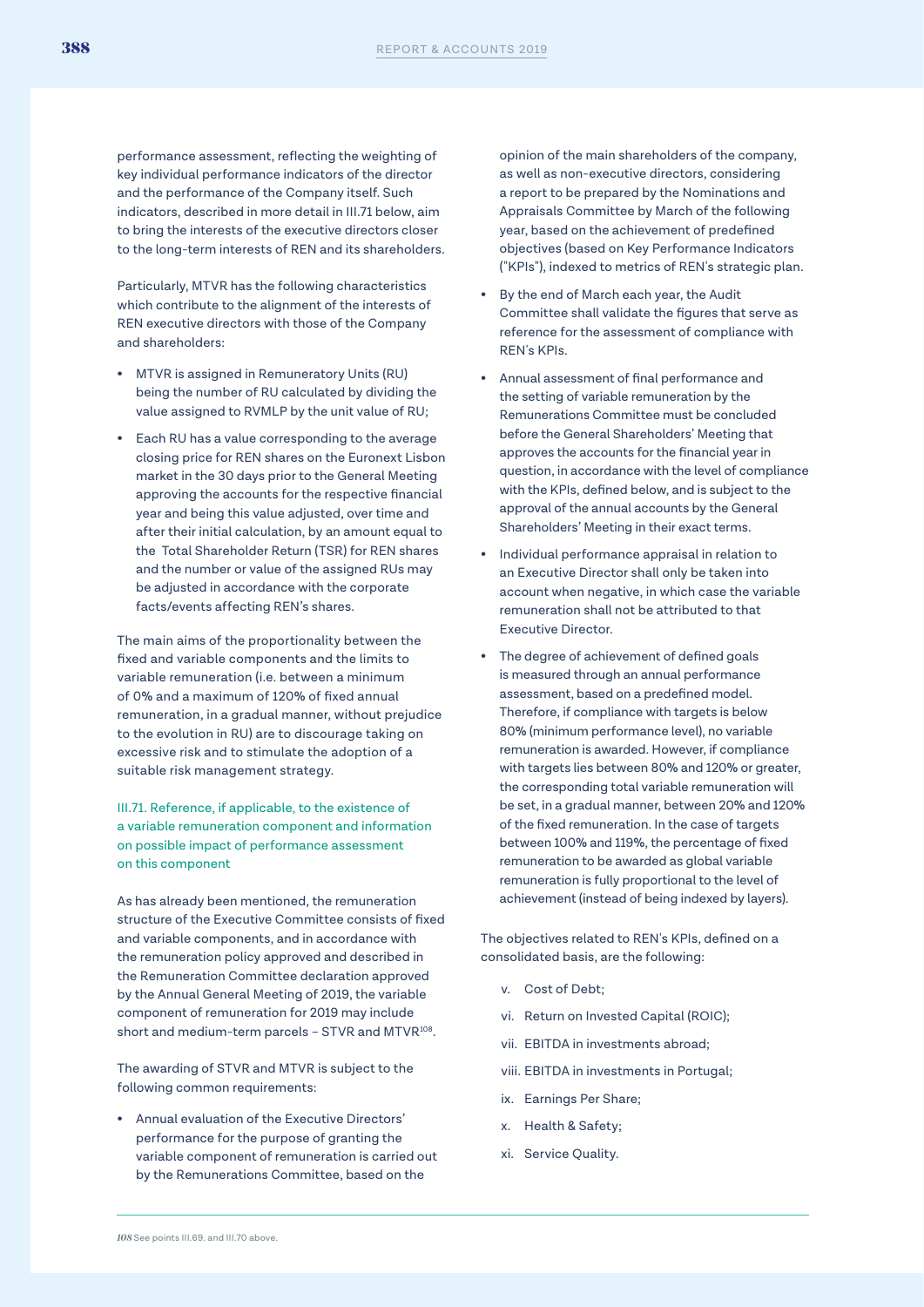#### **Short-Term Variable Remuneration**

- a. Short-Term Variable Remuneration (STVR) is paid in cash, depending on the annual performance assessment. The sum being paid varies in accordance with the degree of achievement of targets relating to certain Key Performance Indicators.
- b. Therefore, if the annual performance assessment falls below 80% (minimum performance level), no payment of STVR takes place. However, if the annual performance assessment lies between 80% and 120% or greater, the corresponding STVR will be set between 10% and 60% of fixed remuneration
- c. The awarding of STVR will correspond to a sum of up to 50% of total variable remuneration awarded with regard to each financial year.

#### **Medium-Term Variable Remuneration**

Medium-Term Variable Remuneration (MTVR) aims to strengthen the alignment of the interests of REN executive directors with those of the Company and shareholders. This payment will vary depending on the annual performance assessment (already described in the previous point) and will follow the same model as that for STVR.

#### III.72. Deferral of the payment of the variable remuneration component, with mention of the deferral period

The awarding of variable remuneration is divided into two components, each corresponding to 50% of the total variable remuneration granted for the relevant annual period, as follows.

The STVR is allocated and paid in cash within 30 days of the annual shareholder meeting approving the annual accounts.

In turn, MTVR is set in RU which refer to every financial year of the term of office and is structured to ensure deferral of payment in cash for a period of three years from the date of the award, one third being paid per year, starting one year after the award and within 30 days of the date of the general meeting of shareholders approving the accounts for each financial year.

The right of each Executive Director to receive a MTVR is conditioned to:

• REN's continued positive perfomance during the period in question, excluding any extraordinary movements that occurred after the end of the

relevant year, and deducted, for each year, and an amount corresponding to a payout of 40% on the net income calculated in the consolidated accounts of each deferment period (regardless of the actual payout), that must be greater than that calculated at the end of that year;

- The non-violation by an Executive Director of any mandatory rules applicable to REN, whether they are legal, regulatory or internal;
- The non-occurrence of any extinction event that leads the Executive Director to terminate his mandate or terminate his professional relationship with REN.

III.73. Criteria on which the awarding of variable remuneration in shares is based, as well as on the maintaining, by the executive directors, of these shares, on possible signing of contracts which refer to the shares, more specifically hedging contracts or risk transfer contracts, the respective limit, and their relation to the value of total annual remuneration

At present, no plans to award variable remuneration in shares exist.

Furthermore, bearing in mind the objectives sought through the remuneration model stipulated herein, members of the board of directors of the Company have not entered into agreements either with the company or with third parties, designed to mitigate the risk inherent to the variability of their remuneration.

#### III.74. Criteria on which the awarding of variable remuneration in options is based and indication of the deferral period and the strike price

There are no variable remuneration plans or programmes that consist of the awarding of options to acquire shares or other incentive systems based on a variation of the price of shares (notwithstanding the method for calculating MTVR) for members of the management or supervisory bodies or persons discharging managerial functions, within the meaning of Article 3(1)(23) of Regulation (EU) No 596/2014 of the European Parliament and of the Council of 16 April 2014.

#### III.75. Main parameters and basis of any system of annual bonuses and any other non-monetary benefits

In 2019, Executive Directors were entitled to transport inteded for the regular perfomance of their duties, and were also provided with health and life insurance and personal accident insurance for the performance of their duties. It is estimated that the value of these benefits is approximately € 25,000/director.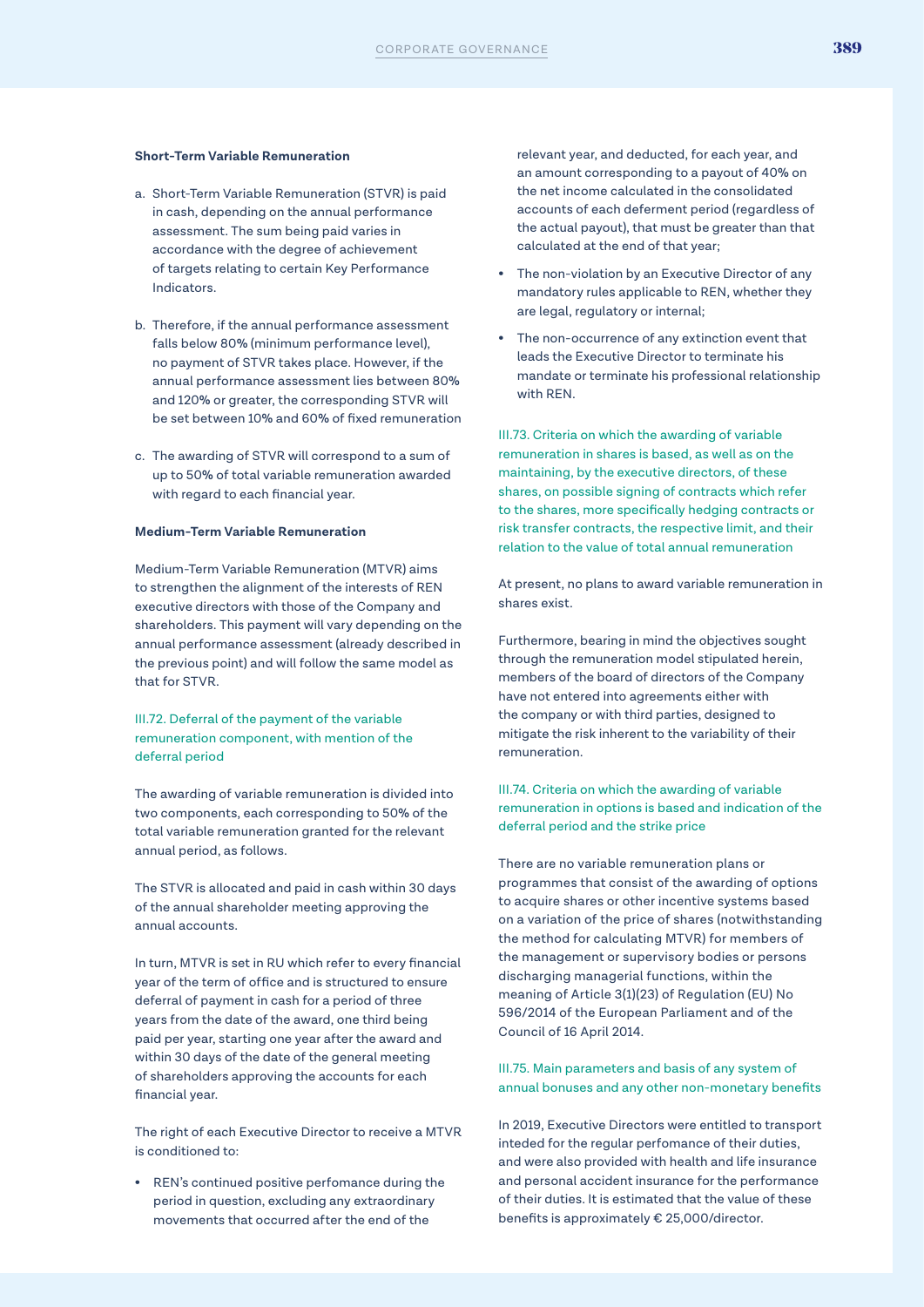There is no system of annual bonuses or any other non-monetary benefits, beyond the variable component of remuneration described above and in the previous paragraph.

III.76. Main characteristics of the complementary pensions or early retirement schemes for directors and the date on which they were approved at the General Meeting, in individual terms

There is no system of retirement benefits or pensions for the members of the management and supervisory bodies.

#### **IV. Disclosure of remuneration**

IV.77. Indication of the annual amount of remuneration earned, jointly and individually, by the members of Company management bodies, paid by the Company, including fixed and variable remuneration and, with regard to the latter, mention of the different components where it originated

Remuneration paid in 2019 to members of REN's management body, individually and collectively, was as follows:

| <b>Name</b>                  | <b>Position</b>                                                                | Fixed rem.     | Corporate<br>committes<br>rem. <sup>109</sup> | Variable<br>short-term<br>rem. | <b>Variable</b><br>medium-<br>term rem, in<br>relation to<br>the financial<br>years of 2015<br>and 2017 and<br>paid in 2019 | Total                       |
|------------------------------|--------------------------------------------------------------------------------|----------------|-----------------------------------------------|--------------------------------|-----------------------------------------------------------------------------------------------------------------------------|-----------------------------|
| <b>Rodrigo Costa</b>         | Chairman of the<br><b>Board of Directors</b><br>and the Executive<br>Committee | 388,888.08€    |                                               | 206,360.00€                    | 279,325.32€                                                                                                                 | 874,573.40€                 |
| João Faria Conceição         | <b>Executive Director</b>                                                      | 308,080.20€    |                                               | 163,480.00€                    | 235,765.27€                                                                                                                 | 707,325.47 €                |
| <b>Gonçalo Morais Soares</b> | <b>Executive Director</b>                                                      | 308,080.20€    |                                               | 163,480.00€                    | 235,765.27€                                                                                                                 | 707,325.47 €                |
| Guangchao Zhu                | Vice-Chairman                                                                  | 80,807.88€     |                                               |                                |                                                                                                                             | 80,807.88€                  |
| <b>Mengrong Cheng</b>        | <b>Director</b>                                                                | 36,363.60€     |                                               |                                |                                                                                                                             | 36,363.60€                  |
| Lequan Li                    | <b>Director</b>                                                                | 36,363.60€     | 8,583.34 €                                    |                                | ٠                                                                                                                           | 44,946.94€                  |
| Omar Al-Wahaibi              | <b>Director</b>                                                                | 36,363.60€     | 4,291.67€                                     |                                | Ľ,                                                                                                                          | 40,655.27€                  |
| Jorge Magalhães<br>Correia   | <b>Director</b>                                                                | 36,363.60€     | 4,291.67€                                     |                                | ÷,                                                                                                                          | 40,655.27€                  |
| Manuel Sebastião             | Director / Chairman<br>of the Audit<br>Committee                               | 75,757.44 €    | 7,152.84€                                     |                                |                                                                                                                             | 82,910.28€                  |
| Gonçalo Gil Mata             | Director / Member<br>of the Audit<br>Committee                                 | 60,606.00€     |                                               |                                |                                                                                                                             | 60,606.00€                  |
| Maria Estela Barbot          | Director / Member<br>of the Audit<br>Committee                                 | 60,606.00€     |                                               |                                |                                                                                                                             | 60,606.00€                  |
| José Luís Arnaut             | <b>Director</b>                                                                | 36,363.60€     | 7,152.84€                                     |                                |                                                                                                                             | 43,516.44€                  |
| <b>Ana Pinho</b>             | <b>Director</b>                                                                |                |                                               |                                |                                                                                                                             |                             |
| <b>Total</b>                 |                                                                                | 1,464,643.80 € | 31,472.36€                                    | 533,320.00€                    |                                                                                                                             | 750,855.86 € 2,780,292.02 € |

*109* The amounts herein referred include remuneration due as consequence of the appointment for Corporate committees between 26 July 2018 and 31 December 2018, only processed in January 2019, and the amounts related to the 2019 financial year and monthly processed in 2019.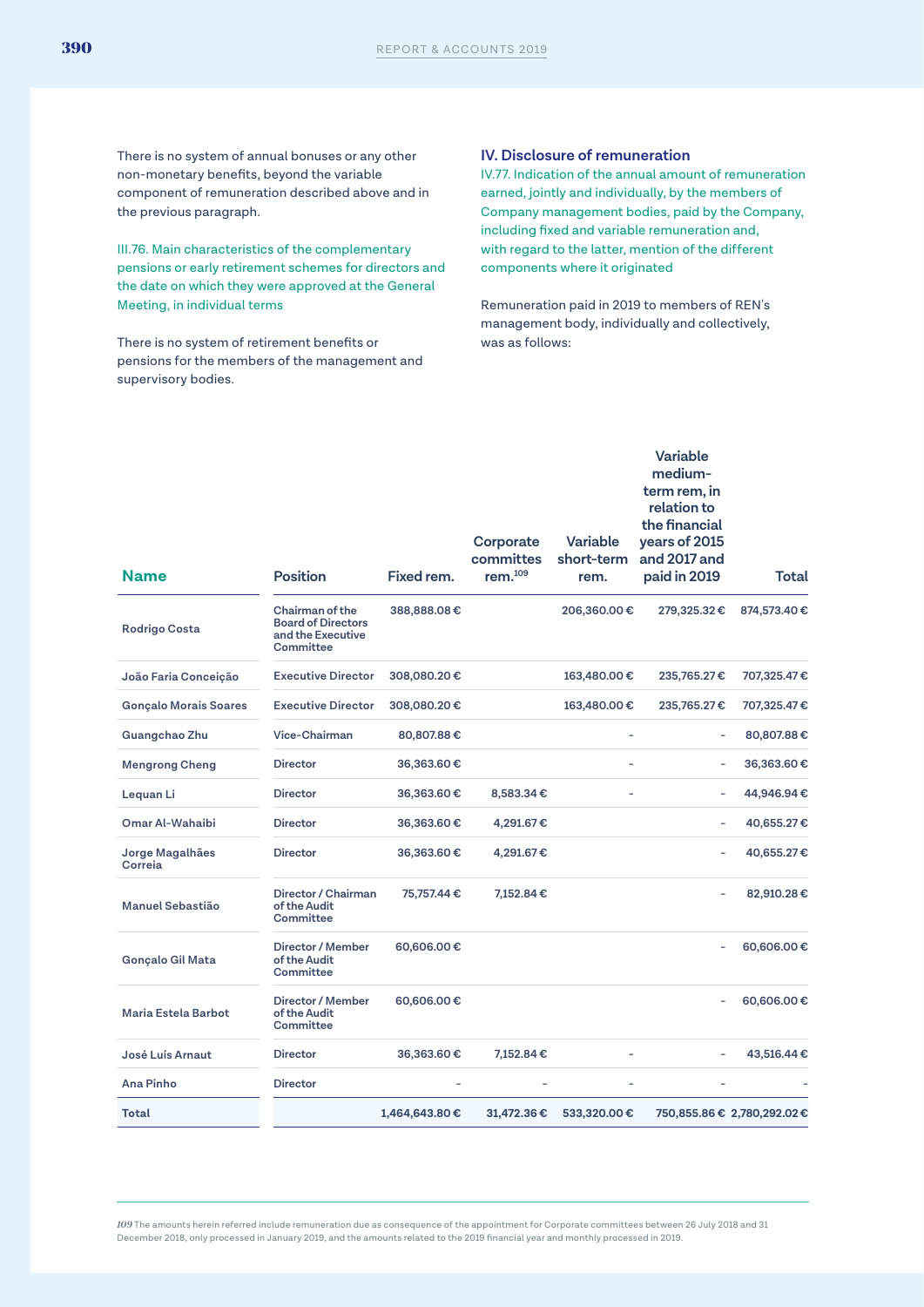STVR paid in 2019, as indicated in the table above, refers to the financial year of 2018.

Members of the Executive Committee were also awarded (but not paid) an additional remuneration parcel, for MTVR referring to the 2018 financial year, set in RU. Considering that the REN share price on the date MTVR was set was € 2,536, the number of RU awarded to each member of the Executive Committee is as follows:

- i. Rodrigo Costa 81,372.24 RU
- ii. João Faria Conceição 64,463.72 RU and
- iii. Gonçalo Morais Soares 64,463.72 RU

IV.78. Sums paid for any reason by other companies in a controlling or group relationship or which are subject to common control

The members of the corporate bodies of REN did not receive any amounts paid by other companies in a controlling or group relationship with REN.

IV.79. Remuneration paid in the form of profit sharing and/or payment of bonuses and the reasons why such bonuses and/or profit sharing were granted

There are no payments in the form of profit sharing and/or payment of bonuses, beyond the variable component of remuneration described above.

IV.80. Compensation paid or due to Ex Executive Directors for the termination of their duties during the term of office

In 2018, there were no amounts due or paid in the form of compensation to Ex-Executive Directors for the termination of their duties during office.

IV.81. Indication of the annual amount of remuneration earned, jointly and individually, by the members of the Company's supervisory bodies, for the purposes of Law No 28/2009, of 19 July.

With regard to the members of the Audit Committee, please see IV.77. above, and with regard to the Statutory Auditor, please see V.47. above.

IV.82. Indication of the remuneration in the relevant year of the Chairman of the General Meeting

In 2019, the Chairman of the General Meeting received the fixed annual amount of €15,000 for carrying out the respective duties.

**V. Agreements with remuneration implications** V.83. Contractual limitations for compensation to be paid for unfair dismissal of a director and its relation to the variable remuneration component

In accordance with the remuneration policy approved by the Remunerations Committee with regard to the financial year of 2019, which REN considers to be the adequate legal instrument for these purposes, in the event of unfair dismissal or termination of duties of an executive member of the Board of Directors through agreement, no compensation will be due, beyond that legally required, if such termination or dismissal is due to the unsuitable performance of the director. The consequences of the termination of the agreement are previously defined in accordance with the reasons for that termination. No other provision exists in the REN remuneration policy or in contractual clauses applicable to this matter, and as such, only the legal rules apply.

In the event of unfair dismissal or termination of duties of an Executive Director, no compensation, other than that legally owed, shall be due in the event of their inadequate performance.

The legally owed compensation, in the event of unfair dismissal, corresponds to the compensation for damages suffered, which must not exceed the amount of compensation that the director would otherwise have received up to the end of the elected term.

V.84. Reference to the existence and description, with indication of the amounts involved, of agreements between the Company and the members of the management body or other officers, in the meaning of Article 3(1)(23) of the of Regulation (EU) No 596/2014 of the European Parliament and of the Council of 16 April 2014, that would award compensation in the event of resignation, unfair dismissal or termination of the employment relationship, following a change in control over the Company (Article 245-A(1)(l)).

There are no agreements between REN and the members of the management body or other officers (in the meaning of Article 3(1)(23) of Regulation (EU) No 596/2014 of the European Parliament and of the Council of 16 April 2014), that would award compensation in the event of resignation or unfair dismissal or termination of the employment relationship, following a change in control over the Company.

**VI. Plans to allocate shares or stock options** VI.85. Identification of the plan and the respective recipients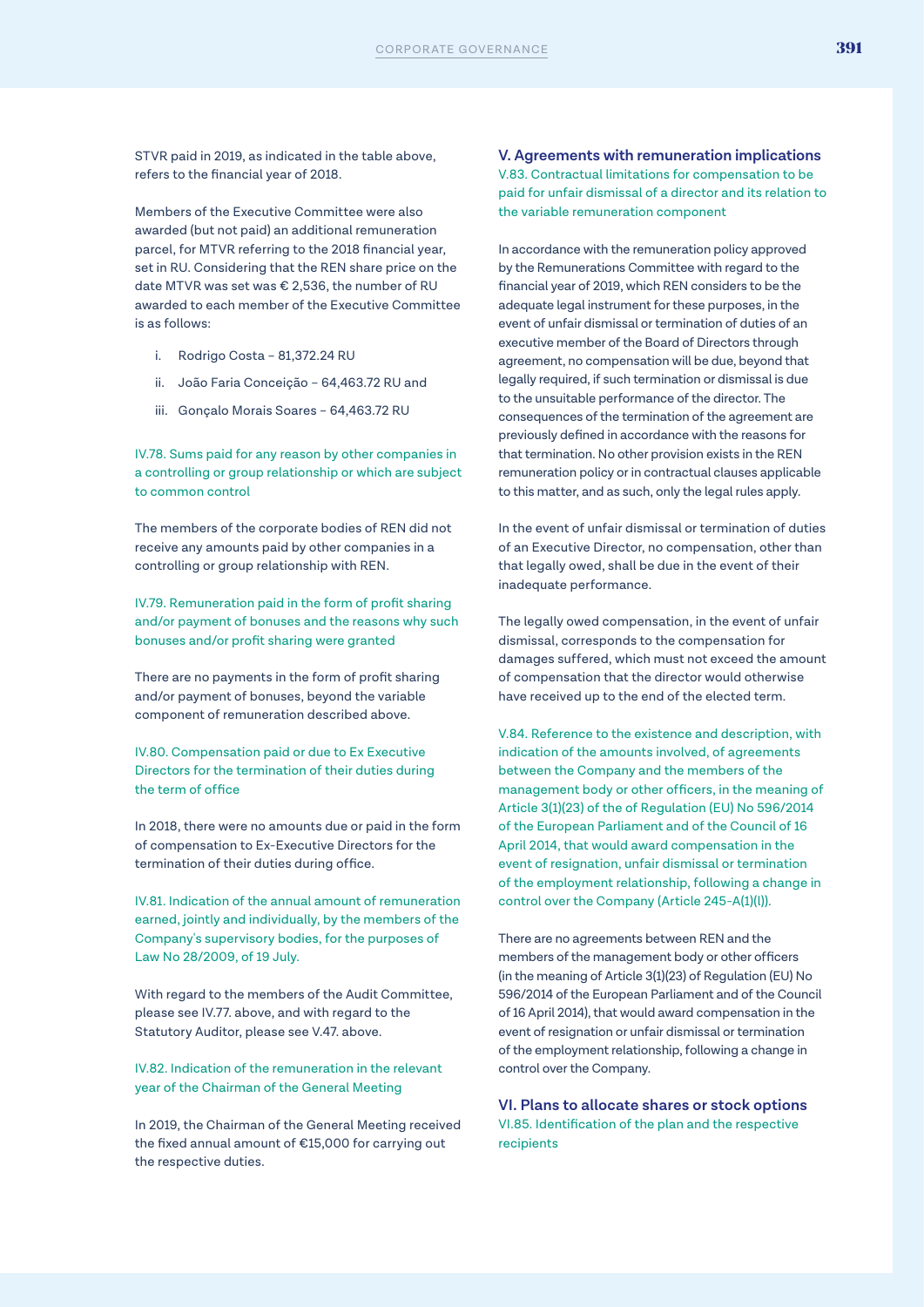There are no variable remuneration plans or programmes that consist of the awarding of shares, options to acquire shares or other incentive systems based on a variation of the price of shares (notwithstanding the method for calculating MTVR) for members of the management or supervisory bodies or persons discharging managerial functions, within the meaning of Article 3(1)(23) of Regulation (EU) No 596/2014 of the European Parliament and of the Council of 16 April 2014.

VI.86. Characteristics of the plan (conditions of allocation, shares non-transferability clauses, criteria relating to the share price and exercise price, period during which options can be exercised, characteristics of the allocated shares or options to be awarded, existence of incentives for the acquisition of shares and/or the exercising of options)

See VI.85 above

VI.87. Stock option rights allocated for the acquisition of shares where beneficiaries are the Company workers or employees

See VI.85. above.

VI.88. Control Mechanisms available in a possible scheme for worker participation in the share capital where voting rights shall not be directly exercised by said workers (Art. 245-A(1)(e)

There are no schemes for worker participation in the share capital of the Company.

#### **7.1.5. Transactions with related parties**

**I. Control mechanisms and procedures** I.89. Mechanisms implemented by the Company for purposes of controlling transactions with related parties (please see the concept resulting from IAS 24)

So as to provide for monitoring by the Audit Committee of transactions concluded or to be concluded by REN or its subsidiaries with related parties and the methodology to be adopted in the event of potential conflict of interests, the REN Audit Committee proposed to the Board of Directors an internal regulations for the «Analysis and Control of

Transactions with Related Parties and Prevention of Conflict of Interest», which were approved by the Board of Directors on 8 November 2012 and remain in effect.

In accordance with the internal regulations on «Analysis and Control of Transactions with Related Parties and Prevention of Conflict of Interest», which are in line with IAS 24 and recommendation I.V.1 of the IPCG Code, transactions conducted between a related party<sup>110</sup> and REN or its subsidiaries, which are covered by the following situations, shall be submitted by the management body for prior opinion by the Audit Committee<sup>111</sup>:

- a) The purchase and/or sale of goods, provision of services or contract work valued at over € 1,000,000.00;
- b) The acquisition or disposal of shareholdings;
- c) New loans, financing and subscription of financial investments resulting in an overall annual indebtedness exceeding € 100,000,000.00, except when it refers to a simple renewal of existing circumstances or operations undertaken within the framework of pre-existing contractual conditions.
- d) Any transaction which, though not covered by any of the above materiality criteria, has a value that exceeds € 1 million or must be considered relevant for this purpose by the Board of Directors by virtue of its nature or its particular liability to give rise to a conflict of interests.

In turn, any business between a Related Party and REN or one of its subsidiaries, which does not fall into any of the above circumstances, must be submitted by the management body to the Audit Committee for its subsequent consideration<sup>112</sup>.

If the Audit Committee issues an unfavourable prior expert opinion, approval of the transaction by the Board of Directors is required to and must be particularly well-grounded so as to demonstrate that the completion of the transaction is in line with pursuing the corporate interest of REN

*110* That is, a) a member of a REN management or supervisory body or of any other company in a controlling or group relationship with REN, pursuant to Article 21 of the Securities Code ('Subsidiaries') or b) any individual who, due to the post he or she holds in REN or in the Subsidiaries, serves in a senior or managerial capacity, or who has regular or occasional access to privileged information; or c) a shareholder who holds a qualified shareholding of at least 2% of REN's share capital or of that of the Subsidiaries, calculated in accordance with Article 20 of the Securities Code, or d) a third-party body, related to an Officer or a Relevant Shareholder by means of any relevant commercial or personal interest.

*111* See Point II.I(a) of the abovementioned internal regulation.

*112* See Point III(b) of the abovementioned internal regulation.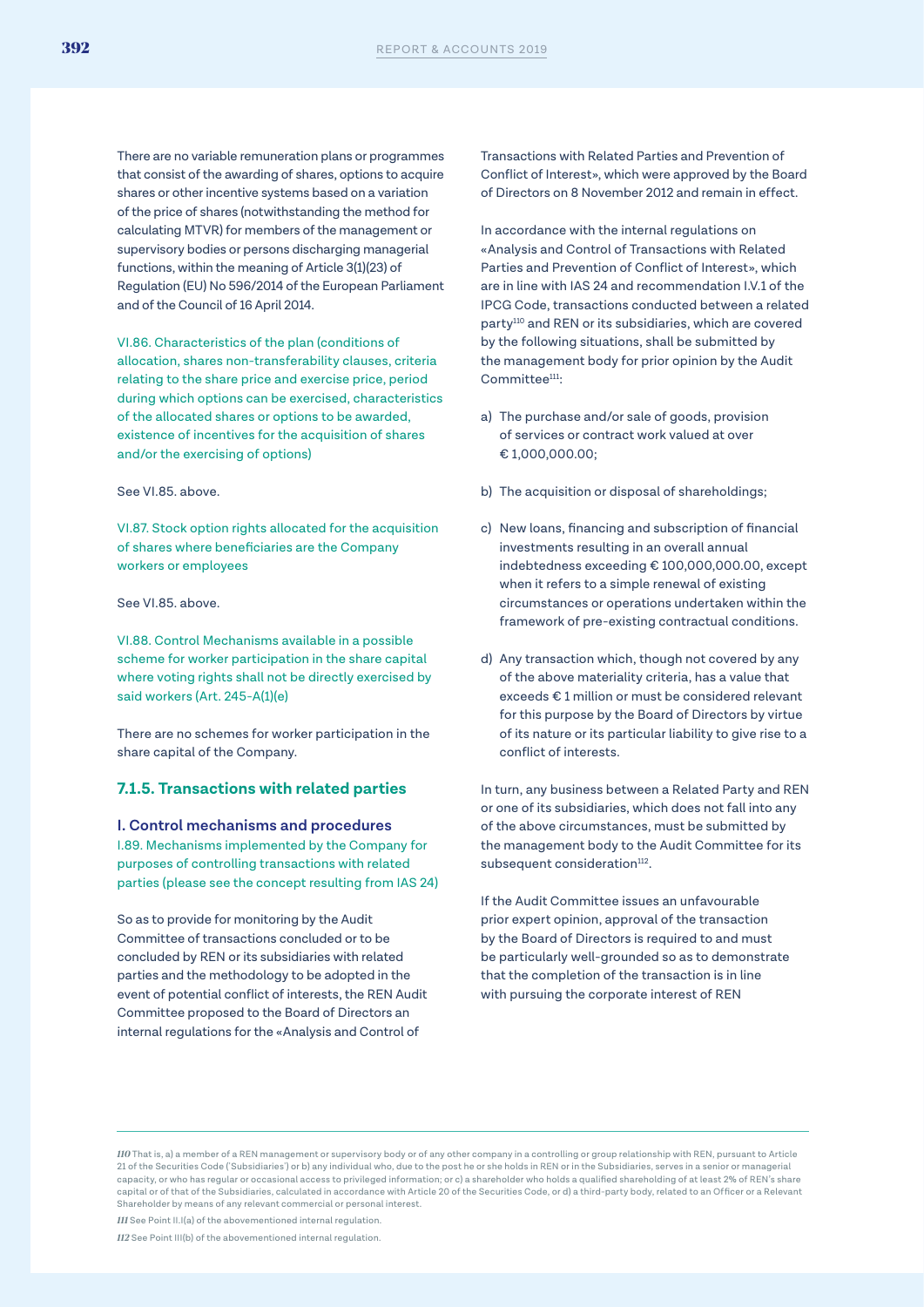or that of its subsidiaries and that the resulting advantages for them outweigh in a positive manner the disadvantages identified by the Audit Committee<sup>113</sup>.

Finally, the Audit Committee also submits recommendations to the Board of Directors with regard to measures to prevent and identify conflicts of interest<sup>114</sup>.

Moreover, in accordance with the Board of Directors internal regulations, transactions with related parties for sums exceeding € 500,000 or, regardless of the sum, any transaction which may be considered as not being executed under market conditions are matters which may not be delegated to the Executive Committee.

#### I.90. Indication of the transactions which were subject to control in the reference year

Pursuant to the internal regulations on the analysis and control of transactions with related parties and prevention of situations of conflict of interests, the Audit Committee had prior intervention in the following transactions, carried out between companies of REN Group and a holder of qualifying shareholdings or entities with which it is in a relationship pursuant Article 20 of the Securities Code, having issued a prior favourable opinion of such:

- a) Procurement of health insurance for REN Group companies and supplementary brokerage services entered into with a related party (Insurer Fidelity/ Multicare), for a period of one year renewable for one additional year, with the following characteristics:
- Approved by the competent bodies on 21 May 2019, with prior favourable opinion from the Auditing Committee;
- Competitive consultation procedure with award of the most cost-effective proposal;
- Amounts: REN Redes Energéticas Nacionais, SGPS, S.A. – 68,173.72€; REN – Rede Eléctrica Nacional, S.A. – 161,019.96€; REN - Gasodutos, S.A. – 274,513.40€; REN - Armazenagem, S.A. – 22,053.64€; REN Atlântico, Terminal de GNL, S.A. – 100,294.86€; Centro de Investigação em Energia REN - State Grid, S.A. – 29,477.96€; RENTELECOM -Comunicações, S.A. – 5,249.20€; REN Serviços, S.A. – 268,172.18€; and REN PRO, S.A. – 65,469.86 €.
- b) Award of contract with a related party (SPECO - Shandong Power Equipment Company, LTD., shareholder-related entity State Grid) to provide a 400/63kV transformer, 170 MVA for Alcochete substation and a 220/63 kV transformer, 170 MVA for Valdigem substation, with the following characteristics:
- Approved by the competent body on November 15, 2019, with prior favourable opinion from Auditing Committee;
- Tender limited by prior qualification with award to the most economically viable proposal;
- Amount: Lot 1 awarded to SPECO for a total amount of 2,629,912.00€ (the remaining lots were awarded to other companies).

I.91. Description of the procedures and criteria applicable to the intervention of the supervisory bodies for the purposes of assessing business between the Company and the holders of qualified shareholdings or entities with which they are in any relationship pursuant to Article 20 of the Portuguese Securities Code

See I.89. above. The procedures and criteria outlined herein are applicable to transactions with the holders of qualified shareholdings or entities with which they are in any relationship pursuant to Article 20 of the Securities Code, given that these are by definition considered to be related parties in accordance with internal regulations for the «Analysis and Control of Transactions with Related Parties and Prevention of Conflict of Interest».

#### **II. Information relating to business**

II.92. Indication of the location of accounting documents providing information regarding business with Related Parties, in accordance with IAS 24 or, alternatively, reproductions of this information

Point 34 of the Appendix to the financial statements of the 2019 Management Report, in accordance with IAS 24, includes a description of the principal elements of business with Related Parties, including business and operations carried out between the Company and holders of qualified shareholdings or associated entities.

Business between the Company and the holders of qualified shareholdings or entities with which they are in any relationship pursuant to Article 20 of the Securities Code was conducted under normal market conditions, during normal REN business, and was largely a result of regulatory obligations.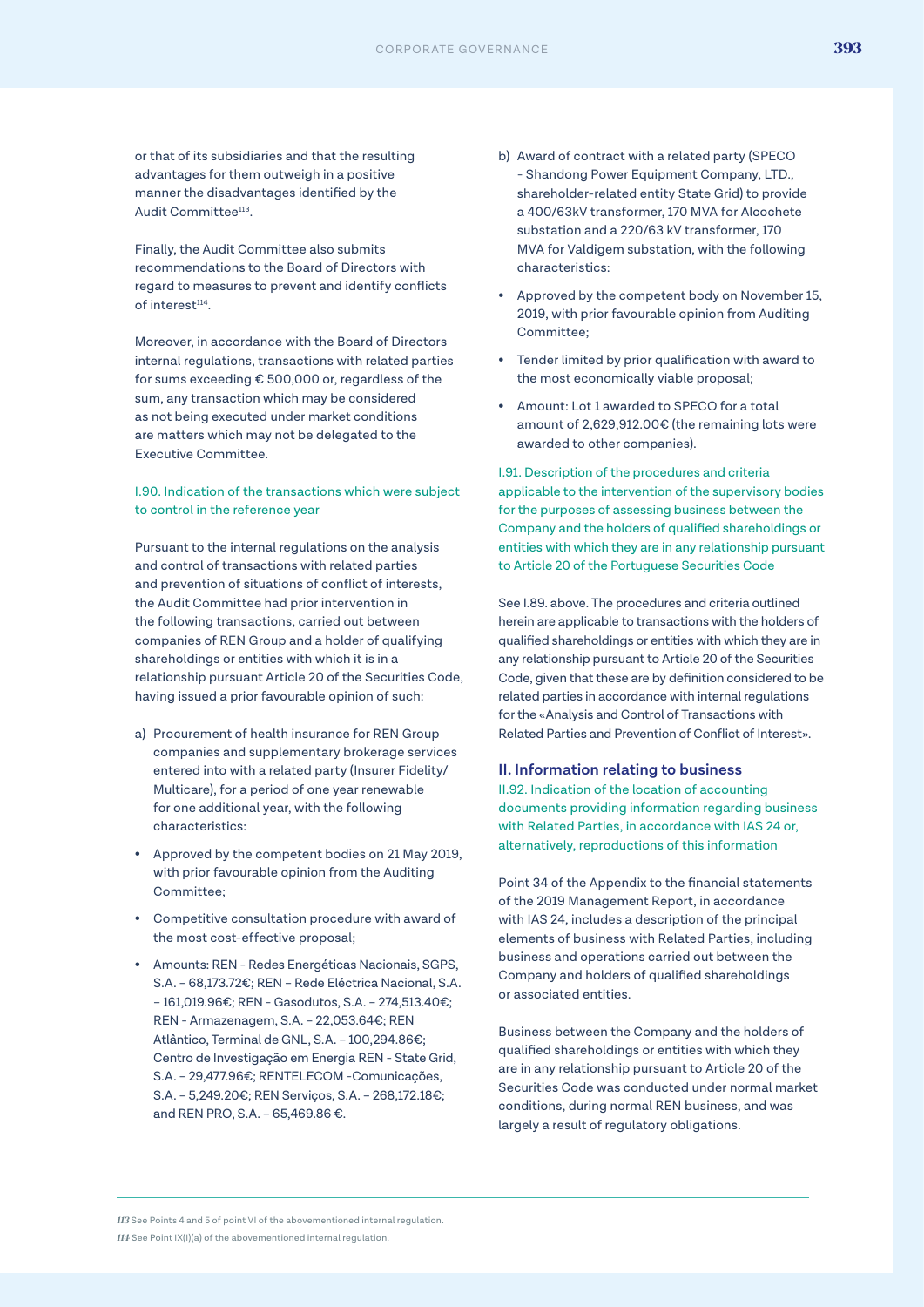#### **PART II**

#### **7.2. Assessment of Corporate Governance**

#### **1. Identification of the Code of Corporate Governance adopted**

With regard to the disclosure of information on corporate governance, as an issuer of shares that are admitted to trading on the Euronext Lisbon regulated market, REN is subject to the regime established in the Securities Code, Law No 28/2009 of June 19, and CMVM Regulation No 4/2013 (the latter was approved in 2013 and is applicable to government reports for this year).

In accordance with Article 2 of CMVM Regulation No 4/2013, the Corporate Governance Code which the company is subject to or has voluntarily decided to implement must be identified.

The place where the Corporate Governance Code(s) to which the Company is subject is made available to the public shall also be indicated (Article 245-A(1)(p))

When preparing this report, REN referred to the Portuguese Institute of Corporate Governance Code, approved in 2018, available at https://cgov.pt/images/ ficheiros/2018/codigo-pt-2018-ebook.pdf, as well as its rules of interpretation, available at the same address.

#### **2. Analysis of compliance with the Corporate Governance Code adopted**

Pursuant to Article 245-A(1)(o) of the Securities Code, a statement shall be included on the acceptance of the Corporate Governance Code to which the issuer is subject, stating any divergence from the said code and the reasons for the divergence.

In accordance with Regulation 4/2013, in conjunction with the Corporate Governance Code of the Portuguese Institute of Corporate Governance and its respective interpretative rules, the information submitted should include, for each recommendation:

a) Information that enables the verification of compliance with the recommendation or referring to the part of the report where the issue is discussed in detail (chapter, title, paragraph, page);

- b) Grounds for the potential non-compliance or partial compliance thereof (i.e. compliance with only part of the sub-recommendations, where applicable);
- c) In the event of non-compliance or partial compliance (i.e. compliance with only part of the sub-recommendations, where applicable), the details of any alternative mechanism adopted by the company for the purpose of pursuing the same objective of the recommendation, in this case, the company's judgment as to the existence of equivalence to compliance may be included.

As mentioned above, REN took the decision to adopt all recommendations laid out in the IPCG Code.

Therefore, REN hereby declares that it fully adopts all the abovementioned Portuguese Institute of Corporate Governance recommendations on corporate governance matters laid down in said Code, except for Recommendations III.1 and VII.2.1 which are not adopted for the reasons described below, Recommendations II.5, III.5, III.7, V.3.4, V.4.2, VII.2.4 and VII.2.5 which are not applicable to REN, Recommendation III.9 which is in part adopted and in what regards the Remmuneration Committee should be considered materially adopted, Recommendation V.2.4, which is in part not applicable and in part adopted, Recommendation V.4.3 which is in part non applicable and in part não adopted, Recommendation V.4.4 which is in part not applicable and in part should be considered materially adopted, and without prejudice to Recommendations I.2.1, II.2, II.3, II.4, III.8 and IV.1 which should be considered materially adopted.

The chart below identifies IPCG Code recommendations and individually mentions those that have been adopted by REN and those that have not. It also indicates the chapters in this report where a more detailed description of measures taken for their adoption may be found with the aim of complying with the said recommendations.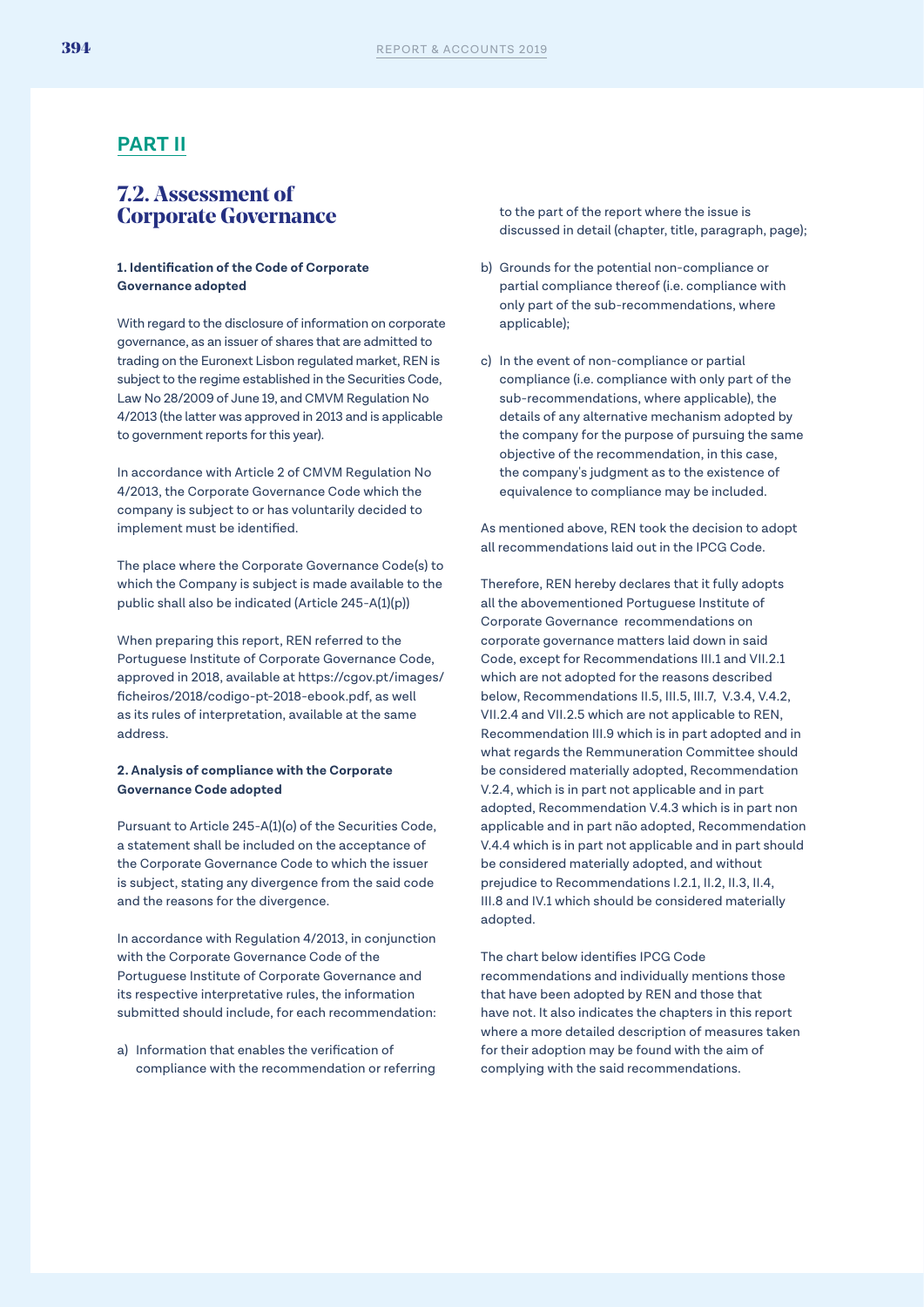|        | Corporate governance code                                                                                                                                                                                                                                                                                                                                                                                                                                                                                                                                 | <b>Assessment Comments</b>         |                                                                                                                                                                                                                                                                                                                                                                                                                                                                                                                                                                                                                                                                                                                                                                                                                                                                                                                                                                                                             |
|--------|-----------------------------------------------------------------------------------------------------------------------------------------------------------------------------------------------------------------------------------------------------------------------------------------------------------------------------------------------------------------------------------------------------------------------------------------------------------------------------------------------------------------------------------------------------------|------------------------------------|-------------------------------------------------------------------------------------------------------------------------------------------------------------------------------------------------------------------------------------------------------------------------------------------------------------------------------------------------------------------------------------------------------------------------------------------------------------------------------------------------------------------------------------------------------------------------------------------------------------------------------------------------------------------------------------------------------------------------------------------------------------------------------------------------------------------------------------------------------------------------------------------------------------------------------------------------------------------------------------------------------------|
| ı.     | <b>General provisions</b>                                                                                                                                                                                                                                                                                                                                                                                                                                                                                                                                 |                                    |                                                                                                                                                                                                                                                                                                                                                                                                                                                                                                                                                                                                                                                                                                                                                                                                                                                                                                                                                                                                             |
|        | General Principle: Corporate Governance should promote and enhance the performance of companies, as well as of the capital markets,<br>and strengthen the trust of investors, employees and the general public in the quality and transparency of management and supervision,<br>as well as in the sustained development of the companies                                                                                                                                                                                                                 |                                    |                                                                                                                                                                                                                                                                                                                                                                                                                                                                                                                                                                                                                                                                                                                                                                                                                                                                                                                                                                                                             |
| 1.1.   | Company's relationship with investors and disclosure<br>Principle: Companies, in particular its directors, should treat shareholders and other investors equitably, namely by ensuring mechanisms<br>and procedures are in place for the suitable management and disclosure of information.                                                                                                                                                                                                                                                               |                                    |                                                                                                                                                                                                                                                                                                                                                                                                                                                                                                                                                                                                                                                                                                                                                                                                                                                                                                                                                                                                             |
| 1.1.1. | The Company should establish mechanisms to ensure, in a suitable and<br>rigorous form, the production, management and timely disclosure of<br>information to its governing bodies, shareholders, investors and other<br>stakeholders, financial analysts, and to the markets in general.                                                                                                                                                                                                                                                                  | Adopted                            | Part I, chapter 7.1.3. s. III 55 and<br>chapters 7.1.2. s. II 18 and III 38 and<br>7.1.3. ss. III 54 and IV 56                                                                                                                                                                                                                                                                                                                                                                                                                                                                                                                                                                                                                                                                                                                                                                                                                                                                                              |
| 1.2.   | Diversity in the composition and functioning of the company's governing bodies<br>Principle I.2.A: Companies ensure diversity in the composition of its governing bodies, and the adoption of requirements based on<br>individual merit, in the appointment procedures that are exclusively within the powers of the shareholders.<br>Principle I.2.B: Companies should be provided with clear and transparent decision structures and ensure a maximum effectiveness of the<br>functioning of their governing bodies and commissions.                    |                                    |                                                                                                                                                                                                                                                                                                                                                                                                                                                                                                                                                                                                                                                                                                                                                                                                                                                                                                                                                                                                             |
| 1.2.1. | Companies should establish standards and requirements regarding<br>the profile of new members of their governing bodies, which are<br>suitable according to the roles to be carried out. Besides individual<br>attributes (such as competence, independence, integrity, availability,<br>and experience), these profiles should take into consideration general<br>diversity requirements, with particular attention to gender diversity,<br>which may contribute to a better performance of the governing body<br>and to the balance of its composition. | Adopted<br>(equivalent<br>explain) | Part I, chapter 7.1.2. s. II.16, II.27, II.29<br>and Part II, chapter 3<br>Considering the shareholders' structure<br>of REN, the company believes that<br>the choice and appointment of the<br>members of its governing bodies<br>must firstly fall on the shareholders,<br>without prejudice of Nominations<br>and Appraisals Committee, within<br>the scope of its functions, submitting<br>lists of persons recommended<br>for appointment, preparing<br>recommendations based on the,<br>on one side, individual attributes<br>(such as professional qualifications,<br>knowledge, availability, integrity and<br>professional experience) and, on the<br>other side, diversity requirements<br>(with particular attention to gender<br>diversity as an essential vector for<br>professional development, efficiency<br>and competitiveness), required for<br>the members of the corporate bodies,<br>being in the process of discussing the<br>adoption of a policy to formalise these<br>principles. |
| 1.2.2. | The company's managing and supervisory boards, as well as their<br>committees, should have internal regulations — namely regulating<br>the performance of their duties, their Chairmanship, periodicity of<br>meetings, their functioning and the duties of their members $-$ , and<br>detailed minutes of the meetings of each of these bodies should be<br>carried out.                                                                                                                                                                                 | <b>Adopted</b>                     | Part 1, chapter 7.1.2. ss. II.22, II.27, II.29,<br>II.34 and chapter 7.1.4. s. II.67                                                                                                                                                                                                                                                                                                                                                                                                                                                                                                                                                                                                                                                                                                                                                                                                                                                                                                                        |
| 1.2.3. | The internal requlations of the governing bodies $-$ the managing body,<br>the supervisory body and their respective committees $-$ should be<br>disclosed, in full, on the company's website.                                                                                                                                                                                                                                                                                                                                                            | <b>Adopted</b>                     | Part 1, chapter 7.1.2. ss. II.22, II.27, II.29,<br>III.34 and chapter 7.1.3. s. V.61                                                                                                                                                                                                                                                                                                                                                                                                                                                                                                                                                                                                                                                                                                                                                                                                                                                                                                                        |
| 1.2.4. | The composition, the number of annual meetings of the managing and<br>supervisory bodies, as well as of their committees, should be disclosed<br>on the company's website.                                                                                                                                                                                                                                                                                                                                                                                | <b>Adopted</b>                     | Part 1 chapter 7.1.2. ss. II.23, III.35 and<br>chapter 7.1.4. s. II.67                                                                                                                                                                                                                                                                                                                                                                                                                                                                                                                                                                                                                                                                                                                                                                                                                                                                                                                                      |
| 1.2.5. | The company's internal regulations should provide for the existence<br>and ensure the functioning of mechanisms to detect and prevent<br>irregularities, as well as the adoption of a policy for the communication<br>of irregularities (whistleblowing) that guarantees the suitable means of<br>communication and treatment of those irregularities, but safeguarding<br>the confidentiality of the information transmitted and the identity of<br>its provider, whenever such confidentiality requested.                                               | <b>Adopted</b>                     | Part 1, chapter 7.1.3. s. II.49, II.54 and<br>Part II, chapter 3                                                                                                                                                                                                                                                                                                                                                                                                                                                                                                                                                                                                                                                                                                                                                                                                                                                                                                                                            |
| 1.3.   | Relationships between the company bodies<br>Principle: Members of the company's boards, especially directors, should create, considering the duties of each of the boards, the<br>appropriate conditions to ensure balanced and efficient measures to allow for the different governing bodies of the company to act in a<br>harmonious and coordinated way, in possession of the suitable amount of information in order to carry out their respective duties.                                                                                           |                                    |                                                                                                                                                                                                                                                                                                                                                                                                                                                                                                                                                                                                                                                                                                                                                                                                                                                                                                                                                                                                             |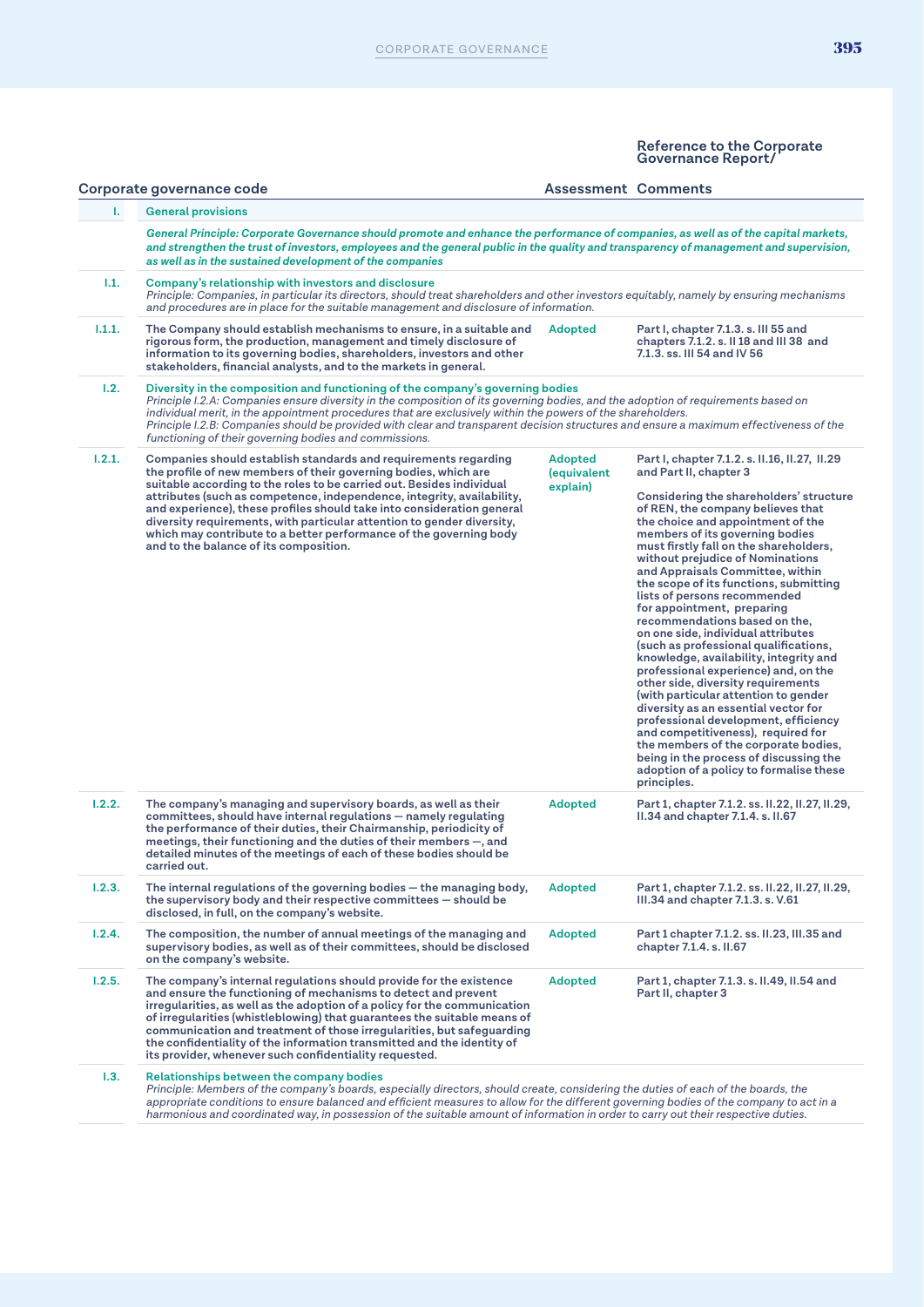|        | Corporate governance code                                                                                                                                                                                                                                                                                                                                                                                                                                                                                                                                                                                                                                                                            | <b>Assessment Comments</b>                |                                                                                                                                                                                                                                                                                                                                                                                                                                                                                                                                                                                                                                                                                             |
|--------|------------------------------------------------------------------------------------------------------------------------------------------------------------------------------------------------------------------------------------------------------------------------------------------------------------------------------------------------------------------------------------------------------------------------------------------------------------------------------------------------------------------------------------------------------------------------------------------------------------------------------------------------------------------------------------------------------|-------------------------------------------|---------------------------------------------------------------------------------------------------------------------------------------------------------------------------------------------------------------------------------------------------------------------------------------------------------------------------------------------------------------------------------------------------------------------------------------------------------------------------------------------------------------------------------------------------------------------------------------------------------------------------------------------------------------------------------------------|
| 1.3.1. | The bylaws, or other equivalent means adopted by the company,<br>should establish mechanisms that, within the limits of applicable laws,<br>permanently ensure the members of the managing and supervisory<br>boards are provided with access to all the information and company's<br>collaborators, in order to appraise the performance, current situation<br>and perspectives for further developments of the company, namely<br>including minutes, documents supporting decisions that have been<br>taken, calls for meetings, and the archive of the meetings of the<br>managing board, without impairing the access to any other documents<br>or people that may be requested for information. | <b>Adopted</b>                            | Part 1, chapter 7.1.2. ss. II.18 and III 38                                                                                                                                                                                                                                                                                                                                                                                                                                                                                                                                                                                                                                                 |
| 1.3.2. | Each of the company's boards and committees should ensure the<br>timely and suitable flow of information, especially regarding the<br>respective calls for meetings and minutes, necessary for the exercise<br>of the competences, determined by law and the bylaws, of each of the<br>remaining boards and committees.                                                                                                                                                                                                                                                                                                                                                                              | <b>Adopted</b>                            | Part 1, chapter 7.1.2. ss. II 18 II 23 and<br>III 38                                                                                                                                                                                                                                                                                                                                                                                                                                                                                                                                                                                                                                        |
| I.4.   | <b>Conflicts of interest</b><br>Principle: The existence of current or potential conflicts of interest, between members of the company's boards or committees and the<br>company, should be prevented. The non-interference of the conflicted member in the decision process should be guaranteed                                                                                                                                                                                                                                                                                                                                                                                                    |                                           |                                                                                                                                                                                                                                                                                                                                                                                                                                                                                                                                                                                                                                                                                             |
| 1.4.1. | The duty should be imposed, to the members of the company's<br>boards and committees, of promptly informing the respective board<br>or committee of facts that could constitute or give rise to a conflict<br>between their interests and the company's interest.                                                                                                                                                                                                                                                                                                                                                                                                                                    | <b>Adopted</b>                            | Part 1, chapter 7.1.2. ss. II.18 and II 29                                                                                                                                                                                                                                                                                                                                                                                                                                                                                                                                                                                                                                                  |
| 1.4.2. | Procedures should be adopted to guarantee that the member in<br>conflict does not interfere in the decision-making process, without<br>prejudice to the duty to provide information and other clarifications<br>that the board, the committee or their respective members may<br>request.                                                                                                                                                                                                                                                                                                                                                                                                            | <b>Adopted</b>                            | Part 1, chapter 7.1.2. s. II.18                                                                                                                                                                                                                                                                                                                                                                                                                                                                                                                                                                                                                                                             |
| 1.5.   | <b>Related party transactions</b><br>Principle: Due to the potential risks that they may hold, transactions with related parties should be justified by the interest of the company<br>and carried out under market conditions, subject to principles of transparency and adequate supervision.                                                                                                                                                                                                                                                                                                                                                                                                      |                                           |                                                                                                                                                                                                                                                                                                                                                                                                                                                                                                                                                                                                                                                                                             |
| 1.5.1. | The managing body should define, in accordance with a previous<br>favourable and binding opinion of the supervisory body, the type,<br>the scope and the minimum individual or aggregate value of related<br>party transactions that: (i) require the previous authorization of<br>the managing board, and (ii) due to their increased value require an<br>additional favourable report of the supervisory body.                                                                                                                                                                                                                                                                                     | <b>Adopted</b>                            | Part 1, chapters 7.1.1. s. II 10<br>and 7.1.5 s. 189                                                                                                                                                                                                                                                                                                                                                                                                                                                                                                                                                                                                                                        |
| 1.5.2. | The managing body should report all the transactions contained in<br>Recommendation I.5.1. to the supervisory body, at least every six<br>months.                                                                                                                                                                                                                                                                                                                                                                                                                                                                                                                                                    | <b>Adopted</b>                            | Part 1, chapter 7.1.1. s. II 10                                                                                                                                                                                                                                                                                                                                                                                                                                                                                                                                                                                                                                                             |
| Ш.     | <b>Shareholders and general meetings</b>                                                                                                                                                                                                                                                                                                                                                                                                                                                                                                                                                                                                                                                             |                                           |                                                                                                                                                                                                                                                                                                                                                                                                                                                                                                                                                                                                                                                                                             |
| II.A.  | Principle: As an instrument for the efficient functioning of the company and the fulfilment of the corporate purpose of the company, the<br>suitable involvement of the shareholders in matters of corporate governance is a positive factor for the company's governance.                                                                                                                                                                                                                                                                                                                                                                                                                           |                                           |                                                                                                                                                                                                                                                                                                                                                                                                                                                                                                                                                                                                                                                                                             |
| II.B.  | Principle: The company should stimulate the personal participation of shareholders in general meetings, which is a space for<br>communication by the shareholders with the company's boards and committees and also of reflection about the company itself                                                                                                                                                                                                                                                                                                                                                                                                                                           |                                           |                                                                                                                                                                                                                                                                                                                                                                                                                                                                                                                                                                                                                                                                                             |
| II.C.  | Principle: The company should also allow the participation of its shareholders in the general meeting through digital means, postal votes<br>and, especially, electronic votes, unless this is deemed to be disproportionate, namely taking into account the associated costs.                                                                                                                                                                                                                                                                                                                                                                                                                       |                                           |                                                                                                                                                                                                                                                                                                                                                                                                                                                                                                                                                                                                                                                                                             |
| II.1.  | The company should not set an excessively high number of shares<br>to confer voting rights, and it should make its choice clear in the<br>corporate governance report every time its choice entails a diversion<br>from the general rule: that each share has a corresponding vote.                                                                                                                                                                                                                                                                                                                                                                                                                  | <b>Adopted</b>                            | Part 1, chapter 7.1.2. s. II 12                                                                                                                                                                                                                                                                                                                                                                                                                                                                                                                                                                                                                                                             |
| II.2.  | The company should not adopt mechanisms that make decision<br>making by its shareholders (resolutions) more difficult, specifically, by<br>setting a quorum higher than that established by law.                                                                                                                                                                                                                                                                                                                                                                                                                                                                                                     | <b>Adopted</b><br>(equivalent<br>explain) | Part 1, chapter 7.1.2. s. II 14<br>The company deems that the majorities<br>provided for in Articles 11(2) and (3) of<br>the Bylaws, which are more strict than<br>those defined by law, are justified by<br>the fact that the matters in question are<br>strategic and of structural importance,<br>and as such requiring a broader<br>consensus from shareholders.<br>With regard to the majority me to in<br>Article 11(3), this is justified by the fact<br>that the articles in question are aimed<br>at enabling the company to monitor<br>compliance with several legal obligations<br>and ERSE (Energy Services Regulatory<br>Authority) Decision on the full unbundling<br>regime. |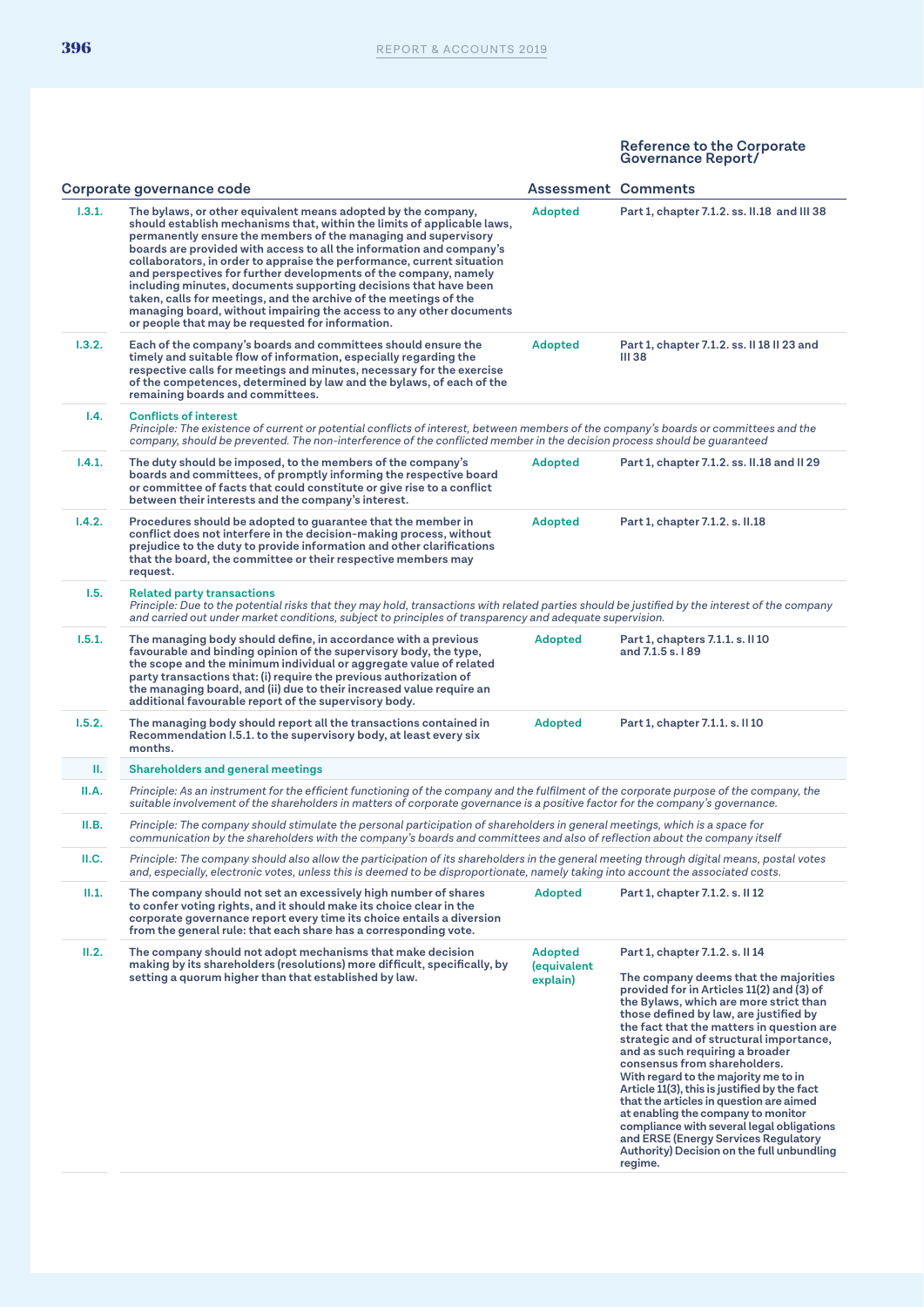|        | Corporate governance code                                                                                                                                                                                                                                                                                                                                                                                                                                                                                            | <b>Assessment Comments</b>                       |                                                                                                                                                                                                                                                                                                                                                                                                                                                                                                                                                                                                                                                                                                                                                                                                                                                                                |
|--------|----------------------------------------------------------------------------------------------------------------------------------------------------------------------------------------------------------------------------------------------------------------------------------------------------------------------------------------------------------------------------------------------------------------------------------------------------------------------------------------------------------------------|--------------------------------------------------|--------------------------------------------------------------------------------------------------------------------------------------------------------------------------------------------------------------------------------------------------------------------------------------------------------------------------------------------------------------------------------------------------------------------------------------------------------------------------------------------------------------------------------------------------------------------------------------------------------------------------------------------------------------------------------------------------------------------------------------------------------------------------------------------------------------------------------------------------------------------------------|
| II.3.  | The company should implement adequate means for the exercise of                                                                                                                                                                                                                                                                                                                                                                                                                                                      | <b>Adopted</b>                                   | Part 1, chapter 7.1.2. s. II 12                                                                                                                                                                                                                                                                                                                                                                                                                                                                                                                                                                                                                                                                                                                                                                                                                                                |
|        | voting rights through postal votes, including by electronic means.                                                                                                                                                                                                                                                                                                                                                                                                                                                   | (equivalent<br>explain)                          | As regards the vote by electronic mail,<br>where there is an express reference in<br>the notice of the meeting of the General<br>Meeting, the shareholders may exercise<br>the right to vote in such a manner, under<br>the terms, period and conditions that<br>may be defined in the relevant notice <sup>115</sup> .<br>In addition, in view of the absence of<br>postal votes received at the last general<br>meeting <sup>116</sup> , REN has considered that<br>electronic voting is not an added value<br>for its shareholders.<br>In general, REN deems that the<br>participation of its shareholders<br>in general meetings is assured<br>through correspondence voting and<br>representation mechanisms.<br>In summary, REN considers that<br>it has the necessary mechanisms<br>to encourage its shareholders to<br>participate and to vote in general<br>meetings. |
| II.4.  | The company should implement adequate means in order for its<br>shareholders to be able to digitally participate in general meetings.                                                                                                                                                                                                                                                                                                                                                                                | <b>Adopted</b><br><i>(equivalent</i><br>explain) | Part I, chapter 7.1.2. s. II 12<br>REN gives preference to in person<br>attendance in the Annual General<br>Meeting, whether it be for promoting<br>participation and discussion or for<br>avoiding eventual issues regarding<br>violation of privacy and data protection.<br>With the mechanisms implemented,<br>REN considers that it has the necessary<br>mechanisms to entice its shareholders<br>to participate and vote in the general<br>meetings.                                                                                                                                                                                                                                                                                                                                                                                                                      |
| II.5.  | The bylaws, which specify the limitation of the number of votes<br>that can be held or exercised by a sole shareholder, individually or in<br>coordination with other shareholders, should equally provide that, at<br>least every 5 years, the amendment or maintenance of this rule will<br>be subject to a shareholder resolution — without increased quorum in<br>comparison to the legally established $-$ and in that resolution, all votes<br>cast will be counted without observation of the imposed limits. | N/A                                              | Part 1, chapter 7.1.1. ss. 12 e 15<br>There is no mechanism in the<br>Articles of Association to renew or<br>repeal these statutory rules, as they<br>exist in compliance with legal and<br>administrative requirements. Therefore,<br>this recommendation must be<br>considered not applicable to REN.                                                                                                                                                                                                                                                                                                                                                                                                                                                                                                                                                                        |
| II.6.  | The company should not adopt mechanisms that imply payments or<br>assumption of fees in the case of the transfer of control or the change<br>in the composition of the managing body, and which are likely to harm<br>the free transferability of shares and a shareholder assessment of the<br>performance of the members of the managing body.                                                                                                                                                                     | <b>Adopted</b>                                   | Part 1, chapter 7.1.1. s. I.4                                                                                                                                                                                                                                                                                                                                                                                                                                                                                                                                                                                                                                                                                                                                                                                                                                                  |
| III.   | Non executive management, monitoring and supervision                                                                                                                                                                                                                                                                                                                                                                                                                                                                 |                                                  |                                                                                                                                                                                                                                                                                                                                                                                                                                                                                                                                                                                                                                                                                                                                                                                                                                                                                |
| III.A. | Principle: The composition of the supervisory body and the non-executive directors should provide the company with a balanced and<br>suitable diversity of skills, knowledge, and professional experience.                                                                                                                                                                                                                                                                                                           |                                                  |                                                                                                                                                                                                                                                                                                                                                                                                                                                                                                                                                                                                                                                                                                                                                                                                                                                                                |
| III.B. | Principle: The supervisory body should carry out a permanent oversight of the company's managing body, also in a preventive perspective,<br>following the company's activity and, in particular, the decisions of fundamental importance.                                                                                                                                                                                                                                                                            |                                                  |                                                                                                                                                                                                                                                                                                                                                                                                                                                                                                                                                                                                                                                                                                                                                                                                                                                                                |
| III.C. | Princípio: O órgão de fiscalização deve desenvolver uma fiscalização permanente da administração da sociedade, também numa<br>perspetiva preventiva, acompanhando a atividade da sociedade e, em particular, as decisões de fundamental importância para<br>a sociedade.                                                                                                                                                                                                                                             |                                                  |                                                                                                                                                                                                                                                                                                                                                                                                                                                                                                                                                                                                                                                                                                                                                                                                                                                                                |

*115* See Article 12(6) of REN's Articles of Association

*116* REN's shareholder structure and the fact it includes a large number of professional investors which, according to market practice, are typically represented<br>at the General Shareholders' Meeting by their relevant fina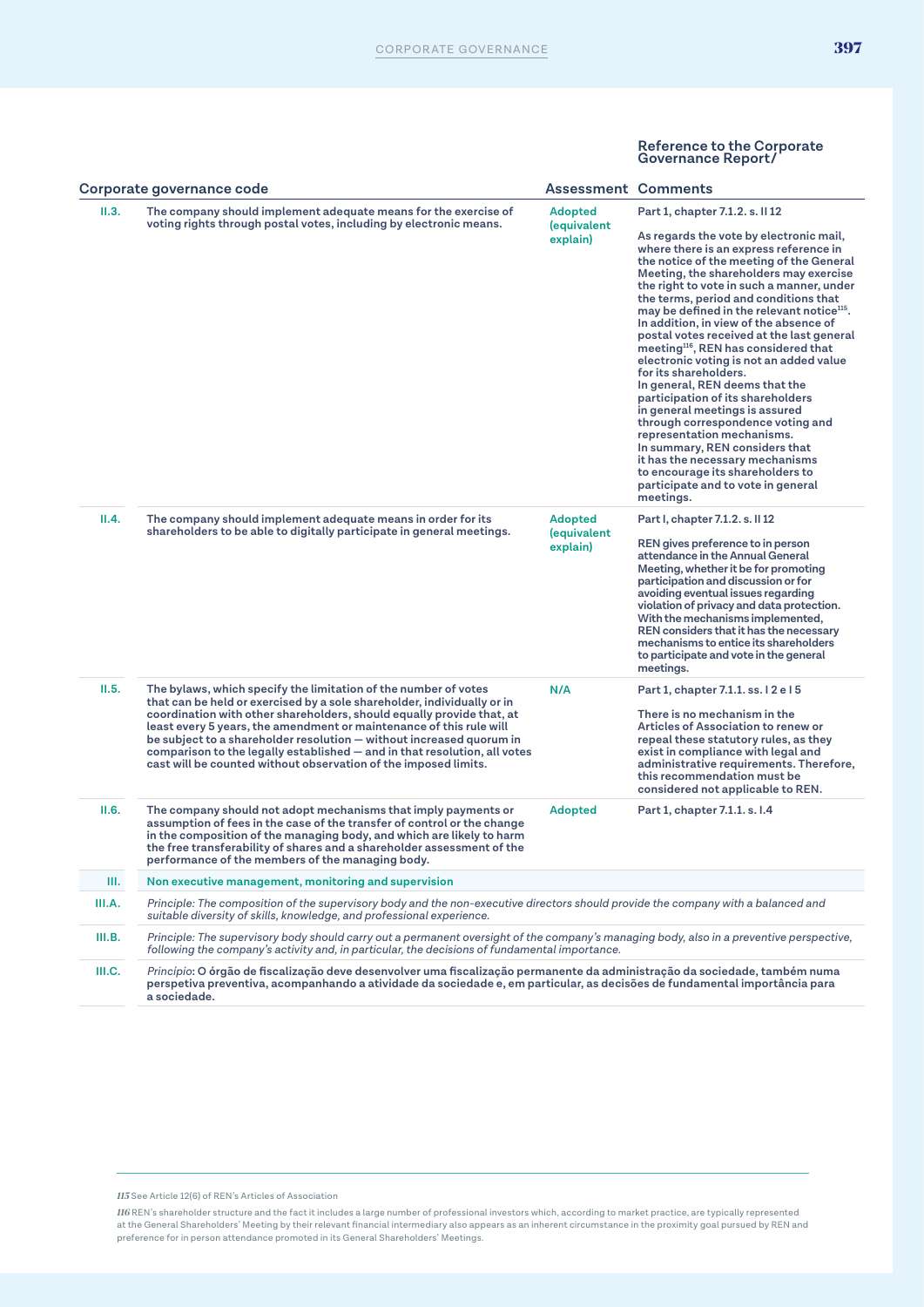| Corporate governance code |                                                                                                                                                                                                                                                                                                                                                                                                                                                                                                                                                                                                                                                                                                                                                                                                                                                                                                                                                                                                                                                                                                                                                                                                                                                                                                                                                                                                                                                                                                                                                                                                                                                                                                                                                                                     | <b>Assessment Comments</b> |                                                                                                                                                                                                                                                                                                                                                                                                                                                                                                                                                                                                                                                                    |
|---------------------------|-------------------------------------------------------------------------------------------------------------------------------------------------------------------------------------------------------------------------------------------------------------------------------------------------------------------------------------------------------------------------------------------------------------------------------------------------------------------------------------------------------------------------------------------------------------------------------------------------------------------------------------------------------------------------------------------------------------------------------------------------------------------------------------------------------------------------------------------------------------------------------------------------------------------------------------------------------------------------------------------------------------------------------------------------------------------------------------------------------------------------------------------------------------------------------------------------------------------------------------------------------------------------------------------------------------------------------------------------------------------------------------------------------------------------------------------------------------------------------------------------------------------------------------------------------------------------------------------------------------------------------------------------------------------------------------------------------------------------------------------------------------------------------------|----------------------------|--------------------------------------------------------------------------------------------------------------------------------------------------------------------------------------------------------------------------------------------------------------------------------------------------------------------------------------------------------------------------------------------------------------------------------------------------------------------------------------------------------------------------------------------------------------------------------------------------------------------------------------------------------------------|
| III.1.                    | Without prejudice to question the legal powers of the chair of the<br>managing body, if he or she is not independent, the independent<br>directors should appoint a coordinator (lead independent director),<br>from amongst them, namely, to: (i) act, when necessary, as an<br>interlocutor near the chair of the board of directors and other directors,<br>(ii) make sure there are the necessary conditions and means to carry<br>out their functions; and (iii) coordinate the independent directors in the<br>assessment of the performance of the managing body, as established<br>in recommendation V.1.1.                                                                                                                                                                                                                                                                                                                                                                                                                                                                                                                                                                                                                                                                                                                                                                                                                                                                                                                                                                                                                                                                                                                                                                 | Not adopted                | Part 1 chapter 7.1.2. s. II.18<br>Under the terms of the BoD Regulation,<br>a number of mechanisms were adopted<br>in 2019 for the efficient coordination<br>and performance of the members with<br>non-executive functions, in particular<br>with a view to facilitating the exercise of<br>their right to information and ensuring<br>the necessary conditions and means<br>to the performance of their duties, in<br>the terms best described in the above<br>section of this report. In addition, some<br>of the independent board members are<br>also members of board committees,<br>thus the development of their functions<br>therein should be preserved. |
| III.2.                    | The number of non-executive members in the managing body, as well<br>as the number of members of the supervisory body and the number of<br>the members of the committee for financial matters should be suitable<br>for the size of the company and the complexity of the risks intrinsic to<br>its activity, but sufficient to ensure, with efficiency, the duties which<br>they have been attributed.                                                                                                                                                                                                                                                                                                                                                                                                                                                                                                                                                                                                                                                                                                                                                                                                                                                                                                                                                                                                                                                                                                                                                                                                                                                                                                                                                                             | <b>Adopted</b>             | Part 1, chapter 7.1.2. ss. II 18, II 31                                                                                                                                                                                                                                                                                                                                                                                                                                                                                                                                                                                                                            |
| III.3.                    | In any case, the number of non-executive directors should be higher<br>than the number of executive directors.                                                                                                                                                                                                                                                                                                                                                                                                                                                                                                                                                                                                                                                                                                                                                                                                                                                                                                                                                                                                                                                                                                                                                                                                                                                                                                                                                                                                                                                                                                                                                                                                                                                                      | Adopted                    | Part 1, chapter 7.1.2. s. II 18                                                                                                                                                                                                                                                                                                                                                                                                                                                                                                                                                                                                                                    |
| III.4.                    | Each company should include a number of non-executive directors<br>that corresponds to no less than one third, but always plural, who<br>satisfy the legal requirements of independence. For the purposes<br>of this recommendation, an independent person is one who is not<br>associated with any specific group of interest of the company, nor<br>under any circumstance likely to affect his/her impartiality of analysis<br>or decision, namely due to:<br>i. Having carried out functions in any of the company's bodies for<br>more than twelve years, either on a consecutive or non-consecutive<br>basis:<br>ii. Having been a prior staff member of the company or of a company<br>which is considered to be in a controlling or group relationship with<br>the company in the last three years;<br>iii. Having, in the last three years, provided services or established a<br>significant business relationship with the company or a company<br>which is considered to be in a controlling or group relationship,<br>either directly or as a shareholder, director, manager or officer of<br>the legal person;<br>iv. Having been a beneficiary of remuneration paid by the company<br>or by a company which is considered to be in a controlling or<br>group relationship other than the remuneration resulting from the<br>exercise of a director's duties;<br>v. Having lived in a non-marital partnership or having been the<br>spouse, relative or any first degree next of kin up to and including<br>the third degree of collateral affinity of company directors or of<br>natural persons who are direct or indirect holders of qualifying<br>holdings, or<br>vi. Having been a qualified holder or representative of a shareholder of<br>qualifying holding. | Adopted                    | Part 1, chapter 7.1.2. s. II 18                                                                                                                                                                                                                                                                                                                                                                                                                                                                                                                                                                                                                                    |
| III.5.                    | The provisions of (i) of recommendation III.4 does not inhibit the<br>qualification of a new director as independent if, between the<br>termination of his/her functions in any of the company's bodies and the<br>new appointment, a period of 3 years has elapsed (cooling-off period).                                                                                                                                                                                                                                                                                                                                                                                                                                                                                                                                                                                                                                                                                                                                                                                                                                                                                                                                                                                                                                                                                                                                                                                                                                                                                                                                                                                                                                                                                           | N/A                        | There is no REN director in this<br>situation.                                                                                                                                                                                                                                                                                                                                                                                                                                                                                                                                                                                                                     |
| III.6.                    | Non-executive directors should participate in the definition, by the<br>managing body, of the strategy, main policies, business structure<br>and decisions that should be deemed strategic for the company<br>due to their amount or risk, as well as in the assessment of the<br>accomplishment of these actions.                                                                                                                                                                                                                                                                                                                                                                                                                                                                                                                                                                                                                                                                                                                                                                                                                                                                                                                                                                                                                                                                                                                                                                                                                                                                                                                                                                                                                                                                  | Adopted                    | Part 1, chapter 7.1.2. s. Il 21                                                                                                                                                                                                                                                                                                                                                                                                                                                                                                                                                                                                                                    |
| III.7.                    | The supervisory body should, within its legal and statutory<br>competences, collaborate with the managing body in defining the<br>strategy, main policies, business structure and decisions that should<br>be deemed strategic for the company due to their amount or risk, as<br>well as in the assessment of the accomplishment of these actions.                                                                                                                                                                                                                                                                                                                                                                                                                                                                                                                                                                                                                                                                                                                                                                                                                                                                                                                                                                                                                                                                                                                                                                                                                                                                                                                                                                                                                                 | N/A                        | Not applicable to REN's corporate<br>governance model.                                                                                                                                                                                                                                                                                                                                                                                                                                                                                                                                                                                                             |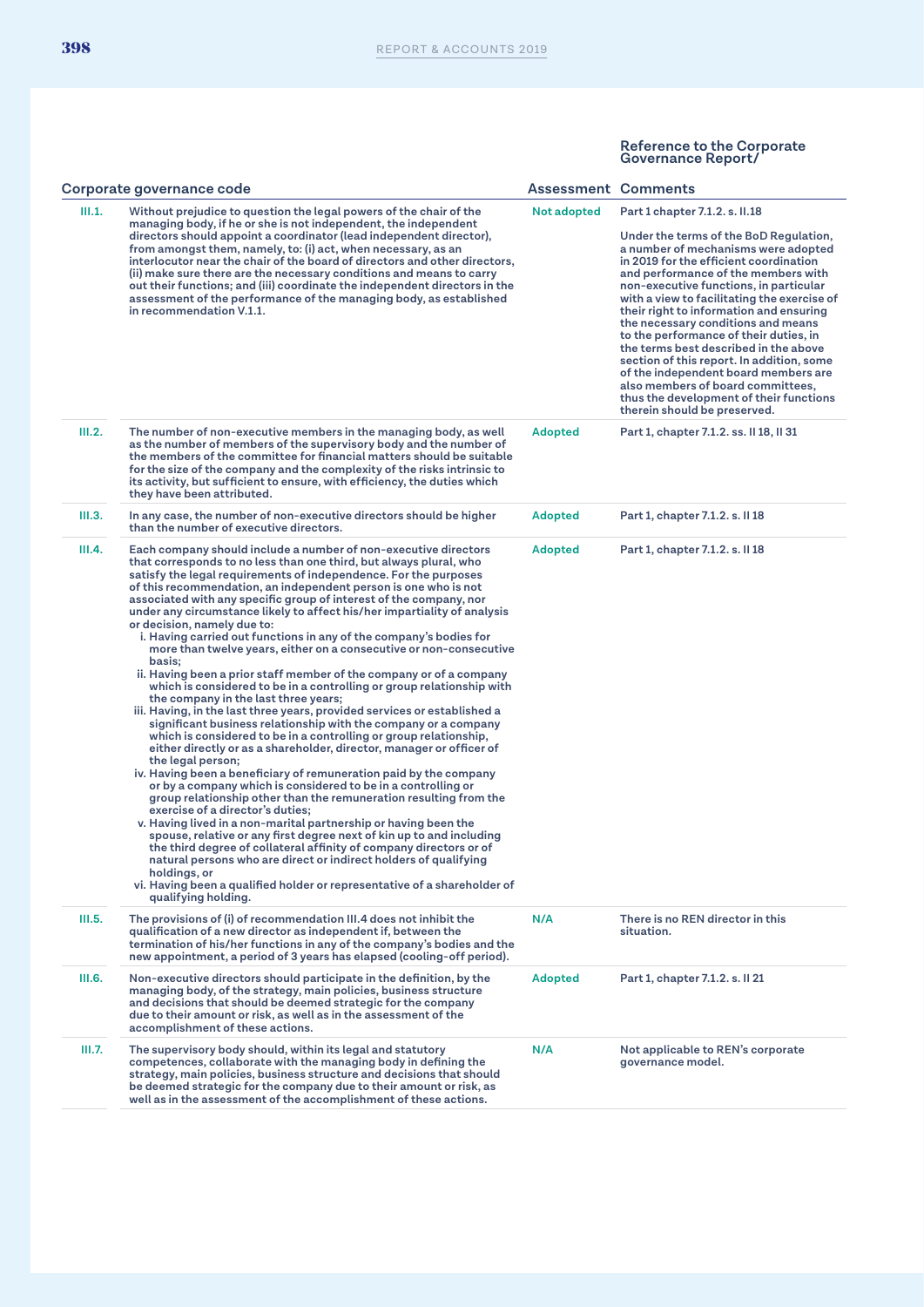|         | Corporate governance code                                                                                                                                                                                                                                                                                                                                                                                                                                                                               | <b>Assessment Comments</b>                                                |                                                                                                                                                                                                                                                                                                                                                                                                                                                                                                                                     |
|---------|---------------------------------------------------------------------------------------------------------------------------------------------------------------------------------------------------------------------------------------------------------------------------------------------------------------------------------------------------------------------------------------------------------------------------------------------------------------------------------------------------------|---------------------------------------------------------------------------|-------------------------------------------------------------------------------------------------------------------------------------------------------------------------------------------------------------------------------------------------------------------------------------------------------------------------------------------------------------------------------------------------------------------------------------------------------------------------------------------------------------------------------------|
| III.8.  | The supervisory body, in observance of the powers conferred to it by<br>law, should, in particular, monitor, evaluate, and pronounce itself on<br>the strategic lines and the risk policy defined by the managing body.                                                                                                                                                                                                                                                                                 | <b>Adopted</b><br>(equivalent<br>explain)                                 | Part 1, chapter 7.1.2. s. III 38, chapter<br>7.1.3. s. III 50 et seg as regards the risk<br>policy.<br><b>Considering the Anglo-Saxon model</b>                                                                                                                                                                                                                                                                                                                                                                                     |
|         |                                                                                                                                                                                                                                                                                                                                                                                                                                                                                                         |                                                                           | of corporate governance adopted by<br>REN, under which the members of the<br>supervisory body are also members<br>of the Board of Directors, the Audit<br>Committee decided not to specifically<br>comment on the monitoring and<br>evaluation of strategic lines.                                                                                                                                                                                                                                                                  |
| III.9.  | As sociedades devem constituir comissões internas especializadas<br>adequadas à sua dimensão e complexidade, abrangendo, separada ou                                                                                                                                                                                                                                                                                                                                                                    | Adopted,<br>regarding the                                                 | Part 1, chapter 7.1.2. s. II 29,<br>chapter 7.1.4. s. 166                                                                                                                                                                                                                                                                                                                                                                                                                                                                           |
|         | cumulativamente, as matérias de governo societário, de remunerações<br>e avaliação do desempenho, e de nomeações.                                                                                                                                                                                                                                                                                                                                                                                       | <b>Remunerations</b><br>Committee.<br>Adopted by<br>equivalent<br>explain | Taking into consideration the functions<br>attributed to the, the intrinsic connection<br>between the Remunerations Committee<br>and the Nominations and Appraisals<br>Committee and the fact that the<br>attributions of the Remunerations<br>Committee exceed the mere setting of<br>the remuneration of REN's directors, this<br>committee is materially equivalent to the<br>internal committee in question.                                                                                                                    |
| III.10. | Risk management systems, internal control and internal audit systems<br>should be structured in terms adequate to the dimension of the<br>company and the complexity of the inherent risks of the company's<br>activity.                                                                                                                                                                                                                                                                                | <b>Adopted</b>                                                            | Part 1, chapter 7.1.3. s. III 50 et seq                                                                                                                                                                                                                                                                                                                                                                                                                                                                                             |
| III.11. | The supervisory body and the committee for financial affairs should<br>supervise the effectiveness of the systems of risk management,<br>internal control and internal audit, and propose adjustments where<br>they are deemed to be necessary.                                                                                                                                                                                                                                                         | <b>Adopted</b>                                                            | Part 1, chapters 7.1.2. s. III 38<br>and 7.1.3. s. III 50 et seq                                                                                                                                                                                                                                                                                                                                                                                                                                                                    |
| III.12. | The supervisory body should provide its view on the work plans and<br>resources of the internal auditing service, including the control<br>of compliance with the rules applied to the company (compliance<br>services) and of internal audit, and should be the recipient of the<br>reports prepared by these services, at least regarding matters related<br>with approval of accounts, the identification and resolution of conflicts<br>of interest, and the detection of potential irregularities. | <b>Adopted</b>                                                            | Part 1, chapter 7.1.2 s. III 38,<br>chapter 7.1.3. s. III 50                                                                                                                                                                                                                                                                                                                                                                                                                                                                        |
| IV.     | <b>Executive management</b>                                                                                                                                                                                                                                                                                                                                                                                                                                                                             |                                                                           |                                                                                                                                                                                                                                                                                                                                                                                                                                                                                                                                     |
| IV.A.   | Principle: As way of increasing the efficiency and the quality of the managing body's performance and the suitable flow of information in<br>the board, the daily management of the company should be carried out by directors with qualifications, powers and experience suitable<br>for the role. The executive board is responsible for the management of the company, pursuing the company's objectives and aiming to<br>contribute towards the company's sustainable development.                  |                                                                           |                                                                                                                                                                                                                                                                                                                                                                                                                                                                                                                                     |
| IV.B.   | Principle: In determining the number of executive directors, it should be taken into account, besides the costs and the desirable agility in<br>the functioning of the executive board, the size of the company, the complexity of its activity, and its geographical spread.                                                                                                                                                                                                                           |                                                                           |                                                                                                                                                                                                                                                                                                                                                                                                                                                                                                                                     |
| IV.1.   | The managing body should approve, by internal regulation or<br>equivalent, the rules regarding the action of the executive directors                                                                                                                                                                                                                                                                                                                                                                    | <b>Adopted</b><br>(equivalent                                             | Part 1, chapter 7.1.2. s. II 26                                                                                                                                                                                                                                                                                                                                                                                                                                                                                                     |
|         | and how these are to carry out their executive functions in entities<br>outside of the group.                                                                                                                                                                                                                                                                                                                                                                                                           | explain)                                                                  | Although the Recommendation is not<br>formalized in an internal regulation<br>specifically addressed to executive<br>directors, REN has a Code of Conduct<br>that regulates the topic in section<br>2.5, in addition to the fact that REN's<br>practice consists in its executive<br>directors exercising executive functions<br>during their mandate exclusively in REN<br>Group. This practice has been followed<br>consistently over the past mandates,<br>and REN therefore considers the<br>recommendation materially adopted. |
| IV.2.   | The managing body should ensure that the company acts consistently<br>with its objects and does not delegate powers, namely, in what regards:<br>(i) the definition of the strategy and main policies of the company; (ii) the<br>organisation and coordination of the business structure; (iii) matters that<br>should be considered strategic in virtue of the amounts involved, the risk,<br>or special characteristics.                                                                             | <b>Adopted</b>                                                            | Part 1, chapter 7.1.2. s. Il 21                                                                                                                                                                                                                                                                                                                                                                                                                                                                                                     |
| V.3.    | In matters of risk assumption, the managing body should set<br>objectives and look after their accomplishment.                                                                                                                                                                                                                                                                                                                                                                                          | <b>Adopted</b>                                                            | Part 1, chapter 7.1.3. s. III 50                                                                                                                                                                                                                                                                                                                                                                                                                                                                                                    |
| V.4.    | The supervisory board should be internally organised, implementing<br>mechanisms and procedures of periodic control that seek to guarantee<br>that risks which are effectively incurred by the company are consistent<br>with the company's objectives, as set by the managing body.                                                                                                                                                                                                                    | Adopted                                                                   | Part 1, chapter 7.1.3. s. III 50, III 51<br>and III 54                                                                                                                                                                                                                                                                                                                                                                                                                                                                              |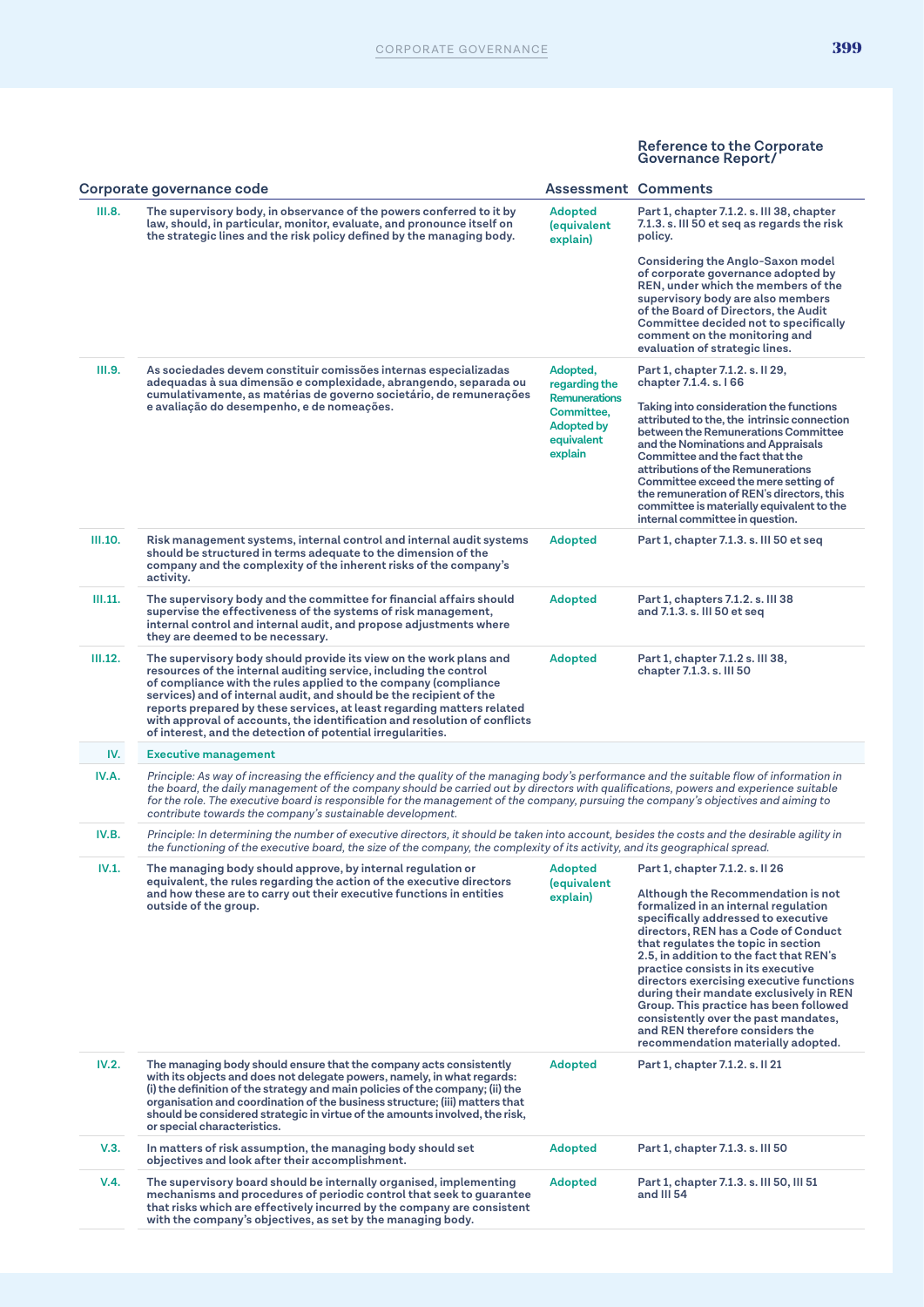|        | Corporate governance code                                                                                                                                                                                                                                                                                                                                                                                                                                                                                                                                                                                                                                                                                                                                                                                                                                                                                                                                                                                                                                                                                                                                                                                                                                                                                                                                                            | <b>Assessment Comments</b> |                                                                                                                                                                                                                                                                                                                                                                                                                  |
|--------|--------------------------------------------------------------------------------------------------------------------------------------------------------------------------------------------------------------------------------------------------------------------------------------------------------------------------------------------------------------------------------------------------------------------------------------------------------------------------------------------------------------------------------------------------------------------------------------------------------------------------------------------------------------------------------------------------------------------------------------------------------------------------------------------------------------------------------------------------------------------------------------------------------------------------------------------------------------------------------------------------------------------------------------------------------------------------------------------------------------------------------------------------------------------------------------------------------------------------------------------------------------------------------------------------------------------------------------------------------------------------------------|----------------------------|------------------------------------------------------------------------------------------------------------------------------------------------------------------------------------------------------------------------------------------------------------------------------------------------------------------------------------------------------------------------------------------------------------------|
| V.     | Evaluation of performance, remuneration and appointment                                                                                                                                                                                                                                                                                                                                                                                                                                                                                                                                                                                                                                                                                                                                                                                                                                                                                                                                                                                                                                                                                                                                                                                                                                                                                                                              |                            |                                                                                                                                                                                                                                                                                                                                                                                                                  |
| V.1.   | <b>Annual evaluation of performance</b><br>Principle: The company should promote the assessment of performance of the executive board and of its members individually, and also<br>the assessment of the overall performance of the managing body and its specialized committees.                                                                                                                                                                                                                                                                                                                                                                                                                                                                                                                                                                                                                                                                                                                                                                                                                                                                                                                                                                                                                                                                                                    |                            |                                                                                                                                                                                                                                                                                                                                                                                                                  |
| V.1.1. | The managing body should annually evaluate its performance as well<br>as the performance of its committees and delegated directors, taking<br>into account the accomplishment of the company's strategic plans and<br>budget plans, the risk management, the internal functioning and the<br>contribution of each member of the body to these objectives, as well as<br>the relationship with the company's other bodies and committees.                                                                                                                                                                                                                                                                                                                                                                                                                                                                                                                                                                                                                                                                                                                                                                                                                                                                                                                                             | <b>Adopted</b>             | Part 1, chapter 7.1.2. s. II 24                                                                                                                                                                                                                                                                                                                                                                                  |
| V.1.2. | The supervisory body should supervise the company's management,<br>especially, by annually assessing the accomplishment of the<br>company's strategic plans and of the budget, the risk management,<br>the internal functioning and the contribution of each member of<br>the body to these objectives, as well as the relationship with the<br>company's other bodies and committees.                                                                                                                                                                                                                                                                                                                                                                                                                                                                                                                                                                                                                                                                                                                                                                                                                                                                                                                                                                                               | <b>Adopted</b>             | Part 1, chapter 7.1.2. s. III 38 and III 50<br>Due to contributions received by<br>the various committees, the Audit<br>Committee has sufficient information<br>to assess the management of the<br>company, in particular theAudit<br>Committee analysis all resolutions<br>adopted by the Executive Committee,<br>issues its opinion on the accounts and<br>assessess the compliance with plans<br>and budgets. |
| V.2.   | Remuneration<br>Principle: The remuneration policy of the members of the managing and supervisory boards should allow the company to attract qualified<br>professionals at an economically justifiable cost in relation to its financial situation, induce the alignment of the member's interests<br>with those of the company's shareholders — taking into account the wealth effectively created by the company, its financial situation<br>and the market's — and constitute a factor of development of a culture of professionalization, promotion of merit and transparency within<br>the company.                                                                                                                                                                                                                                                                                                                                                                                                                                                                                                                                                                                                                                                                                                                                                                             |                            |                                                                                                                                                                                                                                                                                                                                                                                                                  |
| V.2.1. | The remuneration should be set by a committee, the composition of<br>which should ensure its independence from management.                                                                                                                                                                                                                                                                                                                                                                                                                                                                                                                                                                                                                                                                                                                                                                                                                                                                                                                                                                                                                                                                                                                                                                                                                                                           | <b>Adopted</b>             | Part 1, chapter 7.1.4. s. 166                                                                                                                                                                                                                                                                                                                                                                                    |
| V.2.2. | The remuneration committee should approve, at the start of each term<br>of office, execute, and annually confirm the company's remuneration<br>policy for the members of its boards and committees, including the<br>respective fixed components. As to executive directors or directors<br>periodically invested with executive duties, in the case of the existence<br>of a variable component of remuneration, the committee should also<br>approve, execute, and confirm the respective criteria of attribution<br>and measurement, the limitation mechanisms, the mechanisms for<br>deferral of payment, and the remuneration mechanisms based on the<br>allocation of options and shares of the company.                                                                                                                                                                                                                                                                                                                                                                                                                                                                                                                                                                                                                                                                       | <b>Adopted</b>             | Part 1, chapter 7.1.4. s. III 69 et seq<br>Since a new policy was not adopted<br>in 2018, the recommendation should<br>be considered as not being adopted,<br>notwithstanding the fact that a new<br>policy is being prepared and clarifying<br>that for 2018 the prior policy shall apply.                                                                                                                      |
| V.2.3. | The statement on the remuneration policy of the managing and<br>supervisory bodies, pursuant to article 2 of Law no. 28/2009, 19th<br>June, should additionally contain the following:<br>i. The total remuneration amount itemised by each of its<br>components, the relative proportion of fixed and variable<br>remuneration, an explanation of how the total remuneration<br>complies with the company's remuneration policy, including how<br>it contributes to the company's performance in the long run,<br>and information about how the performance requirements were<br>applied<br>ii. Remunerations from companies that belong to the same group as<br>the company;<br>iii. The number of shares and options on shares granted or offered,<br>and the main conditions for the exercise of those rights, including<br>the price and the exercise date;<br>iv. Information on the possibility to request the reimbursement of<br>variable remuneration;<br>v. Information on any deviation from the procedures for the<br>application of the approved remuneration policies, including an<br>explanation of the nature of the exceptional circumstances and the<br>indication of the specific elements subject to derogation;<br>vi. Information on the enforceability or non-enforceability of<br>payments claimed in regard to the termination of office by<br>directors. | <b>Adopted</b>             | Part 1, chapter 7.1.4. s. III 69 ss<br>(i) Part 1, chapter 7.1.4. s III 69, III 70, III<br>71 and III 72;<br>(ii) Part 1, chapter 7.1.4. s III 69 and IV<br>78;<br>(iii) Part 1, chapter 7.1.4. s III 69, III 73<br>and III 74;<br>(iv) Part 1, chapter 7.1.4. s III 69;<br>(v) Part 1, chapter 7.1.4. s III 69;<br>(vi) Part 1, chapter 7.1.4. s III 69 and V<br>83.                                            |
| V.2.4. | For each term of office, the remuneration committee should also<br>approve the directors' pension benefit policies, when provided for in<br>the bylaws, and the maximum amount of all compensations payable<br>to any member of a board or committee of the company due to the<br>respective termination of office.                                                                                                                                                                                                                                                                                                                                                                                                                                                                                                                                                                                                                                                                                                                                                                                                                                                                                                                                                                                                                                                                  |                            | N/A / Adopted Part 1, chapter 7.1.4. ss. III.76 and IV 80<br>and V 83<br>The Recommendation is not applicable<br>to the pension benefit policies, as none<br>currently exist.                                                                                                                                                                                                                                    |
| V.2.5. | In order to provide information or clarifications to shareholders,<br>the chair or, in case of his/her impediment, another member of the<br>remuneration committee should be present at the annual general<br>meeting, as well as at any other, whenever the respective agenda<br>includes a matter linked with the remuneration of the members of<br>the company's boards and committees or, if such presence has been<br>requested by the shareholders.                                                                                                                                                                                                                                                                                                                                                                                                                                                                                                                                                                                                                                                                                                                                                                                                                                                                                                                            | <b>Adopted</b>             | Part 1, chapter 7.1.4. ss. II.67                                                                                                                                                                                                                                                                                                                                                                                 |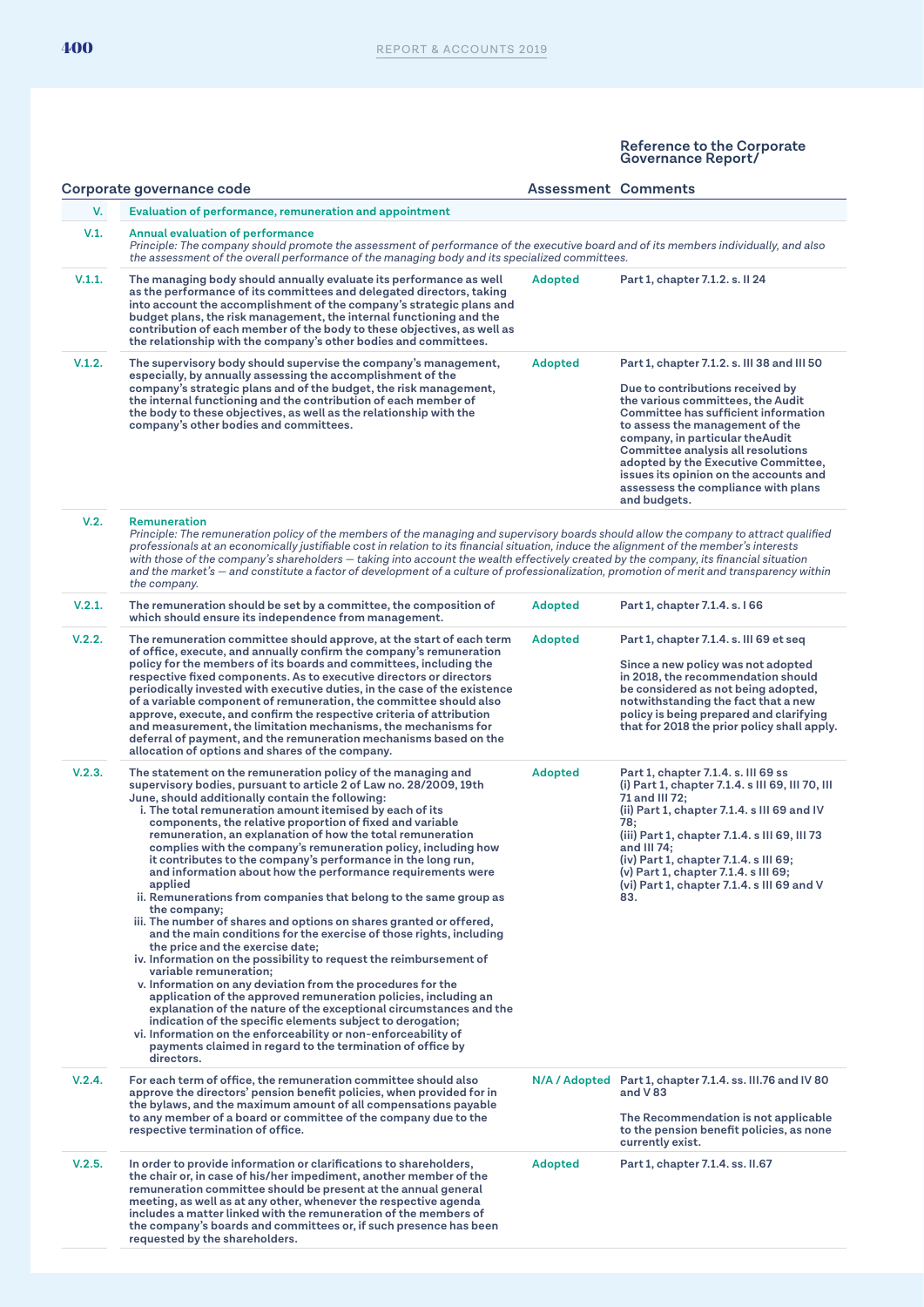|        | Corporate governance code                                                                                                                                                                                                                                                                                                                                                                                                                                                                                                     | <b>Assessment Comments</b> |                                                                                                                                                                                                                                                                                                                                                                                                                      |
|--------|-------------------------------------------------------------------------------------------------------------------------------------------------------------------------------------------------------------------------------------------------------------------------------------------------------------------------------------------------------------------------------------------------------------------------------------------------------------------------------------------------------------------------------|----------------------------|----------------------------------------------------------------------------------------------------------------------------------------------------------------------------------------------------------------------------------------------------------------------------------------------------------------------------------------------------------------------------------------------------------------------|
| V.2.6. | Within the company's budgetary limitations, the remuneration<br>committee should be able to decide, freely, on the hiring, by the<br>company, of necessary or convenient consulting services to carry out<br>the committee's duties. The remuneration committee should ensure<br>that the services are provided independently and that the respective<br>providers do not provide other services to the company, or to others in<br>controlling or group relationship, without the express authorization of<br>the committee. | <b>Adopted</b>             | Part 1, chapter 7.1.4. ss. II.67                                                                                                                                                                                                                                                                                                                                                                                     |
| V.3.   | <b>Director remuneration</b><br>Principle: Directors should receive compensation:<br>i. that suitably remunerates the responsibility taken, the availability and the competences placed at the disposal of the company;<br>ii. that guarantees a performance aligned with the long-term interests of the shareholders, as well as others expressly defined by them;<br>and<br>iii. that rewards performance.                                                                                                                  |                            |                                                                                                                                                                                                                                                                                                                                                                                                                      |
| V.3.1. | Taking into account the alignment of interests between the company<br>and the executive directors, a part of their remuneration should be of a<br>variable nature, reflecting the sustained performance of the company,<br>and not stimulating the assumption of excessive risks.                                                                                                                                                                                                                                             | <b>Adopted</b>             | Part 1, chapter 7.1.4. s. III 70 - 71                                                                                                                                                                                                                                                                                                                                                                                |
| V.3.2. | A significant part of the variable component should be partially<br>deferred in time, for a period of no less than three years, thereby<br>connecting it to the confirmation of the sustainability of the<br>performance, in the terms defined by a company's internal regulation.                                                                                                                                                                                                                                            | <b>Adopted</b>             | Part 1, chapter 7.1.4. s. III 72                                                                                                                                                                                                                                                                                                                                                                                     |
| V.3.4. | When variable remuneration includes the allocation of options or other<br>instruments directly or indirectly dependent on the value of shares, the<br>start of the exercise period should be deferred in time for a period of no<br>less than three years.                                                                                                                                                                                                                                                                    | N/A                        | Part 1, chapter 7.1.4. s. III 74<br>Variable remuneration does not<br>include the relevant requirements<br>for the purposes of applying the<br>Recommendation.                                                                                                                                                                                                                                                       |
| V.3.5. | The remuneration of non-executive directors should not include<br>components dependent on the performance of the company or on its<br>value.                                                                                                                                                                                                                                                                                                                                                                                  | <b>Adopted</b>             | Part 1, chapter 7.1.4. s. III 69 and III 70                                                                                                                                                                                                                                                                                                                                                                          |
| V.3.6. | The company should be provided with suitable legal instruments<br>so that the termination of a director's time in office before its term<br>does not result, directly or indirectly, in the payment to such director<br>of any amounts beyond those foreseen by law, and the company<br>should explain the legal mechanisms adopted for such purpose in its<br>governance report.                                                                                                                                             | <b>Adopted</b>             | Part 1, chapter 7.1.4. s. IV 83                                                                                                                                                                                                                                                                                                                                                                                      |
| V.4.   | <b>Appointments</b><br>Principle: Regardless of the manner of appointment, the profile, the knowledge, and the curriculum of the members of the company's<br>governing bodies, and of the executive staff, should be suited to the functions carried out.                                                                                                                                                                                                                                                                     |                            |                                                                                                                                                                                                                                                                                                                                                                                                                      |
| V.4.1. | The company should, in terms that it considers suitable, but in a<br>demonstrable form, promote that proposals for the appointment of<br>the members of the company's governing bodies are accompanied by a<br>justification in regard to the suitability of the profile, the skills and the<br>curriculum vitae to the duties to be carried out.                                                                                                                                                                             | <b>Adopted</b>             | Part 1, chapter 7.1.2. s II 16                                                                                                                                                                                                                                                                                                                                                                                       |
| V.4.2. | The overview and support to the appointment of members of senior<br>management should be attributed to a nomination committee, unless<br>this is not justified by the company's size.                                                                                                                                                                                                                                                                                                                                         | N/A                        | Part 1, chapter 7.1.2 ss. II 27 and 29<br>REN understands that the definition of<br>senior management <sup>117</sup> only encompasses<br>the members of the company's<br>management and supervisory bodies,<br>hence REN hasn't created an additional<br>nominations committee to the committee<br>already established within the Board of<br>Directors for the purpose of appointing<br>other members of such body. |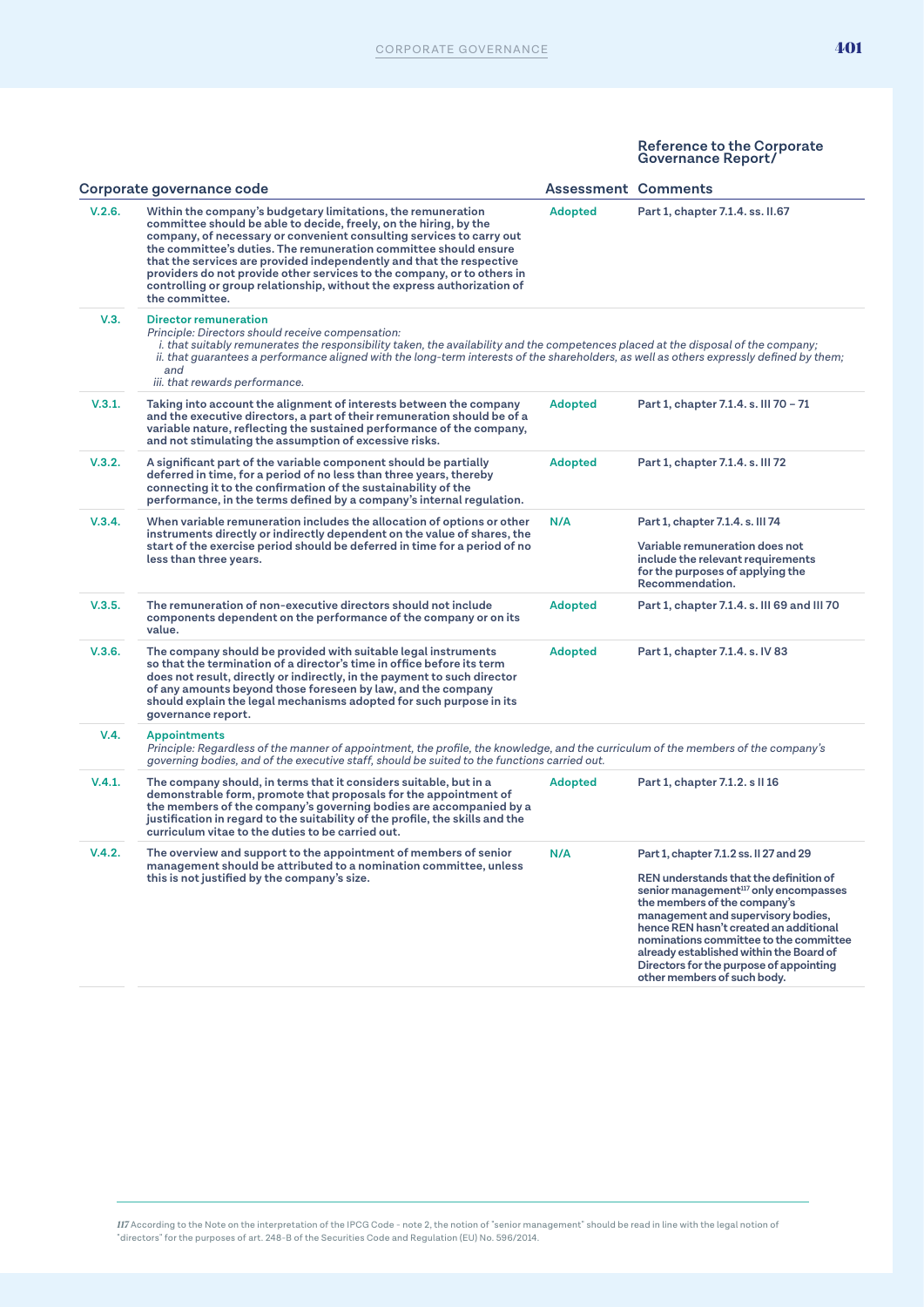|               | Corporate governance code                                                                                                                                                                                                                                                                                                                                                                                                                                                                                                                                              | <b>Assessment Comments</b>               |                                                                                                                                                                                                                                                                                                                                                                                                                                                                                                                                                            |
|---------------|------------------------------------------------------------------------------------------------------------------------------------------------------------------------------------------------------------------------------------------------------------------------------------------------------------------------------------------------------------------------------------------------------------------------------------------------------------------------------------------------------------------------------------------------------------------------|------------------------------------------|------------------------------------------------------------------------------------------------------------------------------------------------------------------------------------------------------------------------------------------------------------------------------------------------------------------------------------------------------------------------------------------------------------------------------------------------------------------------------------------------------------------------------------------------------------|
| V.4.3.        | This nomination committee includes a majority of nonexecutive,<br>independent members.                                                                                                                                                                                                                                                                                                                                                                                                                                                                                 | N/A / Not<br>adopted                     | REN understands that the definition<br>of senior management <sup>118</sup> only<br>encompasses the members of<br>the company's management and<br>supervisory bodies, hence REN hasn't<br>created an additional nominations<br>committee to the committee already<br>established within the Board of<br>Directors for the purpose of appointing<br>other members of such body.<br>As regards the Nominations and<br>Appraisals Committee, such committee<br>only has one independent non executive<br>director hence this recommendation is<br>not adopted. |
| V.4.4.        | The nomination committee should make its terms of reference<br>available, and should foster, to the extent of its powers, transparent<br>selection processes that include effective mechanisms of<br>identification of potential candidates, and that those chosen for<br>proposal are those who present a higher degree of merit, who are best<br>suited to the demands of the functions to be carried out, and who will<br>best promote, within the organisation, a suitable diversity, including<br>gender diversity.                                               | N/A / Adopted<br>(equivalent<br>explain) | REN understands that the definition<br>of senior management <sup>119</sup> only<br>encompasses the members of<br>the company's management and<br>supervisory bodies, hence REN hasn't<br>created an additional nominations<br>committee to the committee<br>already established within the Board<br>of Directors for the purpose of<br>appointing other members of such<br>body. As regards the Nominations and<br>Appraisals Committee please refer to<br>recommendation I.2.1 above.                                                                     |
| VI.           | <b>Risk management</b>                                                                                                                                                                                                                                                                                                                                                                                                                                                                                                                                                 |                                          |                                                                                                                                                                                                                                                                                                                                                                                                                                                                                                                                                            |
|               | Principle: Based on its mid and long-term strategies, the company should establish a system of risk management and control,<br>and of internal audit, which allow for the anticipation and minimization of risks inherent to the company's activity.                                                                                                                                                                                                                                                                                                                   |                                          |                                                                                                                                                                                                                                                                                                                                                                                                                                                                                                                                                            |
| VI.1.         | The managing body should debate and approve the company's<br>strategic plan and risk policy, which should include a definition of the<br>levels of risk considered acceptable.                                                                                                                                                                                                                                                                                                                                                                                         | <b>Adopted</b>                           | Part 1, chapter 7.1.2. s. II 21 and II 24;<br>chapter 7.1.3. s. III 50 et seq                                                                                                                                                                                                                                                                                                                                                                                                                                                                              |
| VI.2.         | Based on its risk policy, the company should establish a system of risk<br>management, identifying (i) the main risks it is subject to in carrying<br>out its activity; (ii) the probability of occurrence of those risks and their<br>respective impact; (iii) the devices and measures to adopt towards<br>their mitigation; (iv) the monitoring procedures, aiming at their<br>$accompanion$ ; and $(v)$ the procedure for control, periodic evaluation<br>and adjustment of the system.                                                                            | <b>Adopted</b>                           | Part 1, chapter 7.1.3. s. III 50, III 53<br>and III 54                                                                                                                                                                                                                                                                                                                                                                                                                                                                                                     |
| VI.3.         | The company should annually evaluate the level of internal compliance<br>and the performance of the risk management system, as well as future<br>perspectives for amendments of the structures of risk previously<br>defined.                                                                                                                                                                                                                                                                                                                                          | <b>Adopted</b>                           | Part 1, chapter 7.1.3. s. III 50 et seq                                                                                                                                                                                                                                                                                                                                                                                                                                                                                                                    |
| VII.          | <b>Financial statements and accounting</b>                                                                                                                                                                                                                                                                                                                                                                                                                                                                                                                             |                                          |                                                                                                                                                                                                                                                                                                                                                                                                                                                                                                                                                            |
| VII.1.        | Informação financeira<br><b>Financial information</b><br>Principle VII.A: The supervisory body should, with independence and in a diligent manner, ensure that the managing body complies with its<br>duties when choosing appropriate accounting policies and standards for the company, and when establishing suitable systems of financial<br>reporting, risk management, internal control, and internal audit.<br>Principle VII.B: The supervisory body should promote an adequate coordination between the internal audit and the statutory audit of<br>accounts. |                                          |                                                                                                                                                                                                                                                                                                                                                                                                                                                                                                                                                            |
| VII.1.1.      | The supervisory body's internal regulation should impose the<br>obligation to supervise the suitability of the preparation process<br>and the disclosure of financial information by the managing body,<br>including suitable accounting policies, estimates, judgments, relevant<br>disclosure and its consistent application between financial years, in a<br>duly documented and communicated form.                                                                                                                                                                 | <b>Adopted</b>                           | Part 1, chapter 7.1.3. ss. III 38 and III 55                                                                                                                                                                                                                                                                                                                                                                                                                                                                                                               |
| <b>VII.2.</b> | <b>Statutory audit of accounts and supervision</b><br>Principle: The supervisory body should establish and monitor clear and transparent formal procedures on the form of selection of the<br>company's statutory auditor and on their relationship with the company, as well as on the supervision of compliance, by the auditor, with<br>rules regarding independence imposed by law and professional regulations                                                                                                                                                    |                                          |                                                                                                                                                                                                                                                                                                                                                                                                                                                                                                                                                            |